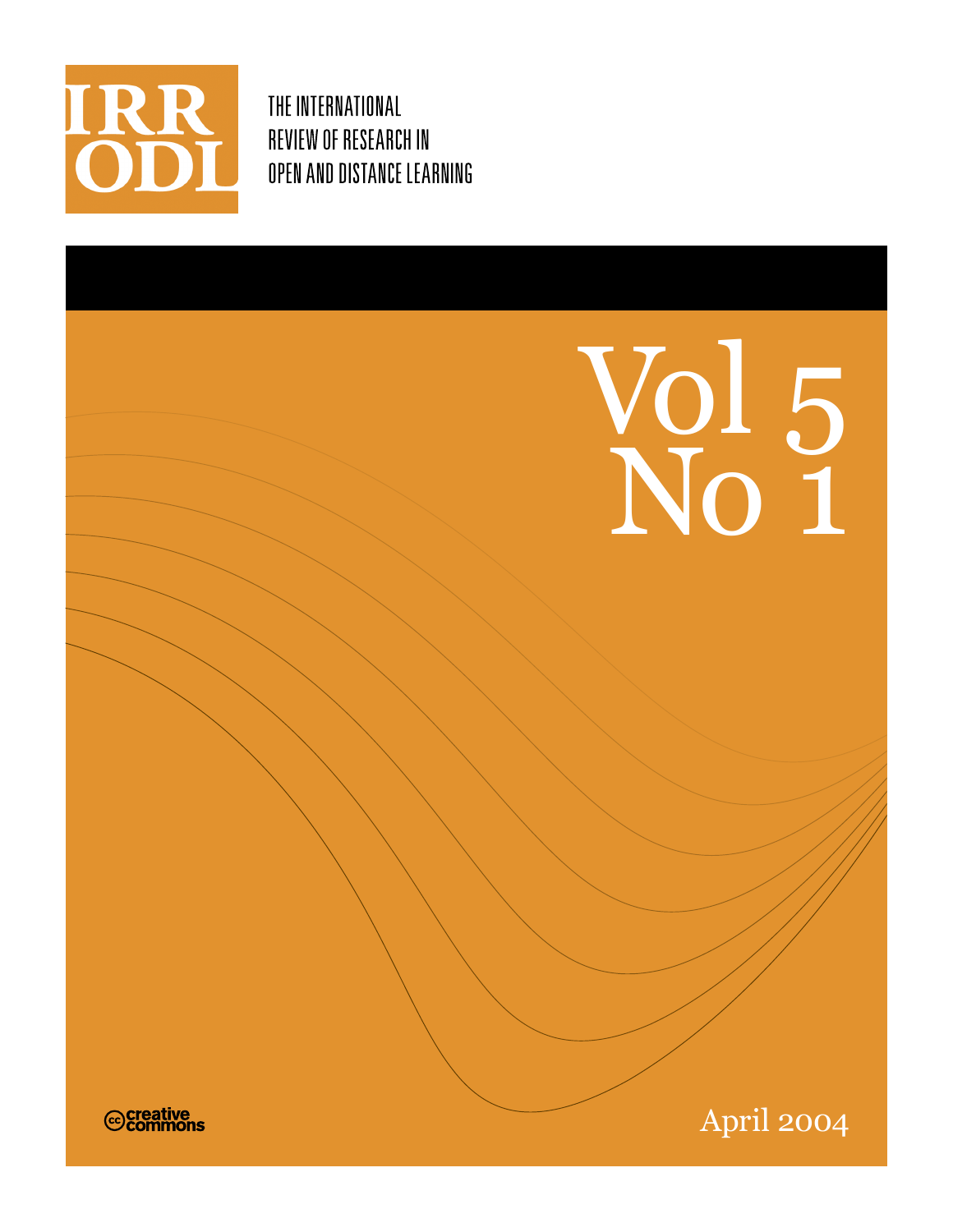#### **April – 2004**

# **Guest Editorial – Low Cost Distance Education Strategies: The use of appropriate information and communication technologies**

**Thomas Hülsmann** Carl von Ossietzky University Germany

# **Introduction**

The argument for distance education (including e-learning) in developing countries could be imagined as a "triple jump." Each leap of the triple jump consists of a theorem and a corollary applying it to developing countries.

#### **Theorem 1:** *Education is good for development.*

Corollary: The demand for education is especially high in the developing world. Traditional education cannot cope with its size and is, in many cases, not the most cost-effective allocation of resources.

**Theorem 2:** *Distance education can help.*

Corollary: Distance education is able to deal with large numbers more cost-effectively than traditional education, and has proved to do so also in developing countries.

**Theorem 3:** *E-learning is extending the capabilities of traditional distance education*.

Corollary: Given the emerging global information infrastructure, there are a number of cases where e-learning can enhance the capabilities of distance education in the developing world.

Many distance educators would readily subscribe to theorems of leaps 1 and 2 of the triple jump, but argue that the argument collapses at leap 3, especially when it comes to the corollary suggesting that ICT-based distance education could be relevant in the developing world. This paper takes the role of the "devil's advocate"<sup>1</sup>, and will try to cast some doubt on the first two theorems, while intending to strengthen the third leap theorem, the least established argument of the three.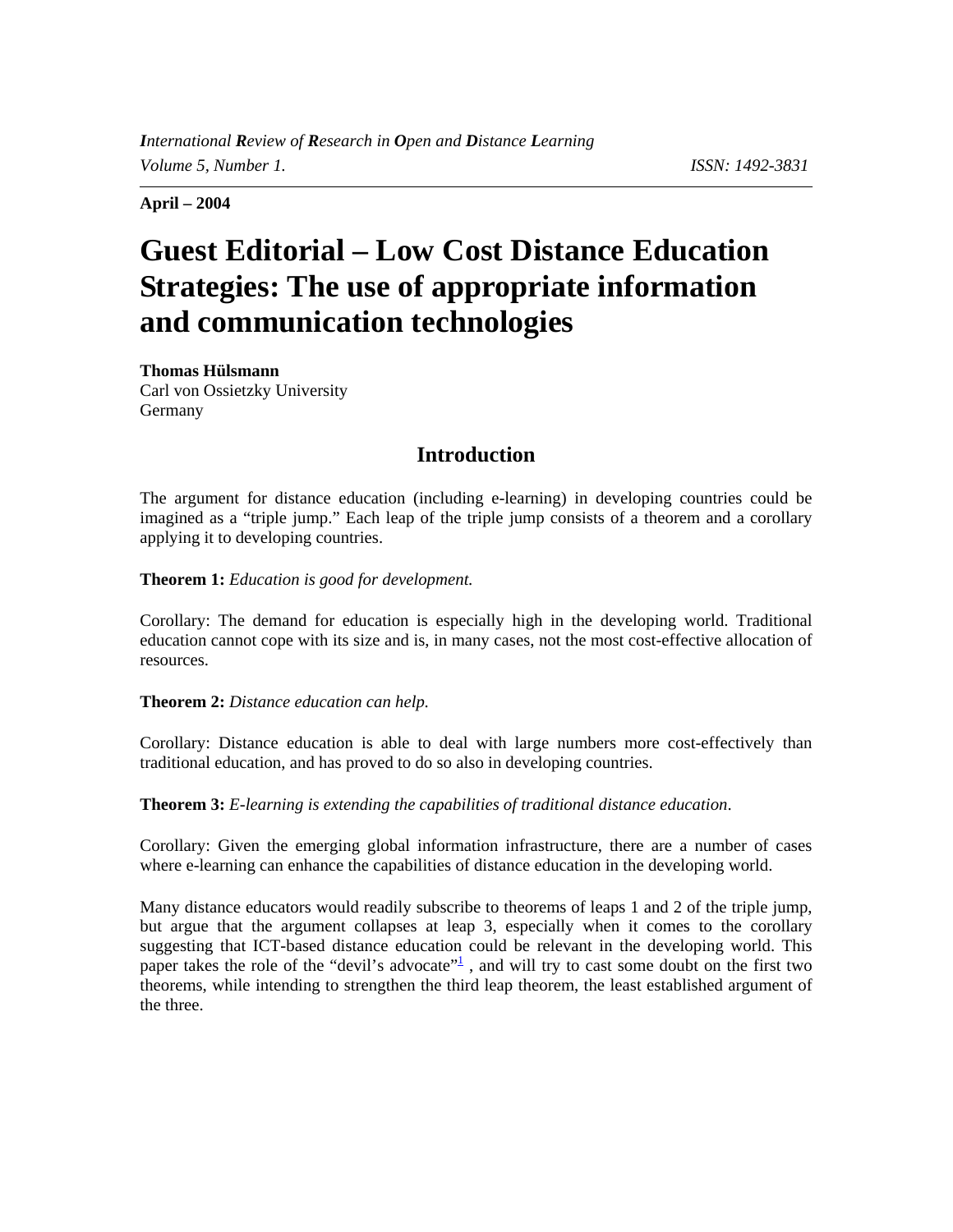#### **Education and Development**

General laws in social sciences are rare and tend to be trivial. The law that "on the average the educated earn more than the less educated" is less trivial, and has served as the cornerstone of the "human capital research program" (Blaug, 1992). One line of this research uses the hypothesis that "people invest in themselves" to throw light on decision patterns made in such diverse fields of activities as health, migration, and education (Blaug as cited in Woodhall, 1995).<sup>[2](http://www.irrodl.org/index.php/irrodl/article/viewArticle/175/257#2)</sup> This line of research led to the micro-economic approach of calculating "rates of return to education" (Psacharopulos and Woodhall, 1985). The underlying idea is to offset the costs of an additional year of education against the benefits in terms of increased earnings. The finding of this line of research insists that both "private rates of return" as well as "social rates of return" are substantial and especially high in low-income countries (Psacharoupoulos and Patrinos, 2002).

Unfortunately, macro-economic evidence paints a less rosy picture of the relation between investment in education and economic growth. While Post-World War II statistics confirm that the experiment of such a massive investment has been conducted in almost all countries, the reported findings of correlating growth in educational investment and economic growth are sobering.

"[T]*he association of growth of educational capital and conventional measures of TFP* [= Total Factor Productivity; TH] *is large, strongly statistically significant, and negative"* (Prichett, 1999).

The reason for this may be sought in the low quality of educational investment in some countries – too low for affecting productivity – but may also result from the fact that the demand for educated labour rose slower than the supply, turning educational investment into a costly "screening exercise." Most disturbing is, however, the *piracy* metaphor suggests that substantial amounts of education may not have been successfully channelled to productive tasks, but to rent seeking forms of employment. Pritchett (1990) illustrates his piracy metaphor by reporting the case of a country that offered degree holders a place in a civil service department of their choice, and most students opted to work in customs. Education may have shown them the privately most rewarding avenue of activities, albeit adding little to "total factor productivity."<sup>3</sup>

Investment in education, however, can be justified not only for "efficiency reasons," but also for "evaluative reasons" (for the distinction between "evaluative and effectiveness reasons" (Sen, 1999, p. 4). At least basic education is viewed as a "human right" (or as economists may wish to call it "a merit good"). In a society so deeply shaped by the "typographic system of communication" (Giesecke, 2002), $\frac{4}{3}$  $\frac{4}{3}$  $\frac{4}{3}$  literacy has become a necessary prerequisite for "appearing in public without shame" (Sen, 1999, p. 71) and fully "functioning" in society.<sup>[5](http://www.irrodl.org/index.php/irrodl/article/viewArticle/175/257#5)</sup>

To sum up: An *advocatus diaboli* may be able to successfully challenge the claim that education would lead to economic growth. As a consequence, any hopes that educational investment would be self-paying out of added productivity (which would eventually trickle down into the coffers of the ministry of education) seem unfounded. However, education (at least basic education) is increasingly regarded as a "merit good" and should be provided. This means that the conflict between sustained demand for education and restrained budgets to fund it remains and calls for cost-effective resource allocation. Could distance education help to resolve this conflict?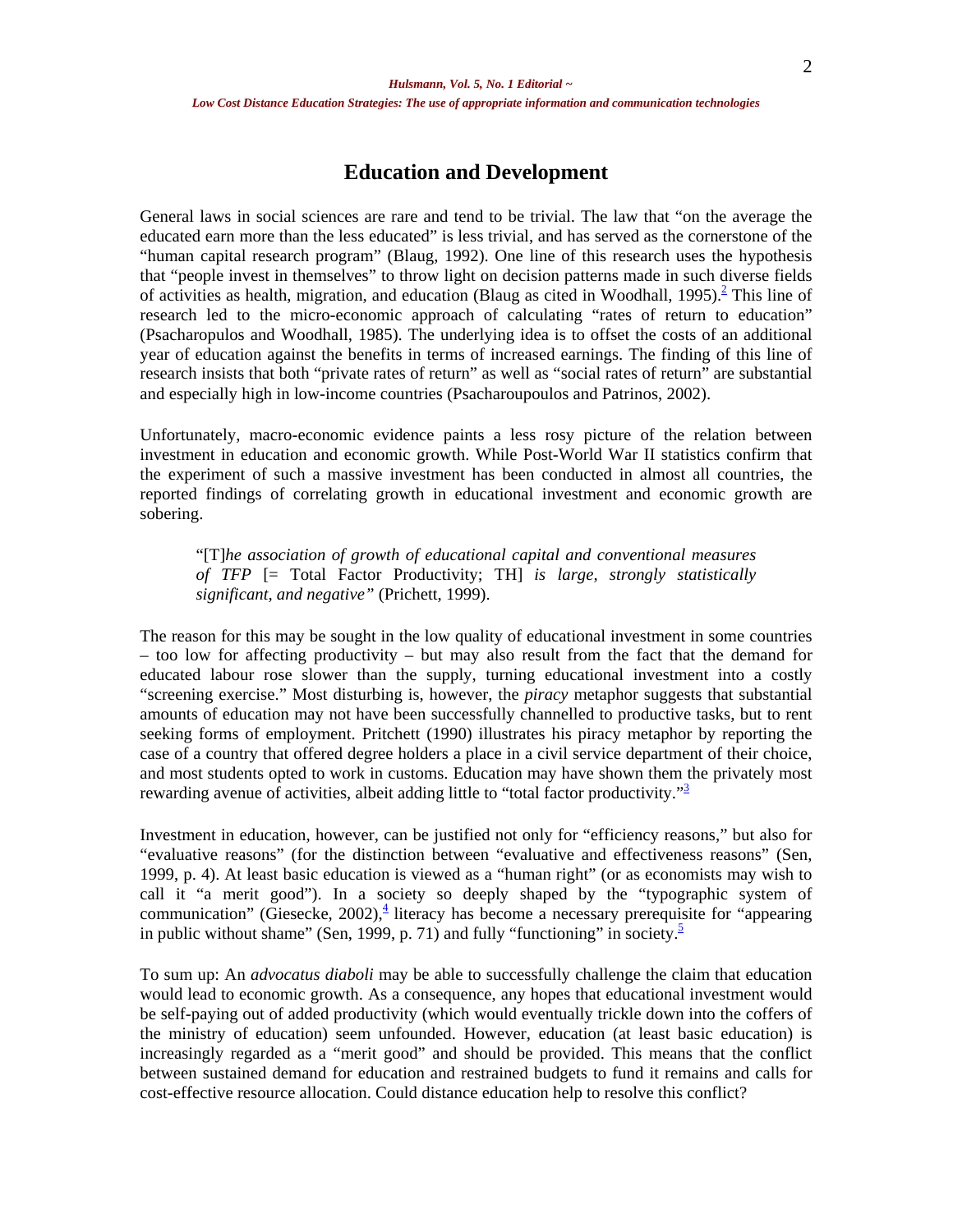### **Distance Education**

The second leap of the triple jump is the theorem, generally upheld by distance educators (Daniel, 2001), that distance education is able to deal with large numbers of learners in a cost-effective manner. The argument here is different from the traditional rationale for distance education in terms of increased flexibility. Learners who cannot be reached by traditional delivery methods remain a captive market for distance education. However, it has also been claimed that distance education is the more cost-effective means for allocating educational resources, and that it is especially capable of reaching large numbers. The heart of the argument lies in distance education's susceptibility for *scale economies*.

Theorem 2 is meant to imply that distance education is attractive in developing countries, because it is said to increase access and, at the same time, to be more cost-efficient – i.e. lowers average costs per student. The point is that the "very good thing" of increasing access leads to the "very good thing" of driving down average costs per student. The mechanism behind this is the attractive AC formula (AC=F/N + V), where AC = average cost,  $F =$  fixed costs, N = numbers of students, and  $V =$  variable cost per student. The large fixed costs of course development (embodiment of the academic dignity in traditional distance education  $6$ ) produce the quality material, which will be available at a *prix démocratique* because the arrangement welcomes so many people  $(N)$  – "the more, the merrier."

The success of this type of distance education cannot be denied. A number of quite successful organizational models have been developed, both supporting formal and informal education at various levels. An international overview of trends and policies is given in UNESCO (2002), Perraton (2000), and Perraton and Creed (2000). However, there are weak points.

Traditional pedagogues lament that distance education does not allow for interactivity between teacher and student, which good quality education would require. In fact, even Rumble, an intimate adept of the world of high quality distance teaching, gives short thrift to claims that, for instance, Holmberg's "guided didactic conversation" could qualify as substitute for an academic discussion (Rumble, 2001).<sup>[7](http://www.irrodl.org/index.php/irrodl/article/viewArticle/175/257#7)</sup> As a result, quality distance education is often measured by its investment in student support (mostly contributing to V, the "variable costs per student," parameter, which sets the lower limit, below which average costs per student could not possibly  $fall).$ <sup>[8](http://www.irrodl.org/index.php/irrodl/article/viewArticle/175/257#8)</sup>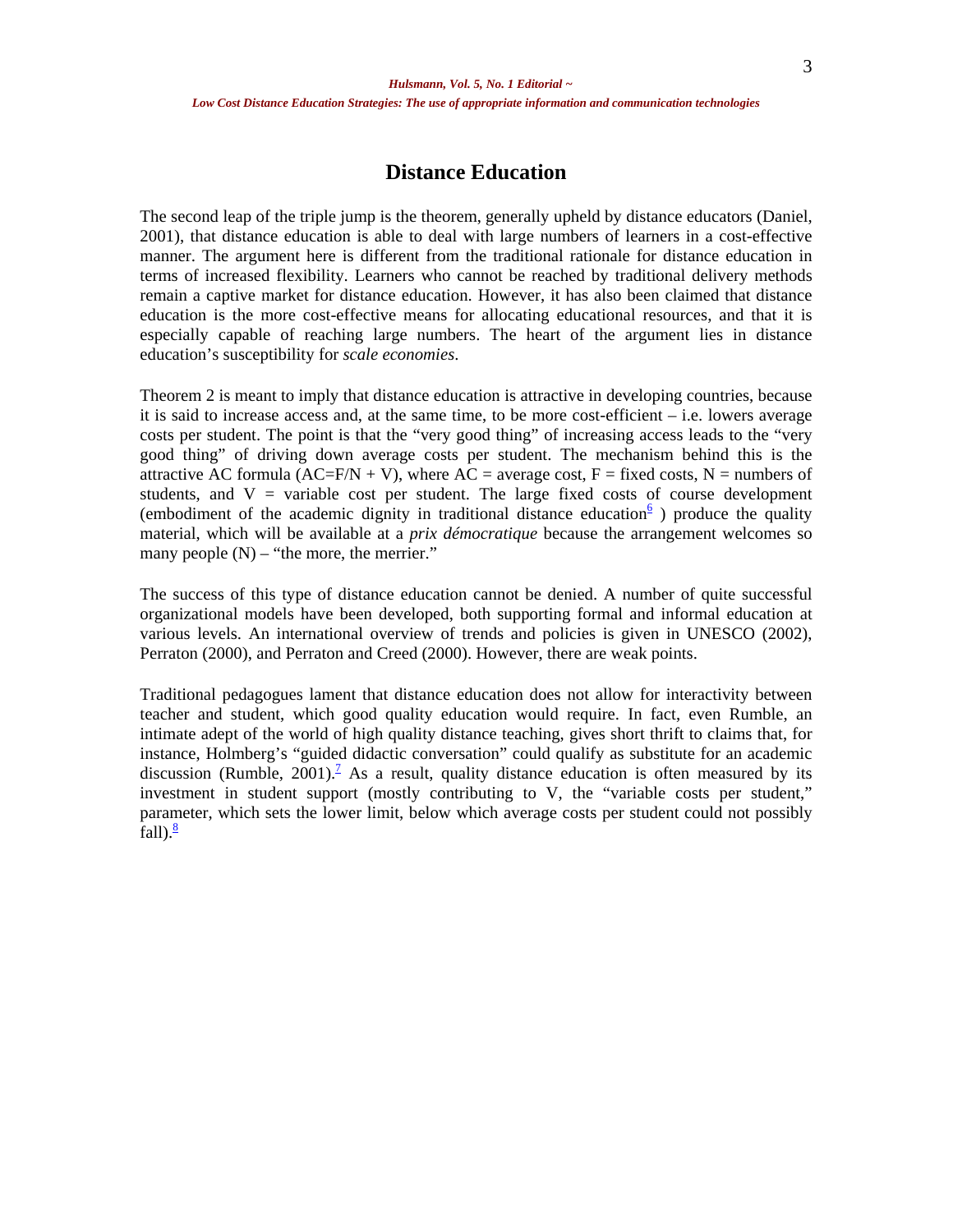*Low Cost Distance Education Strategies: The use of appropriate information and communication technologies* 



Figure 1. Costing Cube

Before deriving practical policy consequences from the average cost formula, it should be noted that the variables F, V, and N are not independent. You cannot reduce V and increase N at will. Enrolment level is mediated by market decisions of the clients – i.e., in our case, the students. And given the proliferation of flexible learning options, distance education students are not anymore a captive market. They will opt with their feet. If V is brought down as part of "walking the efficiency path," (i.e., the path to reduce "cost per student" identified in Perraton's Costing Cube $\frac{9}{2}$ ) then many may opt out. Luckily, this means conversely that investment in student support can increase cost-effectiveness by lowering the "costs per graduate" to the extent student support impacts on retention and throughput. (Traditional distance education has been accused of operating with drop-out money (Noble, 1997), which could be seen as an act of piracy, in the sense of Pritchett (1999): the education, which the correspondence school offers, does little in terms of adding value and only "redistributes" students' money into the coffers of the institution.) The AC equation is only half of the story. Enthusiasts of scale economics, who aim at bringing down average costs per student, may loose sight of the fact that total costs ( $TC = F+VxN$ ) nonetheless rise. In many developing countries this means, as Butcher and Roberts (2004) convincingly demonstrate, that the funding stream may be interrupted before the rollout of a project has led to the low average costs per student, the program may have had aimed for. Arguably, the biggest disadvantage of this model is that it needs to restrict the scope of course offerings of an institution. The more courses an institution offers (without being able to proportionally expand its learner base), the more the effect of scale economies is lost. This is one reason why it is difficult to teach specialized courses by distance education.

To sum up: The *advocatus diaboli*, while not being able to completely damage the case that distance education is able to contribute to coping with large numbers and provide education more cost-effectively, would be able to identify the limitations of the model. Lack of interactivity may be such a weak point, as well as the limited scope of course offerings. In fact that the very advantage of the model, that it is compatible with broad access, may – in a number of contexts – turn out to be a weakness since markets, in particular for specialized courses, are likely to be limited. Nonetheless, there are stories of success. Open universities, or in-service teacher training for example, have been found to be potentially successful organizational models.<sup>10</sup>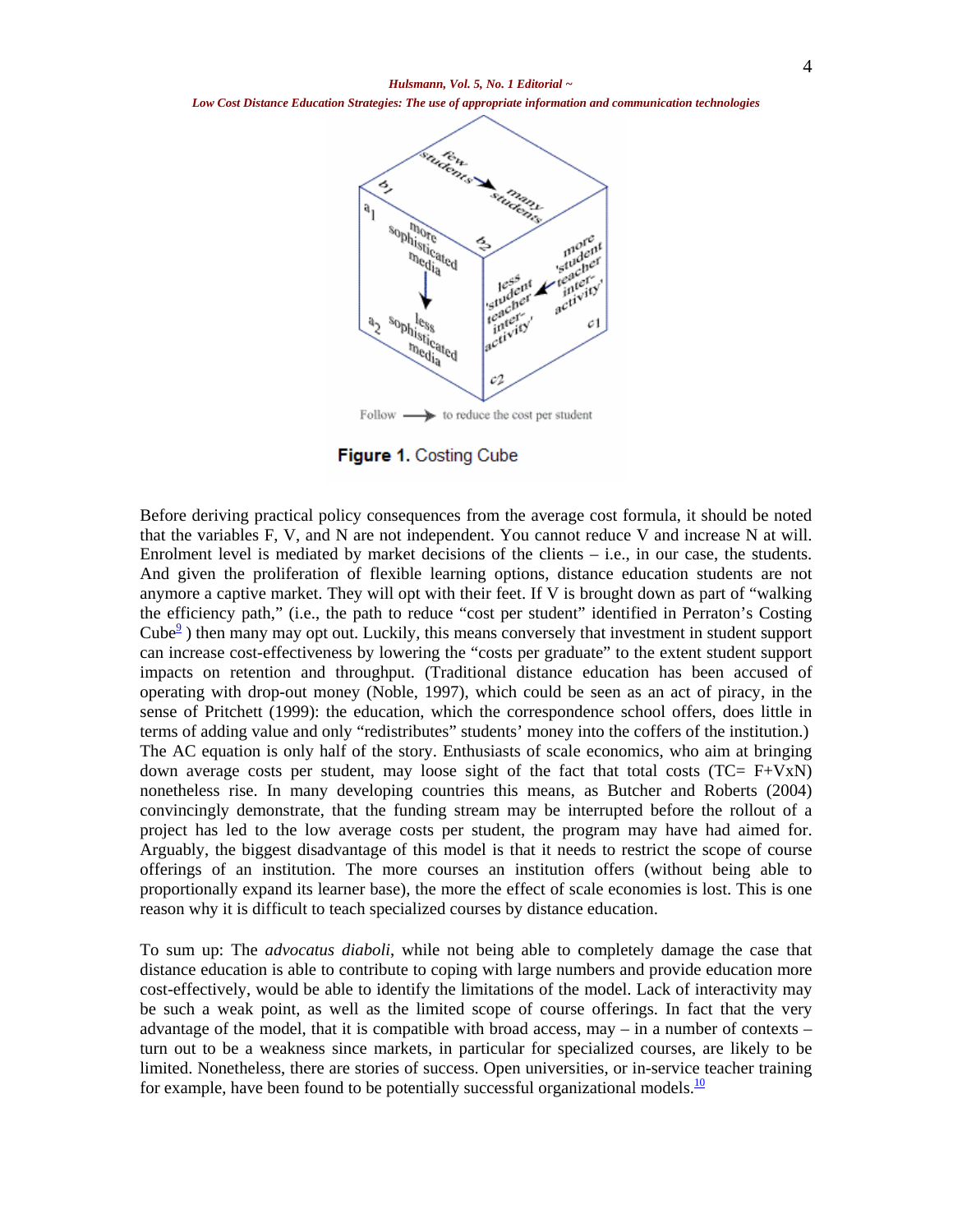#### **e-Learning**

Full exploitation of the potential of digital learning environments would certainly drive-up both fixed and variable costs. Fixed costs may rise if the multimedia capabilities of the digital learning environment are exploited or when programmes are designed to increase, what Hülsmann (2000) calls "internal interactivity" (ranging from multiple choice questions to computer marked assignments or simulated dialogue in the ELIZA tradition (Weizenbaum, 1976). Media and IT experts are necessary alongside instructional designers to realize such projects in the form of Computer Based Training (CBTs) or Web-Based Training (WBTs). Their development is costly, despite the fact that the cost-structure<sup>11</sup> may be compatible with Fordist distance education and, in principle, is susceptible to scale economies.

Variable costs per students are likely to increase where enhanced demand for teacher student communication drives up teaching costs. This remains true whatever medium may sustain the line of communication. Increased costs of "external interactivity" (Hülsmannn, 2000) re-establish the link between costs and volume, and thus erodes scale economies.

Fortunately, there are choices. They may be seen as ranging between two poles: (1) the *type-i* option which emphasizes the *information* aspect of ICT-based distance education (e-learning), and which puts a premium on the use of multimedia and programmed "internal interactivity;" and (2) the *type-c* option, which emphasizes the *communication* aspect of ICT and puts a premium on communication (both between teacher and students, and among peers).<sup>12</sup> On an adequately equipped computer, both types of e-learning can be realized. This is why the problem of media selection in e-learning differs from the problem of media selection in traditional distance education (for the latter see Bates, 1995, in his chapter "Selecting [educational] technologies" where he develops the ACTIONS model of media selection). While in traditional distance education selection of technologies has implications for costs and pedagogy, standard e-learning environments – such as learning management systems (LMS) – enable realization of *educational scenarios* of a highly different nature, both with respect to cost-structure and with regard to teaching and learning, on the same platform. So CBTs (WBTs), which epitomize the *type-i* variant of e-learning, may just be sent to students (or access via the Internet) without further tutorial support being given. In some contexts such an option may look cost-efficient, for instance if it is possible to reach large cohorts of learners. In corporate training environments, this is often seen as an attractive option (see Whalen and Wright, 1999).

On the other pole, there is the "virtual seminar," which illustrates the *type-c* variant. This variant can be seen as driving horses through the classical layout of a distance education institution. Its extensive use of teacher-student communication, e.g., in the form of asynchronous communication, re-establishes the link between costs and volume of activities (number of students to be taught) and is little susceptible for scale economies. It also calls into question the need for specialized course development altogether. Why write new courses when one can cherry-pick from an increasingly large repository of knowledge, which is already there? Why reinventing the wheel? Once the infrastructure is in place, such a virtual seminar option can be rather "low cost." To some extent, this option can be seen as enabling a response to the problem of scope (the demand for a more diversified set of specialized course offerings).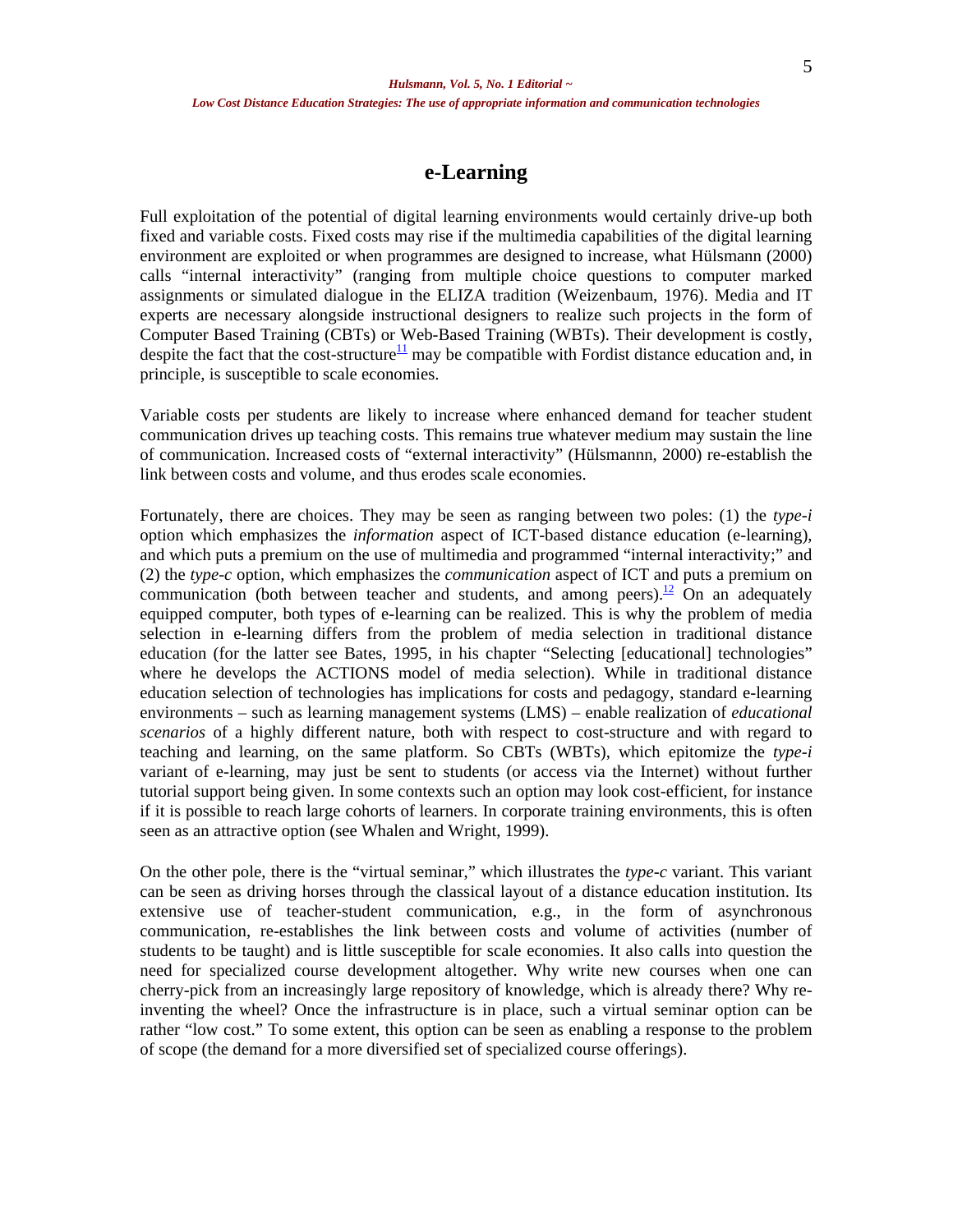It is important to realize that in this *type-c* variant of e-learning, personnel costs are the decisive cost drivers (Rumble, 2001). Once the infrastructure is in place, not the technology costs but instead the personnel costs (e.g., teachers/ tutors) are the main cost drivers.

We can relate this observation to Orivel's argument against the computers in schools in developing countries (Orivel, 2000). Orivel distinguishes between (1) costs that depend on a global world market, and (2) locally driven costs. Costs for computer equipment fall in the former, costs for tutors and teachers fall in the latter category. This leads Orivel to conclude that even if computers were introduced with the aim of substituting teachers,  $\frac{13}{12}$  they are unlikely to lead to lower costs since world market gadgets (such as computers) are generally more expensive than services, such as those provided by teachers, bought on local markets. While this does not mean that tutorial support in the developing world will be inexpensive, it may help to put things into perspective. Given the infrastructure in place, linking wireless local loop (WLL) to vocational training centres in Ethiopia may lead to much lower costs than would be incurred in an industrialized country. $\frac{14}{1}$ 

There are ways to recover efficiencies lost in e-learning (lost due to its possibly higher fixed costs together with its possibly less scale economies in e-learning). Hülsmann (2004) points out that elearning allows, in principle, better re-use of developed material (keywords: "re-purposing, learning objects") which allows to depreciate "nuggets" (i.e., learning objects which had been costly to develop such as climate simulations) not only horizontally along the shelf life of a course, but also vertically  $-$  i.e. across various courses where such nuggets could be re-used.

A second way to recover lost efficiencies is cooperation. Hülsmann (2004) quotes Rumble and Latchem, (2004) pointing out:

*Technology and e-business approaches make it possible for integrated processes of open and distance education to be disintegrated into their constituent parts: curriculum development; content development; learner acquisition and support; learning delivery; assessment and advising; articulation; and credentialing. These processes can then be managed by different organizations* (p. 134).

The fact that distance teaching is a complex system, requiring a number of components being in place in order to function properly, does not imply that all components have to be housed at the same institution. E-learning, in principle, not only allows easier sharing of resources, it also facilitates the process of co-operation at a distance.

To sum up: The *advocatus diaboli* may point out that: 1) cost-effectiveness arguments against elearning in developing countries are often biased when high infrastructure costs are charged to elearning projects; fair comparison is only possible on the basis of operating costs. If infrastructure is not in place, the question is: Will governments opt for rolling out the required ICT infrastructure or not? This is a different debate, which would need to include the "opportunity costs" for not doing so (Mansell and Wehn, 1998, p.7). 2) Infrastructure will, albeit unevenly, percolate in remote areas of developing countries, especially by means of wireless technology – i.e., either using satellite transmissions, or hooking up WLL to Mbones (multicast backbone) linking major centres. 3) When infrastructure is in place, personnel costs are the main cost drivers in a number of e-learning options. Personnel costs are dependent on local markets and therefore comparatively lower than in the industrialized world. 4) E-learning facilitates sharing of resources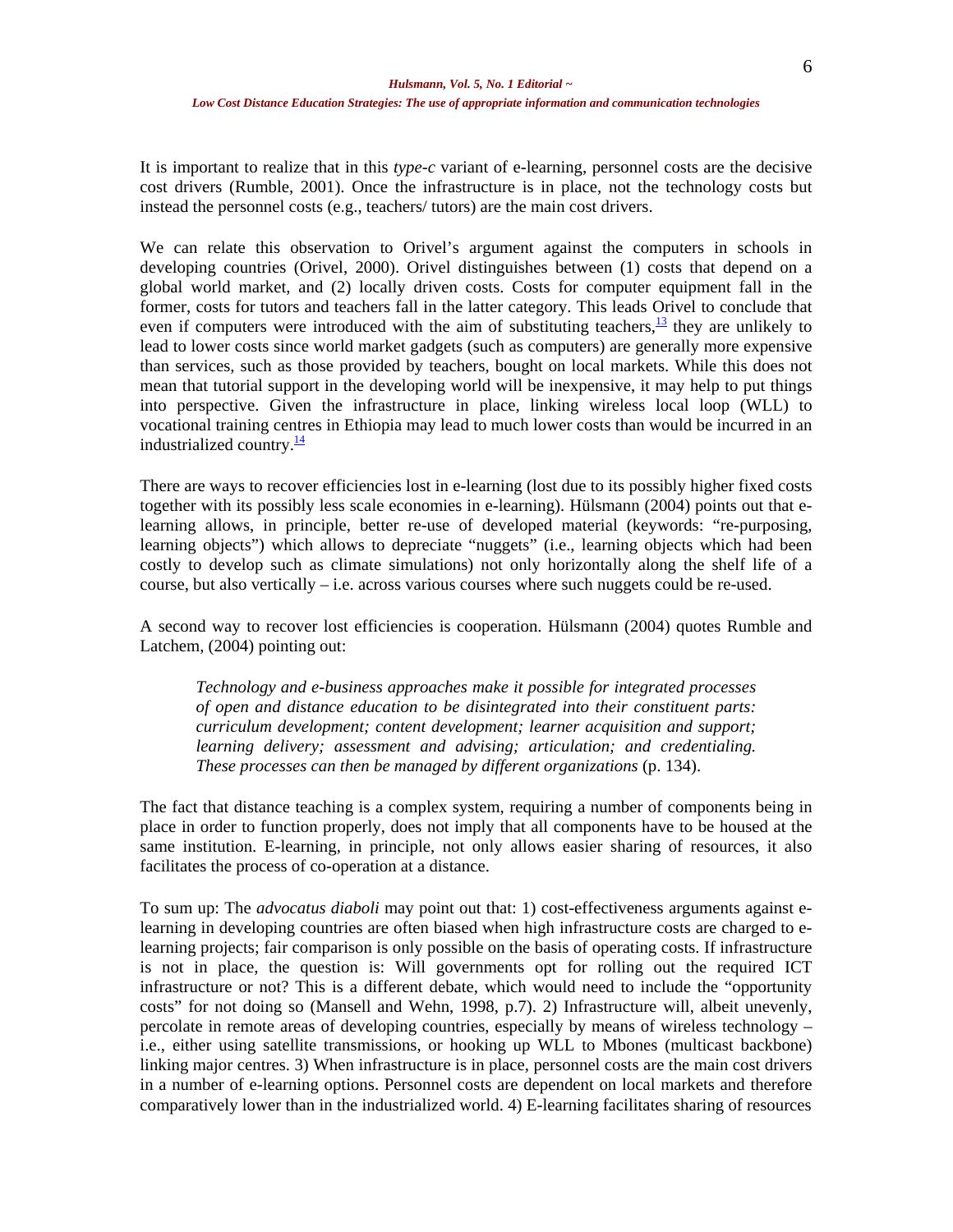and cooperation. Hence, there are a number of avenues to recover lost efficiencies, which are in line with cultural traditions in developing countries.

## **The Contributions**

In this issue, Rashid Aderinoye's and Kester Ojokheta's contribution unequivocally supports the above theorems 1 and 2. They say that: "Clearly, education is the key to human development and progress" and they cite both "effectiveness and evaluative reasons" (Sen, 1999, p.4) for this. They ground their contribution on a line of reasoning about education ranging from human capital theory (citing Schultz, 1977), to the more recent approach by Sen (1999) who sees education as capability, "expanding the real freedom that people enjoy."

Traditional distance education works for and contributes to development. Among the numerous examples is the *National Teachers' Institute* (NTI), a dedicated distance teaching institution, which has contributed to upgrade and train more than 300,000 teachers since it was officially established in 1978. The authors point out the "ripple effect" this contribution had for the development of the country. Distance education may serve outreach programmes of the university including the *University Village Association Rural Literacy Programme*, which has been also supported by the *British Council*. Moreover, NTI has established a *Preventive Education Unit* addressing, as the first academic institution in West Africa, the issue of HIV/ AIDS using open and distance learning methods.

That international cooperation can create synergies is demonstrated by cooperation between Nigerian distance teaching institutions and international agencies such as the Commonwealth of Learning (COL), UNESCO and, more regionally, the Sudan Open Learning Organization (SOLO).

But there are also moves towards including e-learning, interestingly mentioned in two different, but both important contexts. First, tele-centres have been established within less privileged communities are reported. Second, ICT is used to recruit back the African intellectuals lost due to brain drain (e-Africa). Optimistically the authors see a change away from the former "brain drain" situation, to one where African professionals having gained experience abroad, return home to become a veritable "brain trust" for Africa to draw from.

Lentell and O'Rourke address a key issue of open and distance learning: the scalability of student support. This is an issue for traditional distance education where quality has often been measured by close tutorial support ('of Oxbridge type') is provided. To the extent the rationale for distance education to be expected as cost-effective as being based on scale economies, the scalability of quality tutorial support is, indeed, a key issue. Moreover, the emergence of e-learning does not make the issue go away, but puts it more firmly on the agenda since e-learning facilitates communication with the teacher, and therefore tends to drive variable costs per student up.

The authors put forward a number of propositions, which go beyond the traditional suggestion of labour-for-labour substitution. These propositions include better targeting of support, unbundling issues of academic support, and more generalized need for counselling, making use of local mentors, and more effectively organizing peer support. All these propositions are of great relevance for e-learning contexts.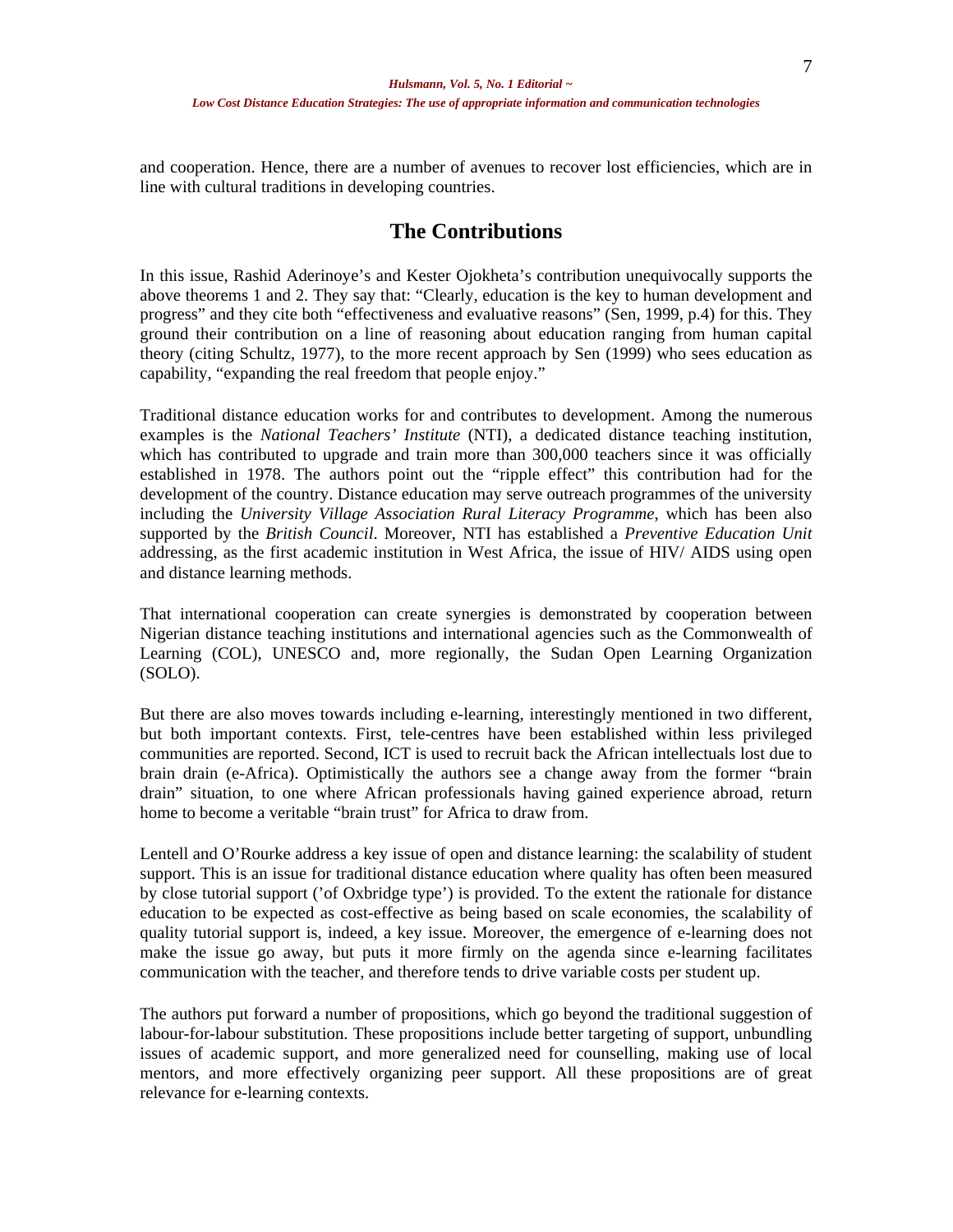Alvana Maria Bof reports on a large-scale project that, at the same time, is innovative in terms of its organizational approach. Proformação is a programme aimed at qualifying 27,000 uncertified teachers in different Brazilian States. The programme is innovative in terms of organization since it operates not from a big institutional base, but by leveraging support from several institutions which are close to the learners where necessary. The approach recalls what Moore calls "vertical disaggregation." $\frac{15}{15}$ 

*However, in the distance education field, it is not only the strategic alliance, but also the vertical disaggregation form of network that is likely to be of greater interest in the future. Vertical disaggregation is the process developed in the manufacturing industry to deal with shortening product life cycles, by which large firms outsource the production of various components of the product to smaller suppliers. As in manufacturing, in the knowledge industries too it looks as if vertical disaggregation will become the means of reducing product life cycles and improving efficiency and quality. What that means in distance education is outsourcing some of design and a lot of the product development of course materials. It means devolving learner support services to local points of contact and specialized services. It means drawing in instructor resources from wherever they may be located, rather than solely on the faculty on campus* (Moore, 2003, p. 4).

Proformação operates on three different levels: 1) the federal level; 2) the state level; and the 3) municipal level. While the design of the curriculum was planned on the federal level, where also the small management unit of the project is located, there is state level coordination of the training agencies (TAs) that conduct the training at the municipal level. The upper two layers make extensive use of telecommunication technologies, while tutoring is done on the local municipal level close to learners.

The last contribution by Mason and Rennie is about development, although not about a developing country. We may recall here that the partition of the world into countries, which could be classified as "industrialized" or "underdeveloped," is increasingly becoming obsolete. There are pockets of underdevelopment in the US for example, whereas China has pockets of leading edge industrial development. The impact of the emerging global information and communication infrastructure may restructure the geography of development further.

It is not the first time that ideas tried in the remote areas of the developed world have been used as an organizational template for developing countries. The Canadian Farm Radio Forum "that ran in the 1940s with the motto "Read, listen, discuss, act"" (Perraton, 2000, p. 17) has served as a model for a number of programmes in developing countries, such as the radiophonic programmes including Acción Comunal Popular (ACPO) in Columbia, the African Medical and Research Foundation (AMREF), and the Institut Africain pour le Developpement Economique et Social (INADES) in Africa. The idea of tele-centres had its origins in the mid-1980s in Scandinavia. It then spread to Western Europe, Australia, and North America, and is now taking root in the former Eastern Bloc countries as well as in Africa, Asia, and Latin America" (Oestman and Dymond, 2001, p. viii).

The Western Isles of Scotland are truly remote areas in an industrialized country. The installation of broadband services<sup>16</sup> in a remote and rather isolated part of the country may lead to some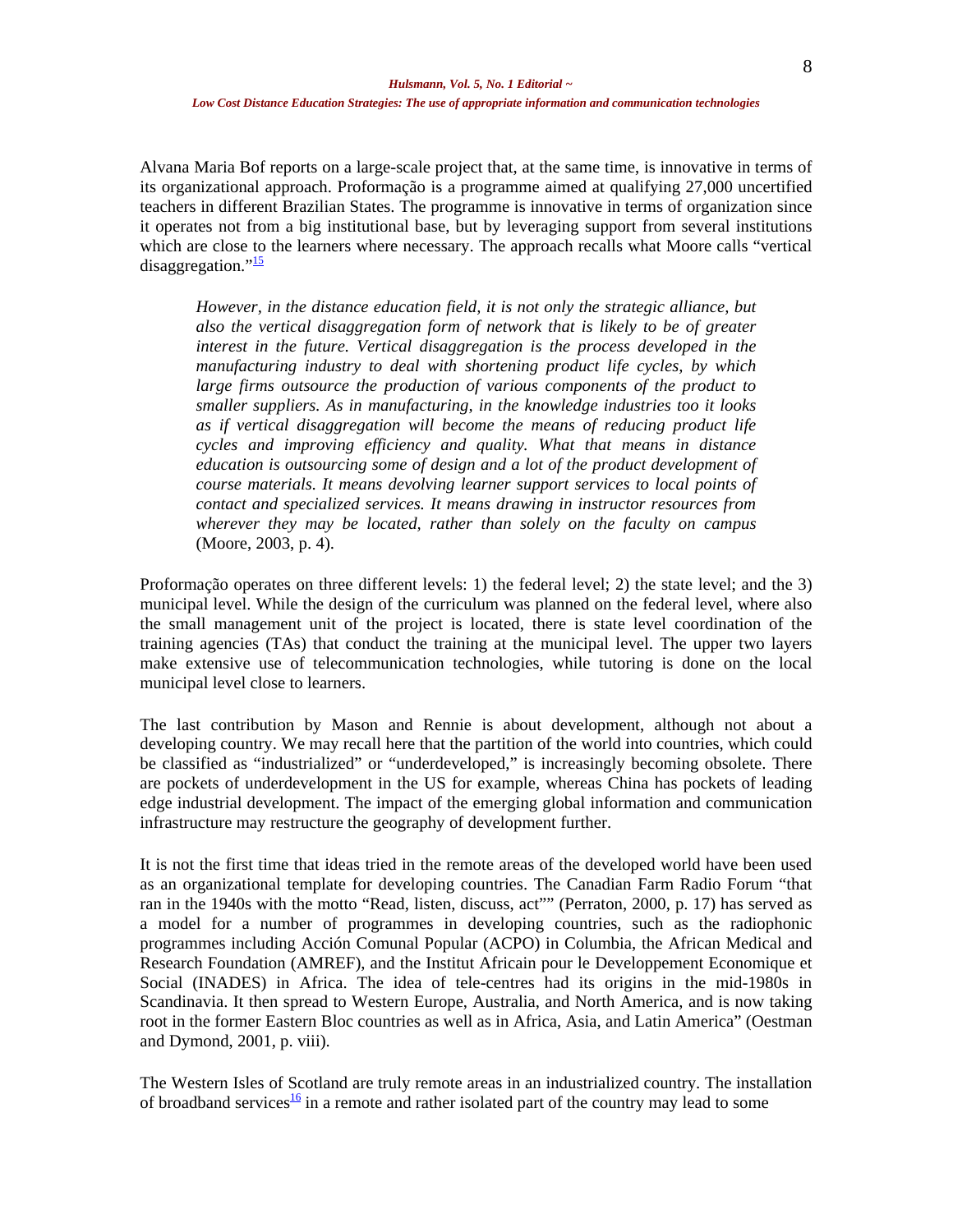interesting lessons. One principal lesson underlines the dilemma, which is due to the complementarities between technology and social context<sup>17</sup>. If there is not infrastructure in place, neither appreciation not demand for a new technology is likely to develop. Without expressed demand and awareness from the local communities on the other hand, the interest to rollout the necessary infrastructure will be limited. Mason and Rennie decide that, in the final analysis, introducing broadband is "inevitably a technology-led operation."

The identified demand relates to job opportunities, community services, and access to e-learning. E-learning applications are not the primary reasons for introducing broadband at home, but "will piggyback on a range of applications." The authors suggest that there is a "convergence between working and learning," and that e-learning providers "need to lead the way in working through the implications of theses changes."

There is a section applying the lessons learned to rural e-learning in developing countries. According to Mason and Rennie, it is essential to take into consideration both aspects: technological infrastructure as well as pedagogical readiness. They warn against over-optimism about wireless technology, allowing developing nations to leapfrog ahead of developed nations. They believe that the use of tele-centres could play an important role.<sup>18</sup>

# **Changing Contexts**

In the final analysis, much of what influences one's stance towards e-learning in the developing world depends on how one gauges the profoundness of the changes of the last twenty years. Are we undergoing "revolutionary changes" comparable to those triggered by the invention of the printing press or the introduction of writing? Or do these comparisons completely overrate the impact of the emerging Global Information Infrastructure (GII)? Those who believe the latter, point out that the introduction of writing had undoubtedly a profound cognitive effect (Goody, 1977; Ong, 1982) while using computers, the new "intellectual tool," shows no comparable features. Similarly, the introduction of the printing press not only contributed in generalizing the cognitive effects on the individual, but also established a completely "new system of communication," which Gisecke (1991, 2002) refers to as "typographeum." Some, on the other hand, are convinced that the typographic age is rapidly crumbling and soon to be substituted by what some call "informationalism" (Castells, 2000) and others, more euphorically, refer to as a "knowledge society" (Mansell and Wehn, 1998), then it would not be possible to dismiss the use of ICT for development (including e-learning) as a mere fad. When today it is hardly possible to "appear in the public without shame" as Sen puts it, as an illiterate tomorrow, one might not able to function fully in society without a solid grounding as an e-literate.

Are we moving away from the typographeum towards informationalism is a question difficult to answer, being in the thick of the process. The difficulty is apparent once we reflect on the all pervasive influence of writing on individual cognition, and the printing press as a system of communication. The typographic age has generated its proper epistemology, impinging strongly also on our understanding of knowledge (e.g., it being largely of propositional form and ideally organized as a theory). This may make us run into the difficulty exposed in Menon, where Socrates suggests that it is not possible to search for things that are new, since either they are profoundly new, then we do not know what we are looking for, or, if we know what to look for, the things are not really new<sup>19</sup>. Either we tend not to see the changes at all, or we fail to see what is new, since it hides behind our old categories.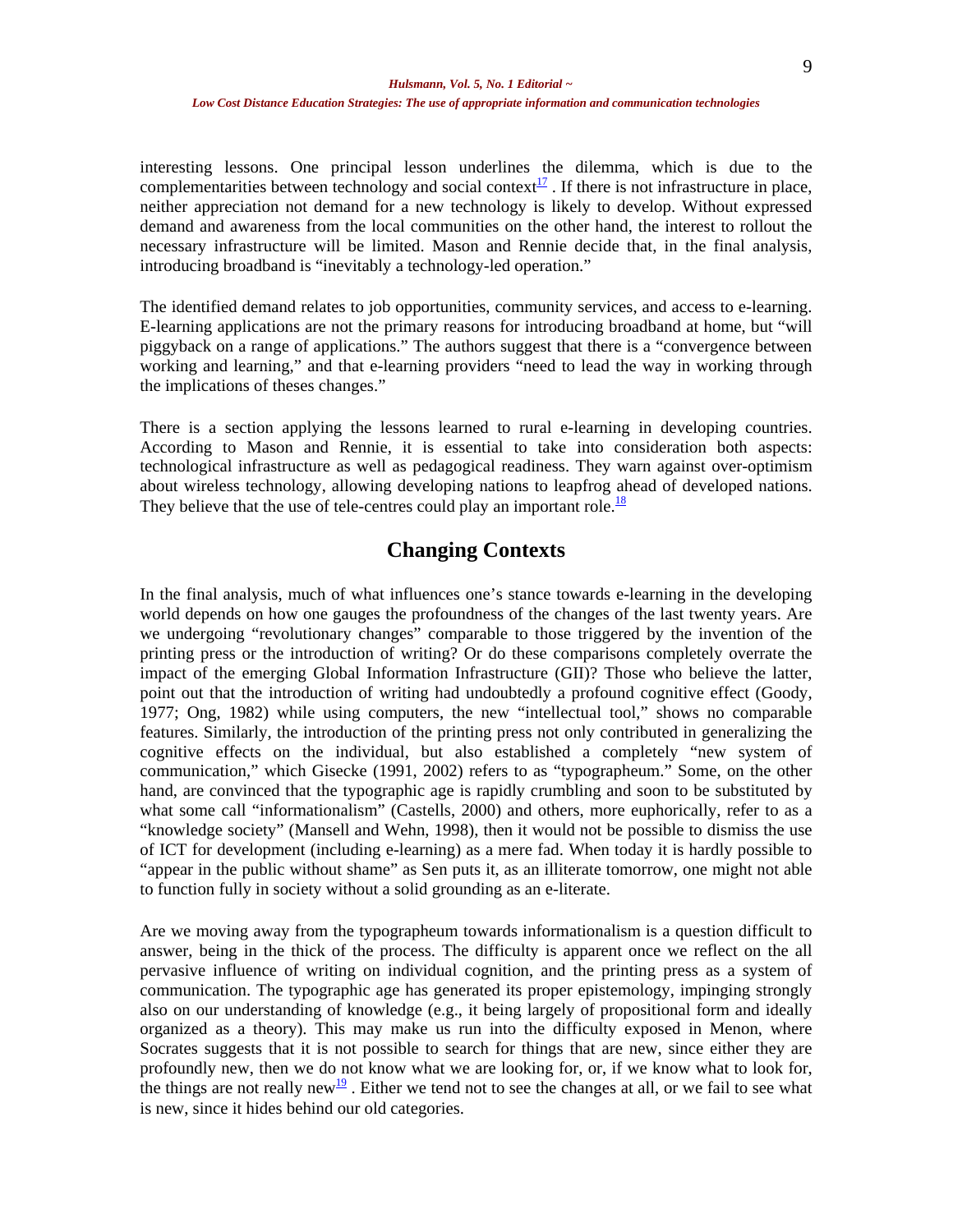## **References**

Bates, A. W. (1995). *Technology, open learning and distance education*. London: Routledge.

- Blaug, M. (1992). *The Methodology of Economics (Second Ed.).* Cambridge: Cambridge University Press.
- Butcher, N. and Roberts, N. (2004). Costs, effectiveness, efficiency. In H. Perraton and H. Lentell (Eds.) *Policy for Open and Distance Learning*. London: RoutledgeFalmer.
- Castells, M. (2000). *The Information Age: Economy, society and culture Vol. I: The rise of the network society.* Oxford: Blackwell.
- Daniel J. (2001). Technology and Education: Adventures in the eternal triangle. Paper presented at the *LearnTec, Karlsruhe,* January.
- Giesecke, M. (2002). *Von den Mythen der Buchkultur zu den Visionen der Informationsgesellschaft*. Frankfurt a. M.: Suhrkamp.
- Giesecke, M. (1991). *Der Buchdruck in der Frühen Neuzeit Eine historische Fallstudie über die Durchsetzung neuer Informations und Kommunikationstechnologien*. Frankfurt a.M.: Suhrkamp.
- Goody, J. (1977). *The Domestication of the Savage Mind.* Cambridge: Cambridge University Press.
- Heeks, R. (1999). *Indian Software Labour: Cost breakdown and comparison*. IDPM, University of Manchester: Manchester, UK. Retrieved May, 28, 2003, from: <http://idpm.man.ac.uk/rsc/is/isi/isicost.shtml>
- Hülsmann, T. (2000). *The Costs of Open Learning: a handbook (Vol. 2).* Oldenburg: Bibliotheksund Informationssystem der Universität Oldenburg.
- Hülsmann, T. (2003). Book Review of Trends, Policy and Strategy Considerations, UNESCO Report (2002). *Open Learning 18*(3), 303 – 311.
- Hülsmann, T. (2004). The Two-pronged Attack on Learner Support: costs and the centrifugal forces of convergence. Paper presented at *The Third EDEN Research Workshop and International Conference: Supporting the Learner in Distance Education and E-Learning*, March 2-4, Oldenburg, Germany.
- Jones, S. (1997). *Kommunikation, das Internet und Elekromagnetismus, Mythos Internet.* Frankfurt a.M.: edition suhrkamp.
- Mace, J. (1984). The Economics of Education: a revisionist's view. *Higher Education Review,*   $16(3)$ ,  $39 - 55$ .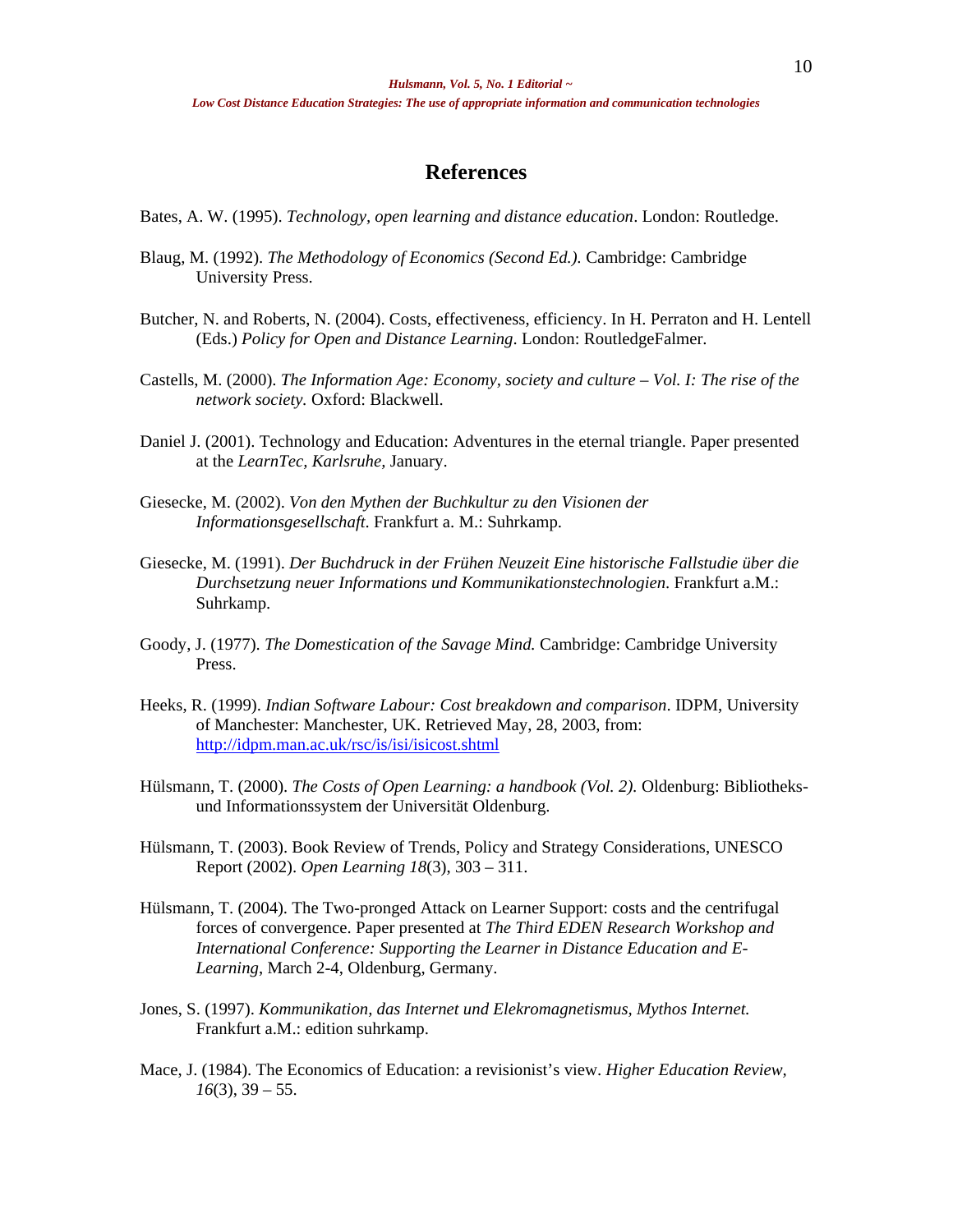- Mansell, R., and Wehn, U. (Ed.). (1998). *Knowledge Societies: information technology for sustainable development*. Oxford: Oxford University Press.
- Mills, R. (2003). The Centrality of Learner Support in Open and Distance Learning: a paradigm shift in thinking. In A. Tait and R. Mills (Eds.) *Rethinking Learner Support in Distance Education: change and continuity in an international context* (p. 102-113). London, New York: RoutledgeFalmer.
- Moore, M. G. (2003). Network Systems: the emerging organizational paradigm. Editorial. *The American Journal of Distance Education, 17*(1), 1 – 5.
- Noble, D. F. (1997). *Digital Diploma Mills, Part I: The Automation of Higher Education*. Retrieved October 29, 2001, from: <http://www.communication.ucsd.edu/dl/ddm1.html>
- Oestmann, S., and Dymond, A. C. (2001). Telecenters experiences, lessons and trends. In C. Latchem and D. Walker (Eds.) *Telecentres: Case studies and key issues*. Vancouver: Commonwealth of Learning.
- Olson, D. (1994). *The World on Paper*. Cambridge: Cambridge University Press.
- Orivel, F. (2000). Finance, costs and economics. In C. Yates, and J. Bradley (Eds.) *Basic Education at a Distance*. London: Routledge.
- Ong, W. (1982). *Orality and Literacy: the technologizing of the word*. London: Routledge.
- Perraton, H. (2000). *Open and Distance Learning in the Developing World*. London: Routledge.
- Perraton, H., and Creed, C. (2000). *Applying New Technologies and Cost-Effective Delivery Systems in Basic Education*. *IRFOL*. Retrieved October 4, 2002, from: <http://unesdoc.unesco.org/images/0012/001234/123482e.pdf>
- Platon. (1992). *Menon*. Rowohlt.
- Pritchett, L. (1999). Where has all the Education Gone? *World Bank webpage.* Retrieved November 5, 2003, from: [http://www.worldbank.org/research/growth/pdfiles/Where\\_r4.pdf](http://www.worldbank.org/research/growth/pdfiles/Where_r4.pdf)
- Psacharopoulos, G., and Patrinos, H. A. (2002). Returns to Investment in Education: A further update. *World Bank Policy Research Working Paper*, *2881*.
- Psacharopoulos, G., and Woodhall, M. (1985). *Education for Development*. Oxford: Oxford University Press.
- Rumble, G. (2001). *E-education: Whose benefits, whose costs?* Inaugural Lecture, Open University UK. Retrieved November 7, 2004 from: [http://www.iec.ac.uk/resources/e\\_education\\_costs.pdf](http://www.iec.ac.uk/resources/e_education_costs.pdf)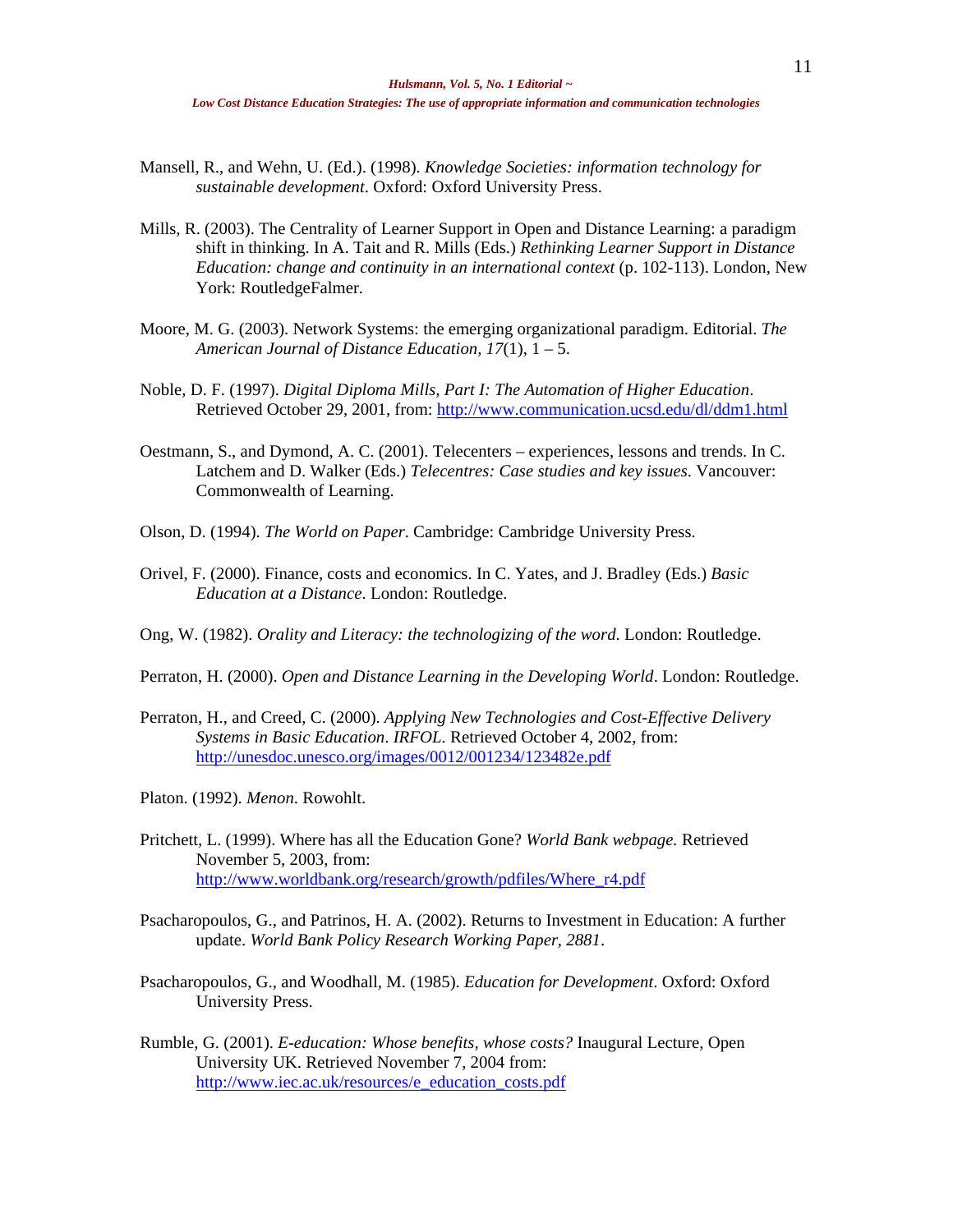- Rumble, G. (2001). The Costs of Providing Online Student Support Services. Paper presented at the *20th World Conference of the International Council for Open and Distance education*, April. Düsseldorf, Germany.
- Rumble, G., and Latchem, C. (2004). Organisational models for distance and open learning. In H. Perraton and H. Lentell (Eds.) *Policy for Open and Distance Learning*. London: RoutledgeFalmer.
- Schultz, T. W. (1977). Investment in human capital. In J. Karabel and H. Hasley (Eds.) *Power and Ideology in Education.* New York: Oxford University Press.
- Sen, A. (1999). *Development as Freedom*. Oxford: Oxford University Press.
- UNESCO. (2002). *Trends, Policy and Strategy Considerations*. Paris: UNESCO.
- Wade, R. (2001). Development Assistance in the Digital Age. Paper presented at the *Joint OECD/UN/UNDP/World Bank Global Forum at the OECD: Exploiting the Digital Opportunities for Poverty Reduction*, March. Paris, France.
- Weizenbaum, J. (1976). *Computer, Power and Human Reason: From judgment to calculation*. San Francisco: W. H. Freeman and Company.
- Whalen, T., and Wright, D. (1999). Methodology for Cost-Benefit Analysis of Web-Based Tele-Learning: Case Study of the Bell. Online Institute. *American Journal of Distance Education, 13*(1). 22 – 44.
- Wolf, A. (2002). *Does Education Matter? Myths about education and economic growth.* London: Penguin books.
- Woodhall, M. (1995). Human Capital Concepts. In M. Carnoy (Ed.) *International Encyclopaedia of Economics of Education.* Oxford: Pergamon.

#### **Endnotes**

[1.](http://www.irrodl.org/index.php/irrodl/article/viewArticle/175/257#1b) Cf. Robert Wade: "The Catholic Church has the practice of appointing a "devil"'s advocate" (Advocatus Diaboli) when considering a person for sainthood. The role of the devil's advocate is to ferret out all the reasons why that person should NOT be made a saint, and to present them forcefully in the discussion among the group of cardinals who make the decision." (Wade, 2001)

[2.](http://www.irrodl.org/index.php/irrodl/article/viewArticle/175/257#2b) "The concept of human capital, or "hard core" of the human-capital research programme is the idea that people spend on themselves in diverse ways, not for the sake of present enjoyments, but for the sake of future pecuniary or non-pecuniary returns (Blaug 1976 pp. 829, 850)" (Woodhall, 1995, p. 27)

[3.](http://www.irrodl.org/index.php/irrodl/article/viewArticle/175/257#3b) Cf. also Mace (1984) and Wolf (2002)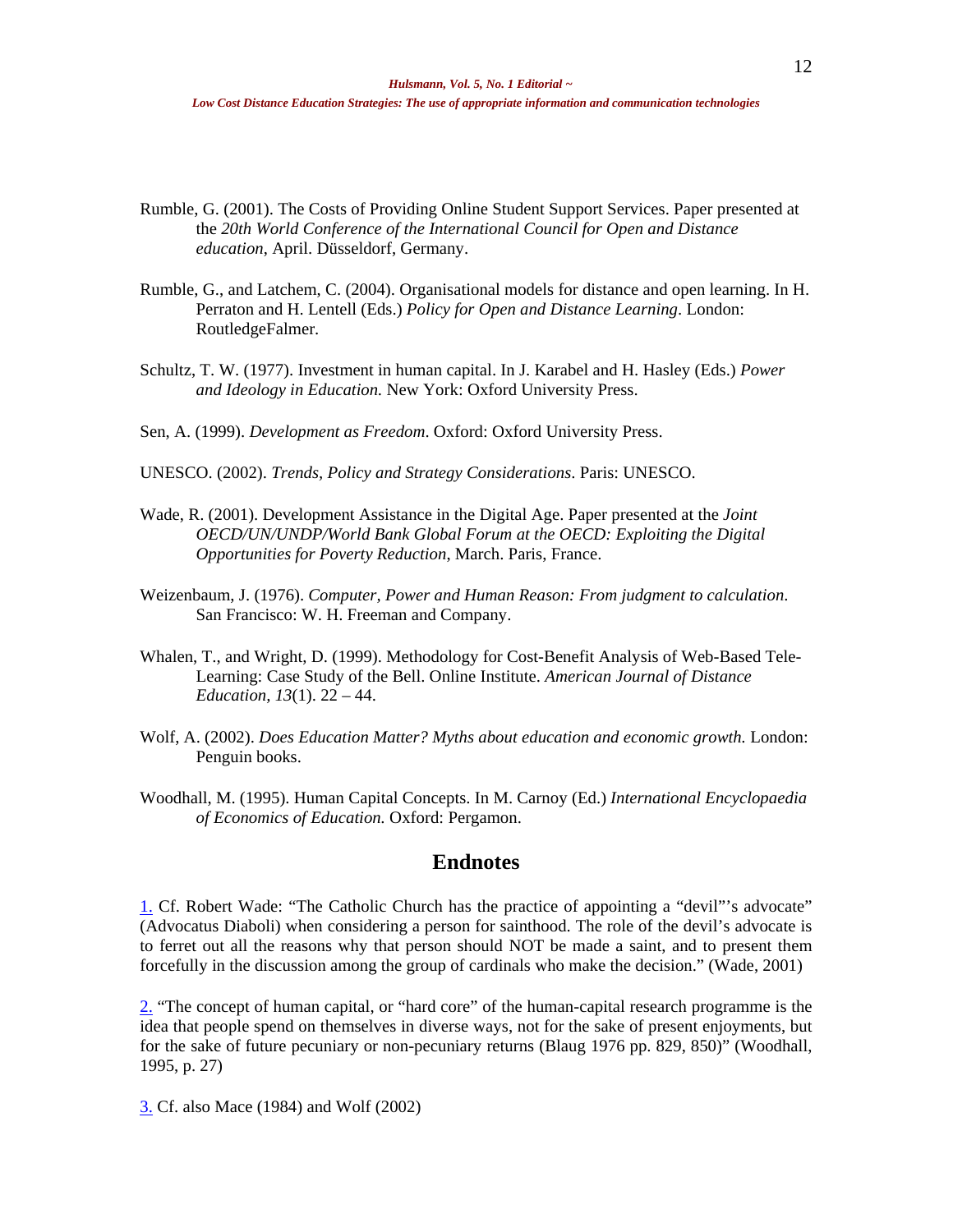[4.](http://www.irrodl.org/index.php/irrodl/article/viewArticle/175/257#4b) Giesecke insists that the invention of the printing press has shaped society profoundly. Far from seeing the printing press as a mere technology which does more or less what has been done by hand earlier on, he insists that the invention of the printing press changed the whole "'system of communication," which he gives the name "typographeum."

[5.](http://www.irrodl.org/index.php/irrodl/article/viewArticle/175/257#5b) For the concepts of "functionings and capabilities" cf. Sen 1998, p. 75.

[6.](http://www.irrodl.org/index.php/irrodl/article/viewArticle/175/257#6b) Mills (2003, p.104)

[7.](http://www.irrodl.org/index.php/irrodl/article/viewArticle/175/257#7b) "The argument that it (traditional distance education, T.H.) provides opportunities for "guided didactic conversation" is clearly unconvincing." (Rumble, 2001, p.3)

[8.](http://www.irrodl.org/index.php/irrodl/article/viewArticle/175/257#8b) To reconcile student support with scale is one of the themes discussed in this special edition by Lentell and O'Rourke.

[9.](http://www.irrodl.org/index.php/irrodl/article/viewArticle/175/257#9b) The cube is based on Perraton (2000, p. 137). For a discussion of the relation between the AC formula and the cube cf. Hülsmann, 2003, p.304.

[10.](http://www.irrodl.org/index.php/irrodl/article/viewArticle/175/257#10b) cf. Aderinoye's and Ojokheta's contribution in this edition.

[11.](http://www.irrodl.org/index.php/irrodl/article/viewArticle/175/257#11b) Cost-structure means the composition of total costs in fixed costs and variable costs per student.

[12.](http://www.irrodl.org/index.php/irrodl/article/viewArticle/175/257#12b) The distinction is due to Rumble's classification of e-education in Type A and Type B (Rumble, 2001, p.75). It is renamed to make the names more "telling" by relating them to the different aspects of ICT.

[13.](http://www.irrodl.org/index.php/irrodl/article/viewArticle/175/257#13b) In general this is not the case since computers are meant for rising quality, which in terms of costing, makes them to add-on costs bound to increase overall expenses.

[14.](http://www.irrodl.org/index.php/irrodl/article/viewArticle/175/257#14b) A similar argument can be developed for the type-i variant for some contexts. It has been observed that programming services in India are available at substantially lower costs in India than in the US or Europe (Heeks, 1999).

[15.](http://www.irrodl.org/index.php/irrodl/article/viewArticle/175/257#15b) Vertical disaggregation is one of two features (the other being "strategic alliances") of what Michael Moore calls "network systems" and which he sees as the "emerging organizational paradigm" (Moore, 2003).

[16.](http://www.irrodl.org/index.php/irrodl/article/viewArticle/175/257#16b) No exact definition of "broadband" is given. It is, however, pointed out that other parameters than communication capacity (speed) such as "always-on connectivity," bandwidth symmetry, and addressability need to be taken into consideration.

[17.](http://www.irrodl.org/index.php/irrodl/article/viewArticle/175/257#17b) Steven Jones illustrates this point using the metaphor of an electromagnetic field induced by a current. Like the flow of electricity, which generates an electromagnetic field, the introduction of a new technology induces changes in the social context. This applies also reversibly: social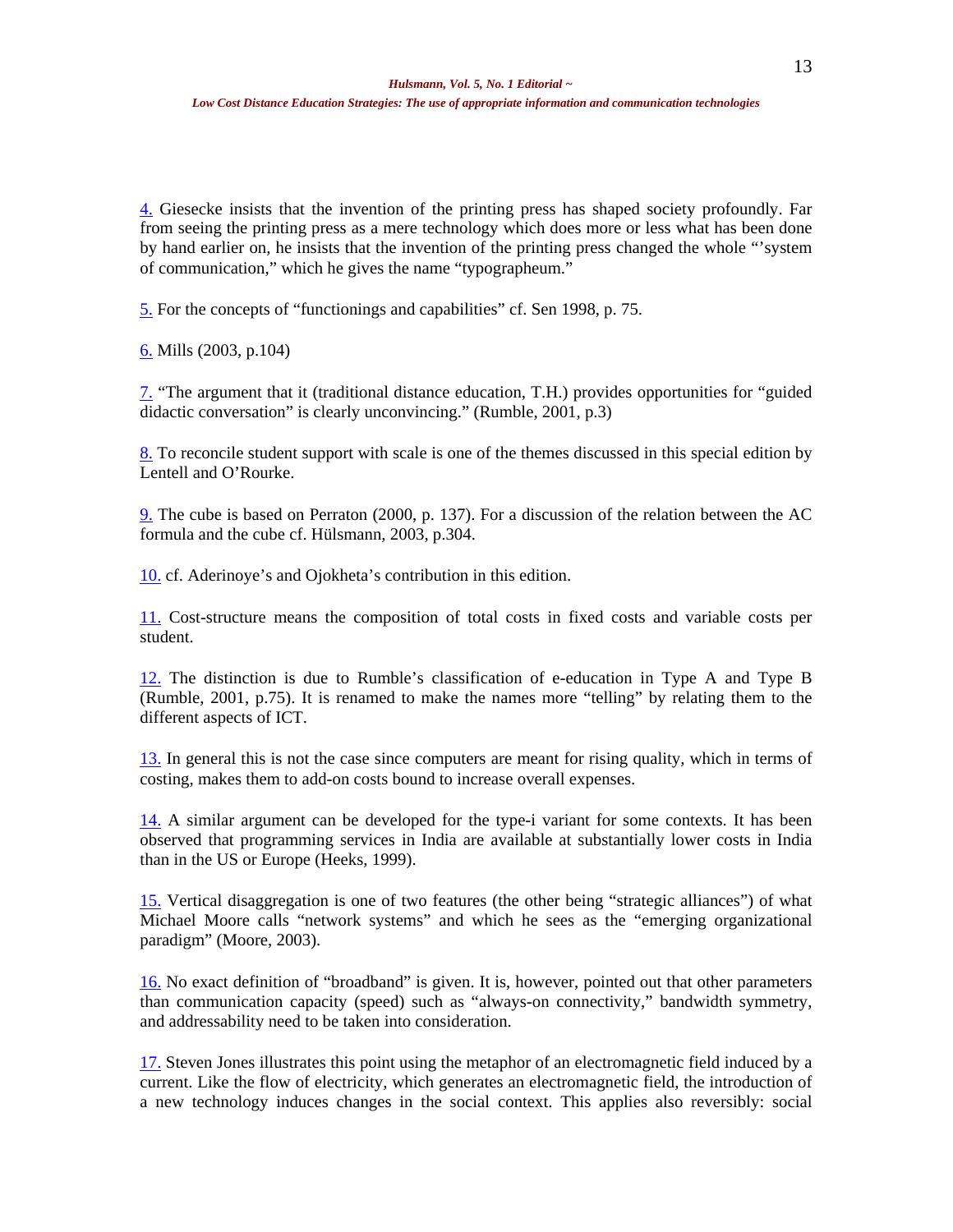#### *Hulsmann, Vol. 5, No. 1 Editorial ~*

#### *Low Cost Distance Education Strategies: The use of appropriate information and communication technologies*

changes may invoke technological changes, like a built up of an electromagnetic current induces electricity flow. (Jones, 1997, p. 131-146)

[18.](http://www.irrodl.org/index.php/irrodl/article/viewArticle/175/257#18b) Perraton and Creed (2000) point out that professional extension services in health education and agriculture face similar problems. Establishing multipurpose community tele-centres would create synergies in addressing these problems.

[19.](http://www.irrodl.org/index.php/irrodl/article/viewArticle/175/257#19b) "Do you realize what a quarrelsome proposition you are putting forward? That it is impossible to search for something, neither for what one knows not for what one does not know. Since you cannot search for what you know because you know it already, neither you can search for what you don't know, because you do not know for what to search." (my translation; Platon, 1962, p.21)



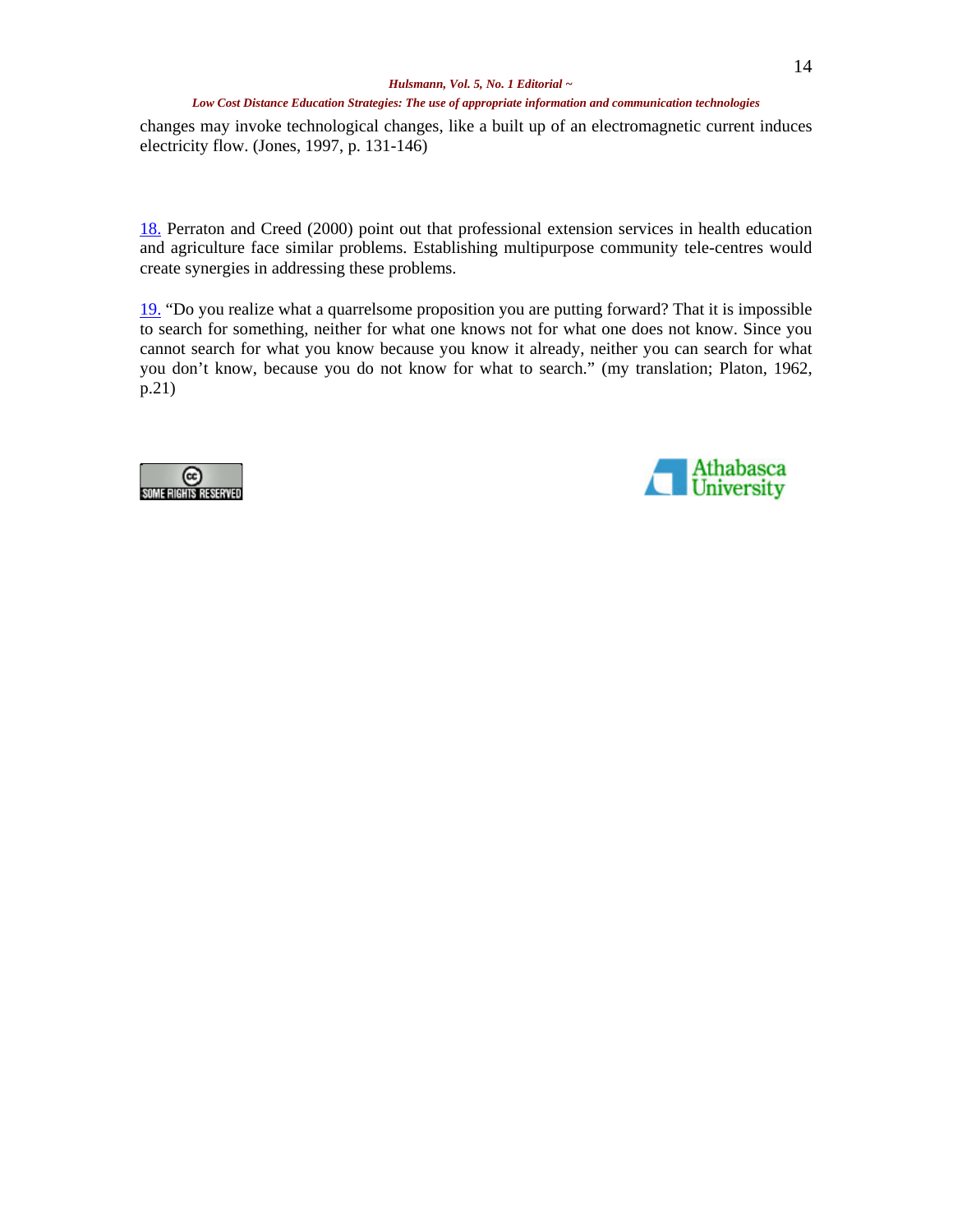**April – 2004** 

# **Open-Distance Education as a Mechanism for Sustainable Development: Reflections on the Nigerian Experience**

#### **Rashid Aderinoye** and **Kester Ojokheta**

University of Ibadan, Nigeria

# **Abstract**

This article examines open-distance learning in Nigeria and the role it plays in personal, community, and national development. Following consultation with existing literature, a qualitative survey was conducted using questionnaires, interviews, and participatory experience. Although particular emphasis was paid to the Nigerian context, the findings in this article may be regarded as reflective distance education experiences elsewhere in Africa. Clearly, education is the key to human development and progress. It is essential to bring about changes in attitudes, values, and behaviour. Used ethically, distance education may enable people to make informed choices about their present life and future. Moreover, these assertions have been credited to many scholars and institutions at one time or the other. The question here, however, is: To what extent are these assertions true of education, and more especially of those individuals benefiting from open and distance learning in Nigeria? This and more incisive issues constitute the substance of this article.

**Keywords:** distance education; personal development; community development; national development; Nigeria

## **Background**

The purpose of this article is to introduce readers to the subject of open and distance education and its role in development. From the perspective of Capability Approach Theory, which stresses a developmental approach to education, attention will be paid to the historical antecedents of distance education in Nigeria, the relationship between distance education institutions and the world of work, linkages between open-distance education and development, the intervention of international agencies, and the emergence of the University of South Africa (UNISA), as well as the INADES-Formation Network (<http://www.sdnp.undp.org/sdncmr/subweb/cminade4.htm>).

## **Conceptual Issues**

The United Nations Development Programme (1991) describes development as a process that goes beyond the improvement of quality of life: it encompasses better education, higher standards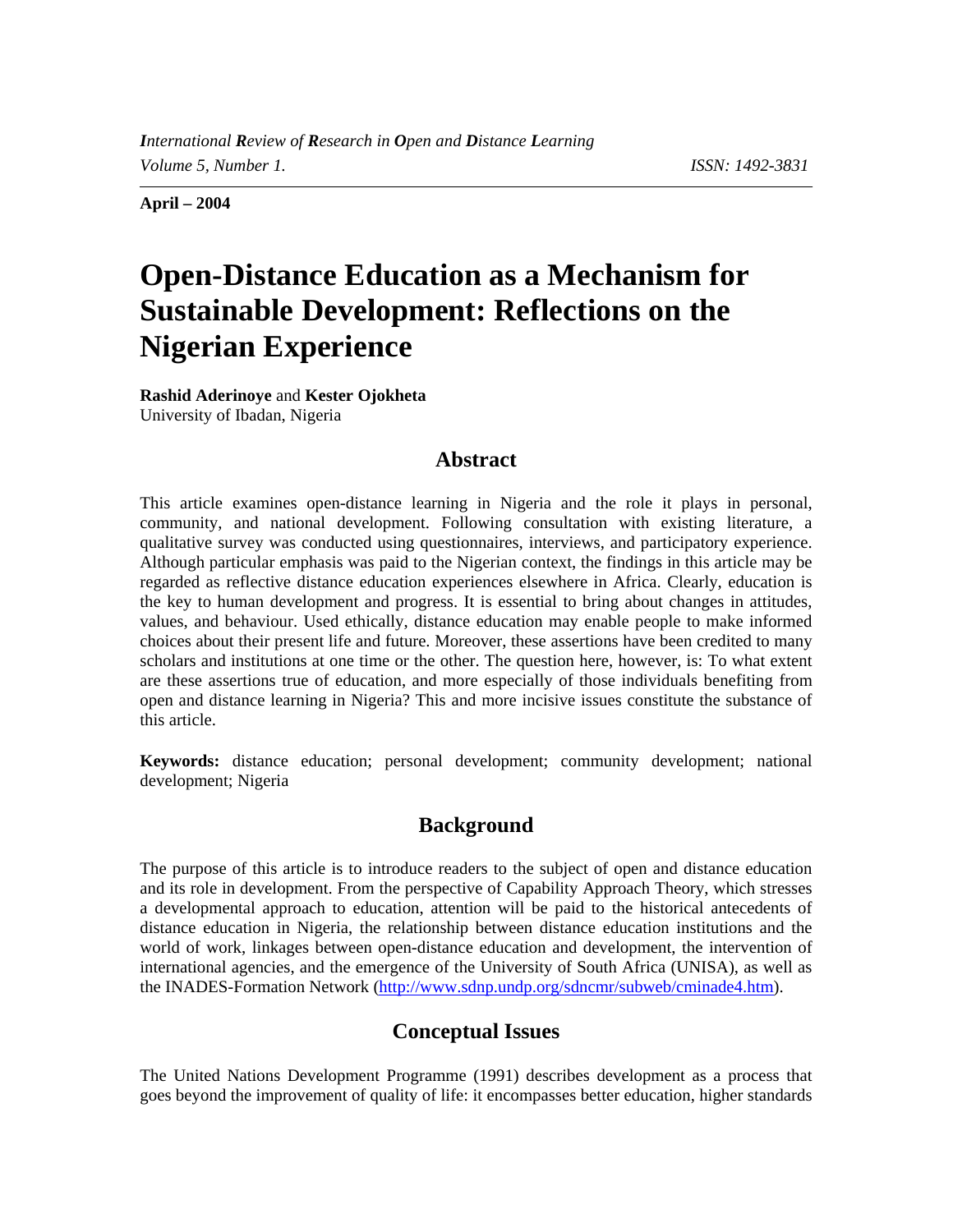of health and nutrition, poverty reduction, cleaner environment, increasing access to and equality of opportunity, greater individual freedom, and the facilitation of a richer cultural life, which are all truly desirable ends in themselves. By breaking the cycles of deprivation and hopelessness that are the first obstacle to every kind of development (United Nations Development Programme, 2003) the UN Development Programme's aims in developing countries is to eradicate extreme poverty and hunger. Schultz (1961) stated that education not only improves individual choices available to mankind, but an educated population provides the type of skilled labour necessary for industrial development and economic growth. Dreze and Sen (1995), however, argued that development should be viewed from various approaches. By contending that a "rights-based approach" to improving access to education provides the basis for a comparative assessment of natural progress, Dreze and Sen succinctly anchored their theoretical approach on human rights and capabilities. They further stated that the intrinsic human value of education, which include the capacity of education to add meaning and value to human lives without discrimination, make it a key component central to universal human rights. In sum, education is the key that unlocks and protects the full spectrum of human rights.

When discussing development from the Capability Approach, we assert that development occurs when people are more able to achieve what makes their lives valuable to them. What people value will vary from one individual to another and may include such ideals as being well fed and nourished, achieving a sense of self-satisfaction and self-respect, being literate, being able to do things better, or earn a better living. Thus, the Capability Approach shifts the goal of development from mere income or economic growth as ends in themselves, to that of growth of people and enhancing the quality of the human condition. Viewing development from this perspective implies that it can be seen as a process of expanding the real freedom that people enjoy. Education, in this larger sense of term, serves as a tool people can use to achieve the level of freedom that they feel is intrinsically valuable, as well as achieving rudimentary levels of knowledge acquisition (e.g., beginning with literacy and basic arithmetic), which serves as a functional key to greater educational development. Education and development policies based on Capability Theory are judged to be successful if they enhance people's individual capabilities, whether or not they directly affect income or economic growth.

#### **Emergence and Transformation of Open-Distance Education in Nigeria**

Calvert (1986) wrote that distance education helps extend the market for education to clientele who have not been previously served. The problem of unsatisfied demand for education versus actual supply of educational services contributed to the acceptance, growth, and implementation of distance education programmes in Nigeria as a means to bridge the gap between demand and supply.

The history of distance education in Nigeria dates back to the practice of correspondence education as a means of preparing candidates for the General Certificate in Education, a prerequisite for the London Matriculation examination. This practice was described by Bell and Tight (1999), and echoed by Alan Tait (2003), who said:

*. . . the University of London has been termed the first "Open University," because of this move, students all round the world, but principally within the British Empire and its dominions, were soon looking for tutorial support to supplement the bare syllabus they received on registration wherever they lived* ([www.undp.org/info21/public/distance/pb-dis2.html\)](http://www.irrodl.org/index.php/irrodl/article/viewArticle/v5.1/www.undp.org/info21/public/distance/pb-dis2.html).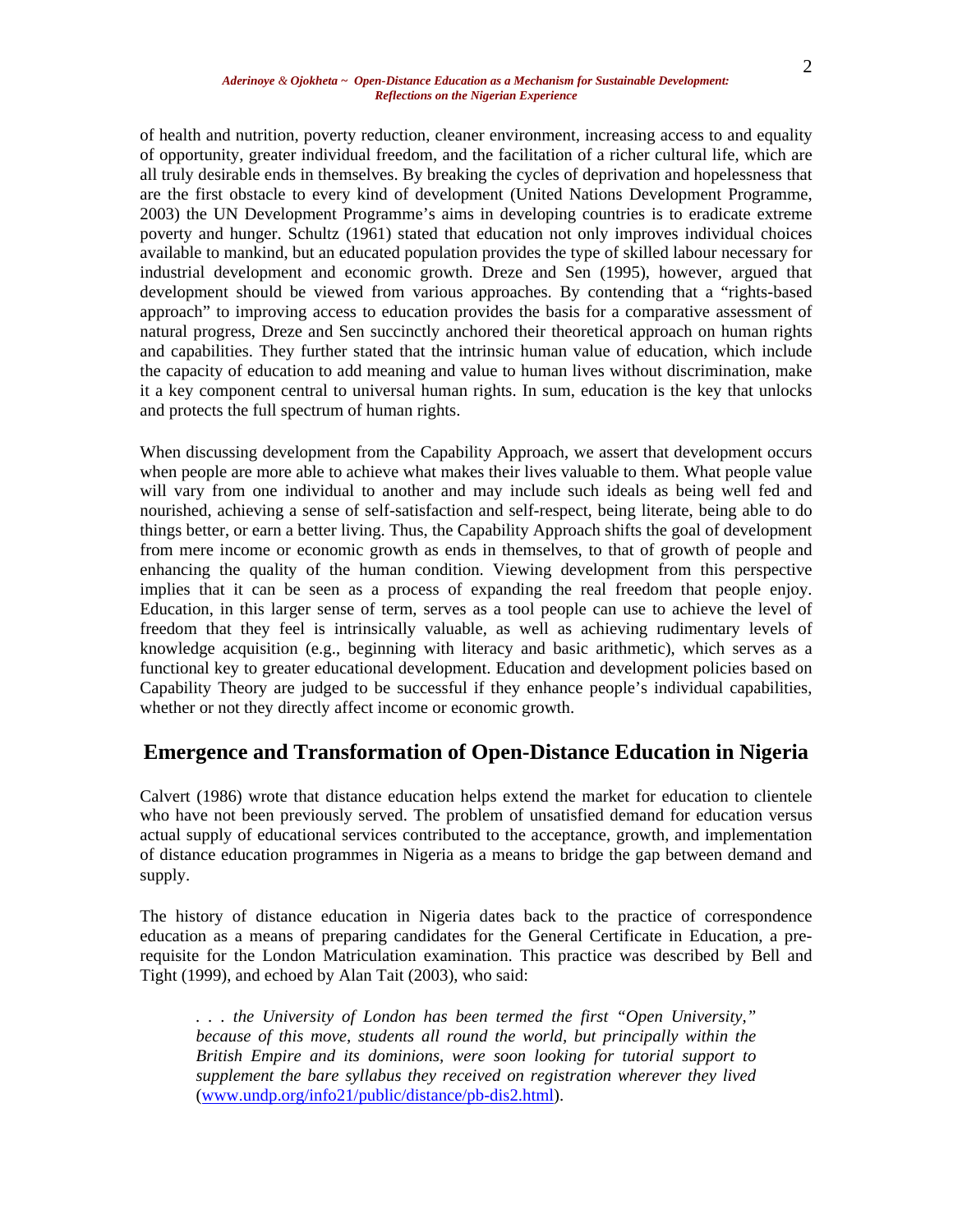In this sense, Nigeria was not left out of the opportunities provided by University of London. Omolewa (1976) reported records that showed a handful of Nigerians, as far back as 1887, enrolled for the first time in the University of London matriculation examination as external students studying through correspondence, and without enjoying any established formal ties to that educational institution. Omolewa (1982) also noted that in 1925 several Nigerians, among them Eyo-Ita and H.O. Davies, passed the London Matriculation Examination. Later, E.O. Ajayi and Alvan Ikoku both obtained University of London degrees in philosophy in 1927 and 1929 respectively, and J.S. Ogunlesi obtained a degree in Philosophy in 1933 (Omolewa, 1982). Access to such educational opportunities at a distance contributed immensely to these individual's productivity, which in turn resonated in the innovations they subsequently demonstrated in their teaching methodology at the St Andrew's Teachers College, Oyo (Aderinoye, 1995). Besides these individuals, a significant number of Nigeria's early educated elites were products of the British correspondence distance education system. Indeed, in spite of the establishment of a University College in Ibadan in 1948, many of its academic staff still passed through the higher degree programmes of the University of London as distance learners, enabling them to combine work with higher degree programmes. They thus acquired the advanced skills and knowledge needed for teaching and research at a time when the College was introducing its own higher degree programmes.

With the emergence of many conventional higher institutions in Nigeria, most of which once were based on purely correspondence modalities, distance education still constitutes an integral part of these institution's educational offerings (Aderinoye, 1992). Institutions in Nigeria that offer distance education include:

- Ahmadu Bello University, which offers a special training programme called: "The Correspondence and Teachers' In-service Programmes (TISEP), established in 1976 to prepare middle level teachers for Nigeria's primary schools.
- The Correspondence and Open Studies Unit (COSU), now called Distance Learning Institute, which was established in 1974 by the University of Lagos to produce university graduates in disciplines necessary to meet national labour needs (e.g., teachers, nurses, etc.)
- The first independent institution dedicated solely to distance education, the National Teachers' Institute (NTI), which was officially established in 1978 to upgrade unqualified teachers working in the nation's primary schools and to accelerate the preparation of qualified teachers needed for the implementation of the Universal Primary Education programme introduced in 1976 and the Universal Basic Education programme introduced in 1999.
- The External Study Programme (ESP), that later became the Centre for External Studies (CES) and today is called the Distance Learning Centre (DLC), was established by the University of Ibadan's Senate in 1988 under the umbrella of the Nigerian Department of Adult Education to provide opportunities for teachers working in the field to improve their skills and knowledge through on-the-job training. This inservice training enabled them to subsequently raise their status from holders of Nigeria Certificate in Education (NCE) to full-fledged university degree holders.
- To offer similar programs, the University of Abuja established its Centre for Distance Learning and Continuing Education in 1992.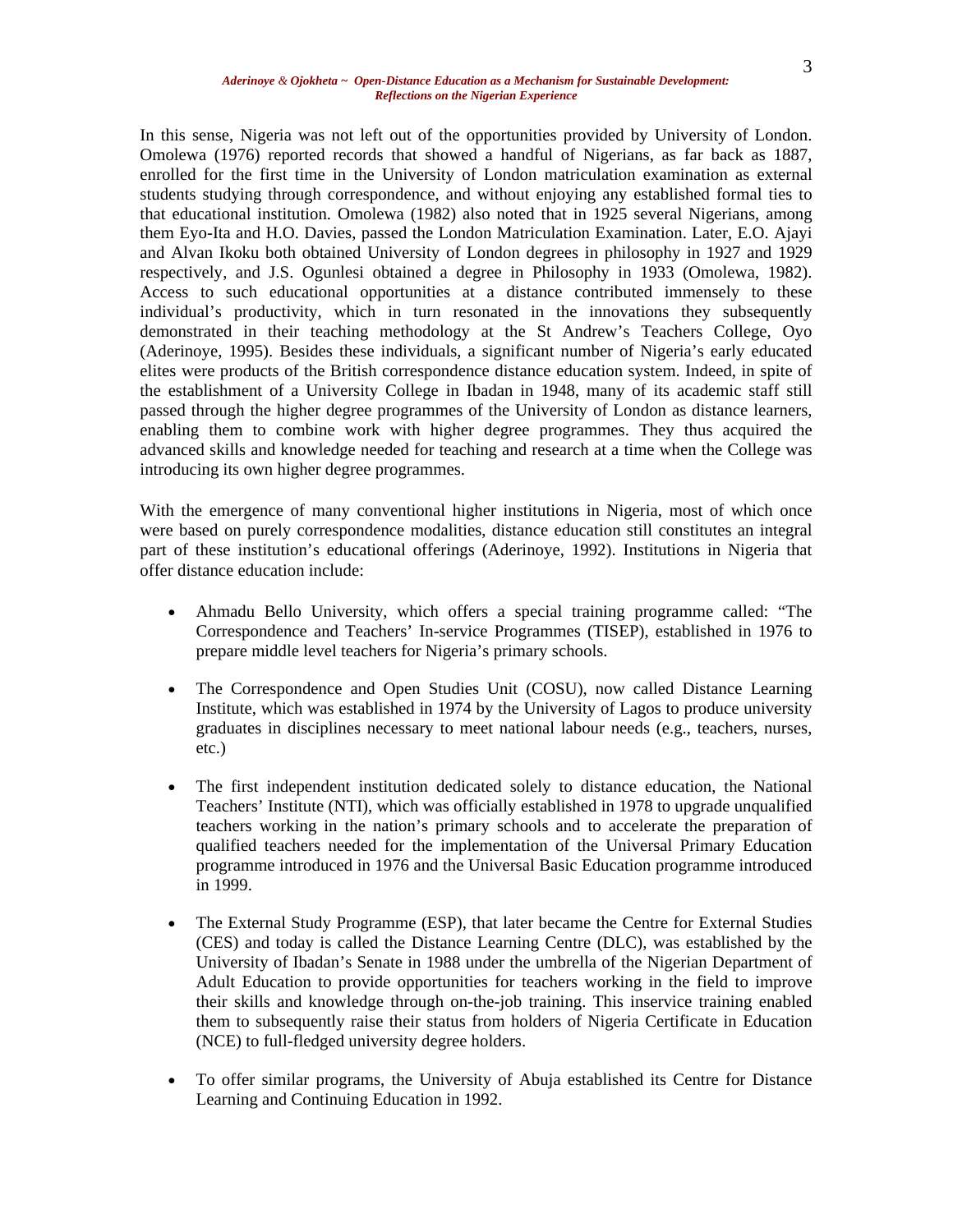- After being closed for 16 years, The National Open University was re-opened in 2001 under a new name, the National Open University of Nigeria (NOUN).
- Private entities also engage in providing distance learning that include professional bodies and governmental institutions some of which offer courses in areas such as law, business administration, accounting, and various sciences along with the more commonly found teacher training.

# **Links Between Open and Distance Education and Development**

Education is inherently a developmental process. Indeed, it can be said that if the expertise necessary for expansion of distance education programmes had not been available, the education policies and developmental issues in place today would have excluded many Nigerians and Africans. Most pioneers of distance education were products of the British correspondence system and the London matriculation exam. In the absence of domestic higher institutions in Nigeria prior to 1948, the nation's first students learned through the distance education modality and eventually graduated to become valuable resource persons whose ground breaking work kickstarted the establishment of Nigeria's first schools and institutes of higher education which, in turn, served as springboards for national development. These "pioneering experts" constituted the original core of administrators and educators that supported educational planning, teacher education, policy formulation, and developmental initiatives.

Archived records from these distance institutions reveal that Nigeria's teaching and educational system, which clearly faced an acute shortage of teachers during the introduction of the Universal Primary Education programme in 1976, and later the Universal Basic Education in 1999, were unquestionably strengthened through the introduction of new teachers produced via ODL modalities. Table 1 shows data gathered through the planning and research department of NTI, which revealed the growing number of graduates produced by that institution alone.

| <b>YEAR</b> | <b>NUMBER OF TEACHERS GRADUATED</b> |
|-------------|-------------------------------------|
| 1984        | 45,150                              |
| 1985        | 30,620                              |
| 1986        | 35,575                              |
| 1987        | 74,131                              |
| 1988        | 20,257                              |
| 1990        | 12,000                              |
| 1992        | $+300,000$                          |

**Table 1.** NTI Teacher Graduates, 1984 to 1992

SOURCE: NTI Planning, Research, and Statistics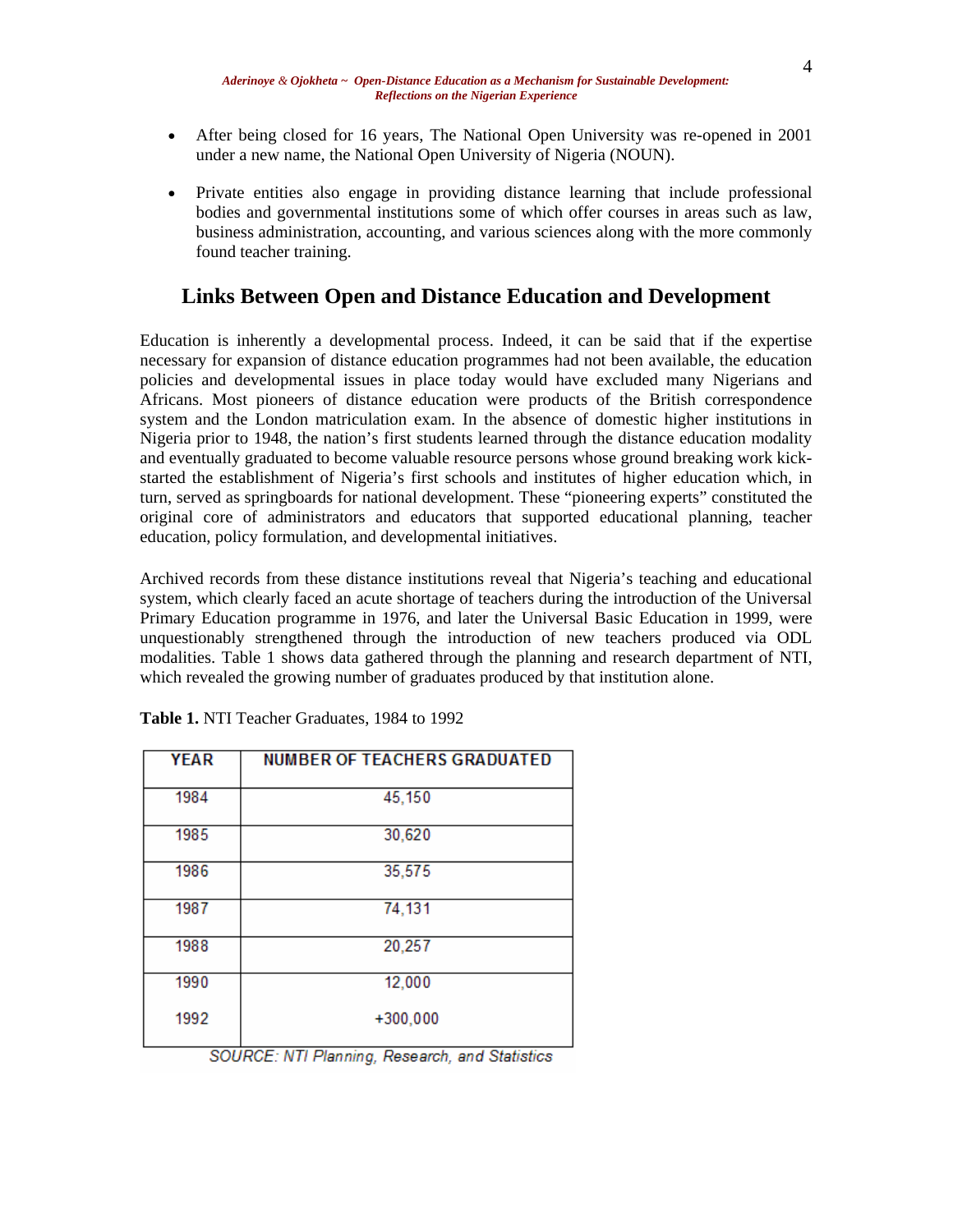Over a period of eight years, the total number of primary education teacher graduates rose from 45,150 to over 300,000. In two short years alone, between 1990 and1992, the NTI graduated 21,000 Certificate in Education holders. This figure compares with the combined total of 58,000 teachers graduated by the nation's 58 conventional colleges of education (Aderinoye, 2001). The NTI's Pivotal Teacher Training Programme, designed to support the introduction of the Universal Basic Education scheme introduced in 1999, produced 19,025, 20,800, and 15,587 qualified teachers for years 2000, 2001, and 2002 respectively (NTI, 2003). These activities of NTI have helped to maintain stability, quality, high rates of retention, and have reduced the dropout rates at the basic level of education across the country.

In a follow-up study, which tracked the whereabouts of a randomly selected population External Studies Programme graduates of University of Ibadan ( $n = 100$ ), revealed that 15 graduates went into private business, while 60 remain in active teaching. It was established, during the course of this follow-up investigation, that eight of the 15 graduates are now successful business women, whose children are now enrolled in university. This finding suggests that a solid appreciation of the importance of education plays in personal and community development, has been passed on to these women's children. Five of the seven men went into active politics, two of which are occupying the position of State Commissioners presiding over the affairs of education, local government administration, and chieftaincy matters. While the remaining two men serve as secretaries of community development union. The remaining 25 graduates are engaged in income generation activities, through which they have been able to become employers of others.

Another programme that has contributed to rural transformation through ODL is the University Village Association Rural Literacy Programme. Supported by the British Council, this project provided to the local community audio taped learning materials used to augment outreach programmes delivered to 17 adult learners over a period of 18 months. Three face-to-face sessions each week, two hours in duration, were augmented by these pre-recorded audio tape lessons and distributed to learners, allowing for additional learning to take place at a pace, time, and location convenient to them. These audio taped cassettes provided learners with information on current best practices on how functional literacy (e.g., targeting farmers, governance, women, and health issues) has helped to positively transform the lives of those living in Nigeria's rural areas. While face-to-face literacy lessons were used to provide interaction with facilitators, the use of audio taped cassettes proved to be an important auxiliary learning tool, which were closely monitored for pedagogical effectiveness. When looking at the qualitative aspects made in a 2000 doctoral study, Laoye (2000) revealed that two graduates of the rural literacy programmes served as community association secretaries, while five graduates served as local government councillors, and two served as customary courts judges. In qualitative terms, Laoye's study reveals that, apart from helping elevate their communities' living standards, the personal living standards of these graduates had likewise improved. Moreover, these graduates were monitoring and facilitating progress of their children's education. As such, this developmental "ripple effect" has helped sustain the project, even after the British Council withdrew their support. Today these communities continue to achieve their goals and recruit new pools of learners from the local neighbourhood.

# **International Agencies and the Development of Open and Distance Educational in Nigeria**

As outlined above, the link between education and development informed the direction and policies of continuing interventions of development agencies like the United Nations Education,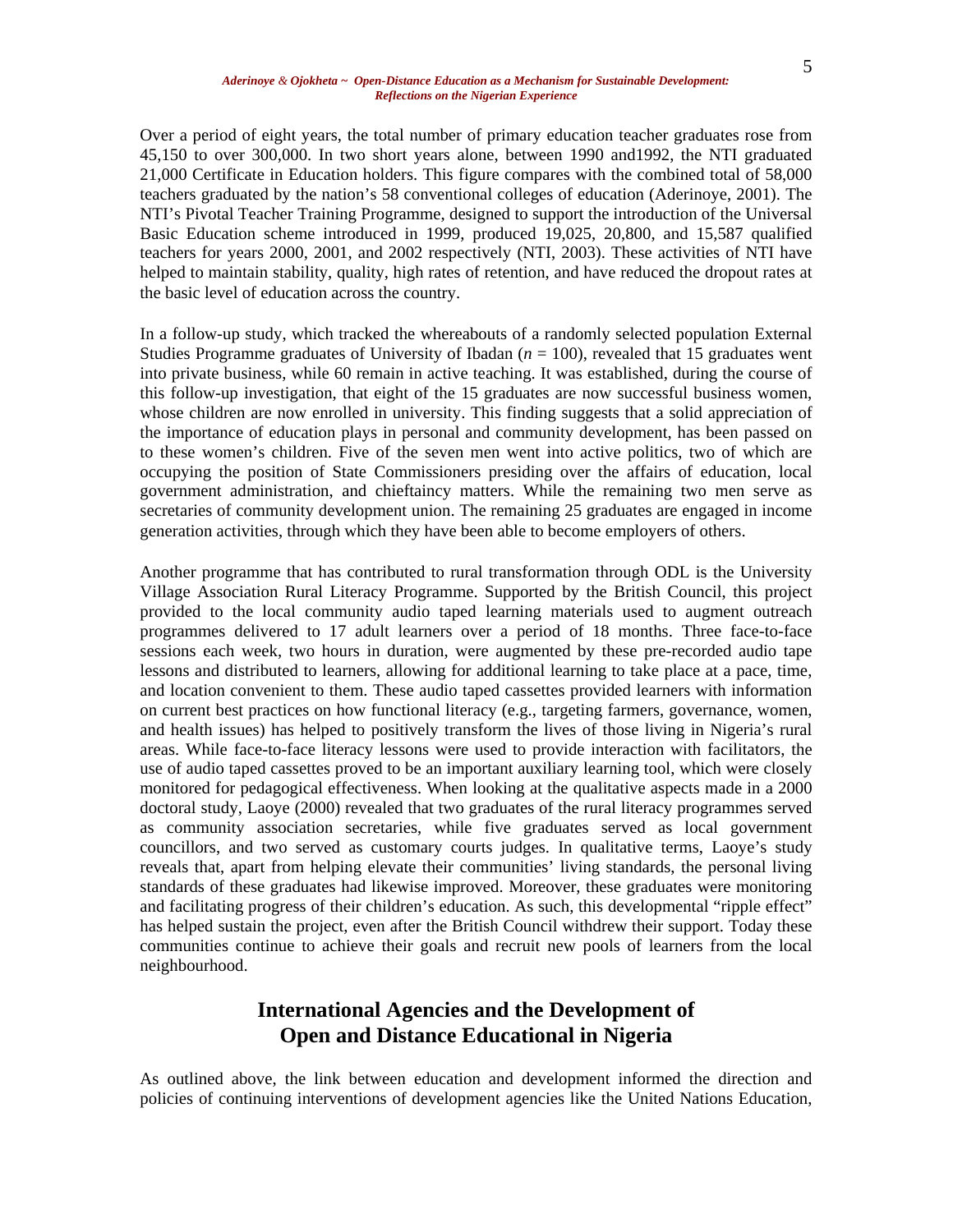Scientific, and Cultural Organization (UNESCO), the Commonwealth Of Learning (COL), British Council, Literacy Enhancement Assistance Program (LEAP), and others. These international agencies have assisted Nigeria (and the African region in general) in the development and training of distance education institutions and their staff. It is on record that UNESCO and the COL lent their expertise in the establishment of the NTI, at a time when Nigeria faced an acute shortage of qualified teachers (Ansere, 1982). Institutions in other African nations that have also benefited from international support include: the Sudan Open Learning Organisation (SOLO); various teacher training and tertiary institutions in Gambia, Zambia, Ghana, and Mozambique, through the introduction and use of information and communication technologies (ICTs) for distance learning delivery; and the launch and continuing support for the Virtual University in Kenya. The University Twinning and Networking Scheme (UNITWIN) was established in 1992 following the decision of the General Conference of UNESCO. Today, the UNESCO Chair is the main source of exchange programmes taking place between the developing and developed institutions. Support for various capacity building programmes for distance education institutions across Africa are likewise underway. For example, in 1998 the Department of Adult Education, University of Ibadan, became one of the beneficiaries of the UNESCO Chair on the Application of Information Communication Technology to Adult and Non-Formal Education, which as its official title suggests, is currently focused on the application of ICT to adult and non-formal education. This ongoing work has facilitated the development of the capacity of academic staff of the department. Finally, specific mention must be made of the activities of the following international agencies:

The Commonwealth of Learning (COL) started its intervention through a fellowship programme to staff of African universities. In 1990, to increase his knowledge of ODL, COL sponsored the participation of M. O. Akintayo to the COL/ British Council visiting fellowships programme. Chris Okwudishu of the Centre of Distance Learning, University of Abuja, similarly visited institutions in Canada under the same programme. Some senior officers of various ODL institutions were likewise assisted in the formulation of programme proposals. Among such institutions were:

- University of Abuja, which strengthened its media production capabilities of its Centre for Distance Learning
- Ahmadu Bello University, which developed its distance education teaching programmes used to increase the production and utilization of soy bean crops by rural women
- Imo State University, which improved its media production facilities for its distance education programme and developed an educational broadcasting service in collaboration with the state government (COL, 1994, p. 9).

COL has also assisted in the development of the capacity of West African experts in ODL. In 1992, COL sponsored a training workshop for experts from Gambia, Ghana, Sierra Leone, and Nigeria, with experts from Tanzania and South Africa serving as resource persons. COL also organized another capacity building workshop in programme planning and management for similar group in 1994 in Badagry, Nigeria. With COL's assistance, the West Africa Distance Education Association (WADEA) was likewise inaugurated at NTI, Kaduna, Nigeria (COL, 1994, p. 18).

An early programme of COL for the South African sub-region (Botswana, Namibia, Zambia, Zimbabwe and South Africa) under the expert guidance of Professor Peter Kinyanjui, continues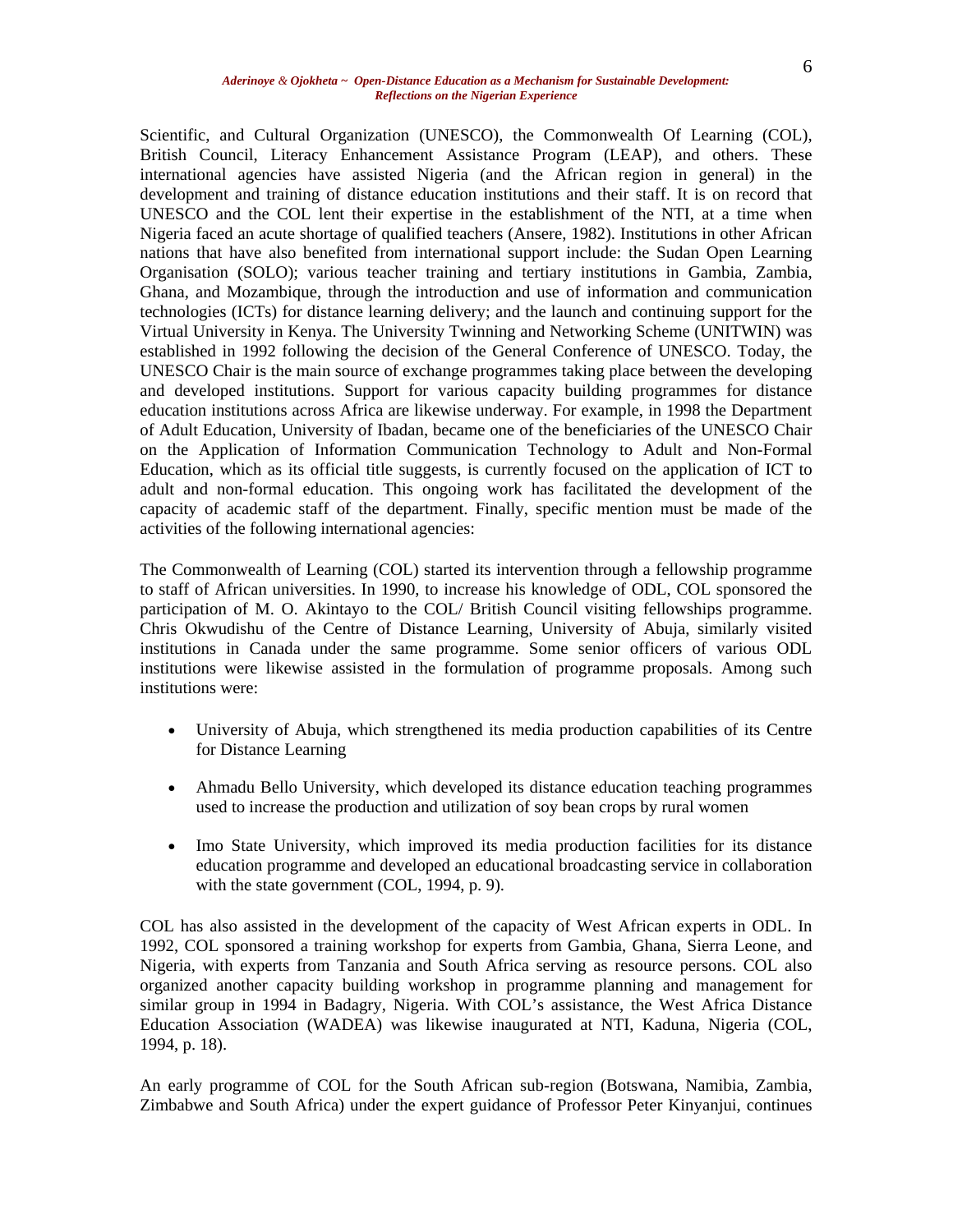to advance distance education in other regions of Africa. This is evident in the reliance of other open and distance learning institutions in other parts of Africa on South African experts.

Similarly, UNESCO, apart from providing technical advice for the establishment of the NTI in 1976, organized a workshop on "course writing" for distance education course developers in Abuja in June 2001, in which more than 300 course developers from the West Africa sub-region participated.

### **Distance Education Relating to HIV/ AIDS**

The devastating effects of Human Immunodeficiency Virus/ Acquired Immunodeficiency Syndrome (HIV/ AIDS) on Nigeria and other African nations' workforce, and most especially on the region's teachers, not to mention the alarming increase of those living with HIV/ AIDS, necessitated the development of a process of prevention designed to mitigate the impact of this pandemic. To this end, UNESCO signed a Memorandum of Understanding (MOU) with the NTI to establish the Preventive Education Unit. This MOU covers funding for the preparation of NTI staff and other Nigerians distance education experts in the use of education as a mechanism to change behaviour. The project was launched with the establishment of a unit and the development of curriculum guide and training manual for distance teachers working at NTI. Thus, NTI became the first academic institution in the African sub-region (Botswana, Namibia, Zambia, Zimbabwe and South Africa) to use ODL in the promotion of preventive education to educate people about the transmission and prevention of HIV/ AIDS. NTI, via the development of such ODL materials, is therefore proactively contributing to slowing the spread of HIV infection leading to AIDS. It is anticipated that these valuable teaching resources will be adopted and shared with other educators and experts working in the African sub-region.

One such initiative is the Literacy Enhancement Assistance Programme, a collaborative project funded by USAID and the Nigerian Federal Ministry of Education. Focusing on the states of Kano, Nasarawa, and Lagos, this literacy enhancement programme seeks to improve the ability of Nigerian children to read and write, as well as to master basic arithmetic by the end of their primary schooling years. Employing an innovative combination of interactive radio instruction and teacher training, literacy and basic arithmetic skills are being taught at the grassroots level in the community and its classrooms. Since this programme's inception, primary students living in the three states targeted in the programme scope, have shown a dramatic improvement in the reading and arithmetic skills. Clearly, FM radio programmes are improving students' oral and written English skills. It is anticipated that by the end of the first project cycle, hundreds of Nigerian pupils will benefit through improved basic literacy and arithmetic skills, thereby arming themselves with the basic education necessary to kick-start and maintain developmental processes at the grassroots level (e.g., learning about HIV/ AIDS prevention to name one life-sustaining benefit).

## **Some Reflections**

Reflecting on where, when, and how distance education has influenced development in Nigeria and Africa brings us to some examples of collaboration and cooperation in distance education. Having analysed the nature, concept, and linkages between education and development and how developmental agencies have helped to establish and nurture distance institutions throughout Africa, it is instructive to examine the influence these educational initiatives have had on the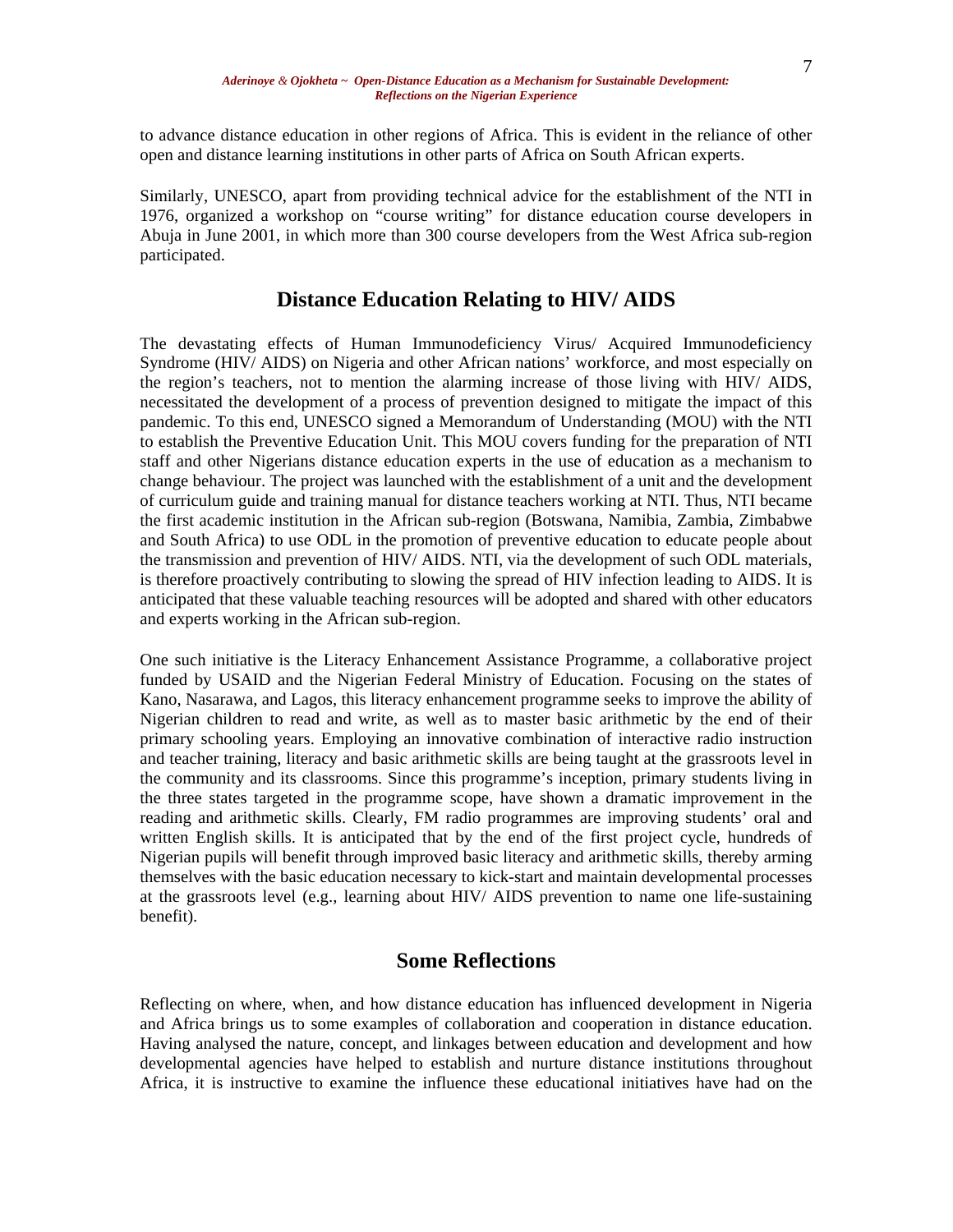development and growth of individuals, and how such growth has translated into opportunities that have reshaped and bettered individuals' immediate lives and their communities.

Reflecting on the Nigerian situation reveals the high degree of influence distance education initiatives have had on personal, community, and overall national development. Nigeria can now boast of capable and competent teachers working in its education sector. Nigeria's distance learning institutions also continue to contribute immensely to the provision and improvement in the quantity, quality, and overall capacity of education managers and school administrators necessary to lead the nation's educational system. In addition, more than 300,000 primary school teachers enrolled in the NTI, have gone on to successfully earned their Teacher's Grade II Certificate. NTI has similarly registered serving teachers in its Nigeria Certificate in Education, and the Pivotal Teacher Training programmes, thereby improving the quality of those teachers already working in the field. Having since qualified, these teachers have not only contributed to the increase in school enrolments across Nigeria, they have also increased the quality of education and thus contributed to higher student retention rates (Ojokheta, 2000).

The power and growing use of information and communication technologies and the resulting trend towards globalisation have reduced the world into that of a small village (McLuhan and Powers, 1989). Distance education remains the primary mechanism for the information-driven age, a tool that is bridges the gap between developed and developing communities. It serves as an avenue for developing intellectuals at all levels of their educational journey and facilitates a pedagogy for enhancing learning of both learners and teachers. When used to supplement distance education programmes, information communication technology – the technical medium through which people send and receive messages, acquire knowledge, and learn about new things that add value and context to their lives – can play a positive role in contributing to more egalitarian growth of the global community. People now have access to many different forms and channels of communication including e-mail, e-learning, tele- and video-conferencing, virtual learning, and virtual libraries, to name just some of the more common applications.

A process of social transformation has begun to take place in Nigeria, and those less fortunate, if given adequate access and opportunity, can and do benefit from the establishment of tele-centres within less privileged communities. Today, a process of social transformation is taking place as more and more individuals are striving to be become a part of an emerging "learning society," a society that at the grassroots level – and arguably where it is most needed – has been brought about by the power of open learning initiatives. Thus, we are moving gradually from the exclusive, closed system mode of "privileged" access to education, towards a more inclusive educational model, which supports and is reflective of UNESCO's goal of Education For All for the 21st Century. Through various initiatives, such as those undertaken by UNESCO, COL, the British Council, the Literacy Enhancement Assistance Program, and others, the gap between education and the world of work that many developing countries have experienced in the past (and which was initially exacerbated by the integration of new technologies into almost every sphere of professional activity) is now being greatly narrowed. Distance education in Nigeria and throughout the continent of Africa is helping to democratise and spread knowledge even to those living in the most remote, marginalized, and isolated communities. Clearly, this has helped individuals to acquire basic literacy and arithmetic skills, and in some instances even obtain certification in higher education degrees, as well as a multitude of broad-brush education objectives targeting whole populations (e.g., governance skills, life skills, AIDS education aimed at preventing and reducing its spread, improved farming techniques, etc.). At the level of higher education, distance education in Nigeria has offered greater access to many people who would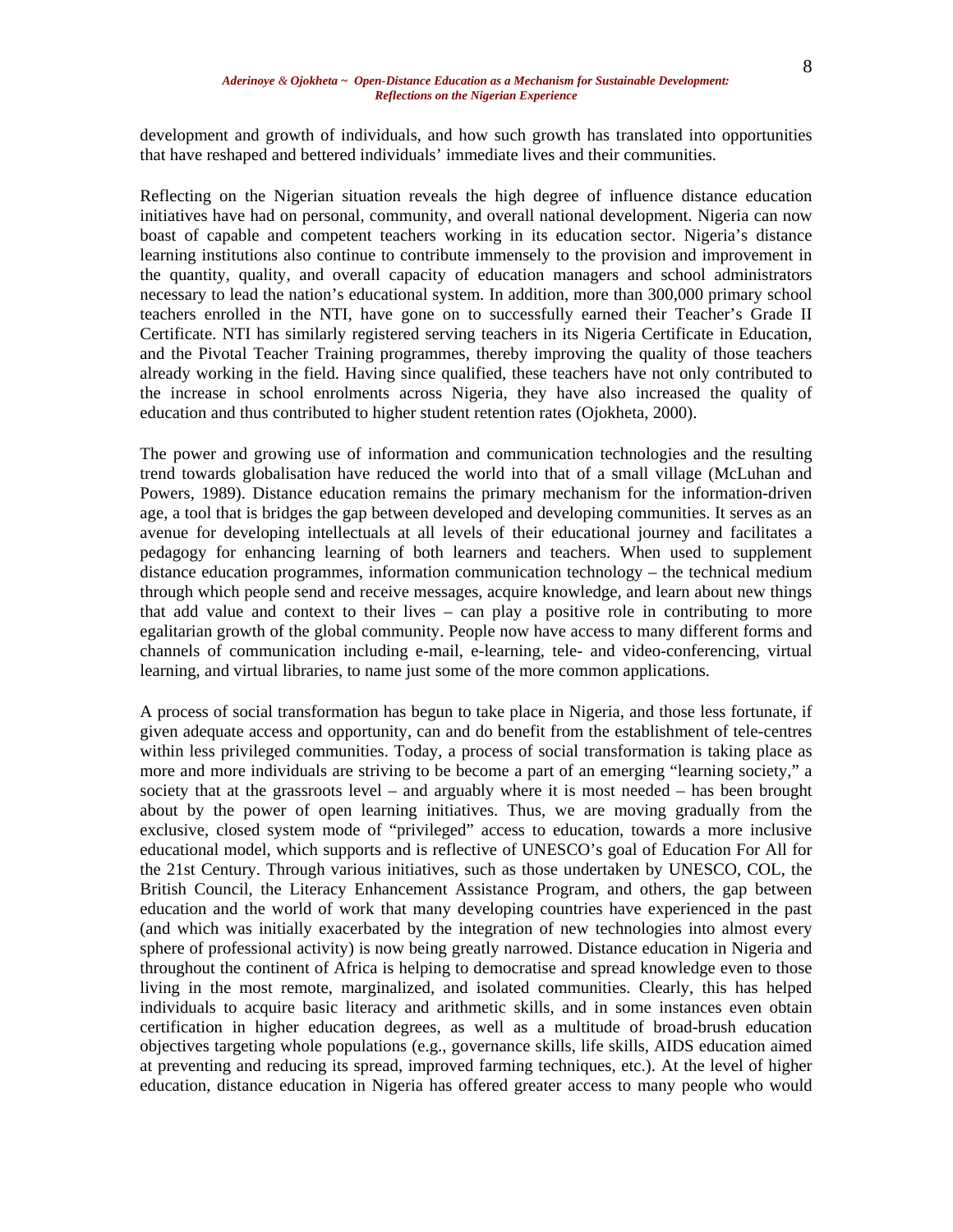have been previously been denied access to educational opportunities based on where they live and work, poor economic circumstances, social status, etc.

Early graduates of Nigeria's and Africa's distance education systems helped pave the way for the much needed educational reforms, development of economic plans, and the establishment of political frameworks that characterize the transition that most African countries are undergoing today.

In economic terms, distance education has helped to produce a better skilled workforce, which in turn has led to the growth and development of both local and national economies. Typically, graduates of distance education programmes find it easier to participate in the economic mainstream. Even older individuals, who after their retirement have chosen to engage in academic upgrading, have gone on to become small business owners/ managers, an educational ripple-effect that has helped enhance the development and growth of both local and national economies.

# **Brain Drain**

In terms of development, the worth of distance education must not only be measured simply from what a given individual can contribute towards community and national development. It must also be measured in terms of the changes or improvement such an individual enjoys as a result of the skills and knowledge they have learned and acquired. A dangerous reality, however, is that Africa is clearly facing a "brain drain syndrome," wherein academics travel abroad to continue their study. A research study conducted by the South African Institute of International Affairs, and published in the September 2003 issue of the *Electronic Journal of Governance and Innovation*, revealed that: "recruiting agencies abroad, on a South African Internet search engine, found 20,000 hits, while a global engine found 1,040,000 hits with thousands of agencies specifically targeting African Professionals to work abroad,"(e-Africa, *<http://www.wits.ac.za/saiia>*). This online journal article explored the implications of the brain drain syndrome on the continent: "At a time when Africa most needs its skilled professionals, the continent is experiencing a steady, de-habilitating brain drain caused by aggressive professional recruiting agencies, personal ambition, and the substantial wage gap between the developed and developing world." The good news is that an organisation known as "African Recruit," funded by the Commonwealth Business Council (CBC), has started Job Fairs to recruit Africans studying abroad for jobs back in Africa (Herbert, 2003). In this capacity, the CBC has acted as an employment agency searching for talents to reverse the Diaspora.

## **Brain Drain turns to Brain Trust**

The initial problem created by mass movement of intellectuals of African descent to developed countries, is now turning into a blessing. African experts, many of whom have returned home, have started ploughing back their skills and knowledge gained abroad into the development of their native communities and countries. As such, Africa is now beginning to witness the beginning of a "Brain Trust" rather than "Brain Drain." The cross fertilization created by this newly emerging Brain Trust, however, must be sustained through incentives and improved infrastructure designed to prevent frustration and regret of those intellectuals and highly trained individuals returning home.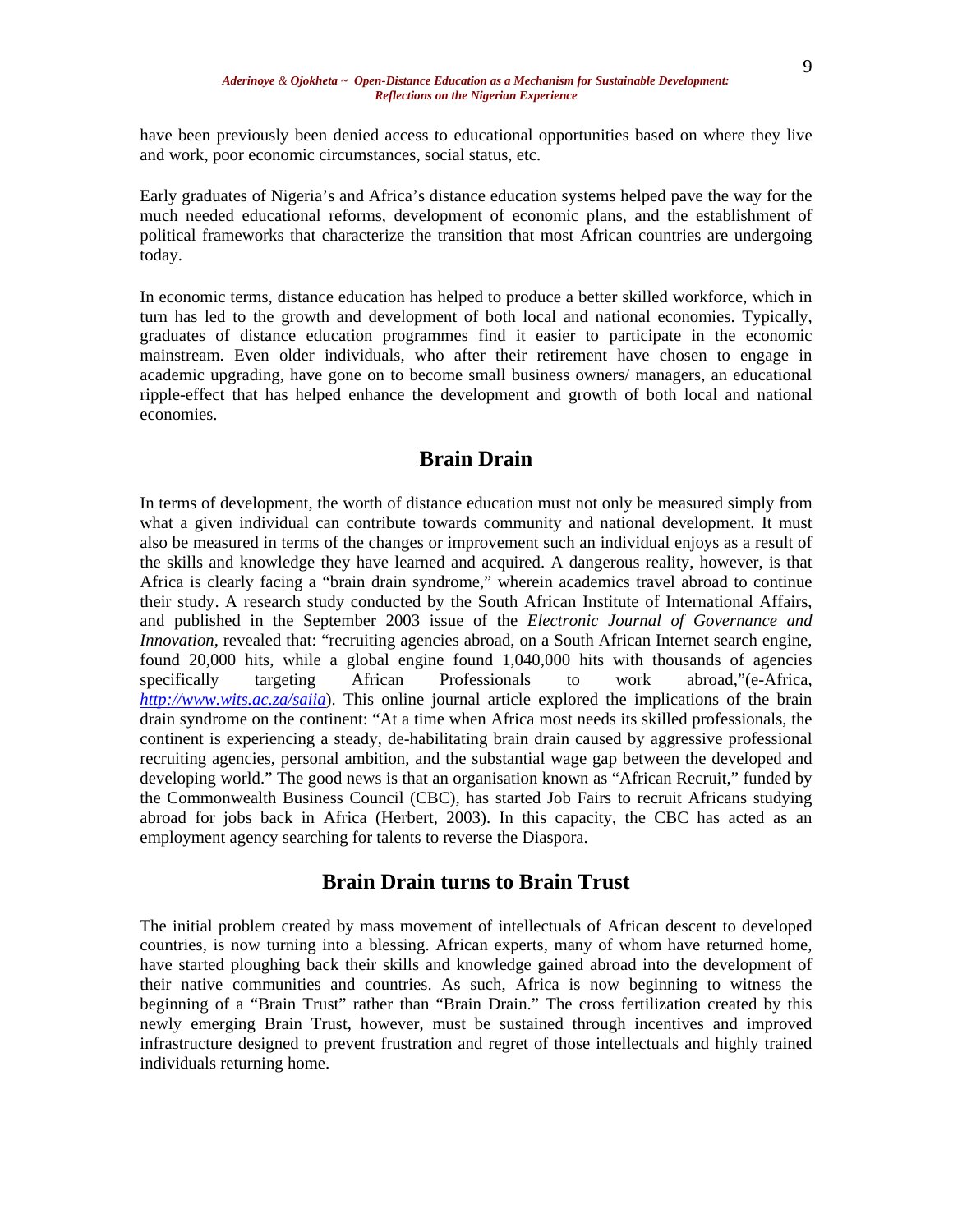Some Nigerian distance education experts who have, at one time or the other, contributed to the development of other countries include: Jones Akinpelu who in 1996 returned to establish and develop the Centre for Continuing Education, University of Botswana. During his six years in Botswana, he developed courses that were strategically in-line with the needs of the people of Botswana, as he assisted in the training of middle level workforce needed for the development of Botswana's rural areas. In doing this, Akinpelu made a request for more capable hands from Africa's pool of intellectuals. In response to his call, Gbolagade Adekanmbi, who earned his PhD in distance education from the University of Ibadan in 1992, joined Akinpelu in the task of Botswana's nation building. Now a Professor Emeritus in the University of Ibadan, Akinpelu is back home to shape research in Nigeria with innovative ideas.

Michael Omolewa brought international acclaim to himself, the Department of Adult Education, University of Ibadan, and his country, Nigeria, when he won the UNESCO Chair on the application of ICTs to Adult and Non-Formal Education for his department in 1998. This Chair has helped the University of Ibadan's staff to achieve in goals of institutional and personal capacity building. The use of ICT has now led to the establishment of an International Network of Academic Partners that spans the globe.

In 2000, Michael Omolewa and Gbolagade Adekanmbi, along with the author, under the sponsorship of the UNESCO Office in Nigeria, collaborated with other African intellectuals, in a research study of distance education institutions in Africa (Omolewa, 2000). The outcome of this collaborative research study now serves as fertile resource material, for those venturing into the discipline of open and distance education in Africa.

Another distinguished Nigerian distance education expert is Olugbemiro Jegede who, in 2001, returned home to Nigeria to re-establish the National Open University, which as mentioned earlier, had been closed since 1984. Prior to this, Jegede lived in Hong Kong and Australia, and the wealth of experience he brought home from those two countries has advanced the course of the distance education system in Nigeria. The first admission exercise of the National Open University, for example, admitted more than 32,000 students. Through his work, Jegede has proved that open and distance learning is not only cost effective, it is also a most appropriate avenue for widening access to education, especially to those most marginalized and poorest populations in the world.

# **Some Continental Experience**

Distance education in Africa and other continents has been instrumental in lowering illiteracy rate, and more importantly turning about "dropout rates" into "drop-in rates." For example, in the African countries where the INADES-Formation Project of Jesuits Organization has taken root (Siaciwena, 2000), many subsistence farmers, village women, community leaders, and adults have gained valuable education, expertise, and knowledge, which they have subsequently applied towards the transformation of their local communities. The INADES-Formation programme, launched in 1962, was modelled after the radio-based Canadian and Indian Radio Farm Forum and focused on Africa nations such as Kenya, Tanzania, Uganda, Rwanda, Burkina Faso, Chad, and Cote d'Ivoire (Omolewa, 2000). In scope, the INADES-Formation Programme covers the development of reading materials in agriculture, health, and community civic education for adult learners, and is combined with the use of facilitators who lead discussions and disseminate information via radio. Government policies in Kenya, Tanzania, and Mali have been broadcast to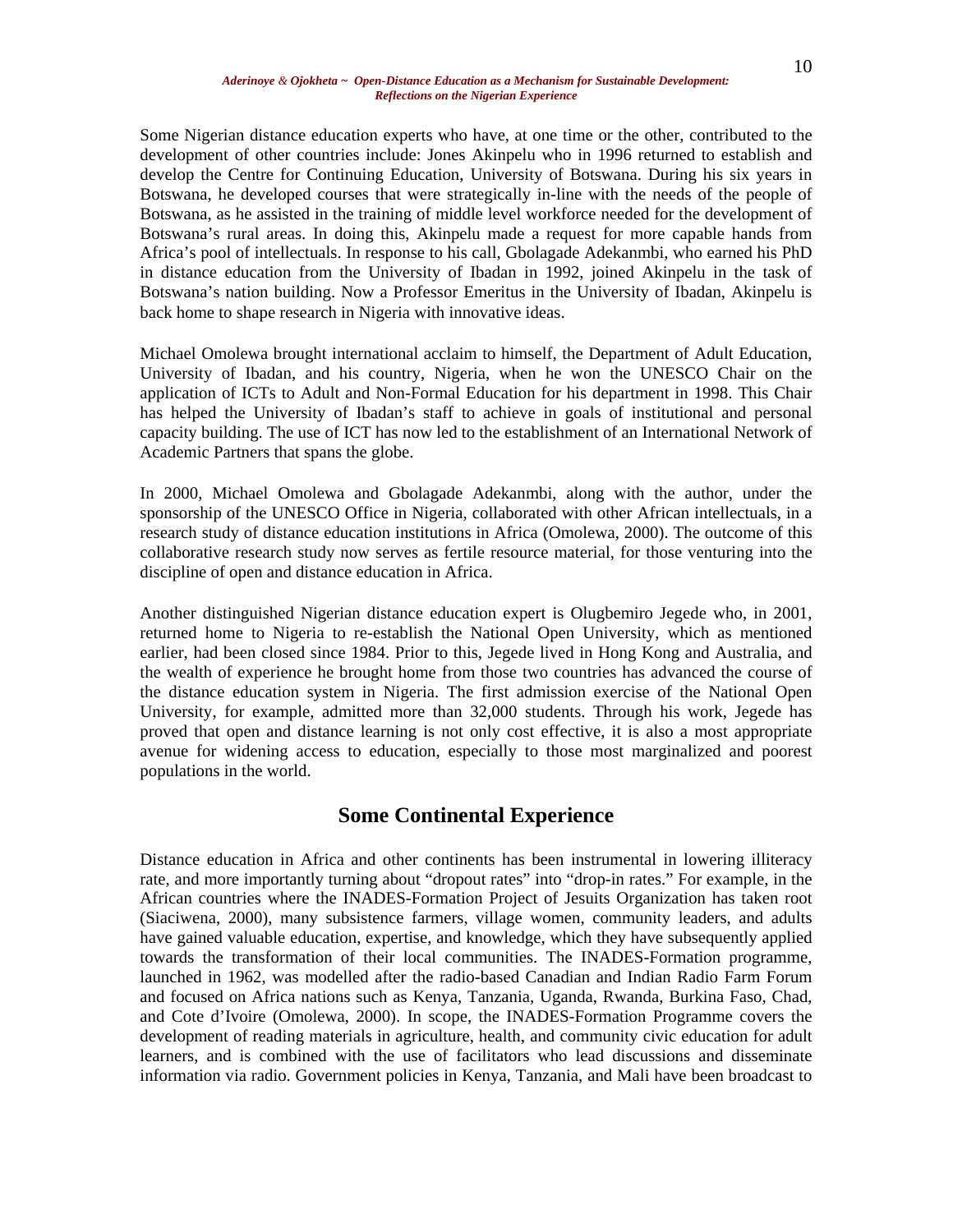the grassroots through radio, thus producing a citizenry that is more informed about government programmes available to them.

The Sudan Open Learning Organisation (SOLO) undertook a comprehensive re-orientation of untrained teachers in the Republic of Sudan in 1998. In October 2001, a meeting with the Director of SOLO, representatives of the Sudanese Ministry of Education, and selected members of the community, described the contributions of the SOLO programme:

- SOLO has assisted the Sudanese government to improve the quality of education by improving the quality of teachers
- Fourteen Sudanese states increased their education sector's workforce by training 50,000 teachers, many of whom had not previously taught within a formal "four walled" classroom setting
- The Certificate in Education, issued by SOLO and approved by Sudan's Ministry of Labour and Ministry of Education, has enhanced the image of teachers
- In addition to their role in Sudan's school system, teachers are also paid to engage in programmes designed to respond to the educational needs of refugees and adult learners in vocational and life skills acquisition

These initiatives have contributed immensely to the education, social, and economic development of the Sudanese people – particularly those living in the war free states (UNESCO, 2001).

Human resource development has equally benefited from the first distance university in Africa. The University of South Africa (UNISA), established in 1873, has contributed to the emergence of many distance education institutions throughout Africa, and has assisted in developing the capacity of distance education experts across the continent.

In addition to the integration of HIV/ AIDS preventive education into the NTI programme discussed above, distance education has helped to reduce discrimination and stigmatisation faced by those living with HIV/ AIDS. The NTI programme strives to achieve this objective through the broadcast of public education programmes via radio, television, community theatres, posters, classrooms, etc. Such broad-brush programmes have empowered illiterate individuals as well as neo-literates (i.e., those who have engaged in such distance learning systems as the University Village Association), to acquire information and knowledge on how HIV/AIDS is transmitted and how it can be avoided. Details on essential care and support services for those living with HIV/ AIDS are also included in educational material developed for adult and youth (adolescent) learners currently attending the organisation's open school system.

# **Conclusion**

This article has briefly touched upon the interplay and linkages between open and distance learning and its influence on development. Due to limitations of its focus and intent, this paper has not examined critical issues militating against the effective translation of policies to action. Clearly, there are many ongoing challenges of putting words and policies into action, particularly for ODL experts who are working to enhance and strengthen ODL research, capacity building, and the educational infrastructure, which are all essential ingredients for realization of the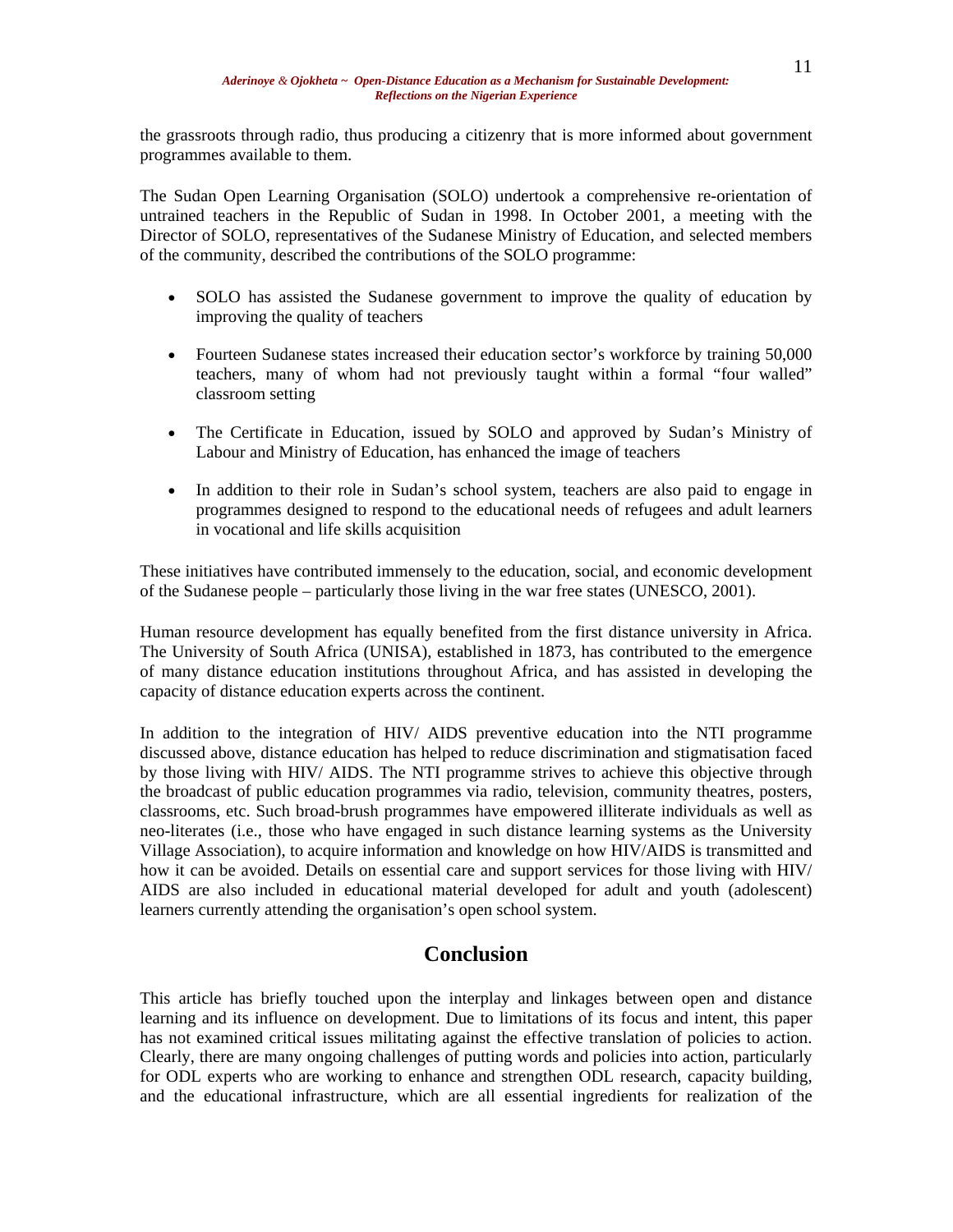Capability Approach Theory described above. Given such challenge, experts working in this area need to remain united in their efforts in the building of a sustainable educational infrastructure.

## **References**

- Aderinoye, R. A. (1992). *Retention and Failure in Distance Education: The Nigeria Teachers Institute experience*. Unpublished PhD Thesis. The Department of Adult Education, University of Ibadan.
- Aderinoye, R. A. (1995). Teacher Training by Distance: The Nigerian Experience. In John Daniels (Ed.) *Proceeding of the 1995 ICDE Conference*. Birmingham, UK.
- Aderinoye, R. A. (2001). Alternative To Teacher Training. In H. Perraton (Ed.) *Cost Effectiveness in Teacher Training.* Paris: UNESCO.
- Akintayo, M. O. (1989). Investment in University Education and the Problems of Unsatisfied Demand. *Journal of Andragogy and Development, 1*(1) 88 – 95.
- Ansere, N. (1982). The Inevitability of Distance Education in Africa. In J.S. Daniel, (Ed.) *Learning at a Distance: A World perspective.* Alberta, Canada: Athabasca University.
- Bell, R., and Tight, M. (1999). Open Universities: A British Tradition? *Society for Research into Higher Education*. Birmingham, UK: Open University Press.
- Calvert, B. (1986). *Facilitating Transfer of Distance Courses*. Paper presented at the 8th World *Conference on Development and Social Opportunity,* Delhi, India: Open University Press.
- Common Wealth Of Learning (1994). *A Compendium of Activities: Canada.* Vancouver: Commonwealth of Learning.
- Dreze, J., and Sen, A. (1995). *India Economic Development and Social Opportunity.* Delhi, India: Oxford University Press.
- Herbert, R. (2003). Brain Drain vs Brain Trust in East Africa. *The Electronic Journal of Governance and Innovation 1.* September 6/ 8. Retrieved December 3, 2003 from: <http://www.wits.ac.za/saiia>
- INADES Formation Network (n/d). Retrieved December 4, 2003 from: <http://www.sdnp.undp.org/sdncmr/subweb/cminade4.htm>
- LEAP (2003). *Literacy Enhancement Assistance Program: Mid-project assessment.*
- McLuhan, M., and Powers, B. (1989). *The Global Village: Transformations in world life in the 21st century*. Oxford University Press: New York.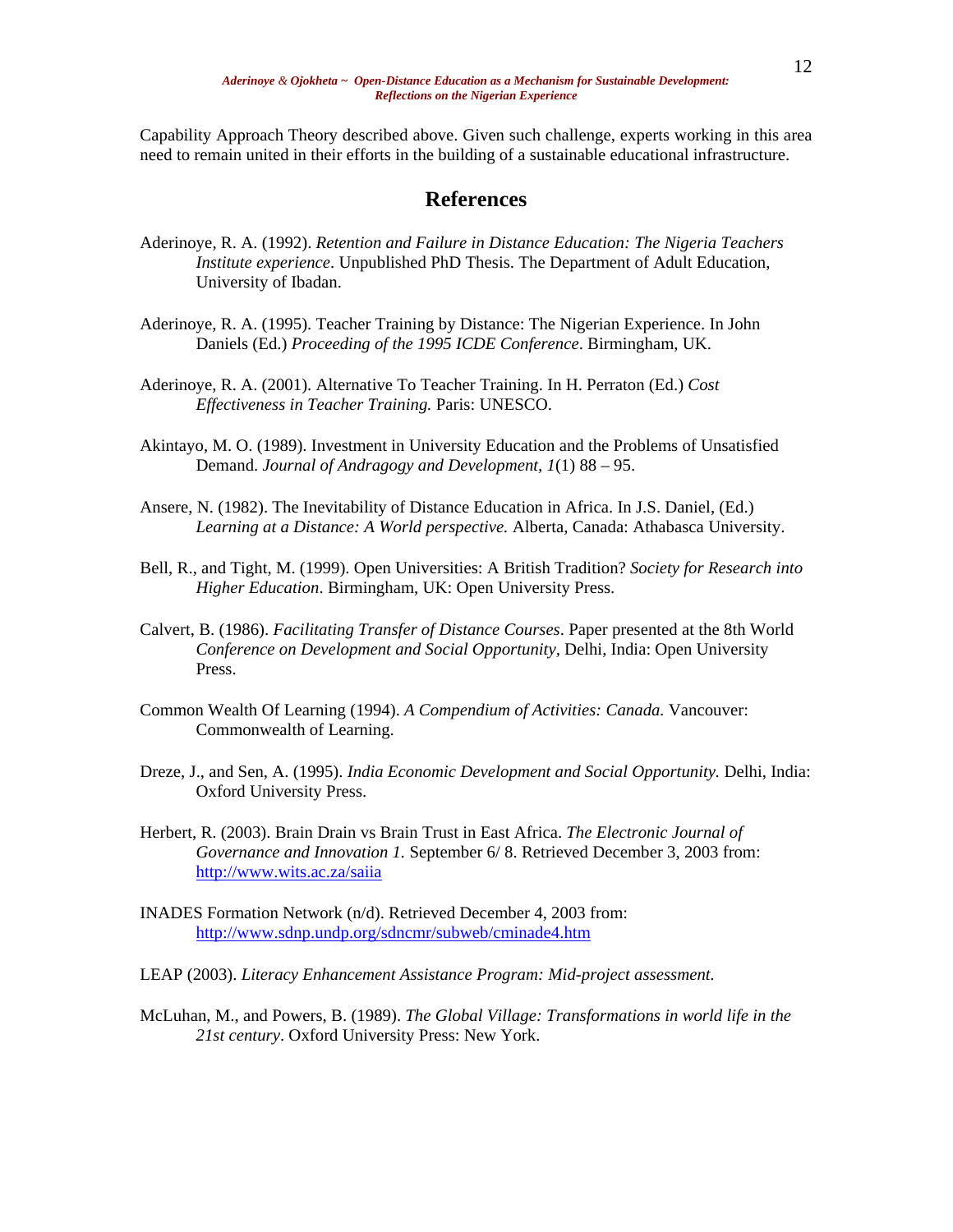- Ojokheta, K. O. (2000). *Analysis of Selected Predictors for Motivating Distance Learners Towards Effective Learning in some Distance Teaching Institutions in Nigeria.* Unpublished PhD Thesis. The Department of Adult Education, University of Ibadan.
- Laoye D. (2000). *A Study of the Impact of UNIVA Rural Literacy Programme on the People of Oyo State*. Unpublished PhD Thesis. University of Ibadan.
- Omolewa, M. (1982). Historical Antecedents of Distance Education in Nigeria, 1887-1960. *Adult Education in Nigeria, 2*(7) 7 – 26.
- Omolewa, M. (2000). *Directory of Distance Education Institutions in Africa.* (Ed). Abuja: UNESCO.
- Schultz, T. W. (1961). Investment in human Capital. *American Economic Review, 51*, 1 17.
- Siaciwena, R. (2000). Case studies of non-formal education by the Distance and Open Learning, UK. *University of Zambia: Commonwealth of Learning and Department of Foreign International Development.*
- Tait, A. (2003). *Reflections on Student Support in Open and Distance Learning*. United Nations website. Retrieved December 3, 2003 from: [www.undp.org/info21/public/distance/pb](http://www.undp.org/info21/public/distance/pb-dis2.html)[dis2.html](http://www.undp.org/info21/public/distance/pb-dis2.html)
- UNESCO (2002). *Sudan Basic Education Sector Study.* UNESCO: Paris
- UNESCO (2003). *Education in the context of HIV/AIDS.* UNESCO: Abuja
- United Nations Development Programme (1991). *Development Report 1975.* Retrieved December 4, 2003 from: <http://www.undp.org/>
- UNESCO (2003). *The University Twinning and Networking Scheme* (n/d). Retrieved December 4, 2003 from: <http://www.unesco.org/education/educprog/unitwin/>



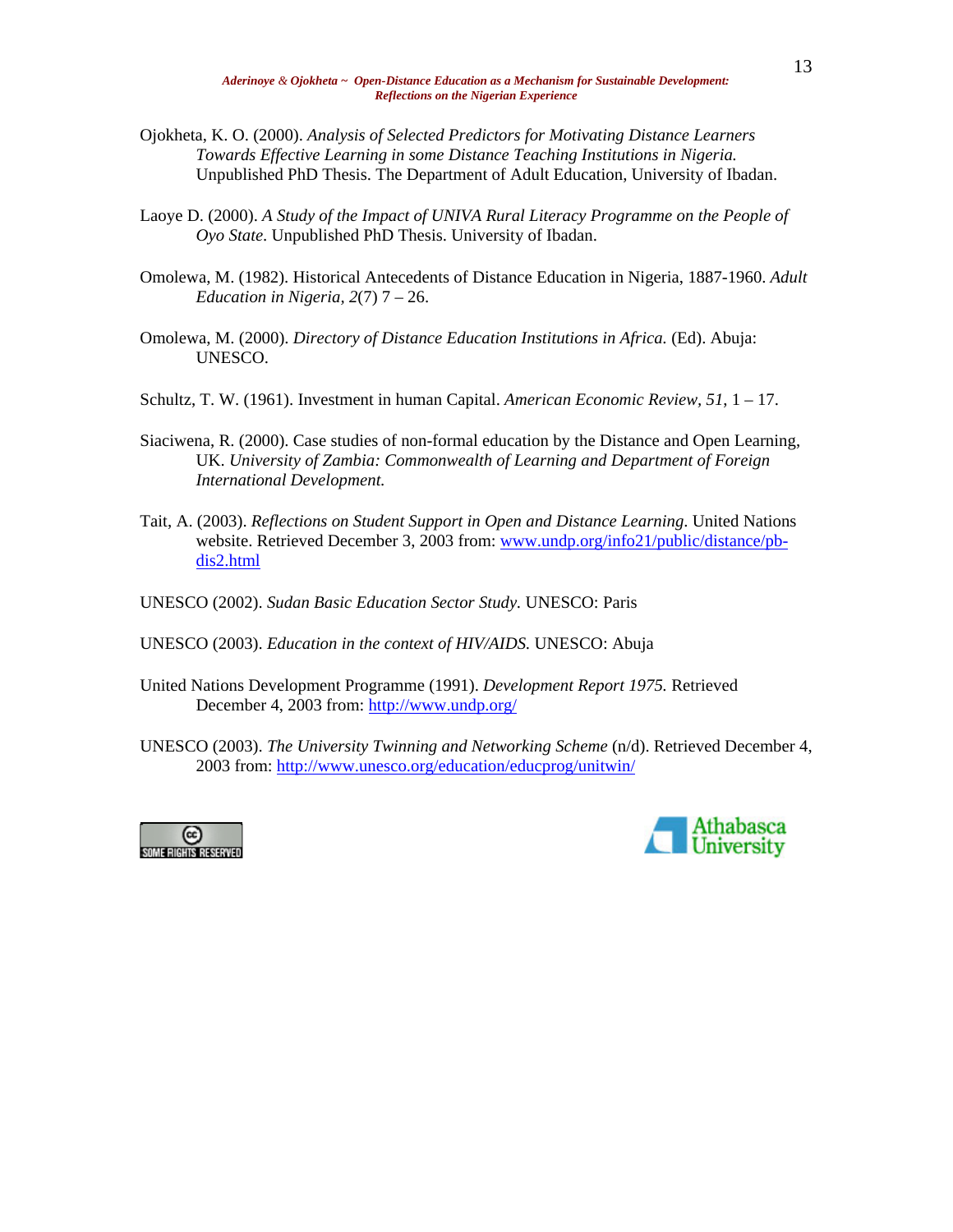#### **April – 2004**

# **Broadband: A solution for rural e-Learning?**

#### **Robin Mason**

The Open University, UK

#### **Frank Rennie**

University of the Highlands and Islands Millennium Institute Lews Castle College, UK

#### **Abstract**

Rural and remote learners are disadvantaged even with online provision due to poor connections. Broadband offers a potential solution. This paper looks at the initial results of a project to install broadband services in the Western Isles of Scotland. It focuses on the educational potential of broadband and the design implications for online courses. It also considers more informal kinds of learning that broadband facilitates in rural areas.

**Keywords**: broadband; rural development; e-learning; online communication; e-learning course design

## **Introduction**

Broadband technologies offer the potential to overcome many unique challenges and traditional limitations that characterize the rural economy, particularly those associated with distance and access. Citizens of rural and remote areas have similar needs to those of urban areas, but are disadvantaged in a number of ways. For example, low population density means a lower taxation base to support essential services; geographical remoteness means transportation difficulties; distance from markets can be a disincentive to new business growth; finally, remoteness usually means a lack of access to education, training and professional updating. Economic diversification is considered a key survival mechanism for many rural communities, and high-speed network access offers opportunities for tele-work, call-centre operations, and other distance-neutral applications and services.

This paper reports the initial findings of an ongoing broadband study conducted in the Western Isles of Scotland. It focuses specifically on the e-learning aspects of the study, but does so in the light of broader issues of rural sustainability, technology push, growth of connectivity and the changing nature of learning. In particular, three questions will be addressed:

1. What implications does broadband have for the design of e-learning?

2. What is the level of rural readiness for broadband and e-learning?

3. Do local learning centers have a continuing role with the introduction of broadband to the home?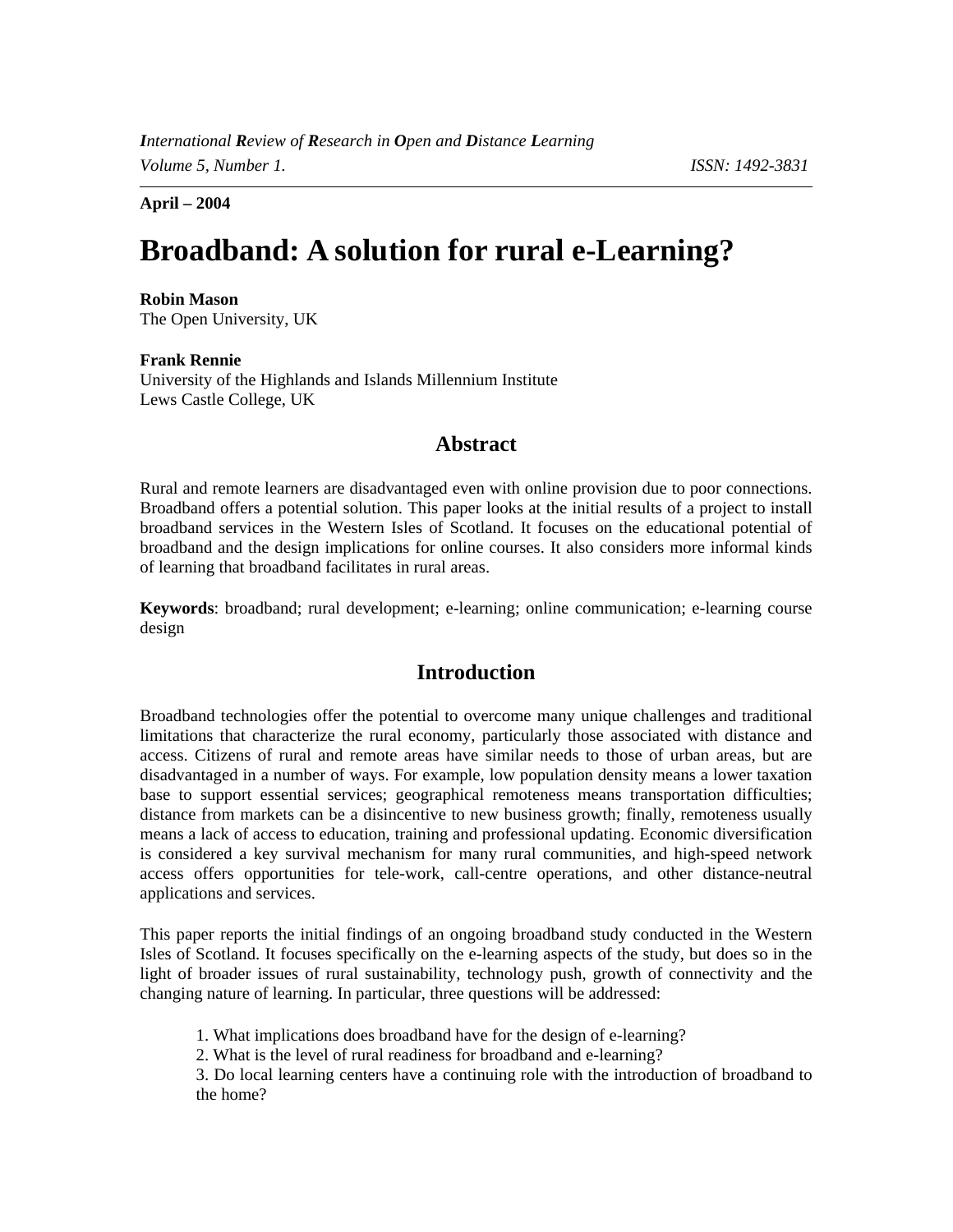An important aspect of the study is to build on the outcomes of other rural installations of broadband technology and to highlight lessons from the early adopters internationally: the smart communities in Canada, the electronic villages in the USA, and the municipal networks of Finland.

The paper begins with an examination of a number of interdependent issues related to broadband and e-learning. It then summarizes relevant lessons from our desk research on broadband for rural and remote areas. We then turn to the presentation and analysis of data from the initial survey and focus on the questions and responses concerning e-learning, taken in the broadest sense. Finally the paper examines the ways in which e-learning providers could capitalise on the growing availability of broadband in the design of e-learning opportunities.

# **Key Issues**

#### *e-Learning and Connectivity*

e-Learning is one of the most significant uses of broadband to be identified in numerous studies (e.g., Sage Research, 2002; Rural Secretariat Report, 2001). The best e-learning courses offer a wide range of benefits for distance learners:

- Flexibility in terms of both time and place of study
- Access to and guidance through Internet resources
- Engagement with a community of fellow learners and tutors

All of these benefits are equally available to both rural and urban students. This apparent equality is undermined, however, if some students who when logging on and accessing the course over low-speed, unreliable networks, browsing webpages, and accessing multimedia materials, take significantly longer and are subject to many technical hitches. Meanwhile, out-migration of young people has been highlighted as a major concern in many rural studies and recommendations from such research inevitably cite the need for providing further opportunities for rural youth.

Young people continue to leave rural communities to seek employment and higher education. New technologies offer potential for creation of new types of employment for young people, opportunities which can help to retain them in their communities, or attract others to locate there. Without the ability to be 'connected' to the global economy, young people will continue to leave rural places. While high-speed access will not guarantee that youth will stay, return, or on the other hand, move to rural communities, it does provide an additional tool and incentive to help attract and retain young people. It is a prerequisite for the young generation to be connected (Rural Secretariat, 2001, p. 5)

Studies also show that in a knowledge-based society, human capital is the main source of competitive advantage (Levis, 2002). Lifelong learning, both formal and informal, is the key to developing appropriate skills and maintaining employability. Increasingly the skills of knowledge workers lie in the domain of "learning how to e-learn," and clearly this requires good connectivity.

The fundamental reason driving the [e-learning] revolution is the need in a knowledge-based economy for vastly more learning opportunities, both formal and informal, than was previously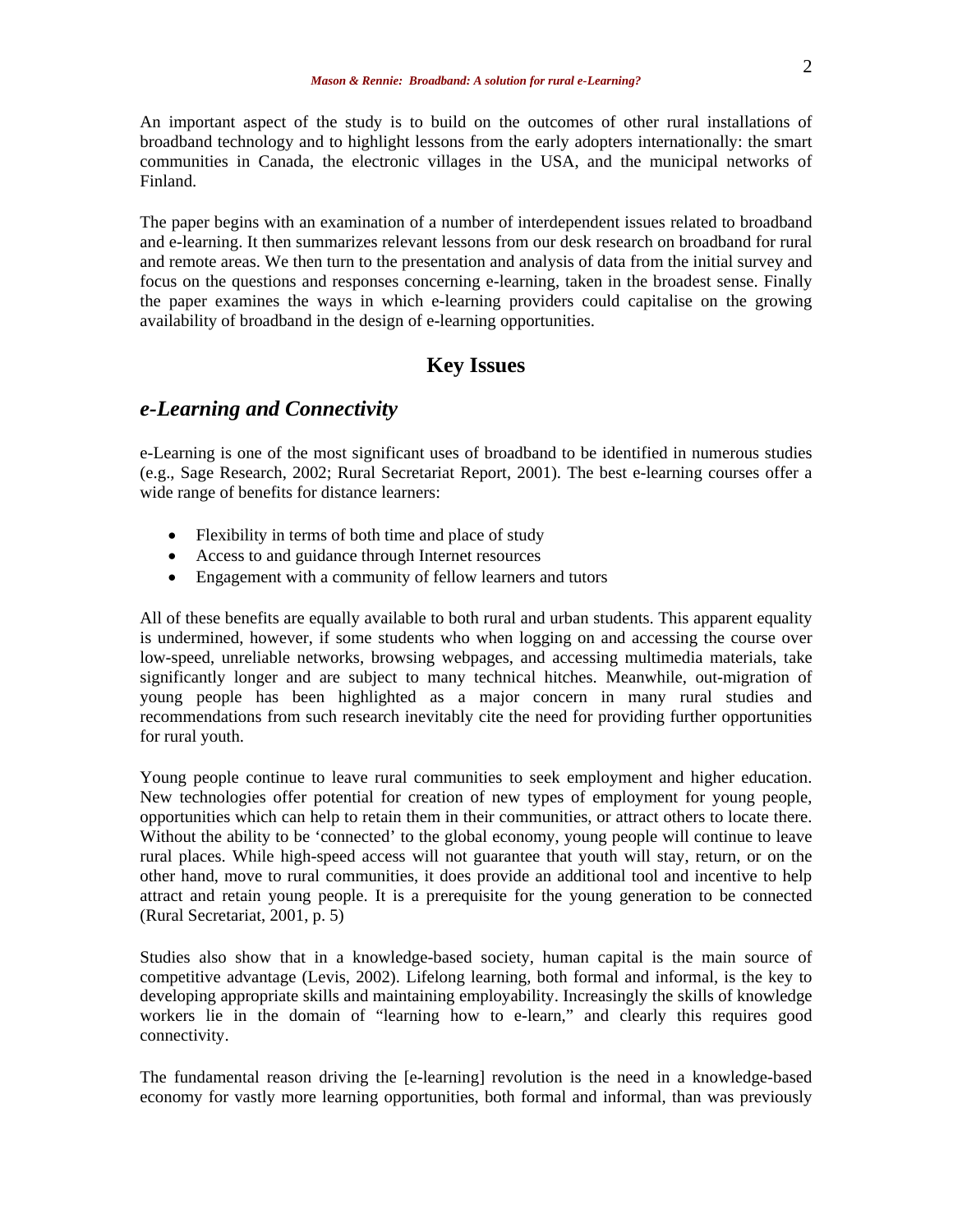required in an industrial society, and the need for a more systematic approach to the sharing of knowledge. Knowledge workers need to process enormous amounts of information and to tap into the knowledge of others and the collective knowledge of their organisations. They also need to acquire large amounts of knowledge and skills throughout their working lives. Classroom training is often an ineffective as well as expensive way of enabling adults to acquire knowledge, however (Levis, 2002, p. 12).

In theory, therefore, it would seem that broadband technology and the provision of e-learning promise a real solution to rural sustainability, both socially and economically.

### *Technology Push*

Experience of new technology deployment over many years makes clear that it is the social structures and human processes that need to be re-engineered before the transformative potential of the new technology can be fully realized (Daniel, 2002). As changing human processes and evolving social structures are much harder to effect than installing technology, new initiatives typically tend to grind to a halt after the easy part has been accomplished. It is too simplistic, however, to blame "technology push" as the cause of many failures in the take-up of technologybased innovations. This is clear in the case of broadband where the classic dilemma pertains. The technology needs to be in place before people see how they might use it and before services are created to attract users, thus making the technology available is inevitably a technology-led operation.

Educational institutions are notoriously conservative organizations and though e-learning is currently the innovative face of most universities and colleges, designing online courses and events specifically for a broadband market seems to be too speculative a venture for such publicfunded bodies. So the implementation and take up of broadband technology tends to move in fits and starts.

Following roughly a decade of development and experimentation and a recent period of rapid growth, first-generation broadband services, using primarily cable modems and digital subscriber lines, are available in many markets. This progress, however, is offset by recent business failures and uncertainty about the pace of future investment – factors that in part reflect slow growth in subscriptions of broadband services (NRC, 2002, p. 1).

For rural subscribers in particular, broadband provides higher-performance options in connecting to familiar Internet and other online services. Its enhanced capacity and "always on" nature enables new networked activities, which are largely undeveloped. Evaluations of broadband projects (Lynch, 2000; Sage Research, 2002) generally recognise that true exploitation of highspeed connectivity is still in its infancy.

#### *Broadband and Wider Social Changes*

Broadband technology is only one element in a spectrum of inter-related social changes. The explosive growth in connectivity and the changing nature of the content and processes of learning are intimately tied into the demand for broadband.

Mobile phones, online communities, and Web-based developments like blogging, e-games, and e-Bay, are just a few components of 21st century life in the "connected economy." The scientific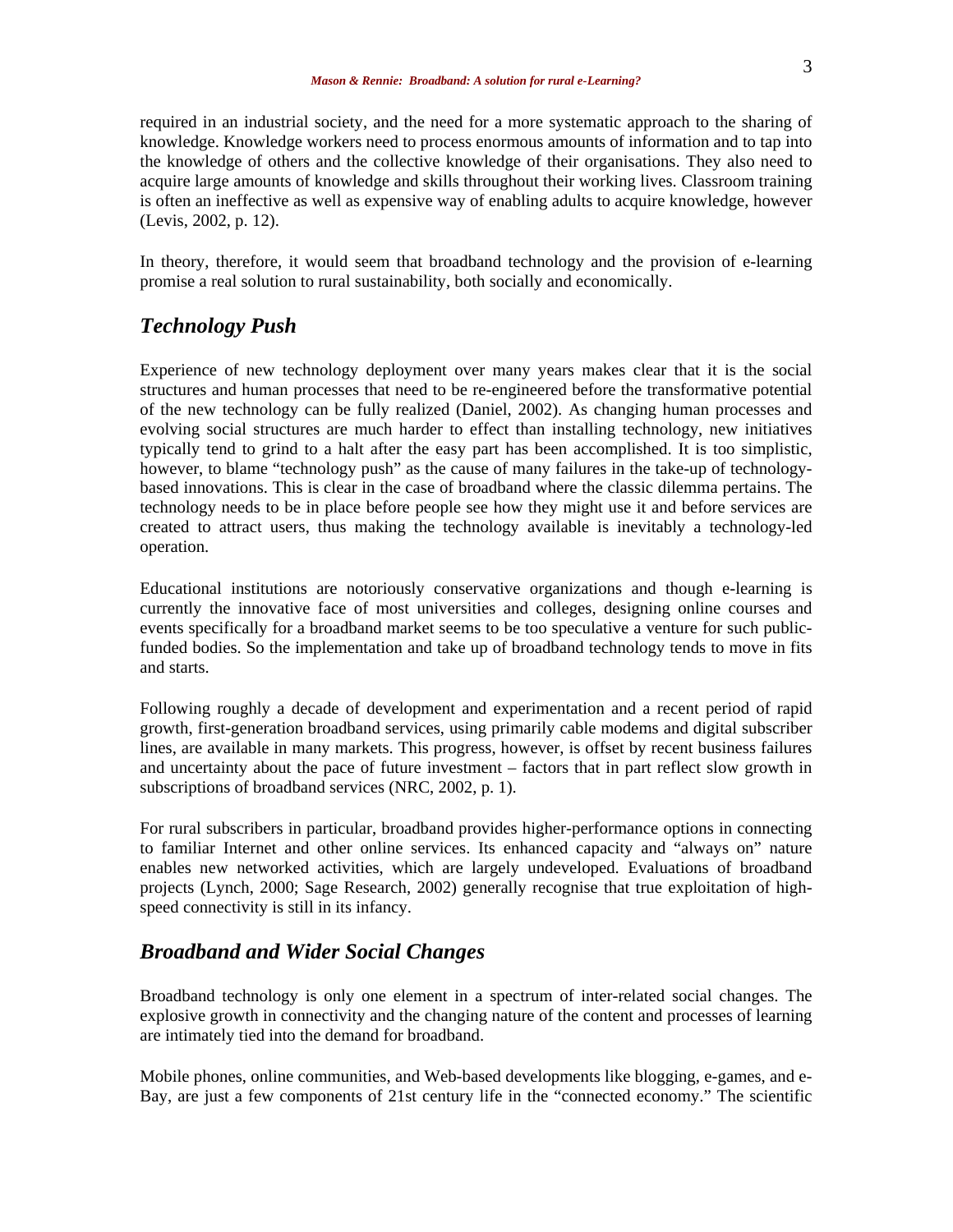and economic underpinnings of pervasive computing have been building for decades, and the social side effects are only beginning to erupt. The virtual, social, and physical worlds are colliding, merging, and coordinating (Rheingold, 2002, xviii).

New technologies create new social environments (Baudrillard, 1993), which alter the nature of social interaction and community. We have moved from the Age of Information to the Age of Connectivity. Broadband – until it is superseded by the next technology – has a role to play in this kaleidoscope of social change.

Changes in education, reflecting these wider social changes, are also beginning to appear. Both the content of what is learned as well as the processes of learning are undergoing a transformation. For example:

Learning-to-e-learn skills are necessary for employability in many fields

The ability to find and analyze information and to identify relevant and reliable material amongst large amounts of data, are more important than learning content

Informal learning – from peers, the workplace, and life events – is taking on greater importance, especially where formal courses are not flexible enough, tailored enough, or modular enough for busy employees

Lifelong learners will inevitably be fitting their learning in and around many other demands on their time. A few course providers (usually from the commercial sector) are beginning to offer learning opportunities that are quickly adaptable to different markets, that can be re-sized, and customized or updated, and that can be produced or perhaps assembled in response to changing demands. Most e-learning programmes emphasise a student-centered pedagogy, in keeping with the passing of responsibility for the general 'health' of one's learning onto the learner or employee. So, for example, online activities develop skills in communication, working in teams, finding and evaluating information resources, storing, accessing and handling large amounts of data, working with new technologies, updating and refining existing skills and knowledge. Finally, the field of professional updating is less about acquiring qualifications and more about learning opportunities. In some employment areas, the beginnings of a convergence between working and learning are evident (Levis, 2002). This has profound implications for educational institutions, and e-learning providers need to lead the way in working through the implications of all these changes in their design and presentation of learning.

## **Case Study**

#### *Project Background*

This project is an initiative of Lews Castle College, UHI, and the Institute of Educational Technology at The Open University. The study is being funded by the Western Isles Enterprise Company, Comhairle nan Eilean Siar, The Western Isles, Skye and Lochalsh LEADER+, and the UHI Millennium Institute. The study focuses on the potential adoption of wireless broadband in the Western Isles of Scotland, and provides a community perspective with local facilitation and training.

The purpose of this project is to provide a clear understanding of the aspirations and potential demand for broadband connectivity among Western Isles communities and businesses. To provide a baseline analysis for subsequent monitoring of the developing community networks, the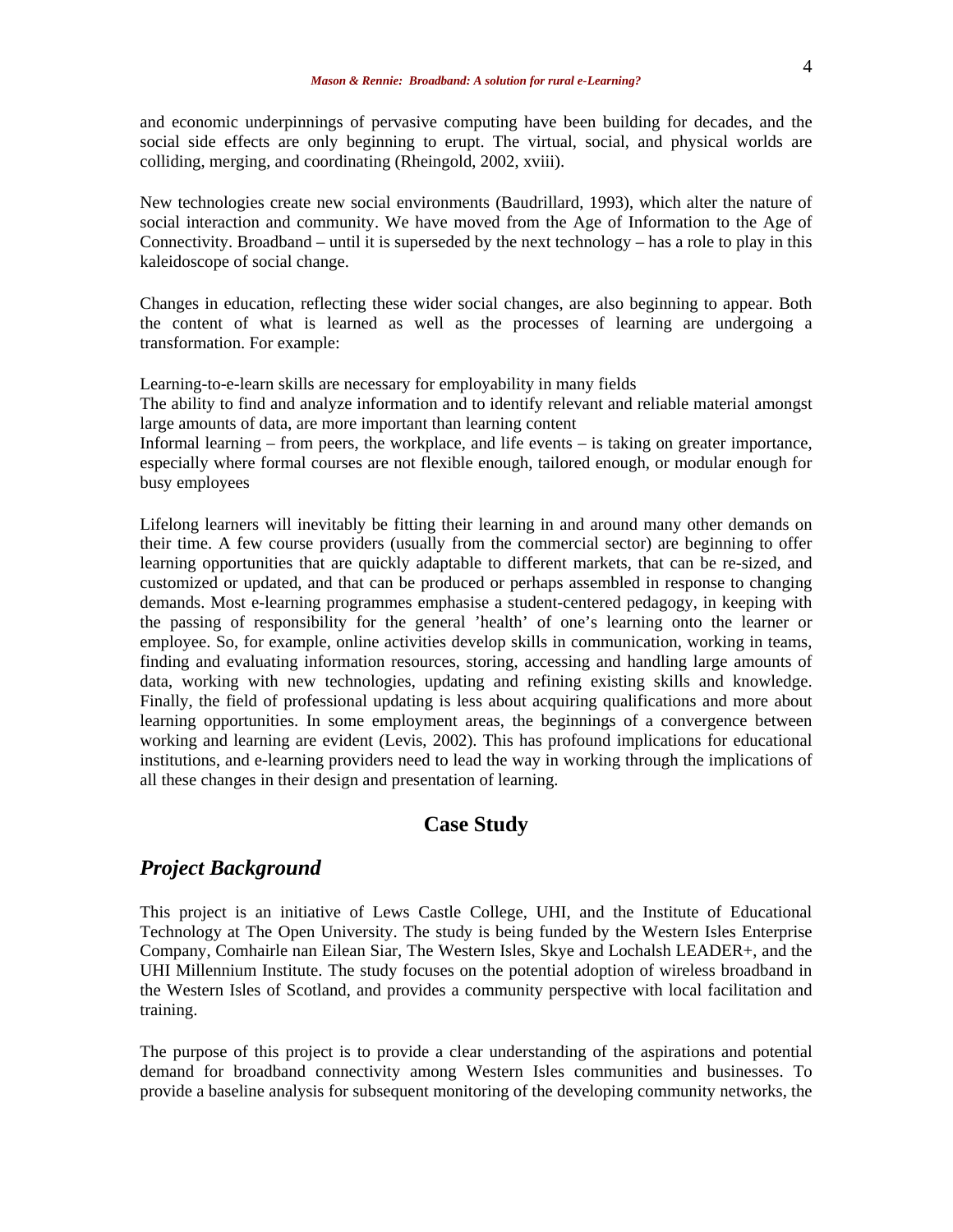work focuses on three particular communities. Comparison will also be made with international examples of best practice in community network operations in remote and rural areas, particularly in North America and the Nordic countries. Using identified examples of best practice, the project team will seek to provide specific outcomes for education, social, and business engagement with community networks, which in turn will serve as a model for knowledge transfer to broadband installations in other relevant geographical areas.

The delivery of services to the remote and rural areas of Scotland has already utilised both low and high technology solutions to address the difficulties of a low population density, difficult topography, and economies of scale for certain specialised services. Low-tech solutions include local and regional partnerships to share accommodation, equipment, and staff. In some localities this has resulted in a more integrated structure of the planning process for rural development, and the adoption of innovative approaches to service provision through contract agreements, greater community involvement, and closer community-agency planning. High-tech solutions include the establishment of computer-based networks for the delivery of further and higher education to remote sites, use of telemedicine techniques, and the application of Internet-based business transaction facilities for the marketing, sale, and purchasing of commodities which are generally unavailable in most rural locations.

Scotland has had an early engagement with the use of information and communication technology (ICT) in helping to provide services in rural areas, through such initiatives as the Community Teleservice Centre project of the Highlands and Islands Enterprise, and more recently with the spread of Local Learning Centers through the Scottish University for Industry (SUfI) and the UHI Millennium Institute. Early Teleservice Centers in rural areas were based upon the model of the Swedish Telecottage network, and several of these initiatives still function as rural business centers and provide local training and/or development facilitation. There have also been some recent experiments with telemedicine and e-learning in the form of delivery of health and educational services to localities distant from the specialist provider.

The imminent arrival of broadband wireless connections to the Western Isles offers a unique opportunity to utilise online community techniques to encourage greater social and economic development in and between relatively remote and disadvantaged rural communities. The combination of local community involvement and more effective use of technology offer a powerful combination for transforming the range and the quality of services provided within many rural areas.

### *Broadband Implementation*

Broadband refers to a new generation of high-speed transmission services aimed at residential and small business users. It is a generic term used in relation to a number of technologies for delivering fast data communications services. There is no agreed threshold, however, that marks the boundary between broadband and narrowband. A recent National Research Center study claims that "various groups have struggled to develop appropriate definitions of broadband, and these definitions have changed over time" (NRC, 2002, p. 3).

Communications capacity or speed is only one of the characteristics that define broadband. Another way of distinguishing broadband – at least from dial-up access – is "always-on" connectivity. There are also other parameters such as bandwidth symmetry between upstream and downstream capacity, latency or delay in how long it takes to deliver a packet across the network, and addressability. All these aspects have implications for the types of services that can be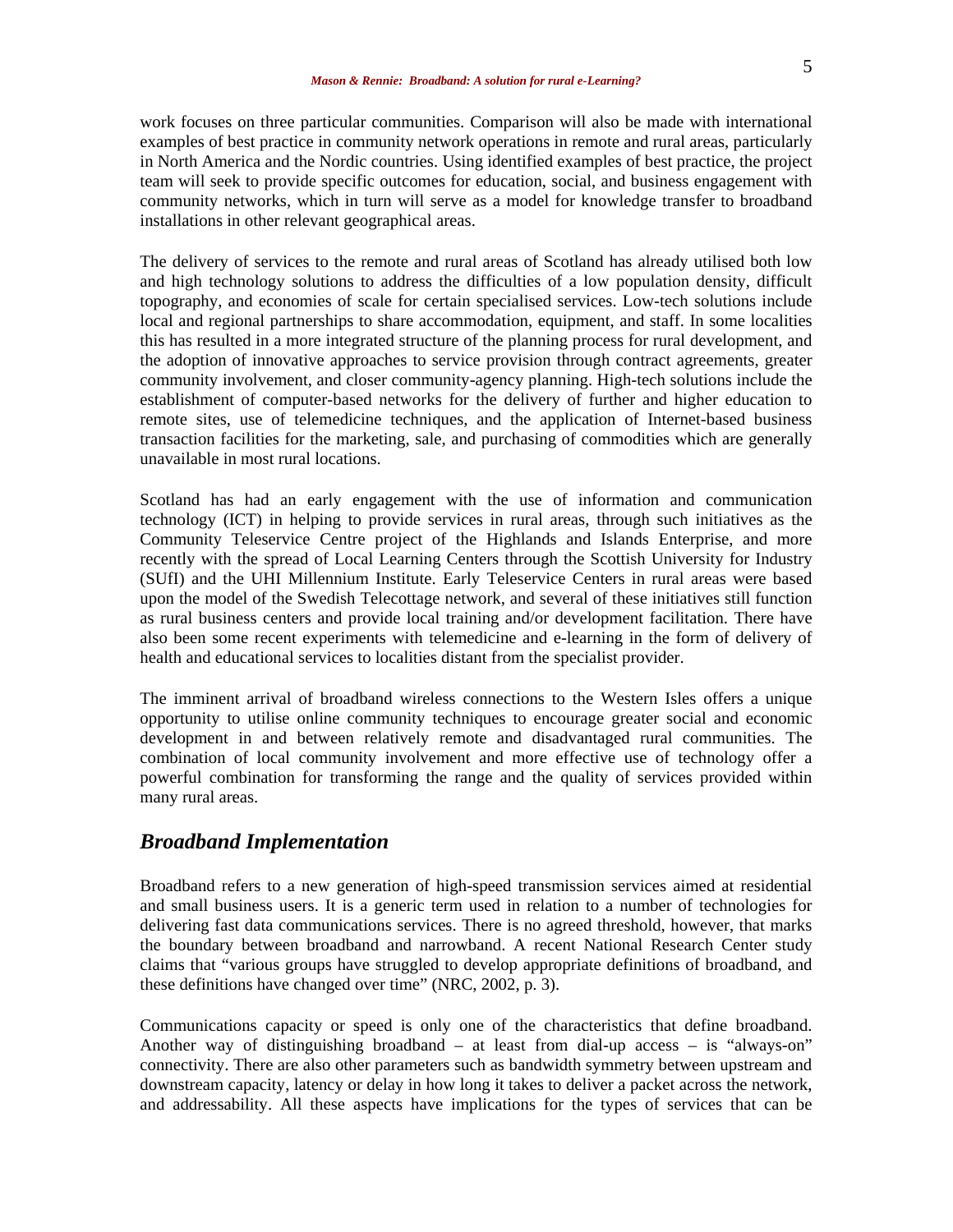appropriately deployed over broadband. Video-on-demand and other streaming media applications rely on the availability of downstream bandwidth, while information appliances require always-on service though the bandwidth requirement is low. The total broadband use in a home may be made up of multiple applications being used simultaneously by different family members. This is relevant to e-learning applications, which are unlikely to be the primary reason for initial broadband take-up, but nonetheless will piggyback on a range of other uses of broadband in the home.

The Western Isles "Connected Communities" project will deliver an innovative high performance broadband wireless network access across the five main populated islands of Lewis and Harris, North Uist, Benbecula, South Uist, and Barra. The "Connected Communities" island network will utilise a combination of fibre and leading edge wireless broadband-based stations and multipoint in-community links. This will allow new networks to be demonstrated in community locations, and provide tele-workers and local companies with high-speed connections through wireless antennas. Initially schools, health centers, and council offices will receive a high-speed connection and through this same infrastructure, the rest of the community will gradually have access as the network develops.

#### *The Use of Existing Literature*

One aspect of this research has been to carry out a survey of findings from similar implementations to ascertain best practice and benefit from the mistakes of the earliest adopters. Three elements characterised our literature search for similar studies:

- The use of broadband connectivity
- An isolated rural context
- An e-learning focus

Apart from the UK itself, which also has a number of relevant implementations in rural parts of Wales, Yorkshire, Devon, and the East of England, the USA, Canada, Nordic countries, and Korea were the leading areas of rural broadband roll-out. The most extensively researched programmes were several Canadian and American studies, which provided valuable research reports and longitudinal evaluations of the use of broadband in rural areas (Kavanaugh, 1996a; Kavanaugh, 1999; Smart Communities, 2002; The National Broadband Task Force, 2002; The Rural Secretariat, 2001). The most notable finding from all of the studies was how similar the results, recommendations, and issues were across a wide range of implementations. These can be summarised as follows:

- Development of a community of broadband users requires more time, support, and investment than is usually anticipated – far more than the simple implementation of the technology
- The best community developments are led by the community specifically those local early adopters and champions – and not by outside enthusiasts or technologists
- E-learning take-up is based on the greater speed, reliability, and "always-on" nature of broadband, rather than its capacity to deliver high-bandwidth material or real-time video applications
- E-learning is a growing market but e-shopping, communications and entertainment are the primary drivers of domestic broadband take-up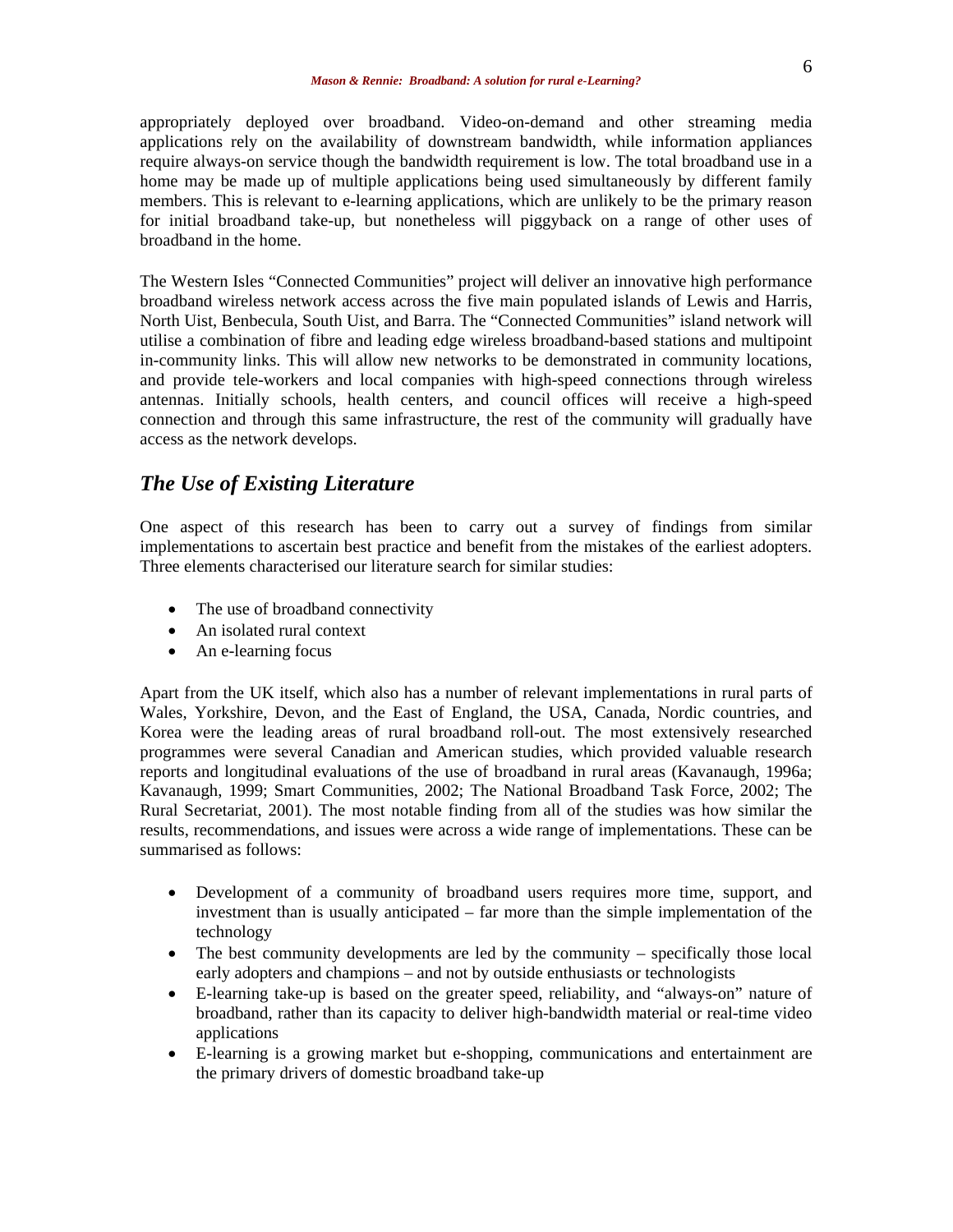- 7
- Informal learning, pursuing leisure interests, peer-to-peer learning in online communities, and accessing information (i.e., about health matters), are as big a component of the elearning market-space as formal, accredited online courses
- The development of online community enhances rather than reduces face-to-face community in rural settings
- Public access sites (e.g., tele-cottages and libraries) demonstrate a growing rather than declining demand in broadband-rich areas

Our Western Isles project has used these findings in a number of ways. Most importantly, we have enlisted the support of six existing local community facilitators to raise awareness of the broadband implementation, to work with existing communities to capitalise on the facilities, and to animate online discussions and other networked activities. Second, we have replicated many of the questions from broadband studies elsewhere in our initial survey, in order to benchmark our study against other rural implementations. Third, we have placed our initial emphasis on commercial and social uses of broadband and encouraged the creation of online community and informal learning opportunities. We are putting in a further research proposal to work with existing educational providers to develop formal courses specifically for the rural broadband market. Finally, we are working with existing staff at local learning and resource centres, collaboratively analysing the results of our survey and conducting interviews with current and potential users of their facilities.

# **Findings**

## *The Initial Survey*

In order to obtain baseline statistics on existing online activity with which to compare subsequent broadband uses, we conducted a survey prior to the implementation of the high-speed technology. We used (with permission) some of the questions from a similar survey originally conducted in Grand Rapids, USA, primarily because this implementation is well documented and a longstanding rural broadband study. (Arguably many of the Canadian implementations have more in common with the context of the Highlands and Islands of Scotland, but they are not as far advanced and so do not provide benchmarking data).

The questions aim to establish what kind of connectivity people currently enjoy and how they use the Internet. The survey goes on to ask what kind of uses people might make of connectivity if they had broadband access. Finally, it asks what areas of education and training would be of interest if an "always on" network were available.

# *Profile of Questionnaire Respondents*

Of the 200 questionnaire respondents, 66 per cent were male and 33 per cent female. This is the same gender distribution as the Grand Rapids initial survey. Questionnaire respondents' age range was from 18 to 70, with the majority between age 30 and 50. Interestingly, over 85 per cent owned a mobile phone, and 90 per cent had a personal computer in their home. Fifty-seven per cent indicated that they had their own website, and 78 per cent considered themselves to be "very" or "fairly" competent users of the computer and the Internet. Forty-five per cent indicated that they had been using the Internet for 4-6 years.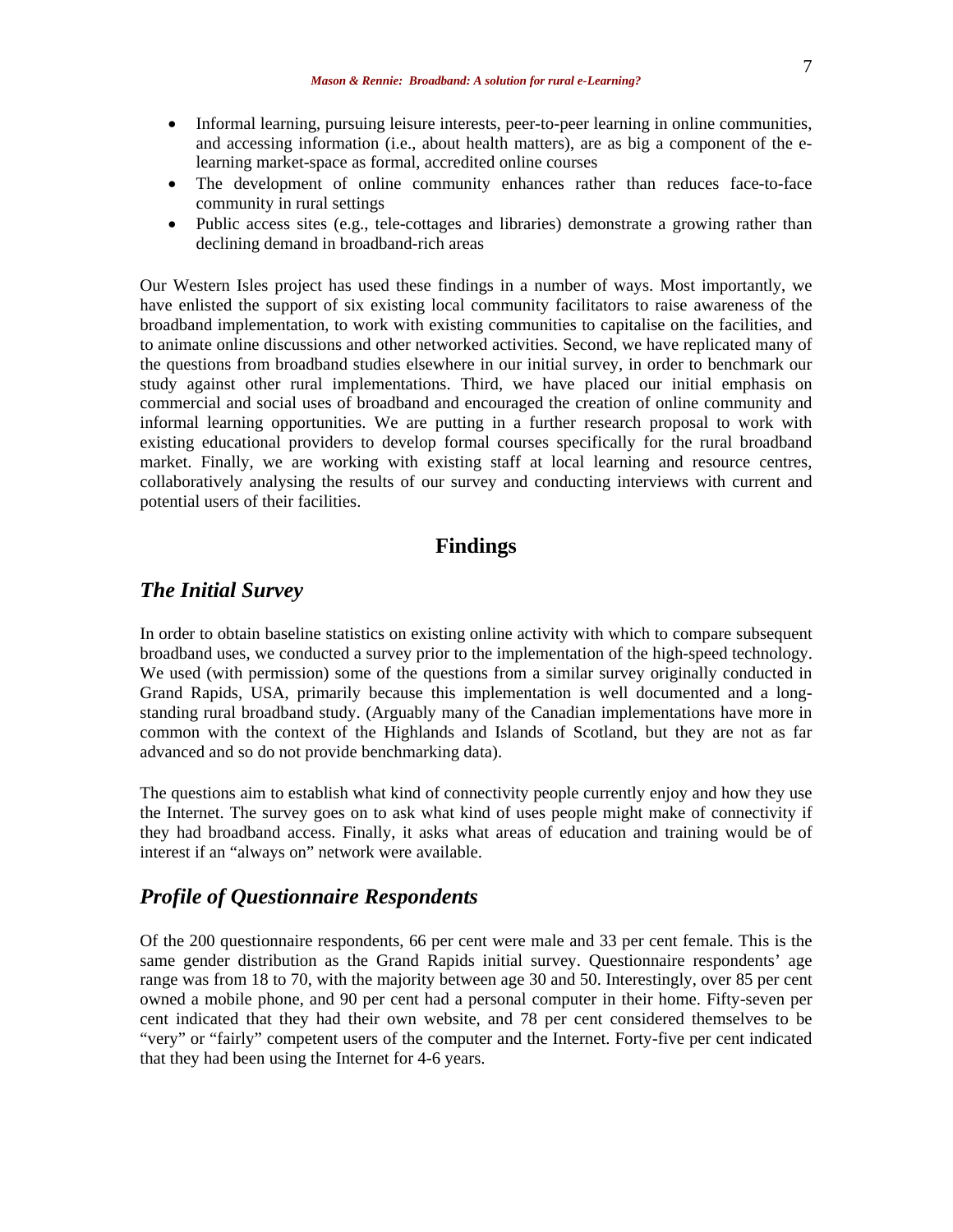Clearly the respondents are not representative of the population as a whole. The questionnaire was available on an open website and received publicity through local meetings, newspaper articles, and personal contacts by local facilitators. There were also parallel promotions of the broadband implementation through "road show" presentations in several locations on the islands. Nevertheless, those who have taken the time to fill in the questionnaire reflect a subset of the total island population that is most computer literate, most "connected" and most interested in what broadband has to offer. Surveys carried out in Blacksburg, Virginia in 1996 and 1999 (another relevant rural broadband initiative of long standing) reflect a similar subset of the local population, in that 87 per cent of initial users of the technology were affiliated with the local college (Kavanaugh, 1999).

Respondents were asked whether they ever accessed the Internet from outside their home and workplace. Two categories were provided: public locations such as the library, school or local learning centre and other locations such as friends' homes or cyber-cafes. Figure 1 shows a relatively modest level of access from public locations, but clearly the majority of respondents have made some use of Internet access from machines other than their own. We intend to follow up the survey with personal interviews, and this is one of the questions we will investigate – for what reasons and under what circumstances do people use other locations to access the Internet.



**Figure 1.** Respondents' Access to the Internet Outside their Home

An open-ended question then asked respondents to describe what limitations they personally experience to greater use of the Internet. The overwhelming majority (80 per cent) cited slow speed as the main deterrent. Poor connections and the cost of connecting were listed by a further 15 per cent. The final 5 per cent cited lack of time.

A series of questions then asked respondents to say how their involvement with other people and with local issues had been affected by their use of the Internet. Sixty per cent said their connection to other people had increased considerably, and 55 per cent said their involvement with local organisations had increased. This finding confirms other studies that show that online connectivity complements face-to-face connectivity.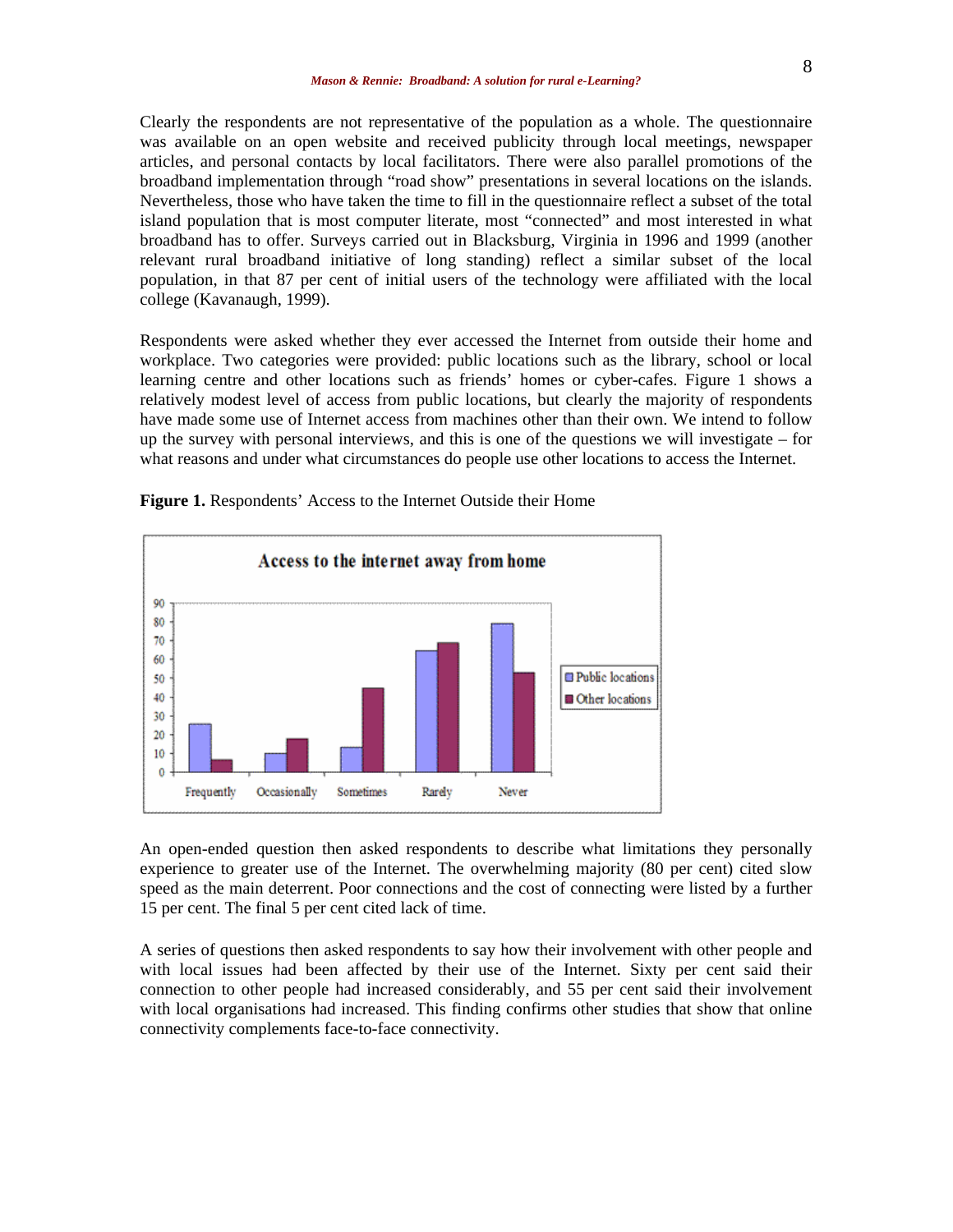#### *Current and Anticipated Uses of the Internet*

Using a number of questions from the Grand Rapids survey, we asked people to categorize their current use of the Internet for a range of formal and informal learning opportunities. We asked how frequently they used the Internet to find out about local news and events, and to obtain information from local public agencies. While these show relatively high uses, the more directly educational uses are significantly higher. Nearly 50 per cent said they frequently used the Internet to gain knowledge of various kinds. Three more specific kinds of educational uses were surveyed:

- Developing computer skills
- Obtaining educational materials
- Studying distance education courses

Respondents were then asked to speculate about how much they would use the same range of informative and educational activities when they had access to broadband. The figures below compare their current and anticipated use for the same activities.

While speculating about future uses is not entirely possible, the data nevertheless indicate something about expectations and possibilities. Figure 2 shows that respondents are clearly expecting to use broadband to access local information far more frequently than currently. As subsequent comparisons show (e.g., Figure 6), there is a greater growth in anticipated uses of broadband for local information and community networking thSan for specifically educational uses.





Figure 3 shows a similar rise in anticipated broadband use to access information from public agencies. In particular, we asked respondents to indicate whether they would use broadband to access information about local health provision. Three quarters of them said they would either frequently or sometimes.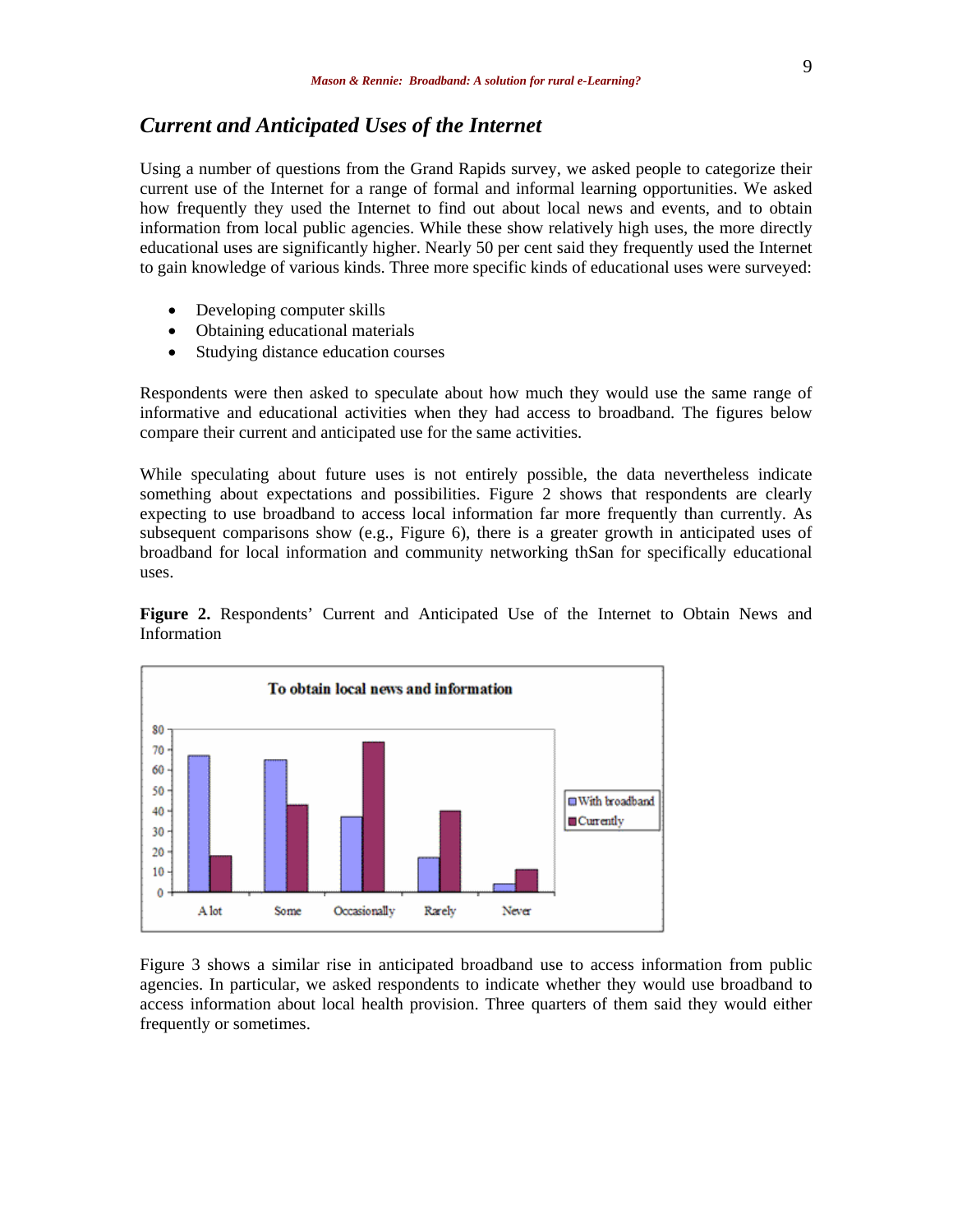**Figure 3.** Respondents' Current and Anticipated Use of the Internet to Obtain Information from Public Agencies



Using the Internet to develop computer skills is already a common activity among respondents, but this too is expected to rise with the availability of broadband as Figure 4 shows.

**Figure 4.** Respondents' Current and Anticipated Use of the Internet for Developing Computer Skills



Figures 5 and 6 show that this group of information technology (IT) literate respondents already make relatively high use of the Internet for education, but these are also expected to rise with broadband. Note that both the current and the anticipated uses of the Internet are higher for "obtaining educational materials" than for formal distance education courses.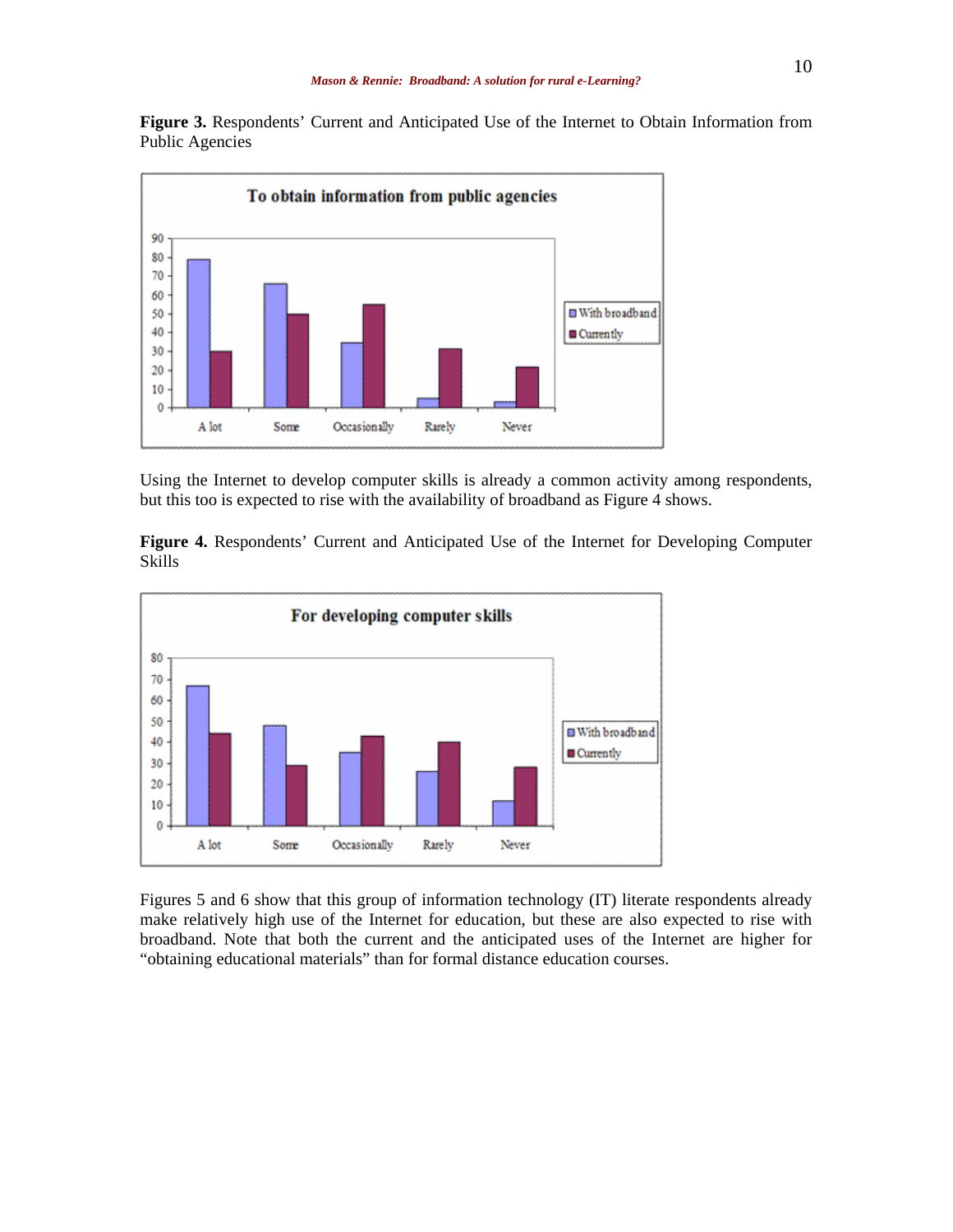**Figure 5.** Respondents' Current and Anticipated Use of the Internet to Obtain Educational Materials



Respondents were also asked to describe their concerns about the introduction of broadband and hence their greater use of the Internet. Issues mentioned were:

- It can be addictive and time wasting
- Virus problems and security issues
- There are questionable websites, especially for young people

**Figure 6.** Respondents' Current and Anticipated Use of the Internet for Taking Distance Learning Courses



Nevertheless, many respondents said the Internet was largely beneficial and they only saw it positively. Perhaps the most indicative response was: "The Internet is a double edged sword. Buying online is fantastic, but presents challenges to local retailers who need to compete to survive. In the long run, it will have a negative as well as a positive effect on the local economy."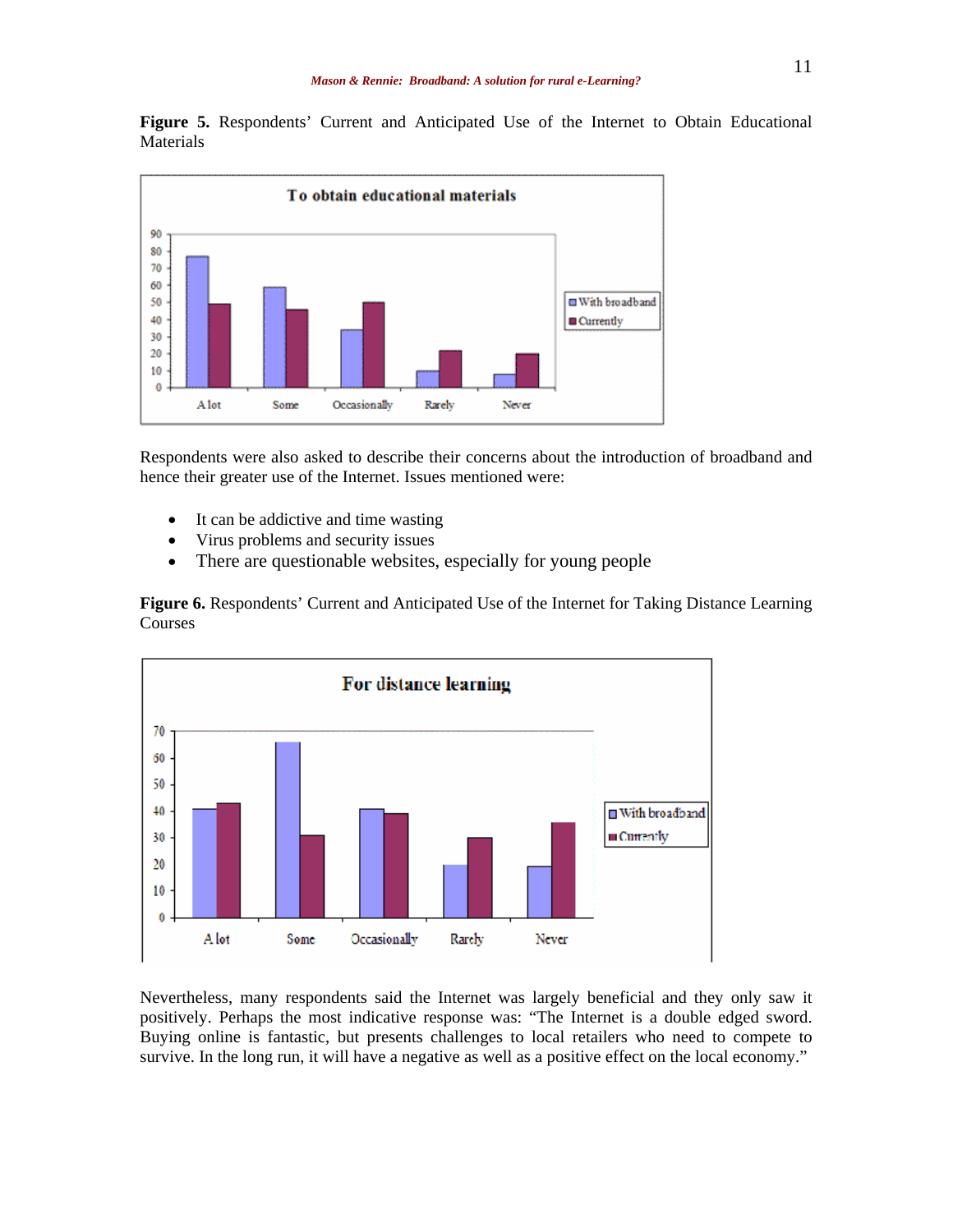## **Training Requested**

Training in basic Web-design was requested by half of the respondents with only slightly fewer requesting training in using Web-based educational materials. Nearly 40 per cent asked for training in databases and PowerPoint, and 30 per cent in spreadsheet applications. In an openended question about other kinds of training which would be of interest, the most often mentioned requests were for various kinds of advanced training, for example, in Web-design, producing educational Web material, marketing online, and multimedia applications using video and audio. Given the acknowledged IT competence of these respondents, the level of interest in training represents a clear market opportunity for the local college and other training providers to upon which to capitalise.

When asked what services they would like to see provided locally, a wide range of interesting, relevant, and innovative suggestions were made. Figure 7 shows only the most common.



**Figure 7.** Respondents' Requests for Desirable Online Local Services

These open-ended responses confirm earlier data about interest in local opportunities for a wide range of activities ranging from shopping to socializing, from community development to information services. Again, it is notable how much stronger the demand is for local information than for formal educational opportunities.

The final open-ended question asked respondents to comment on the opportunities they perceive with the introduction of broadband. Most responses focused on the employment possibilities that could come to the islands:

"*Increasing small cottage industry expansion in remote areas – crucial. Better connection with the rest of the world. Tourist opportunities, economic opportunities, educational opportunities*."

"*Allow people to work from home and encourage businesses to set up locally*."

"*A council that is more aware of local problems; international companies working from the islands; better links to the rest of the world; a feeling of being less isolated etc. The only limitation is the imagination of those that use it.*"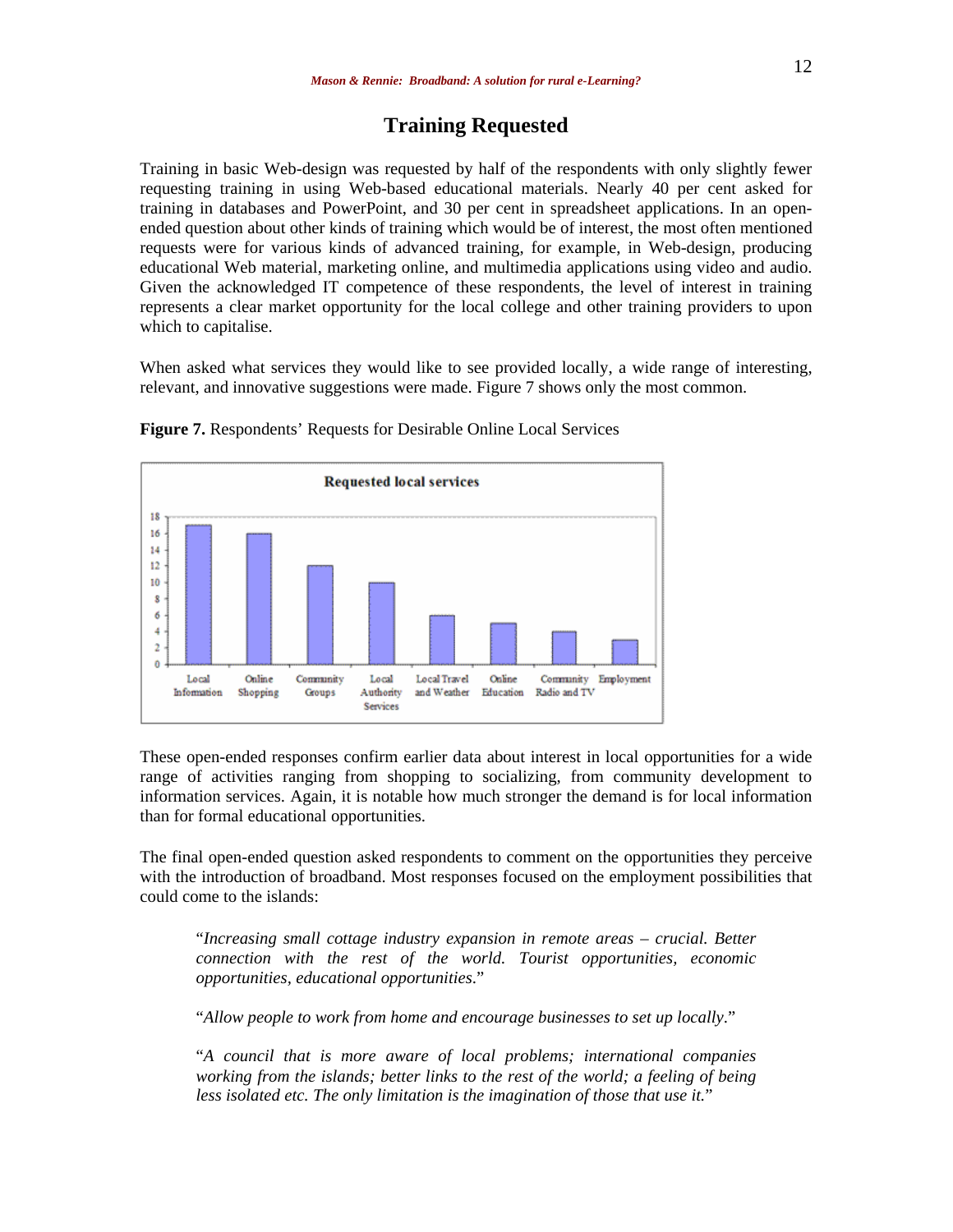"*Marketing a more positive image of the Western Isles to the world; potential for Gaelic development.*"

Two comments were more acerbic:

"*If broadband is to be introduced to the Western Isles, it should not be on a piecemeal basis, but made available to all areas equally and if phased, should start in the most remote area from Stornoway – i.e., Barra and Vatersay and work northwards from there. 'Pilot projects, which start in one area and never spread beyond, are potentially counterproductive if they serve only to reinforce a perception that some communities are more favored than others. Assuming equal access to the same level of connectivity, then the opportunities are enormous not just in education (for widening and deepening the curricular spread), but also in the business and voluntary sectors. It could really bring the island communities together*."

"*If it's a tool to facilitate action locally, it is great. If not, then it is just another reason (like TV) for people to stay in their houses behind a VDU* [video display unit] *rather than getting out in the community and meeting people.*"

## **Analysis**

The data present us with a picture of the current and future activities of a small, unrepresentative subset of the population of the Western Isles. Nevertheless, these are no doubt the very people who will be the first adopters of broadband, and the early champions, providers, and users of local information, services, and training.

The survey shows a strong demand for a whole range of local groups, committees and shops to develop an online presence. For this to happen, awareness raising, training, and support will be necessary. Studies in North America and Finland are adamant that nurturing efforts – in the form of training and on-going support – are absolutely essential if the whole initiative is to be successful.

Existing local centres have an obvious role to play in the short to medium term. Raising awareness, using local facilitators, will be the first requirement. Introductory training is probably best handled face-to-face in local centres, while advanced training may be best offered totally online. Evidence from broadband implementations in other countries indicates that local learning centres, even in the medium term, continue to act as vital centers where people come to access a range of resources (e.g., subscription-only material), obtain help and advice, socialise, and try out software before purchasing.

## **Informal Opportunities for Learning**

The survey also indicates that informal learning will be a large component of the overall use of broadband. The Internet provides two kinds of informal learning opportunities:

Online communities offering advice, socializing, support, and networking Portals or gateways to information, resources, and articles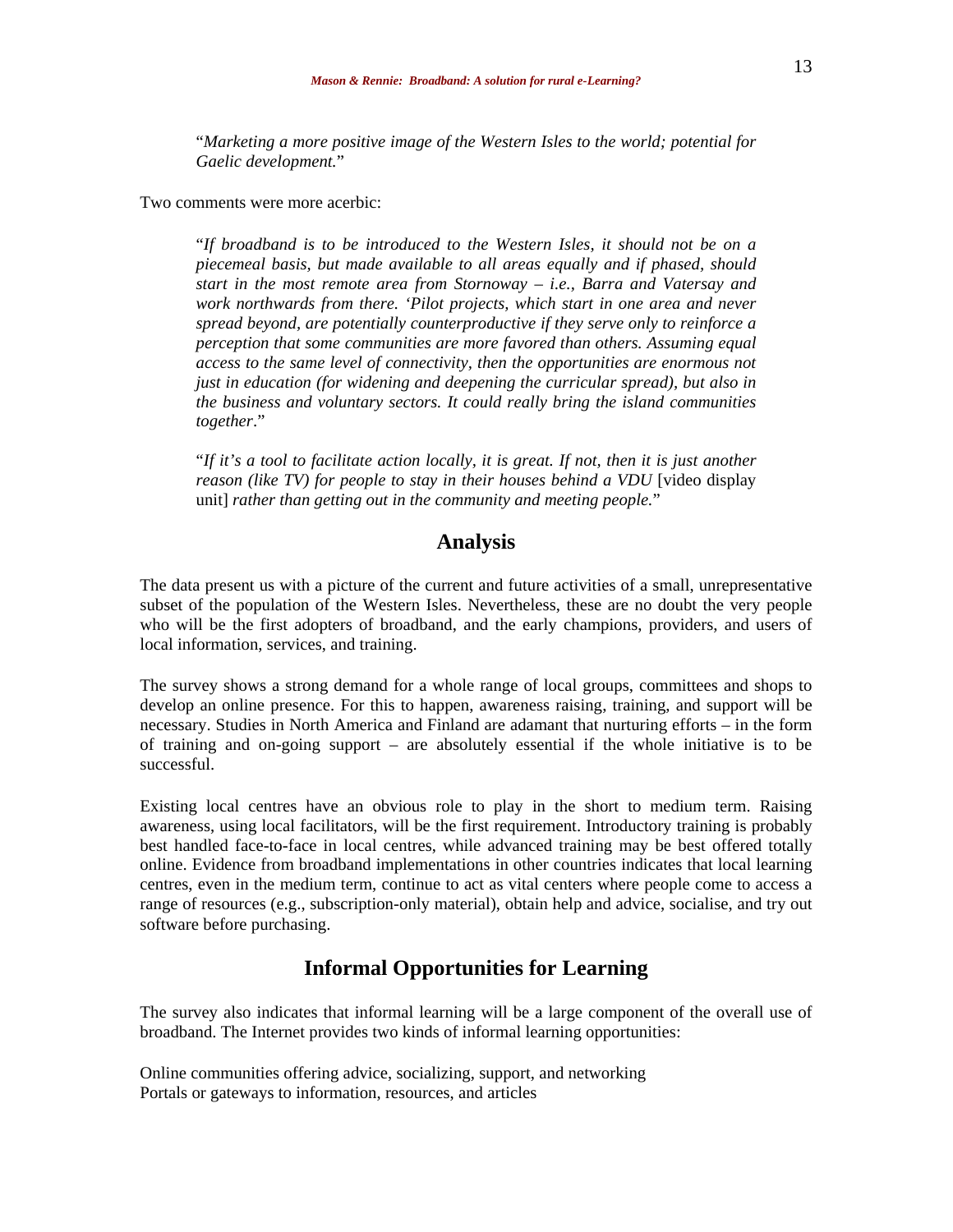This study shows how important both of these are at a local level, but they need support, maintenance, and promotion. The Blacksburg evaluators noted:

*What we DO know is that if computer networking is a medium that can help increase community participation, it will not do this by itself. We, as citizens and community leaders must create the 'structure' and the 'space' – a virtual commons – within which discussion can flourish. We must cultivate group participation by moderating discussion, updating content, archiving conference discussions, organizing information into dynamic, usable, and readily accessible, material full of feedback options* (Kavanaugh, 1996b, p. 4).

The community net in Upper Karelia, Finland, attributes its success to the free support and training it provided:

*The key implementer was local, the project leaders were local, and the laytrainers had themselves been local unemployed persons; they were highly sensitive to the starting level and needs of the local people. . . Anyone could use the Net and its equipment cost-free at the 32 kiosks that were made available in public spaces, such as libraries, youth centers, homes of unemployed persons, local banks and shops. Training and support was free and easily accessible* (Oksa and Turunen, 2000, p. 4).

The Western Isles implementation needs to consider ways of providing support for on-going maintenance of local online networks and information portals. There are also many opportunities for local education providers to offer a broad range of IT training, from the most basic to the most advanced.

## **Implications of Broadband for Formal e-Learning**

At the simplest level, by providing a faster and more reliable connection to existing provision, broadband will equalise rural and remote learners' access to educational materials and courses. In order to create more attractive and compelling learning environments, course designers could and should therefore be re-thinking the nature of their e-learning courses with the benefits of broadband in mind. From our experience as online course developers, we suggest five such areas for consideration.

## *1. Online Activities*

The information and communication aspects of the Internet provide rich opportunities for models of courses that are activity-based and experiential. Activities can be individual or collaborative, and arguably a mix of the two is ideal, as one of the difficulties that even broadband cannot solve is the time constraints many adult learners experience when trying to juggle lifelong learning with professional and family commitments.

Individual activities can make use of the vast resources of the Web to investigate course issues, find and analyse relevant material, prepare reports for a class repository, and comment on fellow students' work. Broadband makes extensive online time affordable and it is less disruptive of family life (i.e., access over dial-up services ties up the one phone line into the household, which can have negative effects).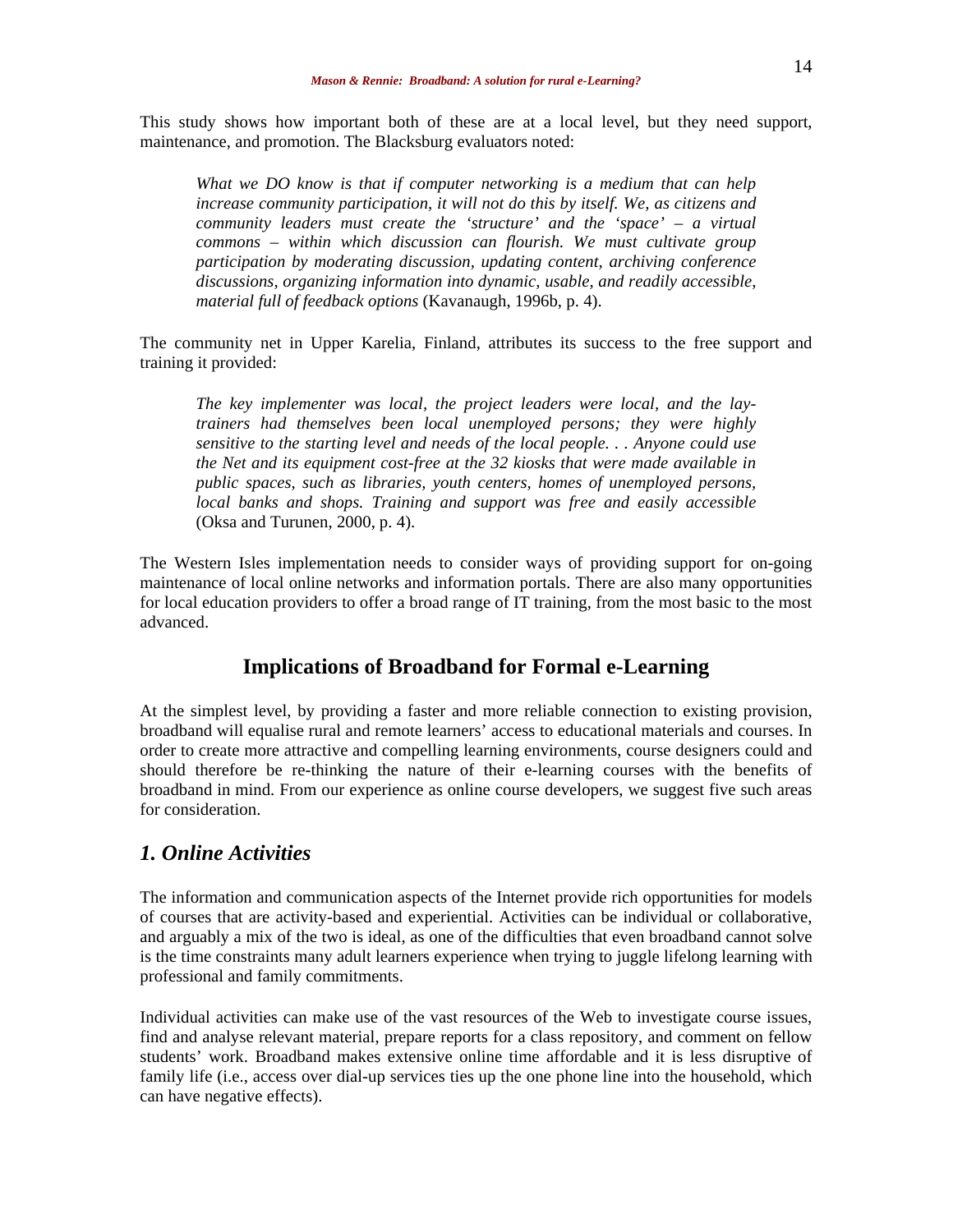Collaborative activities provide the advantages of peer-to-peer learning and a sense of community for isolated learners. Small group activities can involve joint investigations and presentations, and larger teams can produce websites, take part in simulations and role-playing, debates, and structured discussions.

Re-thinking lectures as online activities, provides students with more opportunities to develop self-directed learning skills and resources. Resourced-based learning offers choice and student initiative in making the course their own. Activities can be based around problems (Jonassesn, 2002) or around online seminars and dialogue (Harasim, 2002).

To some extent these activities are already embedded in online courses (Mason, 2000), but broadband access would make them feasible for more learners. Course designers could develop whole courses around the notion of pervasive "always-on" connectivity.

## *2. Real-Time Events*

Distance learning and now e-learning has a strong asynchronous bias, mainly because most learners are fitting their studies around other full time commitments. Face-to-face meetings reduce the flexibility of the course, though they would add valuable immediacy, motivation, and presence to the experience of learning. Various forms of real-time connections are possible with broadband that can provide many of these advantages without the flexibility drawbacks typical of face-to-face meetings.

Tutorials and small group meetings can be held over software such as *Netmeeting*® which provides video, audio and shared screen facilities. *Groove* ® messaging offers near-instant communication as well as shared files, and other software provides buddy systems that allow students to be in close contact with their peers. Activities could be based around these facilities whereby students engage in peer commenting, team projects, and self-help groups.

*Webcasting*®, for example using guest lectures, offers immediacy and the opportunity to engage in discussion with experts and special advisers. The fact the lecture can be stored and accessed after the event provides flexibility as well as immediacy.

Most of these real-time activities are difficult, costly, or actually impossible over dial-up lines. Broadband offers course designers the opportunity to design courses using the optimal mix of synchronous and asynchronous modalities, without concern about disadvantaging remote users.

# *3. Hyper-Interactivity*

A whole range of software for simulations, problem-solving and interactive animations used in campus-based learning environments can be implemented for distance learners where broadband is available. Examples include cognitive tools for analysing ideas, dynamic modeling tools for creating representations of mental models, visualization tools for helping to "see" phenomena in different ways, or conversational tools for enabling learners to build collaborative knowledge bases.

The problem or project space must also provide students with the opportunity to manipulate or massage the problem in order to make it more meaningful. Students cannot assume any ownership of the problem unless they know that they can effect the problem situation in some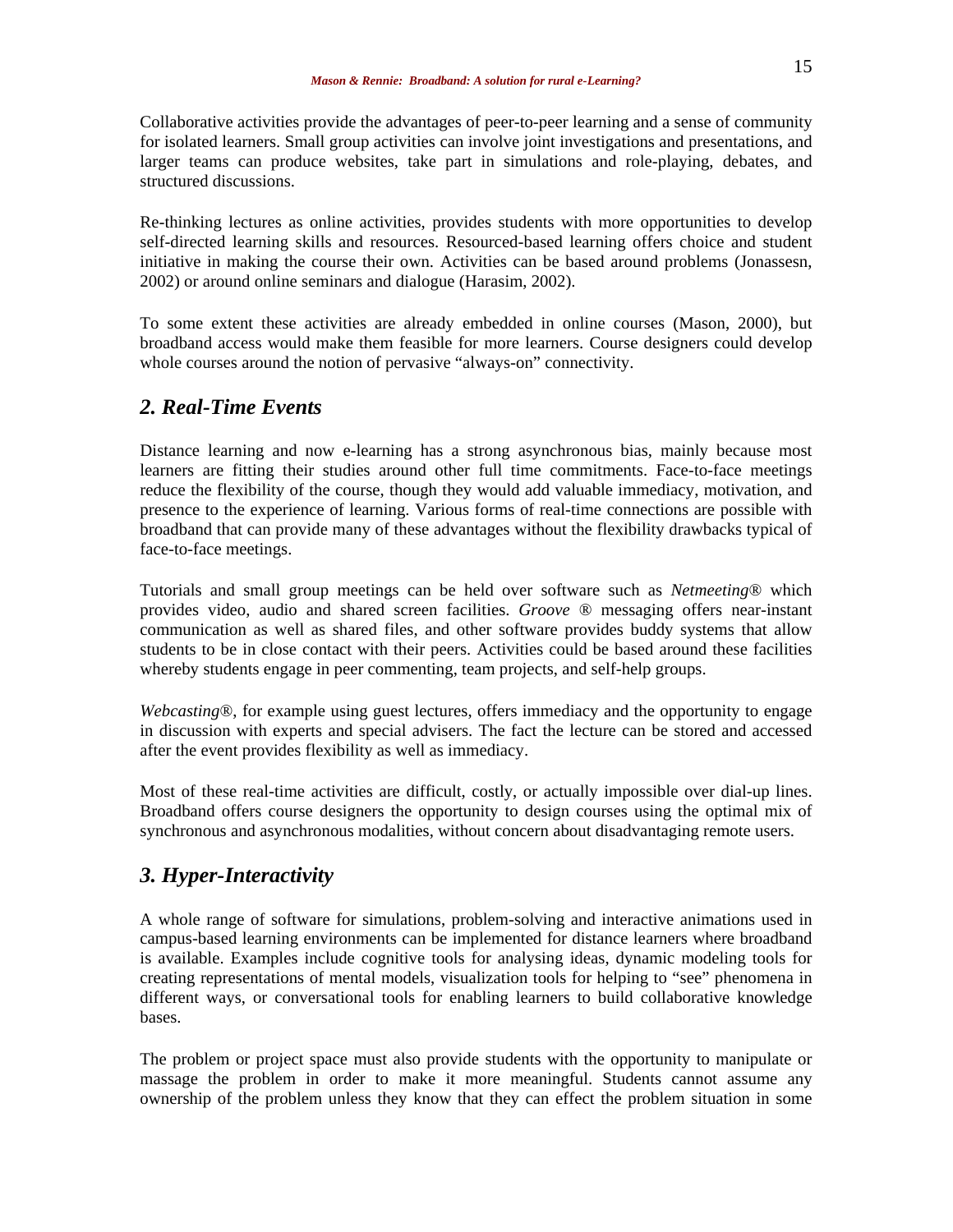meaningful way, so manipulating the phenomena and seeing the results of those manipulations are important (Jonassen, 2002, p.  $85 - 86$ ).

Even accessing large databases of articles and interacting with them to find and download appropriate information is made more feasible with broadband than over dial-up lines.

## *4. Multimedia*

While true multimedia teaching material is extremely costly to design and produce, there are many ways in which course providers can make use of video and audio clips to add interest and variety to online courses. Used judiciously, both audio and video can provide the kind of immediacy that many distance learners find missing in purely text-based learning material. For example, video and audio clips could be used as annotations to hear or see an expert in the field, to record an interview, to see a process, or to hear the instructor talk through a problem, painting, or procedure. Even pictures, cartoons, drawings, and graphical material add variety to text material, but nonetheless introduce complications in accessing online material for people reliant on dial-up connections. While broadband supports more multimedia than most e-learning course providers can afford to produce, there are many ways in which they could introduce elements of multimedia, which have the desired pedagogical effect without unacceptable cost.

# *5. Assessment*

It has been argued (Boud, 2000) that traditional assessment fails to provide opportunities for students to learn the very thing they most need to know: how to assess their own learning. One aim of higher education must surely be to prepare students for an increasingly unpredictable future. There is a need for programmes in which students reach not just immediate course-related objectives, but much wider learning and self-development goals. Existing assessment practices frequently dis-empower learners and put the control and the judgement of learning in the hands of assessors and tutors.

The Web and broadband access to it permit a whole range of online assessments that could begin to address the aim of developing lifelong learners armed with the skills to assess their own learning, give and receive feedback, and make realistic judgements about the quality and value of information. Examples could involve:

Assignments from previous years being made available in a digital repository, which then becomes part of the course resources to be drawn upon by subsequent students

Current assignment being made accessible to students after the submission deadline – with or without grades, and with or without the feedback from the instructor. Students would then be able to benefit from writing assignments for their peers and not just for the instructor

Assigning students the task of commenting on previous students' work

Students are assigned the task of producing websites as assignments, either individually or collaboratively. These can include multimedia elements such as photos and audio clips

# **e-Learning Providers and Informal Learning**

These five ways of making use of broadband in e-learning are relatively inexpensive but would add richness to the formal online course environment. However, it is evident in this study of the current and anticipated uses of the internet in the Western Isles, as well as in numerous other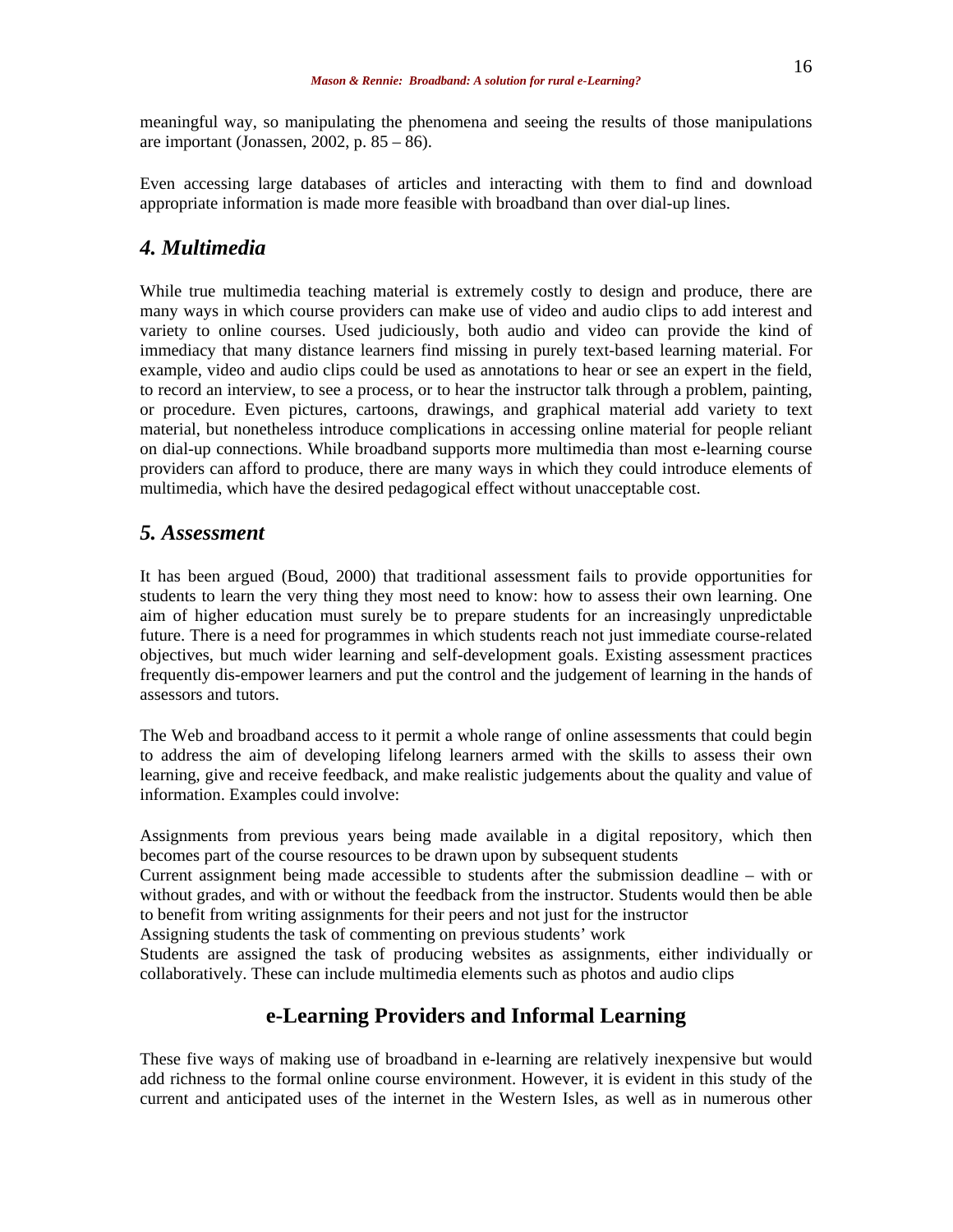research studies (Levis, 2002), that informal learning opportunities may be more important than formal course provision over broadband networks.

Online course providers might do well to consider the implications of informal learning online and design creative solutions for the broadband market. These might include:

- Short and even shorter learning opportunities
- Online events based around topical issues
- Repositories of professional up-dating material
- Online alumni networks for peer-to-peer exchanges
- E-learning is at the forefront of a revolution in education. Broadband will hasten and support the changes that are already taking place.

# **Rural e-Learning in Developing Countries**

Though it is beyond the scope of this study, it is nevertheless interesting to consider how applicable broadband is for rural e-learning in developing countries. It is notable that all of the examples drawn upon in this study are from developed countries, whereas the need for educational opportunities in rural areas of developing countries is often even greater. There are two aspects that must be taken into consideration: technology infrastructure and pedagogical readiness.

A recent report about wireless Internet connectivity for developing nations (Press, 2003) indicates that there is some (perhaps over) optimism about the way in which developing nations can cross the digital divide and leapfrog ahead of developed nations using wireless technology. Press is himself doubtful about the reality of such assertions and asks: "Might it be time for some large networking projects rather than demonstrations projects, e-readiness studies, publication of bestpractices databases, etc?" (Press, 2003, p. 8).

Turning to the issues of use, take up, and educational readiness, a number of observations can be made based on the findings in the Western Isles study:

- After funding for the initial infrastructure subsides or is finished, readiness of the population to take up the advantages of broadband is a crucial factor in its sustainability
- Educational providers need to be alert to the training opportunities for both formal and informal learning
- Telecentres offer an interim solution between classroom-based learning and home-based e-learning
- E-learning needs to build on a wide variety of other uses of broadband, such as entertainment, entrepreneurial activities, community networking, and access to public services

These requirements are less likely to be available in developing countries. However, the motivation and determination of many learners in rural, disadvantaged areas often overcome what would be considered insurmountable hurdles even in a developed country. A report (Diamond, 2003) on the take up of Massachusetts Institute to Technology (MIT) open courseware is evidence of this phenomenon. Diamond documents students and institutions using MIT courses in Nepal, Vietnam, Pakistan, and the Mauritius.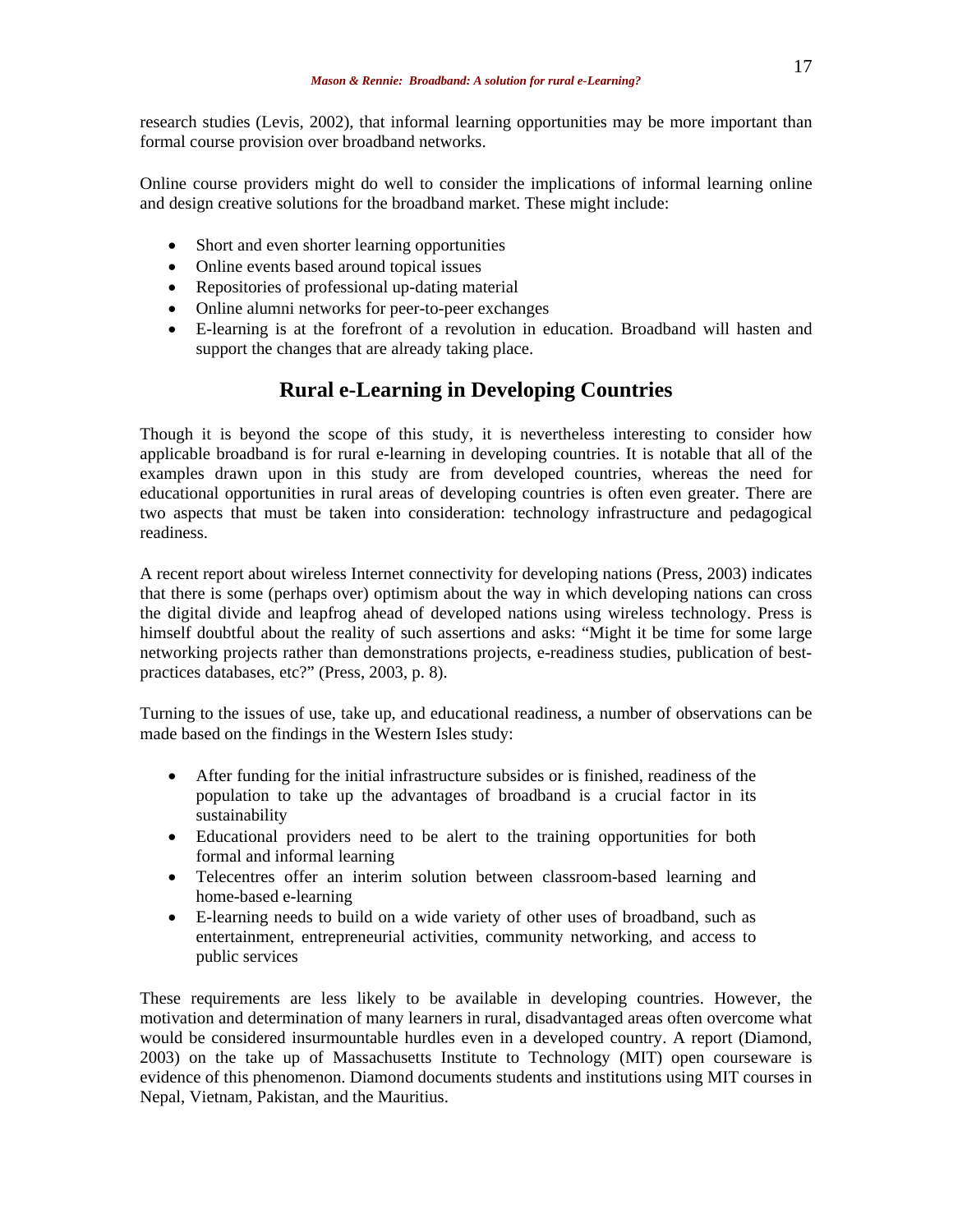## **Conclusions**

This paper has examined the learning implications of a larger study of broadband implementation in the Western Isles of Scotland. It has done so in light of similar studies conducted elsewhere and has tried to build on their results. e-Learning has been considered in the broadest possible way to include a range of informal learning opportunities ranging from information portals to community networking, as well as the obvious formal education and training courses.

Although our survey attracted responses from the most IT literate people residing on these Scottish Islands, it is clear that there is at least a small nucleus of people that is ready for broadband and are aware of its educational, economic, and social potential to sustain this remote community. The local centers, which already act as community learning venues as well as the facilitators who run them, have a continuing role to play, though adequate funding needs to underpin their use in the broadband initiative. In order to prevent broadband being viewed as another technology-led project, a range of services must be developed in parallel with the technology implementation. e-Learning opportunities, both formal and informal, are a key part of this "solution" for the Western Isles.

### **References**

Baudrillard, J. (1993). *Symbolic Exchange and Death*. Sage Publications: London

- Boud, D. (2000). *Developing Student Autonomy in Learning* (2nd Edition). Kogan Page: London
- Daniel, J. (2002). Preface to *Distance Education and Distributed Learning*. In C. Vrasidas and G. Glass (Eds.) *Current Perspectives on Applied Information Technologies: Online professional development for teachers.* Greenwich, CT.: Information Age Publishing.
- Diamond, D. (2003). MIT Everyware. *Wired* 11(9). Retrieved September 27, 2003 from: [http://www.wired.com/wired/archive/11.09/mit\\_pr.html](http://www.wired.com/wired/archive/11.09/mit_pr.html)
- Harasim, L. (2002). What Makes Online Learning Communities Successful? The role of collaborative learning in social and intellectual development. In: *Distance Education and Distributed Learning.* In C. Vrasidas and G. Glass, (Eds.) *Current Perspectives on Applied Information Technologies: Online professional development for teachers.*  Greenwich, CT: Information Age Publishing.
- Jonassen, D. (2002). *Learning to Solve Problems Online: Distance education and distributed learning* In: *Distance Education and Distributed Learning.* In C. Vrasidas and G. Glass, (Eds.) *Current Perspectives on Applied Information Technologies: Online professional development for teachers.* Greenwich, CT: Information Age Publishing.
- Kavanaugh, A. (1996a). *Highlights of User Surveys 1994-1996.* Retrieved December 12, 2003 from:<http://www.bev.net/project/research>
- Kavanaugh, A. (1996b). *The Use of the Internet for Civic Engagement: A view from Blacksburg, Virginia.* Luncheon Address to the Virginia Municipal League. Retrieved December 20, 2002 from: <http://www.bev.net/project/research>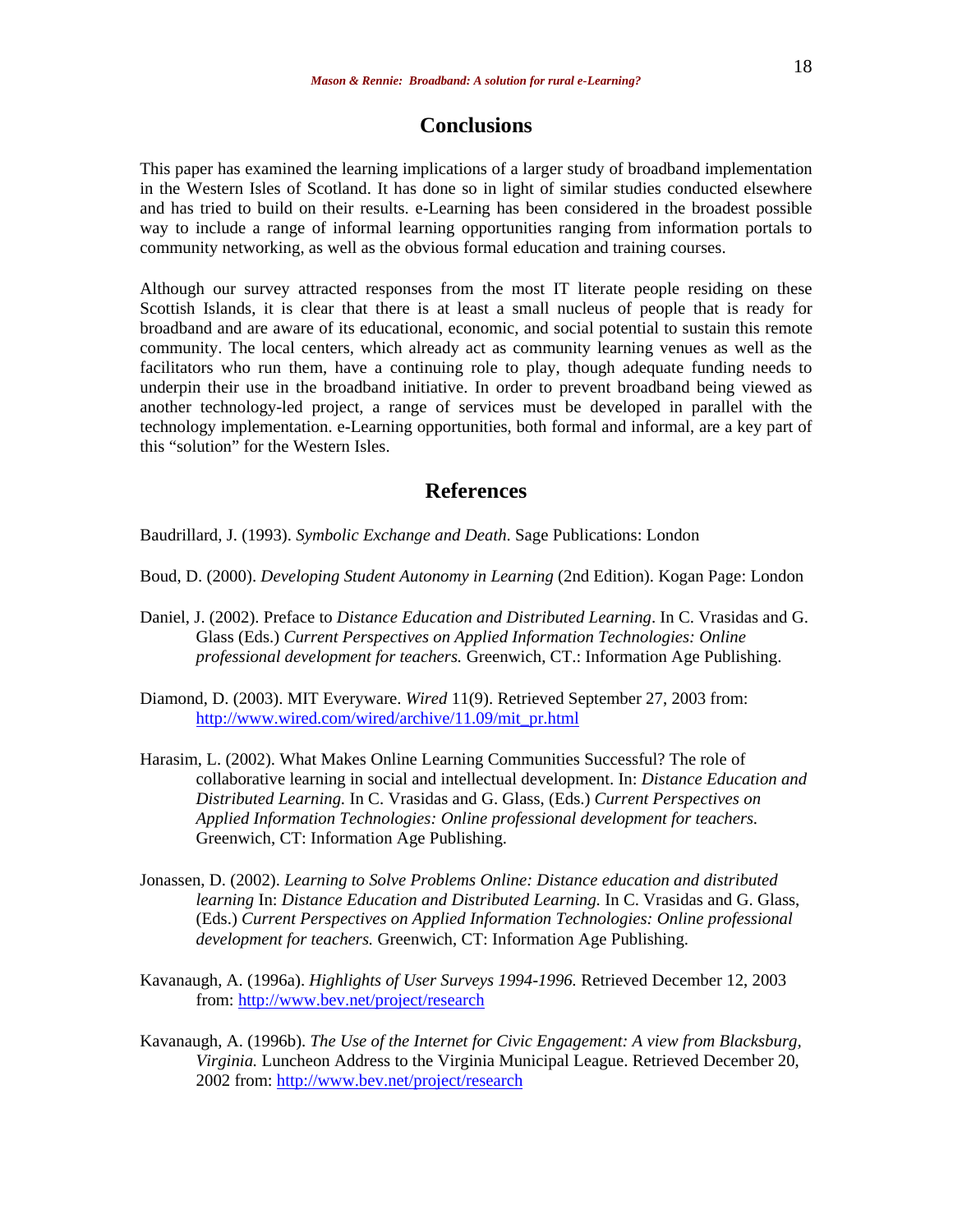- Kavanaugh, A. (1999). Education via Wireless Internet. *Roundtable on Tele-Education. UNISPACE III*. Retrieved December 20, 2002 from: [http://www.bev.net](http://www.bev.net/)
- Levis, K. (2002). *The Business of (e)Learning. A revolution in training and education markets*. Screendigest: London.
- Lynch, C. (2000). Why Broadband Really Matters: Applications and architectural challenges, *Educause Quarterly, 4.*
- Mason, R. (2000). *IET's Masters in Open and Distance Education. What have we learned?* Retrieved December 20, 2002 from: <http://iet.open.ac.uk/pp/r.d.mason/downloads/maeval.pdf>
- Oksa, J., and Turunen, J. (2000). *Local Community Net. Evaluation study of the Learning Upper Karelia Project.* Retrieved September 12, 2002 from: <http://www.joensuu.fi/ktl/projsoc/infosoc/upperka2.htm>
- Press, L. (2003). Wireless Internet Connectivity for Developing Nations, *First Monday*, 8(9). Retrieved January 23, 2004 from: [http://firstmonday.org/issues/issue8\\_9/press/index.html](http://firstmonday.org/issues/issue8_9/press/index.html)
- Rheingold, H. (2002). *Smart Mobs. The Next Social Revolution*. Cambridge, MA.: Perseus Publishing.
- National Research Council (2002). *Broadband. Bringing Home the Bits*. Washington, DC.:National Academy Press.
- Sage Research (2002). *Customers at the Gate: Mounting Demand for Broadband-enabled Services.* Natick, MA. Retrieved January 23, 2004 from: [http://www.sageresearch.com](http://www.sageresearch.com/)
- The New National Dream: Networking the Nation for Broadband Access (2002). *Report of the National Broadband Task Force.* Retrieved June 12, 2003 from: [http://broadband.gc.ca/Broadband-document/table\\_content\\_e.asp](http://broadband.gc.ca/Broadband-document/table_content_e.asp)
- The Rural Secretariat, Agriculture and Agri-Food Canada (2001). *Rural and Remote Broadband Access. Background report to the National Broadband Task Force.* Retrieved May 12, 2002 from: [http://broadband.gc.ca/english/resources/ruralsec\\_report.html](http://broadband.gc.ca/english/resources/ruralsec_report.html)



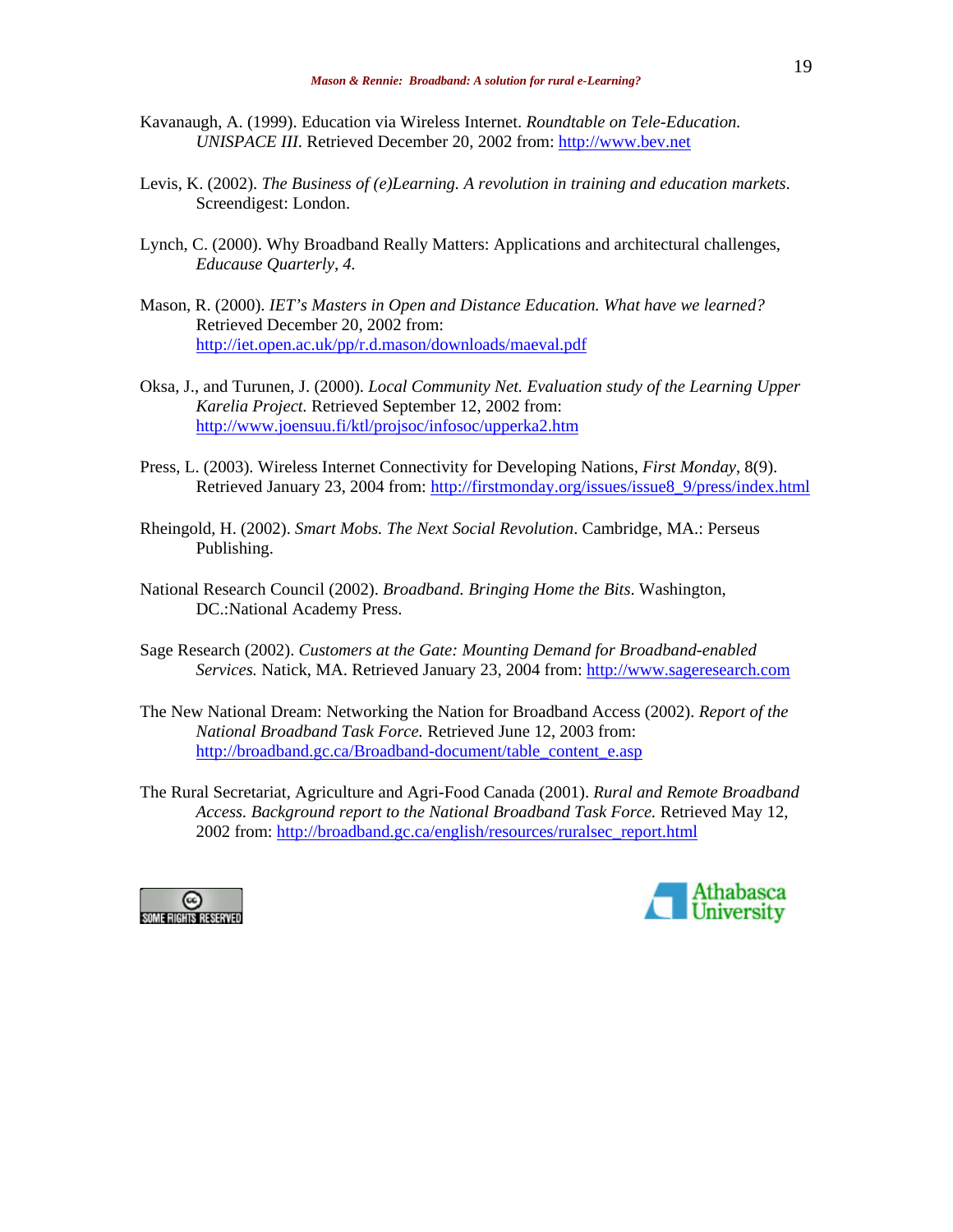#### **April – 2004**

# **Distance Learning for Teacher Training in Brazil**

**Alvana Maria Bof**

Brazilian Ministry of Education

## **Abstract**

Proformação is a distance teacher certification course aimed at providing training to 27,000 uncertified teachers in 15 Brazilian states. This innovative program organizes human and technical resources for delivering distance education in a cost-effective manner. Different from other institutional systems – which typically employ their own dedicated content, design, and instructional resource personnel, and accompanied by a large pool of administrative staff – Proformação leverages pre-existing learning resources such as content experts, technology specialists, instruction, and student support systems from several institutions. Proformação goal is to create a viable teacher certification course to upgrade thousands of non-certified teachers working in the field. Proformação is coordinated by an administrative unit of the Brazilian Ministry of Education. To support the program, an information system was implemented to continuously and consistently monitor the program's activities and results. Results of an external evaluation have been positive; Proformação is regarded by some as an innovative model for delivering decentralized training opportunities to large student numbers. Therefore, the findings in this article may prove interesting to those charged with implementing distance learning initiatives in developing countries, in that the lessons learned in Brazil may help others interested in implementing similar distance training programs.

**Keywords:** distance teacher training; distance education; in-service teacher training; distance education in developing countries

## **Introduction**

Distance learning is a viable avenue for developing countries to provide education opportunities to their population. In contrast to developed countries, however, which typically can afford comprehensive distance learning systems (e.g., full service open and distance universities) developing countries usually lack the resources and funding for such costly endeavors. This means developing countries must often seek innovative lower cost strategies for the delivery of distance education programming.

This article describes a viable distance learning in-service training program developed to upgrade 27,000 teachers working throughout Brazil. The program described has proven to be a successful model for the delivery of education at a distance. While exhibiting all the important features of distance teaching institutions around the world, this model does so without the establishment of a traditional bricks-and-mortar institution. Instead, this model, which is coordinated by a management unit in the Brazilian Ministry of Education, is comprised of a collaborative, decentralized system that leverages human and technical resources from several institutions.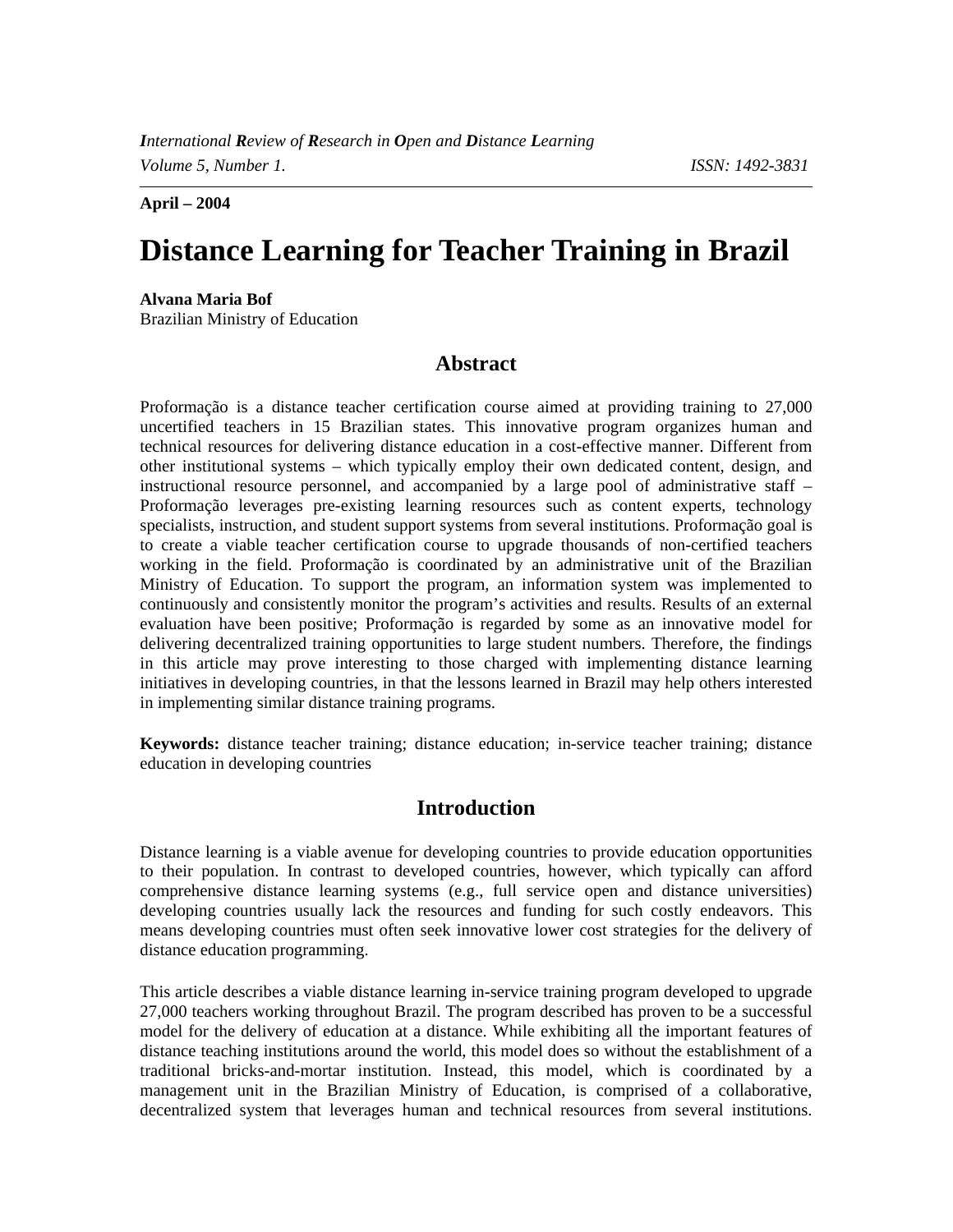Providing an innovative and cost-effective way of delivering training, Proformação is regarded by Moore (2001) as "a distance learning program for the 21 Century." In sum, Proformação may be of particular interest to those seeking to implement distance education other developing countries.

This article describes the design and implementation structure of Proformação. It also reports the results of an external evaluation. The article concludes by summarizing the lessons learned during the implementation process.

## **The Program**

Proformação is a distance teacher certification course aimed at upgrading those individuals teaching the first four primary school grades in the North, Northeast, and Midwest regions of Brazil. It employs a distance education model that combines self-study, school-based practice, local-based biweekly meetings for tutors and teacher-trainees, and a supportive communication network to provide assistance and support to tutors and teacher-trainees operating through Training Agencies, located in each Brazilian State.

## **Objectives**

The main objectives of the Proformação are to:

- Certify un-certified teachers teaching literacy classes and the first four years of primary school
- Increase the knowledge base, abilities, and professional qualifications of those individuals already working as teachers
- Improve of primary grade-level student learning and performance in Brazil's State and Municipal public schools
- Elevate the importance teaching, by promoting the image of "professionalization" of the teaching discipline
- Improvement in the quality of learning in Brazil

## **Course Design**

The program's aim is to deliver 3,200 hours of training, divided into four modules (semesters), each comprising 800 hours of individual and group activities. These modules encompass:

- A face-to-face session held at local Training Agencies, during which teacher-trainees are introduced to each module's content and activities. This session is typically conducted during teachers' vacation period
- Individual activities outlined in a study guides, along with workbook exercises on course content, and journal entries kept by teacher-trainees to record their observations, progress, problems, and experiences in the classroom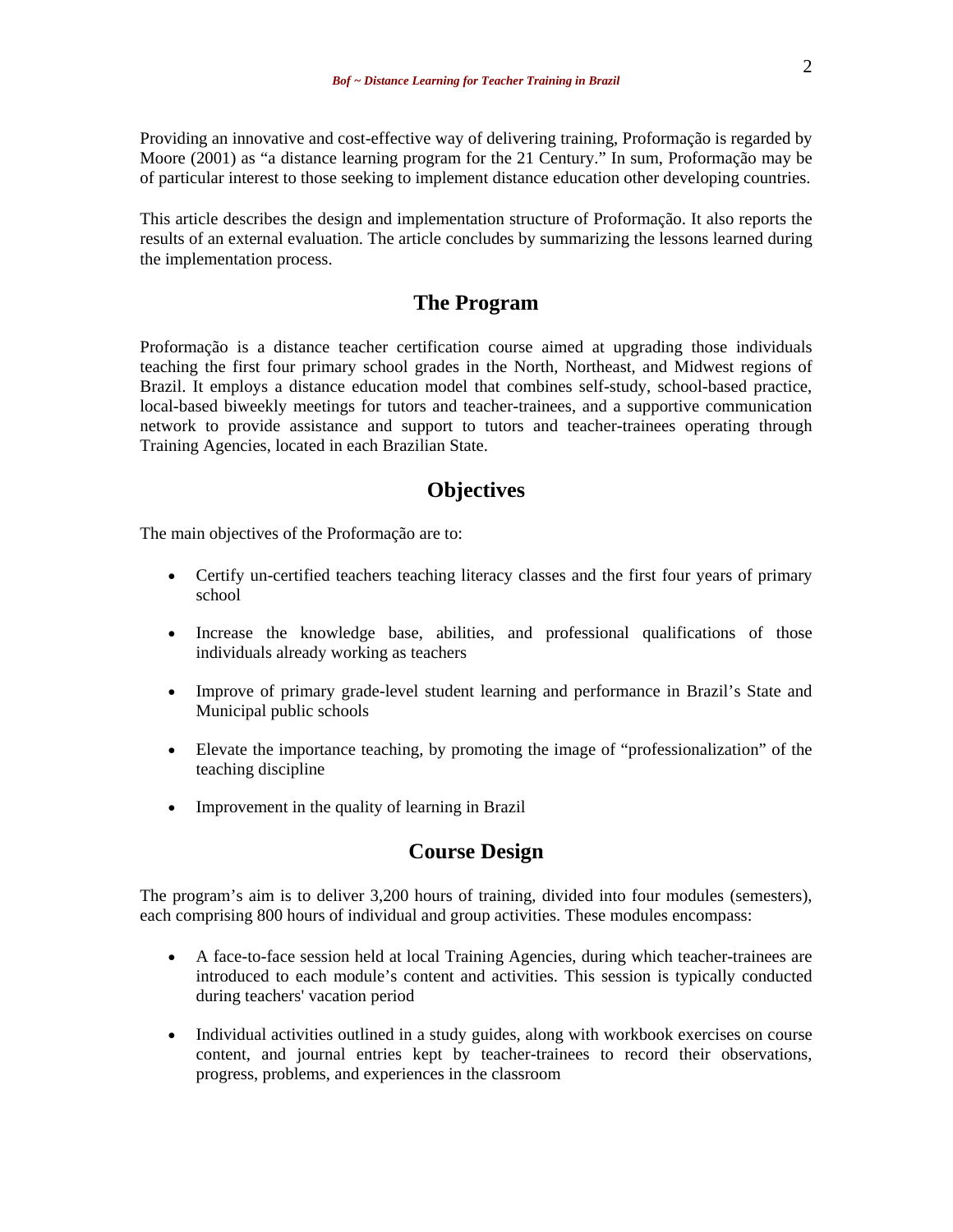- Tutor evaluation of the teaching practice in the teacher-trainees' own schools following the course studies
- Tutorial meetings conducted every other Saturday. These tutorial meetings focus on guiding and monitoring the teacher-trainees' work in progress, and include support materials such as videos related to each of the Study Guide units, and a forum for discussion and dialog to clarify any problems or questions the teacher-trainees may have
- Bimonthly tests on all content areas
- Activities to prepare for the bimonthly tests  $-$  i.e., activities organized by the Training Agencies for teacher-trainees prior to test-taking

The program also includes school projects and a foreign language, as well as a permanent learning support system. In total, this program includes:

- *Tutorials:* learning support provided by a local tutor, who in turn are guided by the Training Agencies
- *Communication services:* communication services among tutors, Training Agencies, State Management Teams and the National Coordination Unit. This includes free educational assistance provided by the Training Agencies via toll-free telephone, that allows teacher-trainees to contact area content tutors to clarify any doubts they may have, or obtain additional information

## **Curriculum and Trainee Evaluation**

Proformação's curriculum is based on The National Curriculum Parameters (NCP), and is organized in six thematic areas: 1) Codes and Language; 2) Mathematics and Logic; 3) Science and Environment; 4) Identity, Society and Culture; 5) Educational Foundations; and 6) Theory and Praxis of Education. Curriculum objectives and content take into account the general guidelines of Brazil's secondary education system, as well as the specific requirements for teacher certification. The curricula's nucleus is comprised of an interdisciplinary core, including a field research project were teacher-trainees must examine aspects of their local experience. This research project may address specific themes of local interest such as regional culture, environmental issues, local history, etc.

Evaluation of teacher-trainees takes place continuously and is based on an analysis of several evaluation instruments: workbook assignments, bi-monthly tests on the six thematic areas, class plans, observation of actual classroom practices, written reports (i.e., journal), and field research projects.

To be approved, the teacher-trainee must achieve an overall performance level equal to, or greater than, 60 percent; and not less than 50 percent on any specific individual evaluation instrument or any of the six thematic areas.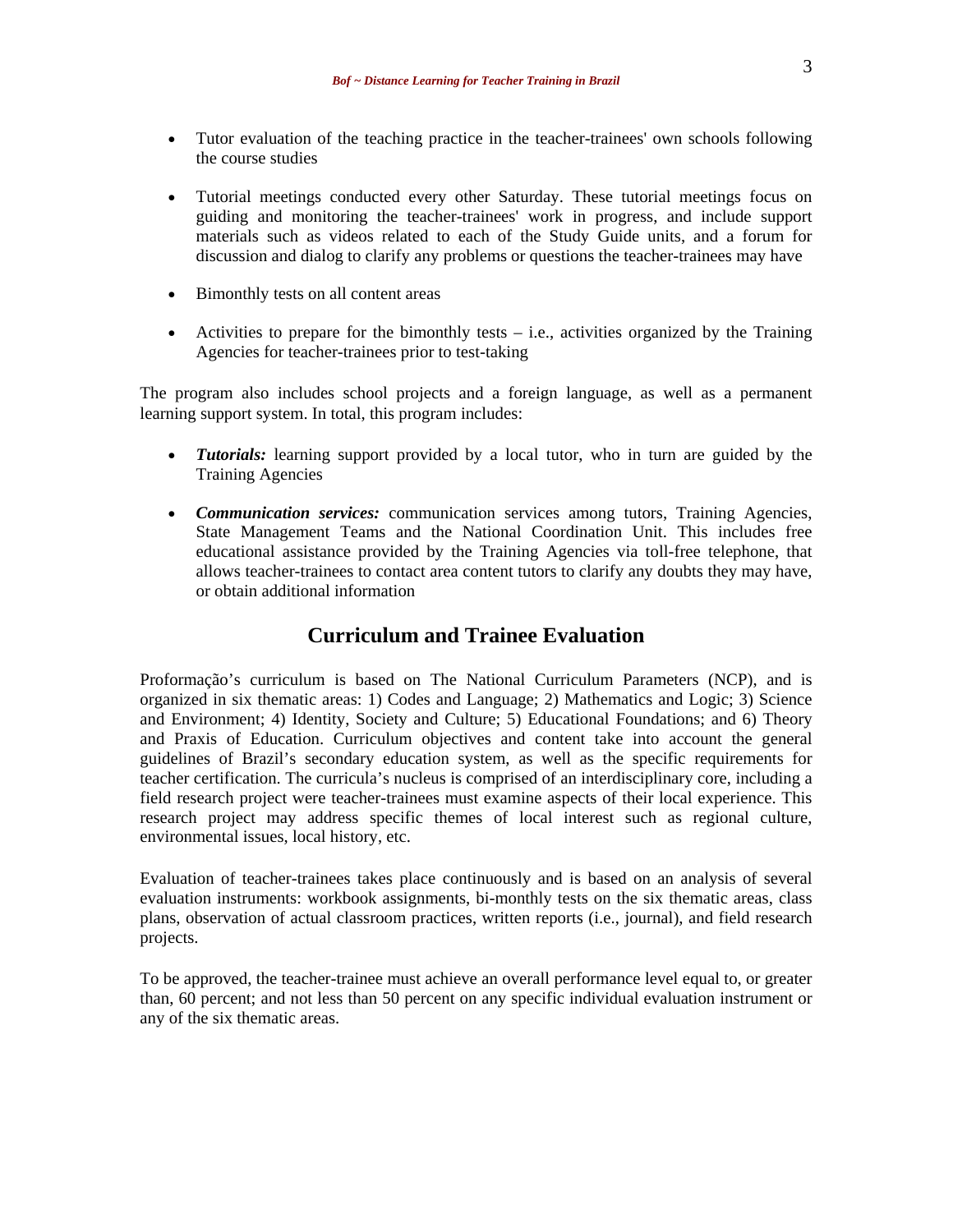## **Materials**

Course and instructional materials were developed by a nationally-based team of subject matter specialists and instructional designers. Learning materials include:

- 32 study guides in the subjects that comprise the self-study part of the course
- 32 videos per module, for each of unit
- 32 workbooks with assignments

Proformação also offers printed material containing all the necessary information about the course, including orientation on how to use the methodology, implementation strategies, Proformação's operational structure, responsibilities of individual partners, and the roles and functions of tutors and the Training Agencies. These materials include: a general guide, operational guide, tutor guide, tutor support texts, tutor training video, Training Agency support text, etc.

#### **Implementation Structure**

Proformação's organizational structure operates at three levels:

*Federal level:* Brazil's Federal Government is responsible for defining the technical and pedagogical design, developing and producing instructional materials, defining the implementation strategy, coordinating the implementation process, providing training to participants and technical support to states, and monitoring and evaluating processes and results. There is a national unit at the Brazilian Ministry of Education.

*State level.* Brazil's individual states are responsible for establishing a state management coordination (SMC) team, based in the State Secretariat of Education in charge of managing the program at the state level. This team selects and designates staff, and provides the infrastructure for Proformação's Training Agencies.

*Municipal level.* Municipalities are responsible for the payment of tutors' wages, providing transport for tutors for visits to teacher-trainees' schools, and transport, meals, and accommodation for both teacher-trainees and tutors during the face-to-face sessions of Proformação.

Contrary to what typically occurs where there is a formal physical institution responsible for providing training, Proformação has created a virtual structure, comprising several actors and local institutions responsible for specific activities involved in the Program's implementation. This organizational structure was established by a partnership between Brazil's Federal, State, and Municipal governments, who signed a formal agreement outlining each level of governments' area of control.

The support system comprises: locally-based tutors that support the teacher-trainees; Training Agencies; the State Management Unit; technical assistants that support and monitor the Training Agencies; and the National Coordination Unit required to support, monitor, and evaluate the various state teams. Figure 2 shows this structure: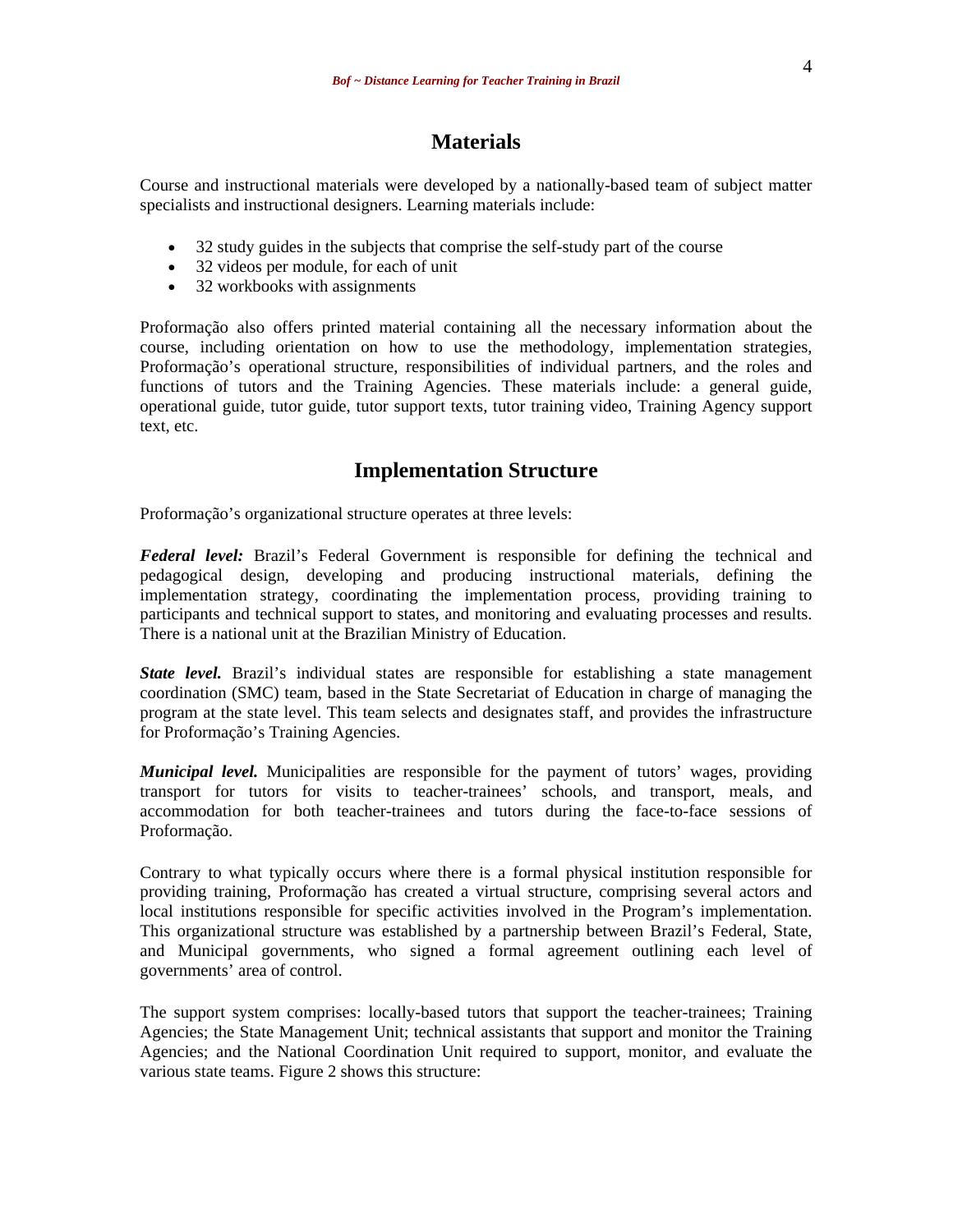The Training Agency is comprised of a team of six specialist teachers, one from each of the curriculum content areas, who are in turn responsible for selecting, training, and monitoring the work of the tutors. These six specialist teachers are also responsible for planning and implementing face-to-face in-service training activities, and organizing and managing the learning support system (including answering a toll free telephone number) for both tutors and teacher-trainees. As well as being the pedagogical center of the program, the Training Agency also acts as a micro management unit where teacher-trainees' academic data is collected, collated, analyzed, and evaluated. A communication system was installed (i.e., email; interactive television programs; and teleconferencing) for the Training Agencies, State Management Units, and the National Coordination Unit, to monitor teacher-trainee performance and manage the administrative aspects Proformação.

#### **Figure 1**. Proformação Organizational Structure



Tutors are selected among a pool of fully certified public school teachers. Those selected as tutors, receive training from their respective local Training Agencies, which serves as the "hub or base" from which they conduct biweekly meetings with local teacher-trainees, provide program orientation and training support, travel to visit the teacher-trainees' local school to guide and evaluate their pedagogical practice, and evaluate the their performance based on workbook assignments and journal entries. Each tutor typically supervises approximately 12 teachertrainees.

### **Monitoring and Evaluation System**

Proformação installed a computer information system to collect and analyze data to track and assess teacher-trainee performance, and monitor the Program's processes, progress, and activities. Data collection at the Training Agency level allows the Training Agency team and the managers at state and national levels to track and evaluate Proformação's ongoing performance. Information is gathered in to evaluate teacher-trainees' performance by content area, region, or Training Agency, which in turn gives all participants involved the targeted level of information they need to resolve and/ or address problems as they arise.

Tutors and Training Agency staff continuously monitor teacher-trainees' performance at the local level. Tutors track and evaluate the teacher-trainees' work, enabling them to provide continuous feedback, and offer remedial help when and were needed, typically by offering additional exercises, explanations, etc. The Training Agencies also monitors teacher-trainee performance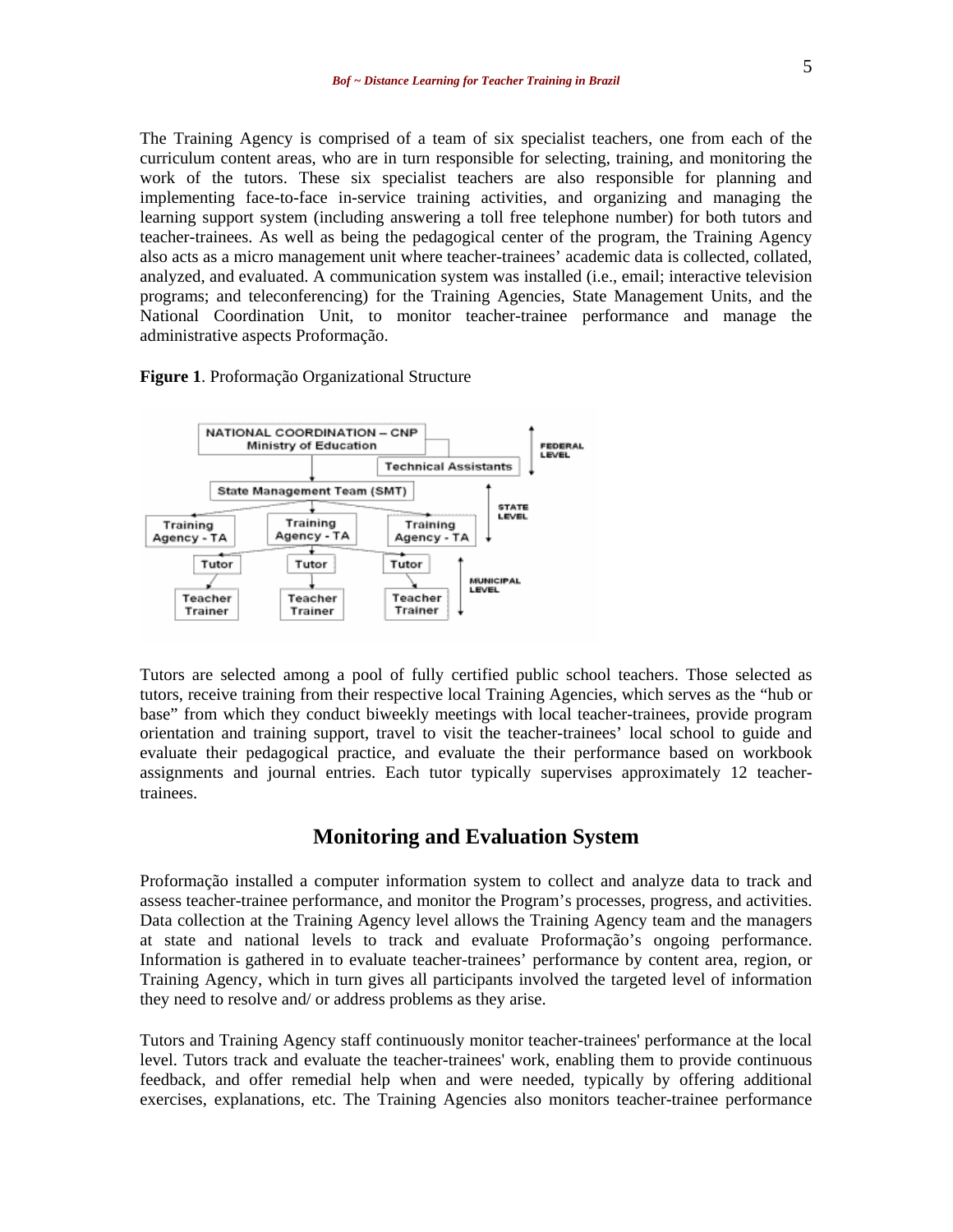and addresses any difficulties, usually during monthly meetings with held with tutors. During these meetings, the group reviews the teacher-trainees' performance data (based on the six different thematic areas) using evaluative instruments designed to identify and assess difficulties. From these meetings, customized strategies are developed to improve the teacher-trainees' performance on a local and/or individual basis.

Program activities and student performance also monitored at the state and national levels. The National Coordination Unit employs technical assistants who work in each participating state. Their role is to visit the Training Agencies, to monitor their performance, observe biweekly meetings, conduct examinations and face-to-face sessions, etc. These professionals work with the State Management Team and submit standardized monthly reports to the National Coordination Unit. From these reports, the National Coordination Unit can take action to address any problems that arise at the state level.

Each semester, the National Coordination Unit also conducts systematic data review on all program implementation aspects by conducting face-to-face sessions with teacher-trainees, tutors, and teachers. Data results are discussed between the State Management Teams and their cadre of technical assessors, in order to identify problems and define strategies to resolve them.

The National Coordination Unit has also a support unit that establishes regular communication with the State Management Teams and the Training Agencies. Such communication and support take place via phone, email, an electronic bulletin, teleconferencing, as well as a printed bulletin, to convey news, information, and experiences from the Training Agencies and their tutors and teacher-trainees.

Proformação also holds midterm evaluation meetings and continuing education sessions for the staff of the Training, State, and National agencies. These meetings include presentations of performance data, information on new procedures, and follow-up discussions on these and other relevant topics. Recently, an interactive tele-conferencing system was implemented, allowing those working in the field at the Teaching Agencies, to work directly with the National Coordination Unit to define strategies. The tele-conference meetings are evaluated by all participants, the results of which help the National Coordination Unit improve the organization and content of future tele-conference meetings.

### **Cost**

Proformação's cost per teacher-trainee is \$1,100 for the two-year course. The Ministry of Education covers 36 percent of the total cost. The remaining 64 percent of cost are shared among the State and Municipal governments.

## **Results and External Evaluation**

Since the program's inception, a team of external evaluators from various Brazilian universities and institutions<sup>[1](http://www.irrodl.org/index.php/irrodl/article/viewArticle/172/387#1)</sup> has been contracted to collect and analyze data. Their task is to identify issues concerning program implementation, and determine program results based on teacher-trainee performance, classroom practice, and the impact the program has had on the schools and in developing local communities. These findings inform any needed adjustments to the program.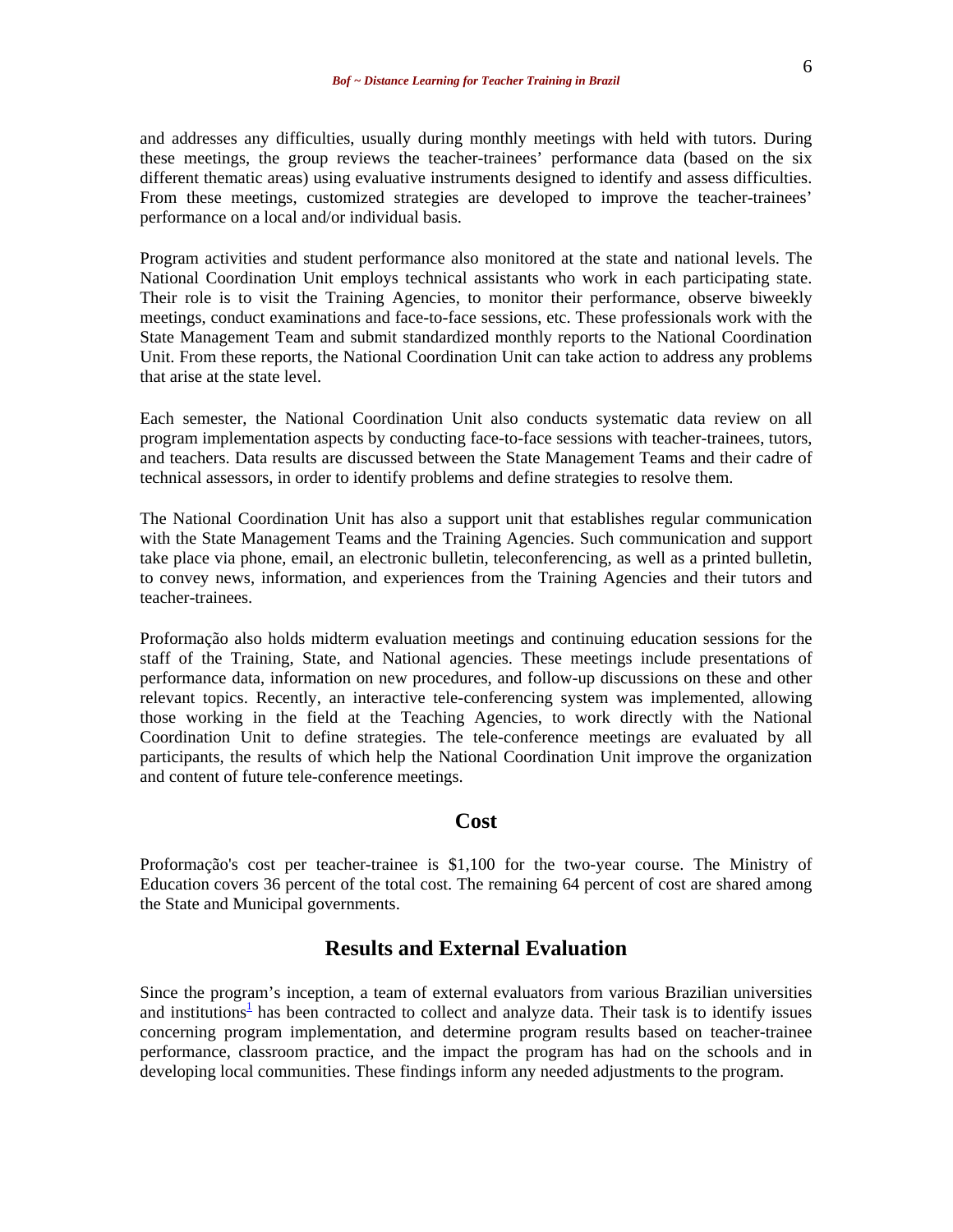External evaluation comprises three main kinds of studies: (1) statistical analyses of trainee performance; (2) surveys of all participants; and (3) six case studies in different regions. The main findings are summarized below (Placco, 2002; André, 2002; Gatti, 2002).

## **Teacher-Trainee Performance**

Performance data in Figure 1 shows that 85.7 percent of teacher trainees achieved certification/ promotion, 3 percent were retained; and 11.5 percent dropped out (Gatti, 2001). In contrast with the high dropout rates typically experienced in distance learning programs, these results are positive. In addition, when looking at performance in each of the content areas, results show that the majority of teacher-trainees perform well above of the minimum required for promotion.





**Figure 2b.** Teacher-Trainee Performance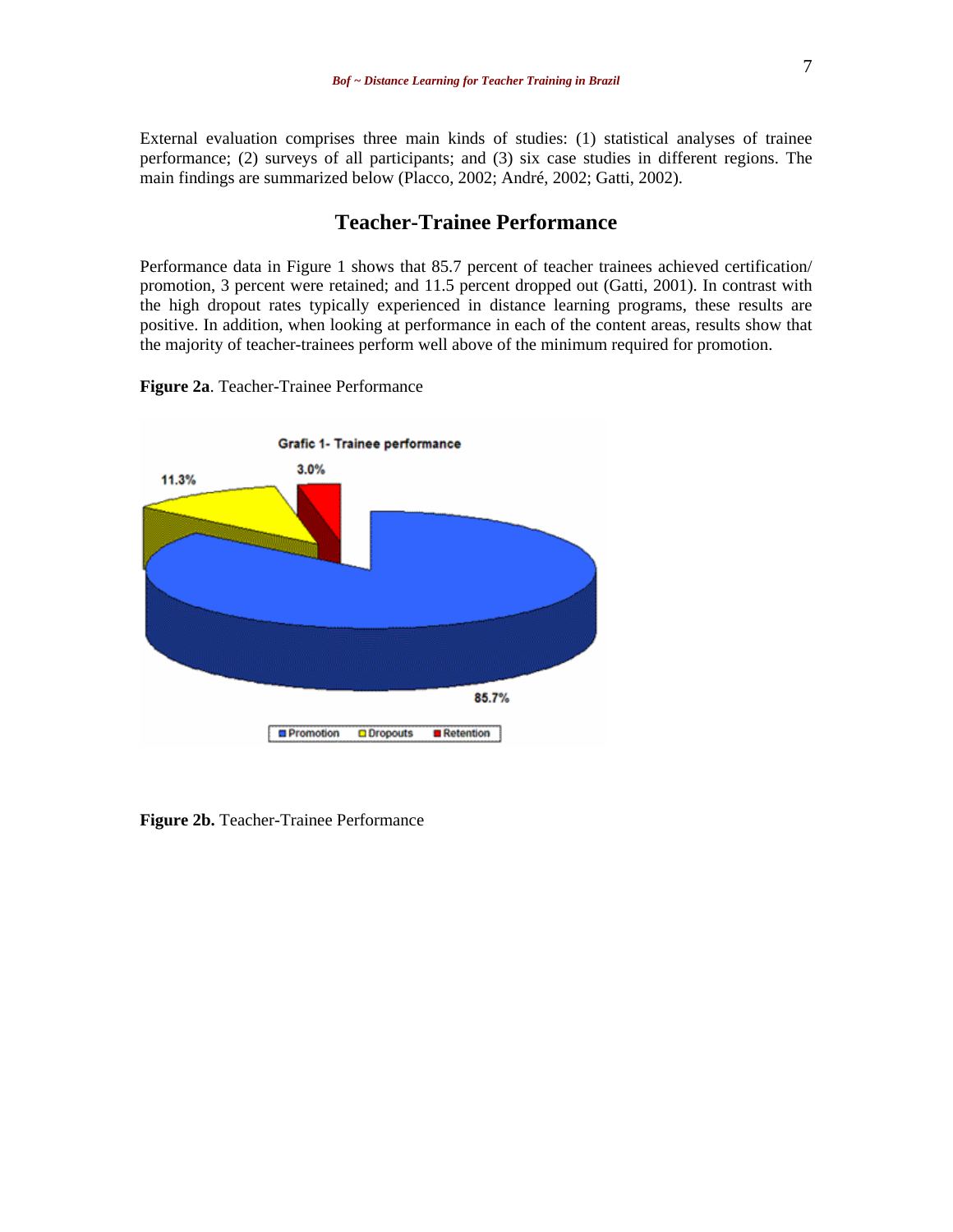|                 |                |                        |                               |            |       |           | Cursistas        |          |                 |                  |
|-----------------|----------------|------------------------|-------------------------------|------------|-------|-----------|------------------|----------|-----------------|------------------|
| Grupo           | <b>Estados</b> | Agéncias<br>Formadoras | Municípios<br><b>Aderidos</b> | <b>ATP</b> | PF    | <b>TR</b> | <b>Inseritos</b> | Promotio | <b>Dropouts</b> | <b>Retention</b> |
| Piloto          | MТ             | 11                     | 118                           | 1          | 66    | 117       | 1.170            | 1.120    |                 | Ō                |
|                 | MS             | 2                      | 28                            | ٠          | 12    | 33        | 203              | 203      |                 | ٥                |
| <b>SUBTOTAL</b> |                | 13                     | 146                           | 2          | 78    | 150       | 1.373            | 1.323    |                 | o                |
| Grupo I         | AC             | 8                      | 23                            | 2          | 78    | 153       | 1.845            | 1.634    | 174             | 37               |
|                 | CE             | 30                     | 74                            | 2          | 180   | 332       | 3.575            | 3.013    | 419             | 143              |
|                 | GO             | 16                     | 156                           | 2          | 102   | 219       | 2.244            | 1.853    | 346             | 45               |
|                 | PB             | 17                     | 102                           | ٩          | 108   | 149       | 1,537            | 1.358    | 148             | 31               |
|                 | PE             | 21                     | 106                           | 2          | 126   | 186       | 1.844            | 1.712    | 95              | 37               |
|                 | PI             | 19                     | 76                            | 2          | 120   | 240       | 2.414            | 2.179    | 163             | 72               |
|                 | RO             | ġ                      | 34                            | ٠          | 60    | 122       | 1.297            | 1.109    | 136             | 52               |
|                 | SE             | 8                      | 52                            | ٠          | 54    | 146       | 1.522            | 1.398    | 94              | 30               |
| <b>SUBTOTAL</b> |                | 128                    | 623                           | 13         | 828   | 1.547     | 16,278           | 14.256   | 1,575           | 447              |
| Grupo II        | <u>AL</u>      | 5                      | 35                            | 1          | 36    | 60        | 678              | 615      | 49              | 14               |
|                 | AM             | 6                      | 25                            | 2          | 42    | 131       | 1.274            | 1.003    | 195             | 76               |
|                 | BA             | 30                     | 174                           | 2          | 186   | 422       | 4,435            | 3,627    | 631             | 177              |
|                 | MA             | 12                     | 50                            | 1          | 78    | 207       | 2.431            | 1.935    | 423             | 73               |
|                 | тο             | 15                     | 54                            | ٩          | 90    | 79        | 903              | 660      | 216             | 27               |
| <b>SUBTOTAL</b> |                | 68                     | 338                           | 7          | 432   | 899       | 9.721            | 7,840    | 1.514           | 367              |
| <b>TOTAL</b>    |                | 209                    | 1.107                         | 22         | 1,338 | 2.596     | 27.372           | 23,419   | 3.088           | 815              |
|                 |                |                        |                               |            |       |           |                  | 85.6%    | 11.3%           | 3.0%             |

This includes dropouts, teachers who were dismissed, and those who have died.

#### **Changes in Classroom Practice**

Results of a final survey conducted with about 2000 participants, showed that 99.4 percent of teacher-trainees felt that their teaching practices had improved after they joined Proformação. Ninety-seven percent of tutors and 99 percent of teacher-trainees also agreed this to be true. Changes in class planning, teaching methods, classroom management, and in teacher-trainees' attitudes towards their students, were also positively registered.

Nine-night percent of trainees agreed that their ability to plan classes has improved because of the program, and 98.8 percent believe that their classes are now more interesting for their students. Ninety-seven percent of teacher-trainees' surveyed reported that all students are capable of learning; 98.5 percent are allowing their students to participate more in class; and 83 percent reported that they are more sensitive and responsive to students' individual characteristics, differences, and needs.

These results are consistent with the results of case studies of this program, which revealed significant changes in the teacher-trainees' teaching practice in the classroom. Positive changes include: use of refined teaching strategies, methodology, and resources; use of games, reasoning activities, and concrete activities use to teach students; more emphasis placed on student participation; consideration of differing levels of student development; using student's previous knowledge in the educational setting; and overall positive changes in teacher-trainee's attitudes towards their students. "Besides creating a cozy learning environment, with several stimuli to learning, they develop diversified activities, promote student participation and keep the classroom with environment with mutual respect and trust" (André, 2002, pg. 19).

A field note entry by one researcher illustrates well the teacher-trainees' work in the classroom:

*It is worthwhile to emphasize a math class observed on 06/11. According to the teacher, it was based on Proformação study guides. The class, divided into three groups of four students each (one was absent today), was to follow this plan: starting from some calculations showed by the teacher, each group should write*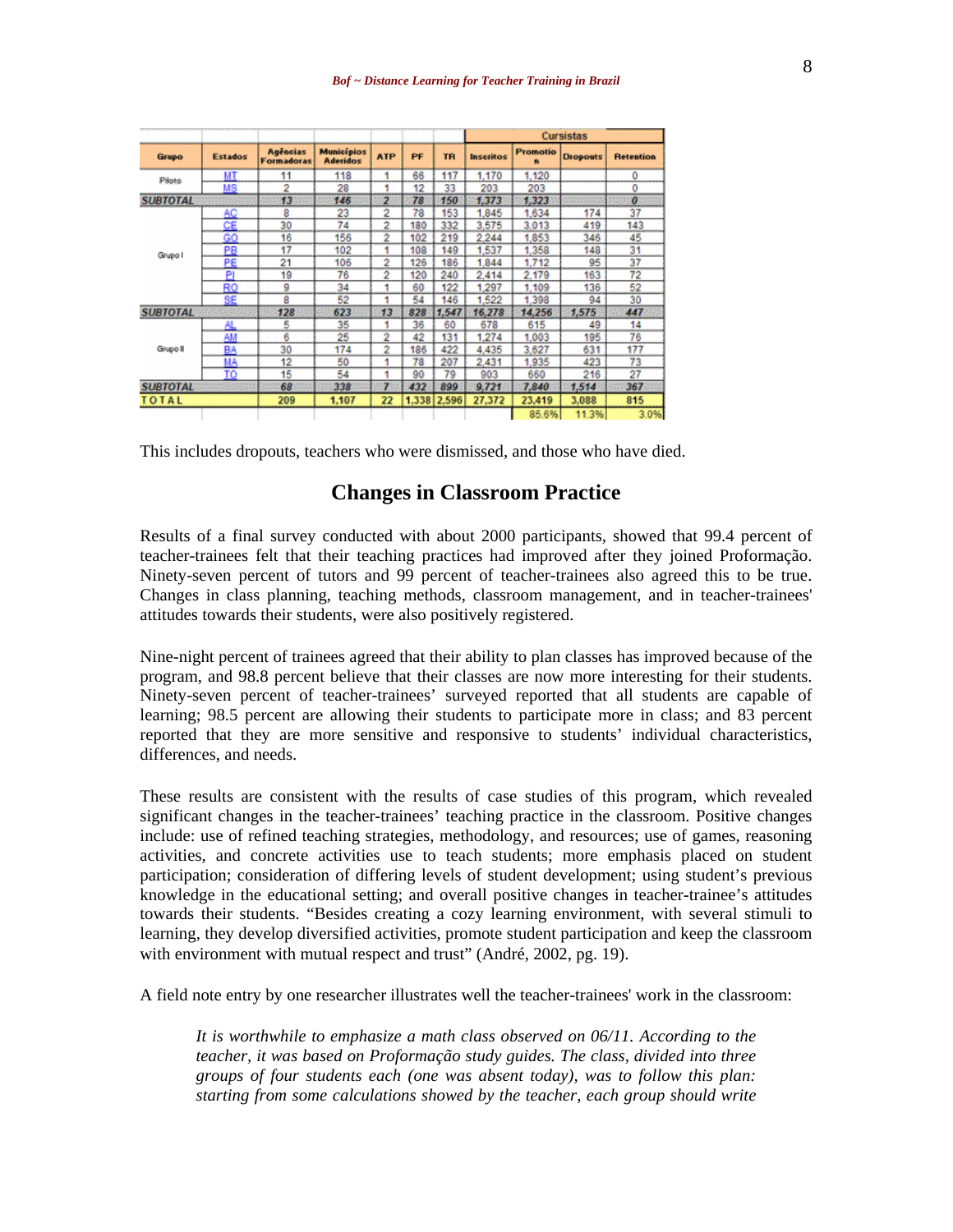*math quizzes that would be exchanged among the groups. Each group would solve the quizzes from another group. The teacher asked them to think about everyday situations* (Diário de Campo de Teolândia, BA; André, 2002, p.19).

Most teacher-trainees talked positively about the changes they adopted in planning and classroom practice:

*Before, I used to make a daily class plan back to front: first I would deliver the class, then I would register it. . . Only when I came to Proformação, I learned how to make and use a class plan. I became more independent, more autonomous, more confident* (Teacher Trainee, Teolândia, BA; André, 2002, p.12).

*Proformação is very rich and helps a lot teachers in the classroom . . . Before, the teacher used to come to the classroom and dictate content, only dictate content, content without explanation. Nowadays, the teacher comes to the classroom, explains everything he is going to do, and goes about developing the class activities. It became easier for students to understand and learn the content* (PC, Cacimba Velha, CE; André, 2002, p.12).

Results of classroom observation also points out Proformação's effects on classroom environment and class management strategies. These results indicate that the organization of the classroom to create an exciting learning environment is something all teacher-trainees are concerned about. Classrooms are decorated with posters and students' work, and teacher-trainees are more active in promoting group work and other activities, strengthening integration and collective work among students. "Besides using learning motivation materials, valuing students work and the place they live, the trainees organize the (classroom) space in a variety of ways to address the students' needs, in multi-grade classes" (André, 2002, p.17).

Results of these and other interview s with teacher-trainees reinforce our findings: "In all interviews, one can note the teacher awareness about his/ her changes and the concern (desire) of trying to transfer to the classroom what they have learned participating in Proformação "(André, 2002, p.12)

It must be noted, however, that changes in content knowledge appear to be less apparent. In two classrooms, the tutor observed that the teacher-trainees had difficulties with written language and math content. "The explanation may be that those teachers were educated by practicing. Since they are isolated in rural areas, they have some practices that require more time to change. Two years is too little to accomplish some more dramatic changes, such as content knowledge. This fact make us to stress the importance of continuing to foster this network of supervision and support of trainee teachers" (Andre, 2002, p. 32).

#### **Teacher Professional Development and Self-Esteem**

Survey results show that after participation in the program, 98 percent of teacher trainees reported that they perceive they are more valued by their school and communities, and 99.3 percent agreed that they had grown considerably within their profession. Tutors and teacher-trainees also indicated that the program contributed to an increase in self-esteem, in that they feel more valued professionally, which in turn has elevated their overall participation in their schools and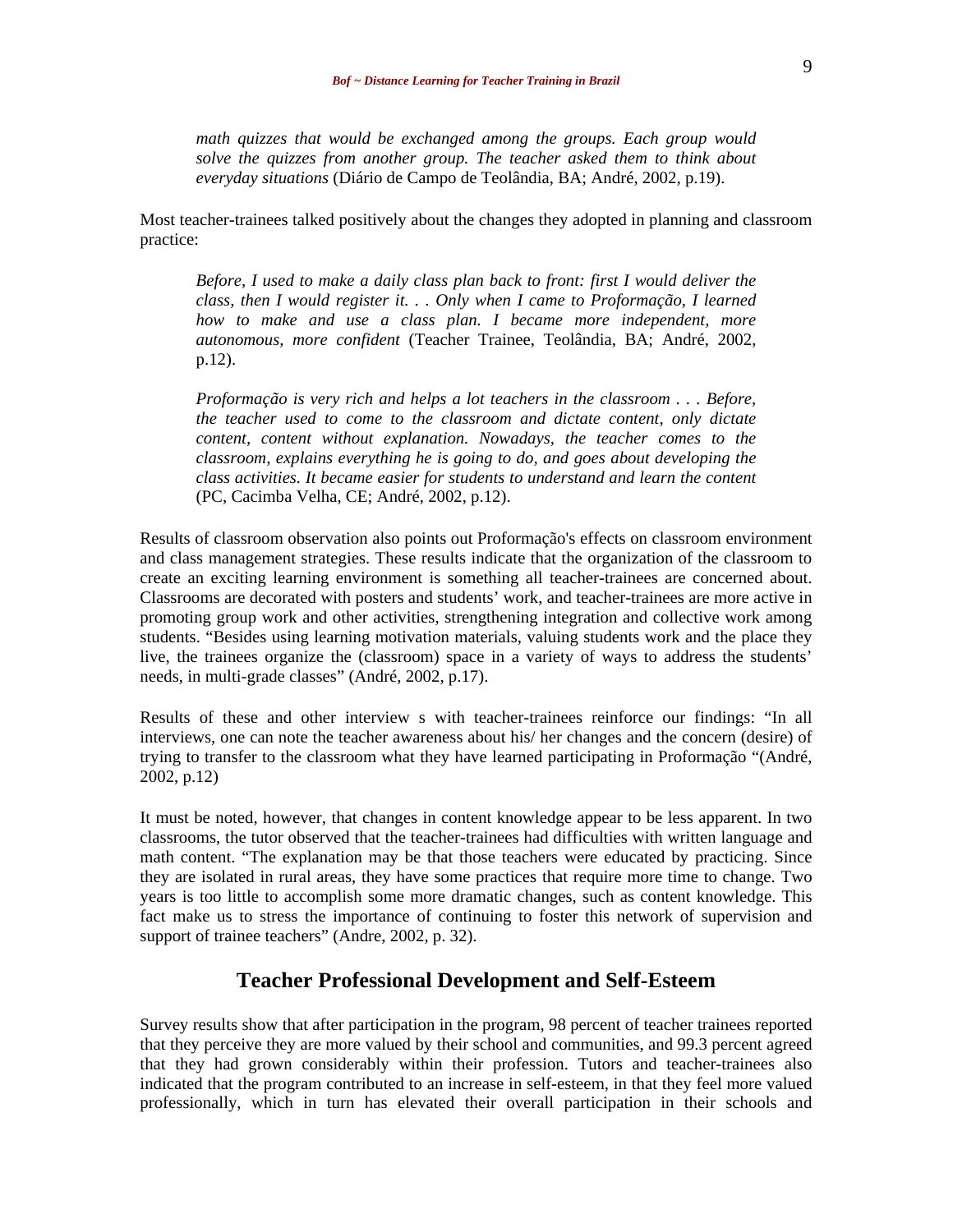classrooms. As such, teacher-trainees indicated they felt more respected in their school and local community.

Additionally, the results of case studies show that Proformação has created situations that foster teacher trainees' professional identity. Proformação appears to have given more consistency in their chosen career as educators. To many, participating in the program represented the realization of their dream of being a teacher (André, 2002).

*With Proformação, I fulfilled a dream. One thing I [a teacher without certification] wanted most was not to be called "leiga teacher" . . . I will finish Proformação and want to pursue pedagogy* [a higher education course on education theories and teaching/learning methodologies]. . . .

These results indicate that principal objective of Proformação – to raise teachers' professional value – has been achieved. "We can say that Proformação has contributed to the conquering of citizenship by these educators, who are now publicly acknowledged as qualified to exercise the profession. Besides legitimizing their rights, this certification gives them the feeling of being part of a group (André, 2002).

*My life was transformed after Proformação. I learned much more, I learned to be more expansive, more patient, kinder with the kids. My life has really been transformed. Now I am truly a teacher. I can say I am truly a teacher after*  [completing] *Proformação.* (PC, Rio Branco, AC; André, 2002, p.13).

# **Participation in the School and Community**

After completing the program, 99 percent of teacher trainees surveyed agreed that they had increased their participation in their schools. Analysis of case studies results showed that teacher trainees changed their attitude toward school meetings. They are more confident in participating and expressing their opinion about the school pedagogic plan and other school related activities. "Many of them began to feel they had rights after Proformação. Nowadays the trainees feel they have the right to express their opinions, to be on an equal footing as others in planning meetings or in a public activity" (Diario de Campo de Quixadá, CE: André, 2002, p. 13).

Nine-six percent of teacher trainees surveyed agreed in that it is easier to participate in their communities. High levels of participation were evident in the teacher-trainees' research projects, which addressed local issues, such as family violence; environmental problems; medical herbs found in their region, local culture, etc. These research projects involved not only the teachertrainees, but also their students, schools, and local communities. They also reported organizing cultural or scientific events with the participation of the local community and, in some cases, with local authorities.

# **Program Operational Structure**

The majority of participants agreed that Proformação is a distance learning system that works well (98.3 percent of teachers trainees; 97 percent of tutors; and 100 percent of local managers). The fact that most tutors (95 percent), training teachers (100 percent), and local managers (100 percent) indicated that Proformação's monitoring system was "good," may indicate the main factor that helps explain the high-level of performance of teacher-trainees, many of which work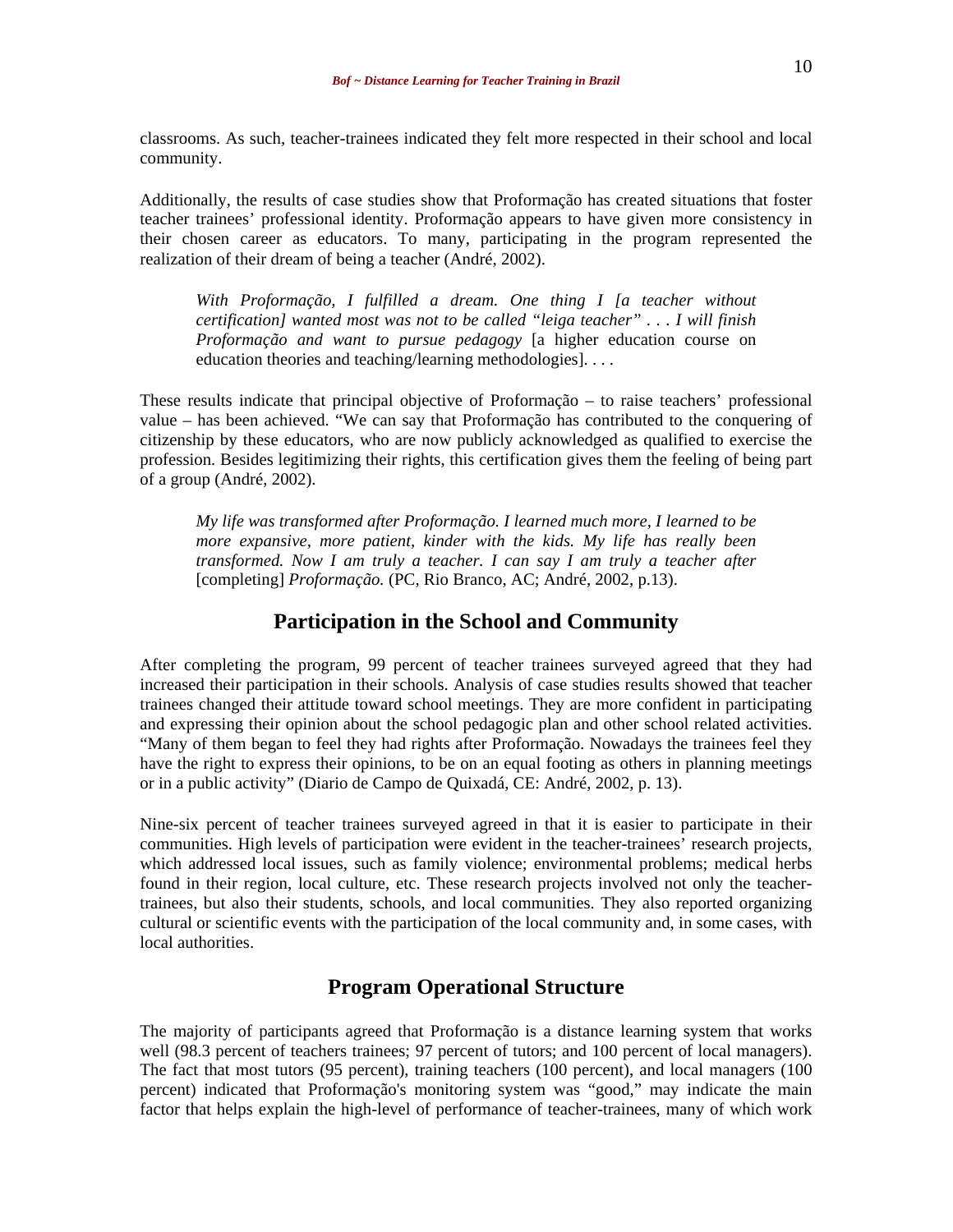in such disadvantaged situations (e.g., having few years of formal education). The majority of teacher-trainees (95.4 percent) reported they are "well guided to work with program's contents, and feel free to ask questions during the activities" (92 percent).

Although simple and apparently adequate in most cases, Proformação's infrastructure does vary among states. Survey results show that the place and conditions where face-to-face activities are conducted, are considered adequate (88.8 percent); as well as the location and conditions where biweekly meetings are held (87.6 percent). When asked these questions, participants in the State of Acre reported the lowest agreement rates: 81.6 percent and 80.7 percent, respectively; whereas the State of Permambuco reported the highest agreement rates: 94.6 percent and 93.1 percent.

These results indicate that more than 95 percent of participants surveyed in all States agreed that the teacher-trainees performed well. Eighty-four percent of teacher trainees surveyed reported that pedagogical support offered by telephone by the Training Agency is working well. This finding, however, was not evenly spread in that some States appeared to have more difficulties in this respect than others. For example, in Acre 7.6 percent and in Pernambuco 14 percent of teacher trainees did not agree that these services were functioning well.

In terms of tutor performance, the results of the evaluation were generally positive. The great majority of trainees (95 percent), in all States, agreed that their tutors fulfilled their specific roles in terms of following up and supervising their pedagogical practice, conducting biweekly meetings, clarifying doubts, providing guidance during individual studies, and encouraging teacher-trainees to study and apply new learning to their classroom practice.

Because the tutors' role is extremely important in Proformação pedagogical model, these results are extremely important. Indeed, when it is considered that teacher-trainees teach different grade levels, and yet the majority have not even completed basic education themselves, the role of the tutor in Proformação becomes truly central to the program's overall success. The presence and ongoing coaching and mentoring of individual tutors can and do influence teacher-trainees' motivation in the classroom in study, adoption and use of appropriate pedagogical methods (Placco, 2002, p.31).

## **Partnership among Federal, State, and Municipal Governments**

Data gathered to analyze the partnerships with municipalities revealed that this is one area of apparent weakness, which deserves closer attention. Eighty-one percent of trainees agreed that they have received support from their municipality. However, when questioned on if they received support at the State level, the rates of agreement varied widely. The States of Acre and Goiás, reported the lowest agreement rates: 59.7 percent and 75.9 percent, respectively. In Ceará and Pernambuco, the highest agreement rates were reported: 87.4 percent and 92.3 percent, respectively.

When asked about the face-to-face sessions, the teacher-trainees' surveyed revealed weak points: lack of transportation (23 percent), and inadequate food (14.9 percent).

Of those surveyed, 89 percent of tutors reported that their salary was paid by their local municipality. Nevertheless, 44 percent of those same tutors surveyed indicated they did not have funding for transportation necessary to travel to the teacher-trainees' schools. Because these rates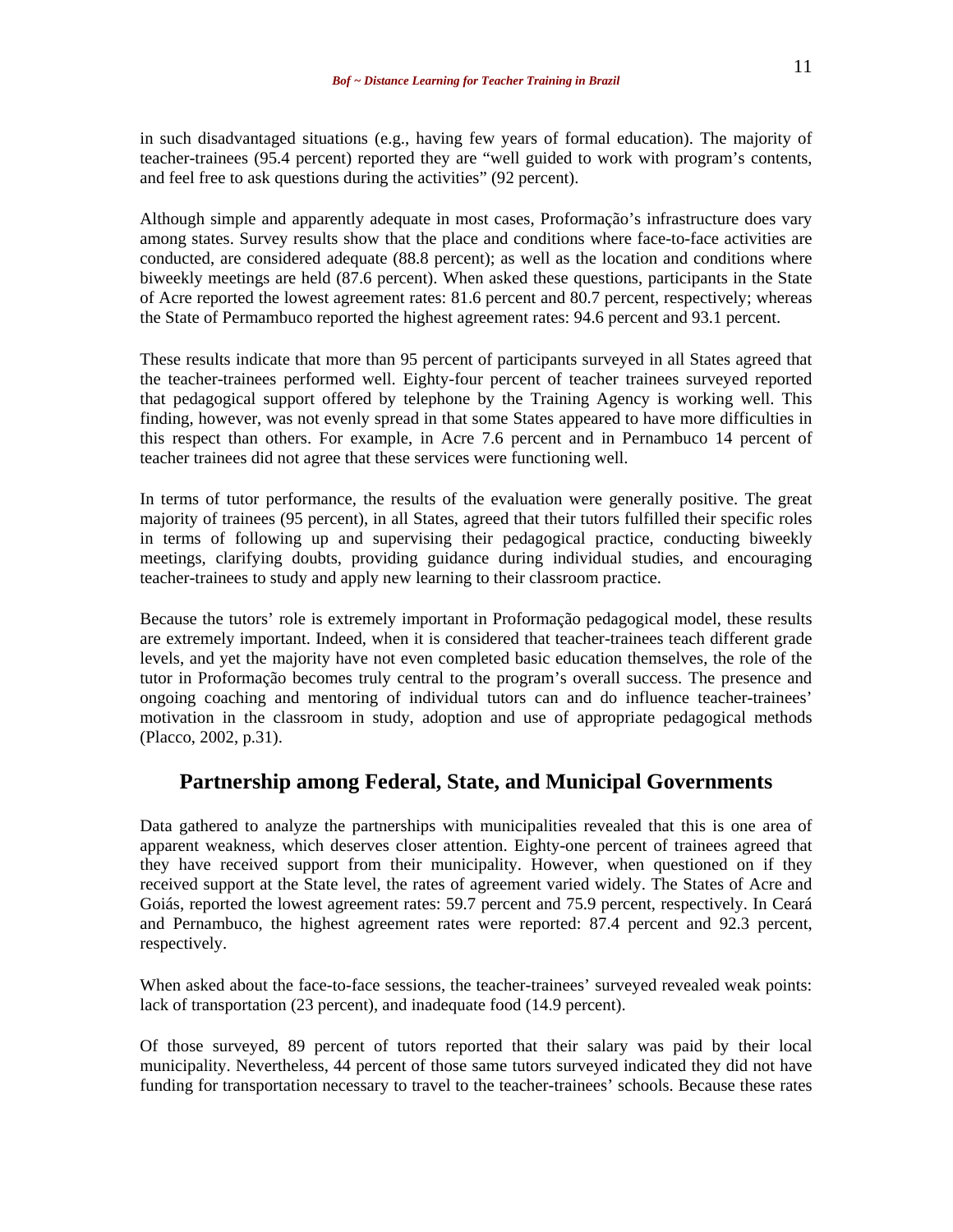varied widely from State to States, such findings suggest uneven support for the program at the Municipal level.

One factor that explains, disparate levels of support, is that municipal elections were held at the end of 2000. These elections resulted in many changes taking place at the Municipal level. As such, the National Coordination Unit, as well as the State Management Team, and technical assessor developed a common strategy to offset the consequent threat of program discontinuity caused by changes in Municipal governments.

When comparing the fist and second rounds of data collection over the life of the program, however, findings revealed an improvement in the support of Municipalities. Tutors' salaries were usually paid on time, and needless duplication of work was eliminated (e.g., from municipal secretariats of education and from Proformação). Such improvements are likely due to the way Proformação works: on one hand, efforts are being made to integrate the administrative activities of Municipal, State, and Federal governments; on the other hand, implementation agents, such as the National Coordination Unit and Training Agencies, have also made tremendous efforts to resolve problems during program implementation. In sum, the effort and personal commitment of all parties involved to talk, share information, and coordinate activities, have been important ingredients in the program's success (André, 2002).

# **Program Quality**

Proformação is viewed as a high quality teacher training-program by most participants: teachertrainees (99 percent), tutors (98 percent) and local managers (100 percent). Those surveyed viewed the program as not being overly theoretical and contributing to increased quality of classroom teaching. It was considered by 88.8 percent of training-teachers and tutors surveyed, as equal to traditional (face-to-face) teacher-training programs. Only 4.3 percent disagreed with this view, and seven percent offered null responses. Ninety-eight percent of respondents agreed that teacher-trainees received quality certification training through Proformação.

## **Lessons Learned**

The novelty, size, and decentralized operational structure of Proformação imposed some challenges on the implementation team. When difficulties arose, corrective actions had to be taken. As such, several important lessons were learned, all of which should be taken into consideration when undertaking similar programs. Some of these "lessons learned" are presented below:

Having a detailed implementation plan in advance is crucial to a successful implementation. Moreover, all participants must have adequate training from the outset, allowing them to participate satisfactorily in the program. No implementation can be successful without providing clear information to all program participants about what they are supposed to do and how they can do it. After evaluating the results of the pilot study, the need for careful preparation and training of State Management Teams, technical assessors, Training Agency teams, and the tutors, was evident. Thus, a training program was established and specific implementation support guides were developed to guarantee that information could be readily available to all implementation agents. As reported by participants later, having well-defined training and materials was essential to successful implementation. Additionally, ongoing support was available to all participants, so that problems could be resolved as needed, at any time.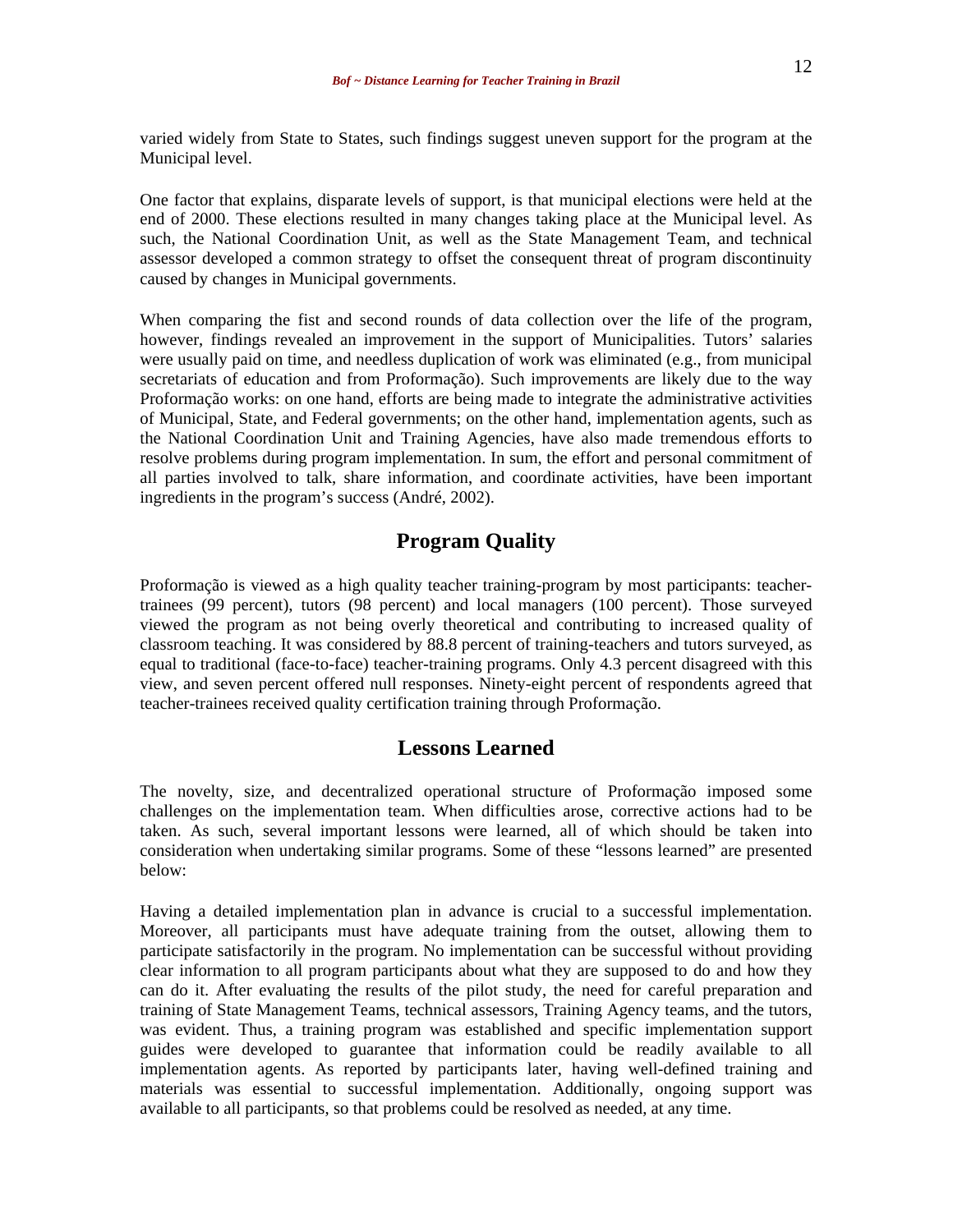Having enough time to conduct both planning and training can prevent subsequent difficulties during implementation. Proformação, however, was implemented in an extremely tight timeframe. The experience gained, however, reveals that it takes time to plan all the details of an implementation strategy, and it takes time to prepare those who are charged with implementing it. In sum, these aspects must be considered fully, to avoid difficulties during the implementation process.

Having instruction materials ready prior to implementation is strongly recommended. Revision of Proformação instructional materials, for instance, was carried out during the implementation process. This situation resulted in serious delays, especially during the beginning-phase of the program. The suggested solution is to develop a contingency plan, wherein teacher-trainees are engaged in face-face sessions with their tutors, until the arrival of (revised) print-based materials arrive. This experience showed that in distance learning courses, it is crucial to guarantee that materials are ready prior to beginning the course. However, if there is any doubt about whether material will be available on time, the contingency plan described above is strongly recommended.

The establishment of an effective partnership among institutions and governments is likewise recommended. It is essential, however, to have a well-defined legal arrangement to ensure each partner knows their respective areas of responsibility and parameters for fulfillment of such legal responsibilities. Moreover, it is most advisable to avoid, if possible, electoral periods and changes in local governments. A main problem in the implementation of Proformação, for example, arose when some newly elected municipal governments did not abide by the agreement signed by the previous government. To deal with this problem, the Local Management Team and technical assessors visited several municipalities to explain their position. Unfortunately, in some cases, the National Coordination Unit had no choice but to engage Brazil's legal system to enforce the agreement. Our experience was that undesired situation took place after the municipal elections were held, or in the middle of program implementation. In sum, several changes occurred in several municipal administrations, which in turn created problems for the continuity of the program. In all cases, having a legal instrument to support the agreement was essential, allowing even for judicial actions.

An integrated information system is crucial for the management, monitoring, and evaluation of a program such as Proformação, but like other elements of the program, it also takes time and effort to make it functional to support the program's specific information and communication needs. Proformação developed an information system to collect management data and monitor varying levels of program results and activities. Our experience was that it took more time to implement a functional system at the local level than we had originally anticipated, particularly if participants are not computer literate. Training strategies must therefore be well thought-out in advance to help individual Training Agencies resolve computer literacy problems as they arise.

It is possible to organize an effective decentralized distance learning system. Proformação represents a different way of organizing a system to deliver education at a distance. By establishing a highly structured system, engaging local partners by investing in their training and continuous motivation, and having a good support and monitoring system, it shows that it is possible to provide good training opportunities to those who live isolated or in rural areas.

Monitoring and evaluation mechanisms at all levels are fundamental for quality control. The Proformação experience shows that the success of the program is largely due to the existence of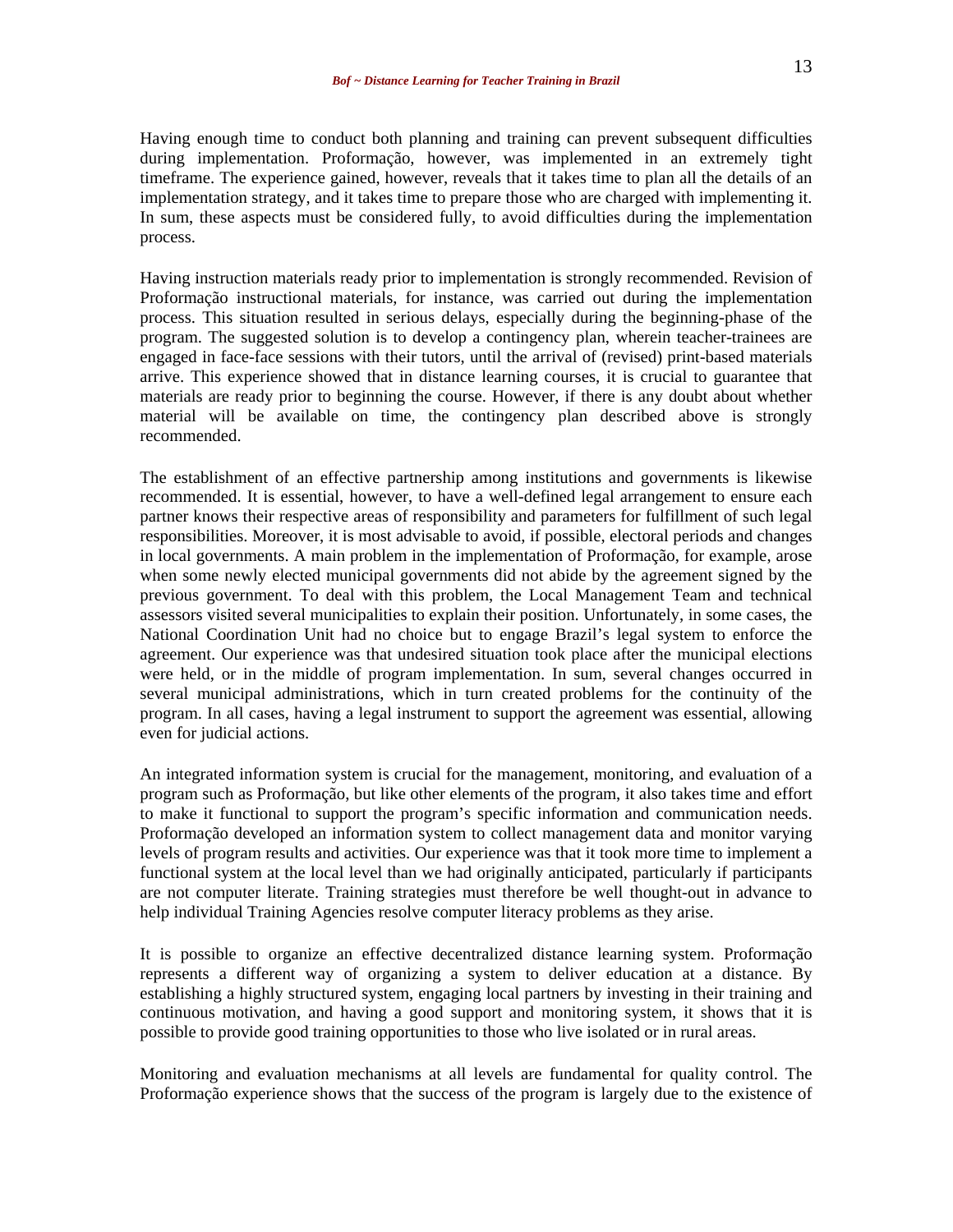monitoring and evaluation mechanisms and instruments that allowed implementation agents to identify problems and propose solutions in a flexible and fluid manner.

Efficient communication channels are also important to program Implementation. In distance learning programs such as Proformação, with so many partners and participants involved, the establishment of an efficient communication system is essential to success. Such as system is not only needed to send and receive relevant information, it also provides the mechanism through which all involved can be proactively motivated – especially those who need to feel they are not alone in the process.

## **References**

- André, M. (2002). *Relatório de Avaliação Externa do Proformação: Estudo de Casos.* Brasília: SEED – MEC.
- Gatti, B. (2002). *Relatório de Avaliação Externa do Proformação: Pesquisa de Opinião.* Brasília: SEED – MEC.

Guia Geral do Proformação (2000). Brasília: MEC.FUNDESCOLA.

Manual de Operacionalização do Proformação (2000). Brasília: MEC.FUNDESCOLA.

- Moore, M (2001). Brazil's Proformação. *20th World Conference on Open Learning and Distance Education*, Düsseldorf, Germany.
- Placco, V. (2002). *Relatório de Avaliação Externa do Proformação: EntrevisTraining Agencies.* Brasília: SEED – MEC.

Relatório (2000). Proformação. SEED – Ministério da Educação.

## **Endnotes**

[1.](http://www.irrodl.org/index.php/irrodl/article/viewArticle/172/387#1b) External Evaluation team: Prof. Dra. Bernardete Gatti (Carlos Chagas Foundation/Catholic University (PUC) -SP); Prof. Dra. Vera Placco (Catholic University (PUC) -SP), and Prof. Dra. Marly André (University of São Paulo/ Catholic University (PUC) -SP).



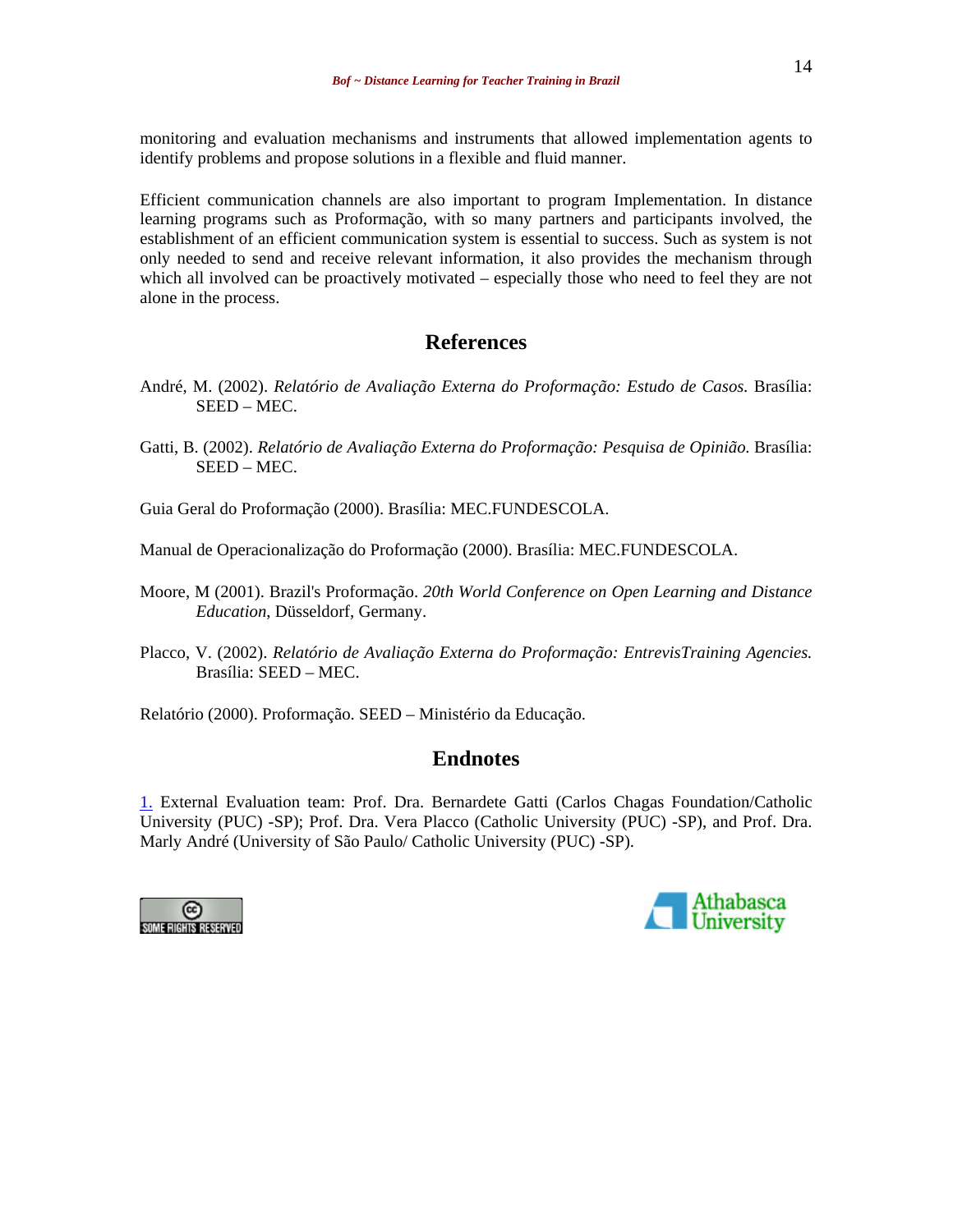#### **April – 2004**

# **Tutoring Large Numbers: An unmet challenge**

#### **Helen Lentell** and **Jennifer O'Rourke**

Commonwealth of Learning

Open and distance learning (ODL) is increasingly being regarded as a viable policy option for developing countries with limited educational resources for buildings, books and trained teachers, seeking to increase accessibility for large numbers of learners in education and training opportunities. Advocates of ODL as an appropriate solution to development issues tend to emphasise the hardware and software (curricula, materials and media of instruction and delivery, and especially ICTs) rather than the learning support needed (See, for example, World Bank, 2002).

In one sense this should not be surprising. As Lentell has noted, tutoring has never been at the forefront of mainstream writing on distance education, at least not until fairly recently (Lentell, 2003). However, whilst tutoring might not be central to the writing about ODL in the north, the practice is somewhat different. Tutoring tends to be the less visible element of ODL, but it is no less essential than good materials and effective administration. Distance education cannot exist without tutors who provide feedback and guidance to students. This point is well demonstrated by, for example, the array of institutional handbooks on tutoring produced by distance education universities. In practice, established distance education providers typically invest considerably in tutoring and other forms of learner support (Rumble, 1997). Moreover, and certainly among learner support professionals, there is an implicit "preferred" model. This model assumes a relatively low student-to-tutor ratio, with the tutor offering proactive individual guidance and feedback. Such a model, however, is not easily transferable to a situation where the reasons for adopting distance education are limited numbers of teachers and limited access to educational provision.

This situation suggests the need to research viable alternative learner support models developed to provide ongoing support and feedback to large groups of learners in proportion to limited numbers of tutors. This research is needed because:

1. Policy planners tend to be silent on tutoring and learner support where there are few teachers and limited resources

2. Models of tutoring and learner support based on low student-to-tutor ratios are not easily transferable to situations where there are limited educational resources

There are many unanswered questions about how best to achieve effective ODL provision when there are large numbers of learners in proportion to quite small numbers of qualified and trained tutors and/or educational counselors. Without a sustained examination of how to provide quality learner support in these situations, these ODL programmes risk high attrition rates and lost opportunities both for learners and their societies.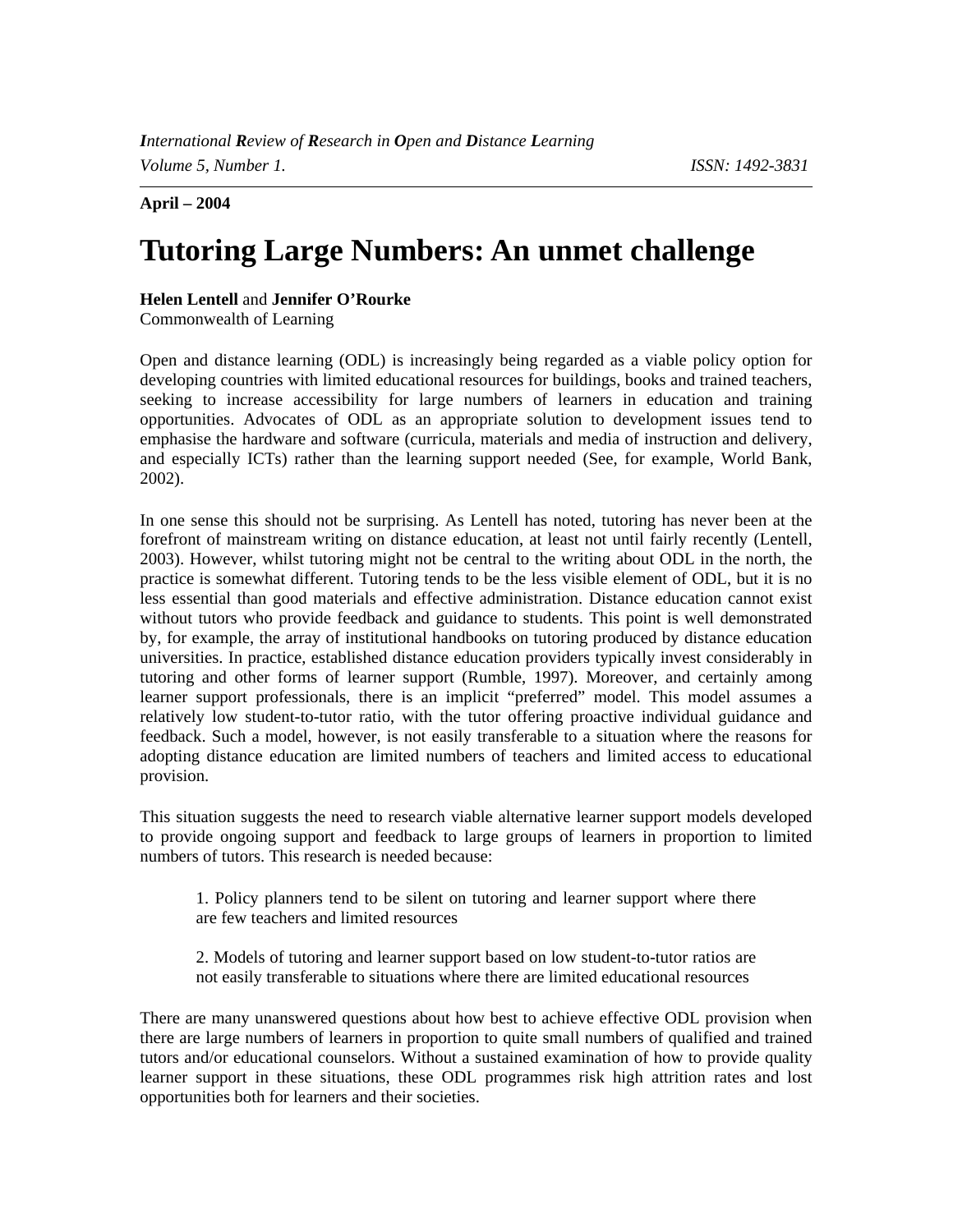This paper presents a research agenda, rather than research findings on learner-support in situations where tutor-student ratios are high. We argue that there is a need to rethink some underlying assumptions about tutoring that are implicit in many established models of ODL that assume relatively small tutor-to-student ratios. Because it is unrealistic to assume that there will be small student-to-tutor ratios in many contexts, especially in the developing world, we suggest the need to research viable alternative learner support models that will provide ongoing support and feedback to large groups of learners. If ODL cannot meet the needs of large cohorts of learners, then it is in danger of becoming yet another exported Western approach that consumes large amounts of resource at the initiation stage, yet fails to be sustainable in the long-run.

## **Background**

Most models of open and distance learning that have evolved over the past three decades have assumed consistent and personal interaction between learners and a tutor. This interaction provides motivation, guidance, feedback, assessment, and support for learners. But the frequency and level of interaction assumed by this model is feasible only if there is a manageable group of learners assigned to each tutor. Definitions of "manageable" vary among providers, but the guiding principle is usually stated in terms of response times: for example, that tutors should be able to provide feedback to learners within 10 days to two weeks of receiving their assignment. Online tuition has changed expectations for a response to two or three days.

The concept of personalised tutoring evolved out of two parallel approaches that the UK Open University adopted and adapted for open and distance learning. One is based on the Oxbridge concept of the tutorial in which a tutor with subject expertise meets with a small number of students and comments on each individual learner's work (Mills, 1999). The other is the concept of a counsellor, who "would not necessarily have expert knowledge of every specific element of the course, but would be concerned with the educational process in which the student was engaged" (Sewart, n.d.). In other words, while the tutor was mostly focused on the learner's grasp of the subject, the counsellor was most concerned about developing the learner's skills in learning. Currently, tutors handle both roles in many open and distance learning programmes. However, the concept of a counsellor who is not a subject expert offers potential models and methods for supporting large numbers of distance learners. We will return to this idea later in the article.

More recent developments in e-learning assume a greater level of interaction among learners, and more frequent and timely interaction between learners and a tutor than in print-based courses. Because this type of learning requires much more input from tutors than previous forms of distance education, reports on e-learning experience often indicate a ratio of no more 20 to 30 learners per tutor (Conrad, 2002; Mason, 1999; Goodfellow, 1999). E-learning has been typically used in graduate programmes or in specialised fields which benefit from collaborative learning. The tutor's role includes moderating online discussions, facilitating group learning, problem solving, and guidance. However, there have not yet been practical proposals concerning "scaling up" e-learning so that it can manage even current learner-tutor ratios handled by conventional distance learning, much less the usually large learner numbers facing open and distance learning providers in many parts of Africa and Asia.

In the past few decades, proponents of distance education have made great efforts to counteract the lingering image of correspondence schools that enrolled huge numbers, but provided minimal or no support and offered successful outcomes to even fewer. In contrast, distance educators emphasised the "continuity of concern" (Sewart, n.d.) offered by personalised attention from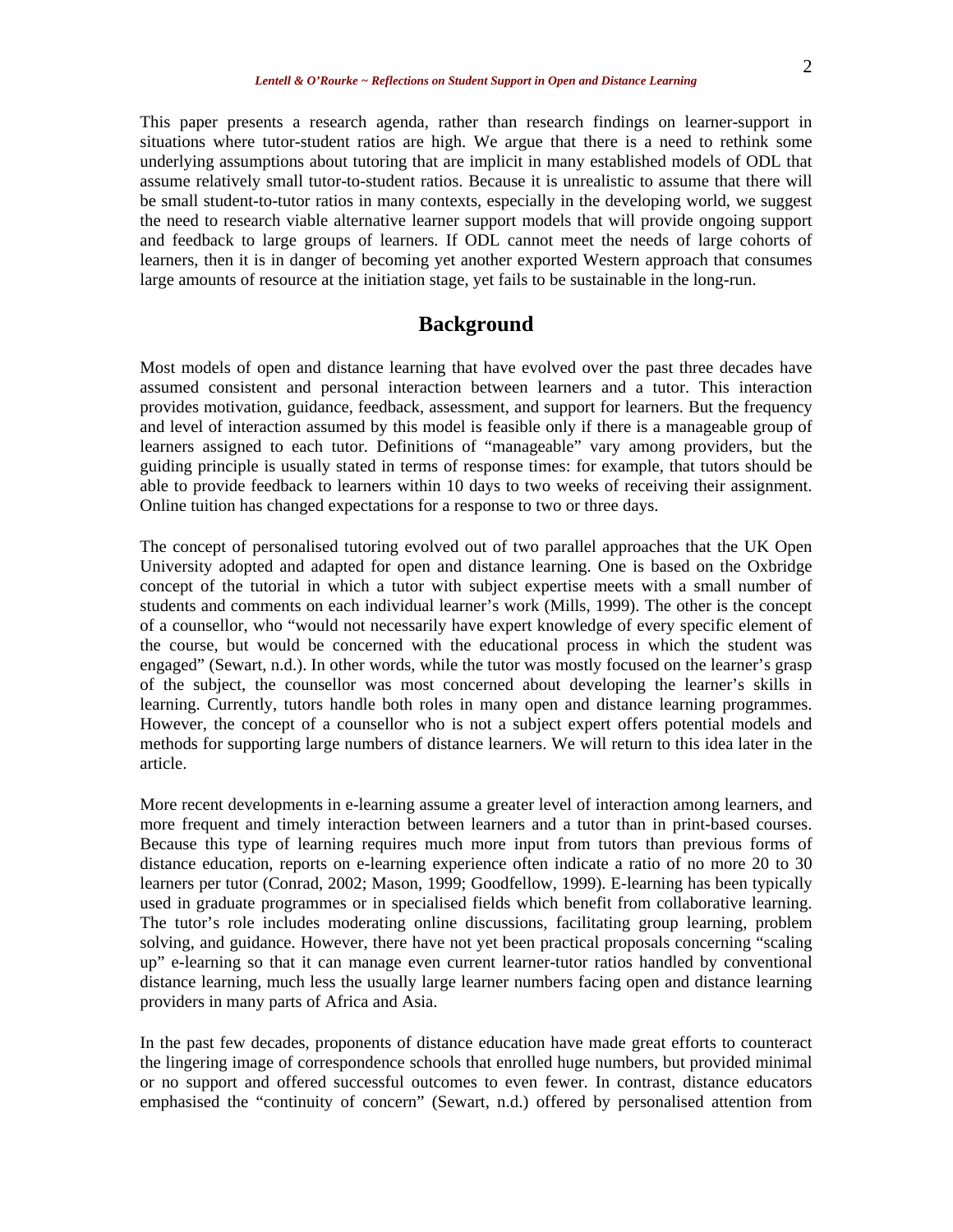individual tutors. The UKOU's model of distance education stressed the value of local tutorials and personal contact with a tutor, even as numbers expanded dramatically. The UKOU's own research, however, indicates that only a proportion of learners actually take up the offer of individualised help (Mason, 2003). Many learner support systems are predicated on the assumption that not everyone will use them, which means that support staff would be overwhelmed if all enrolled learners actually took advantage of all the tutorial and support services on offer. Seasoned distance educators suggest that rather than offering one-size-fits-all support, providing customised levels of support for different learners in different contexts may be more effective and efficient (Mason, 2003; Mills, 2003).

Following the success of the OU model, many other ODL providers that evolved have maintained the central importance of individualised tutoring. Research has provided evidence of the effectiveness of this approach (Gibbs and Simpson, 2002). Having made great strides in developing successful approaches to ODL predicated upon the strengths of personalised support, it is understandable that distance educators may be reluctant to reconsider one of the basic tenets of their practice.

The issue, however, is not whether or not there should be personalised tutoring in ODL, but what can be learned from the success of personalised tutoring that might inform us of the processes that may be transferable to other situations. How can the effective elements of personalised tutoring be brought into situations where there are large numbers of learners? Can we rethink new models of ODL learning support that address these situations of large numbers and limited resources without introducing a "deficit perspective" – i.e., that these alternatives are second best. What are the strengths of these approaches with large student numbers that can be used to create alternative models of supportive learning situations?

Rather than start from the judgmental position that there should not be large numbers of learners per tutor in ODL systems, we will expand the discussion to consider how to address the reality of large numbers. A distance methodology has to accommodate large numbers if it is to be of any practical value in most educational and training contexts in Africa, Asia, and the Caribbean. Moreover, providing support to large numbers of learners is not just a fact of life in large, single mode distance education institutions, but on many programmes offered by traditional face-to-face institutions and non-governmental organizations: for example, programmes for pupils in secondary schools, training teachers, and healthcare workers.

When the following scenarios were presented at the Cambridge Conference in 2003, we invited colleagues from Africa, Europe, and North America to consider how to meet learners' needs appropriately. All but one of these scenarios were drawn from ODL situations with large numbers of learners; the non-ODL example was about the possibility of ODL methodology enabling teachers to manage large classes in conventional settings. Some scenarios were drawn from technology-rich contexts and some in situations where resources are limited. A summary of each scenario is provided below; readers can click on the title to read the whole scenario and consider the questions posed.

1. Tutoring large numbers of students older than 16 years of age who were preparing for advanced school leaving exams in a conventional tertiary college in the Caribbean. [See Appendix](http://www.irrodl.org/index.php/irrodl/article/viewArticle/171/253#appendix_one)  [1](http://www.irrodl.org/index.php/irrodl/article/viewArticle/171/253#appendix_one).

2. Strengthening tutor support at a local study centre that serves students enrolled at a new open university in Africa. [See Appendix 2.](http://www.irrodl.org/index.php/irrodl/article/viewArticle/171/253#appendix_two)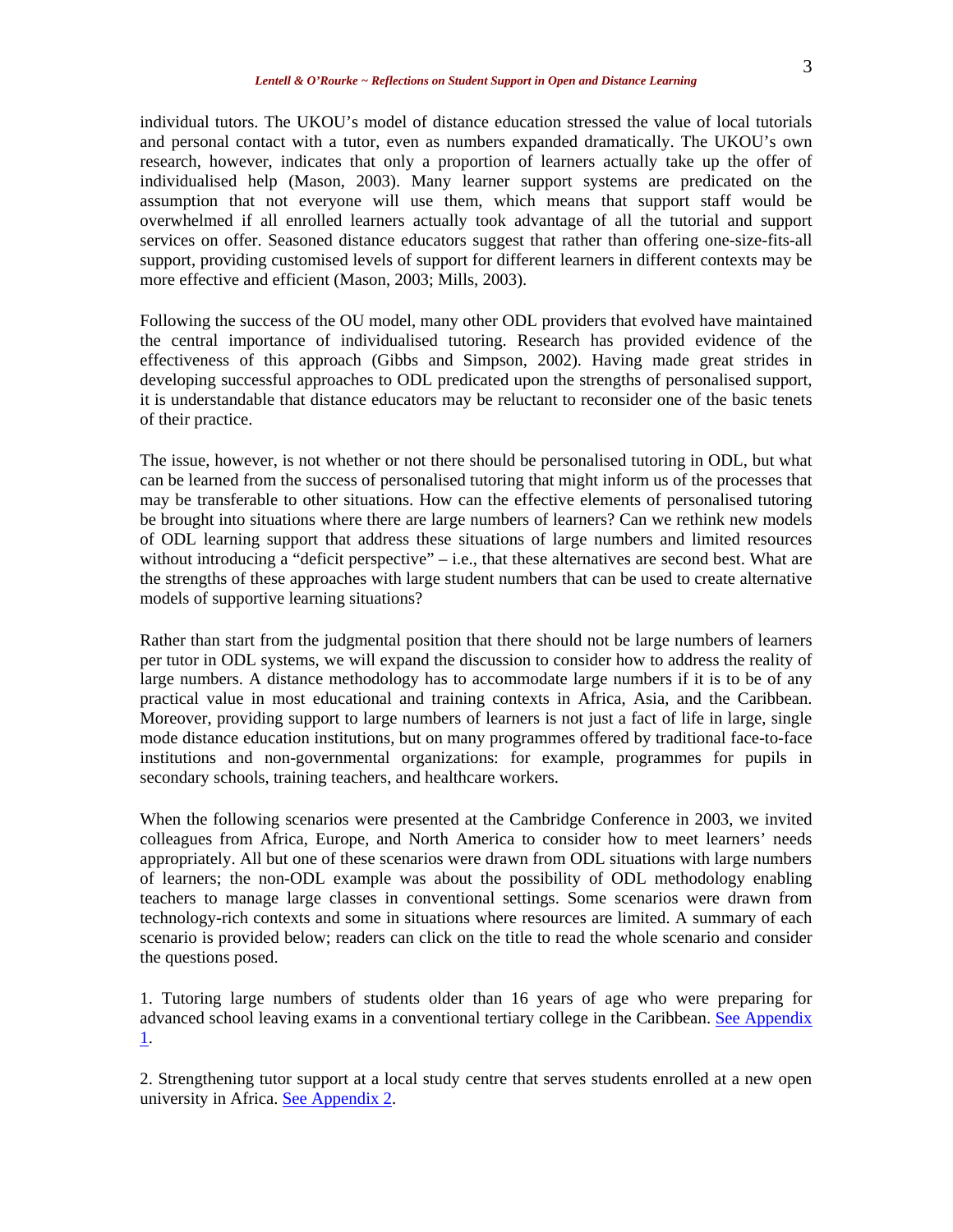3. Developing tutor support systems for a Care in the Community programme offered to learners living on widely dispersed small islands in the South Pacific. [See Appendix 3](http://www.irrodl.org/index.php/irrodl/article/viewArticle/171/253#appendix_three).

4. Scaling-up tutorial support for a worldwide environmental education programme for professionals. [See Appendix 4.](http://www.irrodl.org/index.php/irrodl/article/viewArticle/171/253#appendix_four)

5. Adopting a more effective tutorial strategy for learners in an unpaced programme leading to a law degree. [See appendix 5.](http://www.irrodl.org/index.php/irrodl/article/viewArticle/171/253#appendix_five)

6. Developing a more efficient tutorial approach for participants preparing for accountancy accreditation. [See Appendix 6.](http://www.irrodl.org/index.php/irrodl/article/viewArticle/171/253#appendix_six)

7. Planning appropriate support and assessment for infection control training for medical staff. [See Appendix 7](http://www.irrodl.org/index.php/irrodl/article/viewArticle/171/253#appendix_seven).

8. Strengthening support for a work-based skills training programme in the leather industry. See [Appendix 8.](http://www.irrodl.org/index.php/irrodl/article/viewArticle/171/253#appendix_eight)

Although participants found the issues challenging, they recognized the scenarios as remarkably similar to the real issues they face daily as distance educators. Their proposed strategies included:

- Decentralising learner support so that it is as localised as possible; making use of local resources such as experienced teachers or healthcare professionals, who could be mentors or resource people for learners
- Helping learner groups to become self-sustaining, by providing resource materials and guides for group study
- Developing self-assessment tools for groups of learners
- Supporting discussions (online or face-to-face) that build communities of practice
- Enabling collaboration among professionals

Participants also agreed that learner support is essential for most learners, and it can be fostered in different ways:

- Supporting self-directed learner groups
- Supporting local people who can provide mentoring
- linking learning and the workplace so that learners can apply their learning in practice, with the guidance of more experienced staff

# **Supporting Social Learning**

One of the prevailing perspectives on learning in many Western educational institutions is that learning is regarded as a personal acquisition achieved through individual effort, to obtain personal qualifications and recognition. Individualised tutoring is consistent with this perspective. This dominant model in education is not necessarily representative of the many cultures within western societies, and it is not necessarily appropriate for non-western societies either. North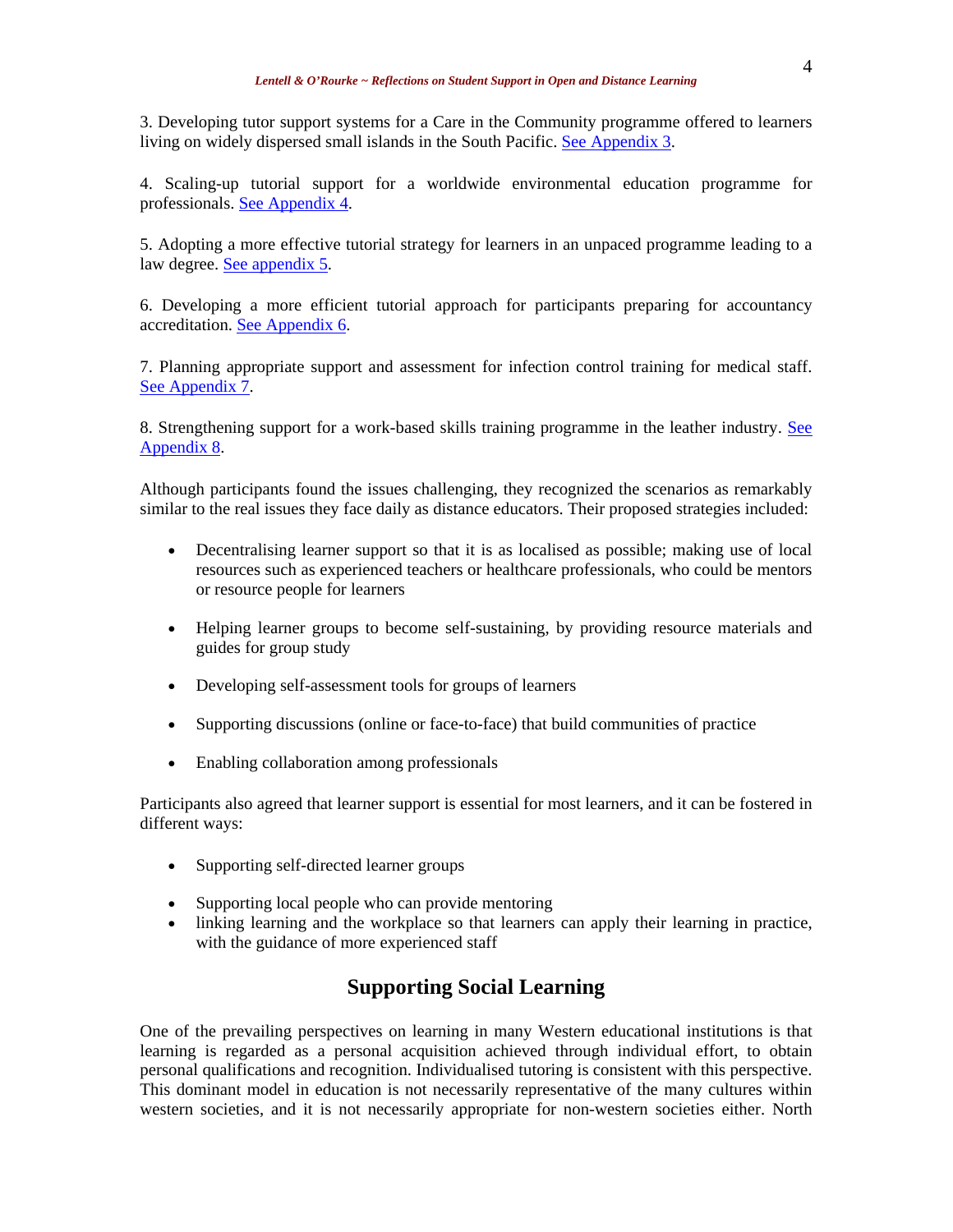American aboriginal learners, for example, typically value a more collective approach (Spronk, 1995). Facey (2001) comments:

*Although generalisations are necessarily limited, there is a wealth of evidence in anthropology to show that peoples whose societies forefront kinship relationships do have a more group – than individual – oriented identity . . . This means in practice that the student weighs his or her community's needs – for example, needing certain categories of native workers such as nurses, foresters or social workers – alongside his or her personal interests in taking certain programs or training. Similarly, personal educational priorities appear to be always subjugated to family priorities, matters such as illness or a funeral taking precedence over attending class, meeting an assignment deadline, and so forth.*

There may be room to develop alternative models for providing learner support that recognise and build on the strength of the learners' social context, particularly in contexts where learning is regarded as a social activity, achieved through collaboration, which benefits society as much as it benefits the individual. If social models of learner support were developed as valid in their own right, rather than as low-cost or high-volume alternatives to the individual support model, open and distance learning practice could become much more responsive to the needs of learners in a broad range of situations. Rather than serving as a *pro-tem* answer to a critical shortage of educated people, to be replaced with better alternatives when the crisis abates, ODL could become the best option for responsive education.

Here are two examples of support that may address the needs of larger groups of learners, but there are many more possibilities:

## *1. Self-Directed Study Groups*

Chadibe (2002) describes how participation in self-directed study groups enables South African learners to make better use of distance courses and tutorials:

*. . . study groups are set up, usually by learners themselves, in conjunction with tutorials, so that tutorials enable study groups and also keep them on track. . . The reasons respondents gave for participating in a study group are themselves examples of the development of 'learner autonomy' among them: ". . . a study group gives one more insight and enables you to participate. What you have discussed in a group once, you will never forget. If you agree to come to the group knowing something about the chapter you agreed to prepare for that meeting you are forced to do so. It is usually unacceptable if you keep coming up with apologies caused by lack of prior preparations. It benefits us, as we know that each one of us has to prepare before hand. It also encourages us to study hard. We build confidence in each other; even introverts become extroverts because each one is given a chance to say something. Each one chooses the chapter she wishes to prepare for the next study group meeting; especially a chapter she wants to understand better* (Chadibe, 2002, [www.col.org\)](http://www.col.org/).

Chadibe points out that, given the value of these groups, there should be more support provided for them, especially from local and regional study centres. She also recommends that providers with limited resources should concentrate on providing tutorial support for first-year learners.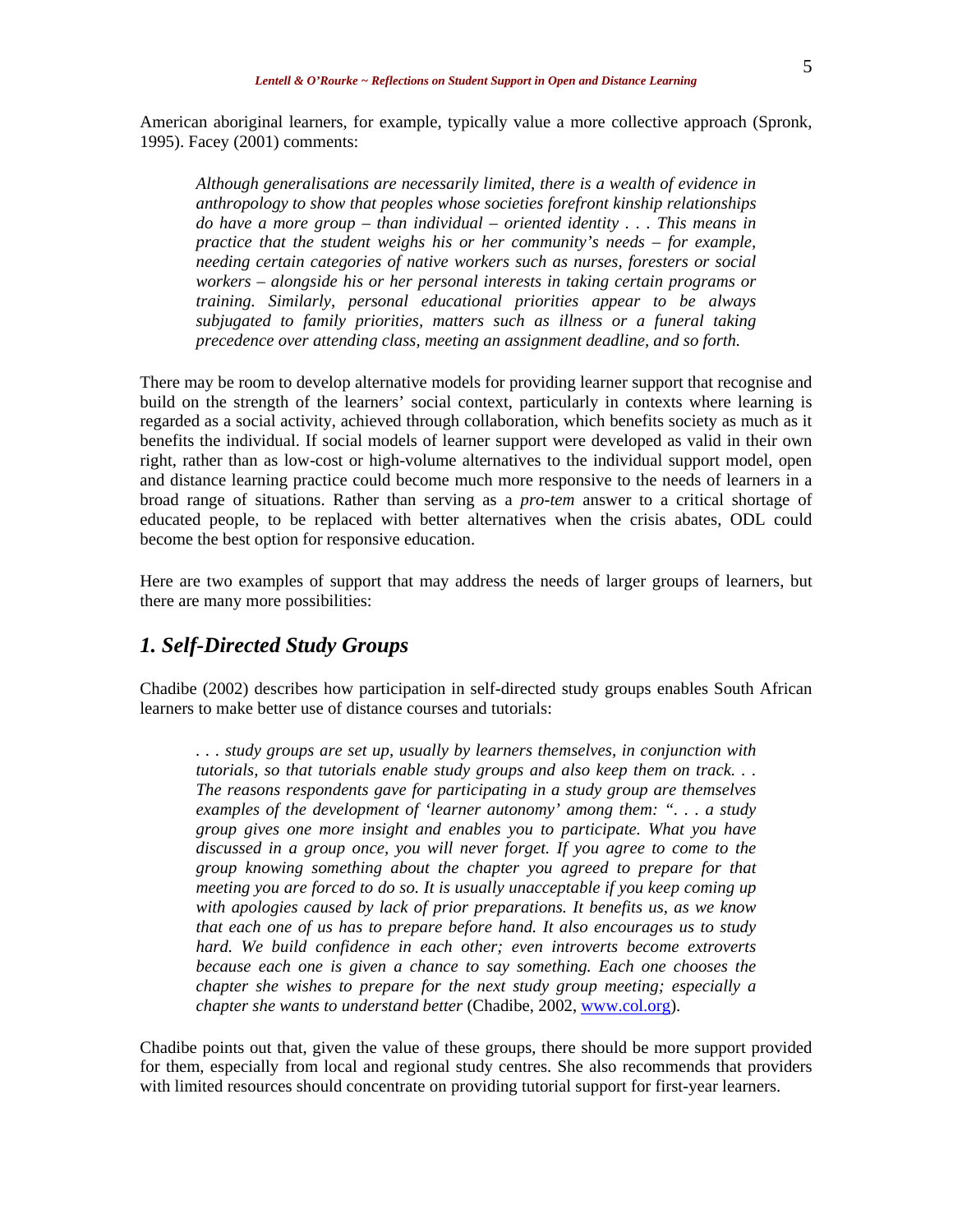*. . . there is a need for the learning centre to advise the new learners thoroughly so that they can begin their studies by taking the courses that usually have tutorials their first year and then proceed to the less popular courses in their second year of studying. This would be in keeping with the principle of incremental 'enskilling' the learner in the first year with, for example, study skills, development of reading and writing skills, and participation in collaborative or peer group studying. This would empower the learners to develop into critical and independent learners* (Chadibe, 2002, *[www.col.org](http://www.col.org/)*).

Bertram's research on self-directed study groups examines how learning takes place within them, and observes that learners "are adopting a communal approach to learning" by sharing responsibility for reading and explaining the course materials. Groups with limited university experience had difficulties in going beyond surface learning approaches and in developing individual learning skills, although the groups provided a great deal of motivation and continuity. Provisions to develop generic academic skills in writing, developing a thesis, and so on, could complement the affective support offered by self-directed study groups (Bertram, 2003).

## *2. Reviving the Concept of Learner-Counsellors*

Reviving the concept of the counsellor might also help to address the needs of large numbers of learners. As Beevers, the UKOU's first Director of Studies observed: "Adult education experience suggests that at least 50 per cent of a given student's needs are not strictly related to the subject at hand. That is not to say that his needs are solely psychological and unconnected with the content of study; the help s/he needs is of an educational kind, even of an academic kind, but not strictly subject-based" (as quoted in Sewart, n.d.). Sewart expands on this idea: "The counsellor . . . would be concerned with the educational process in which the student was engaged. Conceived of in this fashion, the counsellor was much more likely be available on a local basis" (Sewart, n.d.). Some recent ODL programmes build in a role for a mentor, especially in workplace and professional programs (Leach, 1999). There is potential to expand and define other roles for local support people who can help learners build confidence, enhance their learning skills, and maintain a commitment to their studies. As Beevers and Sewart point out, this kind of support does not necessarily require subject-matter expertise, so it should be possible to make it available on a local or community basis (Seward, n.d.).

#### **Managing Expanded Learner Support**

Implementing effective learning support is also a management challenge. One large distance education provider, China Central Radio and TV University (CCRTVU), which has served millions of learners since 1979, is now moving into a multi-tier system for strengthening provision of learner support (Li Yawan and Li Linshu, 2003). In addition to its existing cooperative arrangements with provincial universities, branch schools, and local teaching centres, CCRTVU is in the process of establishing a national public support system platform, providing online access to learning resources, individual experts, and support for study groups. It is expected that within three years, 1000 study centers will be established that can be used for learner support by any distance education providers. This initiative is a response to an identified need for strengthened support for distance learners.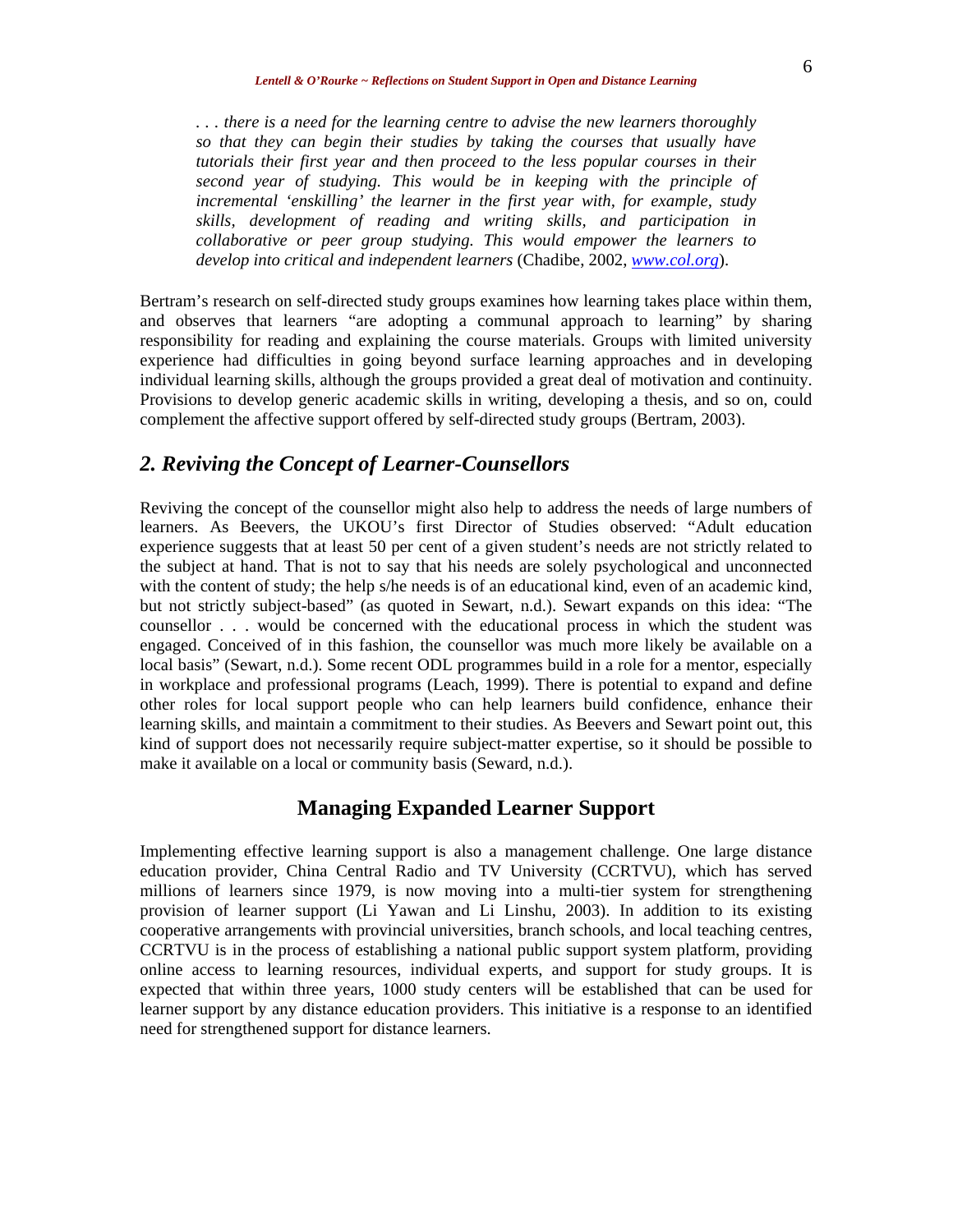#### **Conclusion**

In writing this article, the authors have tried to take into account the real context for ODL in many parts of Africa, Asia, and the Caribbean, but it is inevitably framed by our underpinning assumptions about tutoring in ODL. We hope that educators who serve large numbers of learners will enter into the discussion and share their insights and perspectives in IRRODL.

At this stage, we have more questions than answers. However, we think it is worth posing questions about our oftentimes 'unexamined' assumptions, even those cherished beliefs on the role of tutors in learner support. Asking such questions is an important step, given that there has been a reluctance to ask: "How can we tutor large numbers?" This reluctance is rooted in a dominant viewpoint that distance education must have tutors to provide personal attention to relatively small groups of learners. We know there are many ways of learning and many ways of supporting learning in both conventional and distance settings. Perhaps it is time to ask ourselves: Is the precept about individualized tutor support for small numbers yet another example of a Western world approach dictating 'the right way' to do something, despite its impracticality for the majority world? We suggest it is time to start researching other models and methods of providing learner support in situations of large student numbers. We believe that ignoring this issue will lead to the failure of ODL to deliver on its promise: increasing accessibility for large numbers of learners to education and training opportunities.

## **References**

- Bertram, C. (2003). Exploring informal student study groups. In A. Tait and R. Mills (Eds.) *Rethinking Learner Support in Distance Education: Change and Continuity in an International Context.* London: Routledge.
- Centre for Advanced Learning Technologies (n.d.). *Centre for Advance Learning Technologies website.* Retrieved November 23, 2003 from: <http://csalt.lancs.ac.uk/jisc/advice.htm>
- Chadibe, I. A. (2002). *Case Study Examining The Extent To Which Urban And Semi-Rural Learning Centres Are Used As Support Systems For Distance Education Learners.*  UNISA, Pretoria. Retrieved November 23,2003 from: [www.col.org](http://www.col.org/)
- Conrad, D. (2002). Deep in the hearts of learners: Insights into the nature of online community, *Journal of Distance Education, 17*(1). Retrieved November 23, 2003 from: <http://cade.athabascau.ca/vol17.1/conrad.html>
- Corry, N., and Lelliot, T. (2003). Supporting the Masses? Learner Perceptions Of A South African ODL Programme. In A. Tait and R. Mills (Eds.) *Rethinking Learner Support in Distance Education: Change and continuity in an international context*. London: Routledge.
- Facey, E. (2001). First Nations and Education by Internet: The Path Forward or Back? *Journal of Distance Education, 16*(1). Retrieved November 23, 2003 from: <http://cade.athabascau.ca/vol16.1/facey.html>
- Gibbs, G., and Simpson, C. (2002). How Assessment Influences Student Learning: A conceptual overview. *SSRG, 42/2002, Student Support Research Group, Centre for Higher*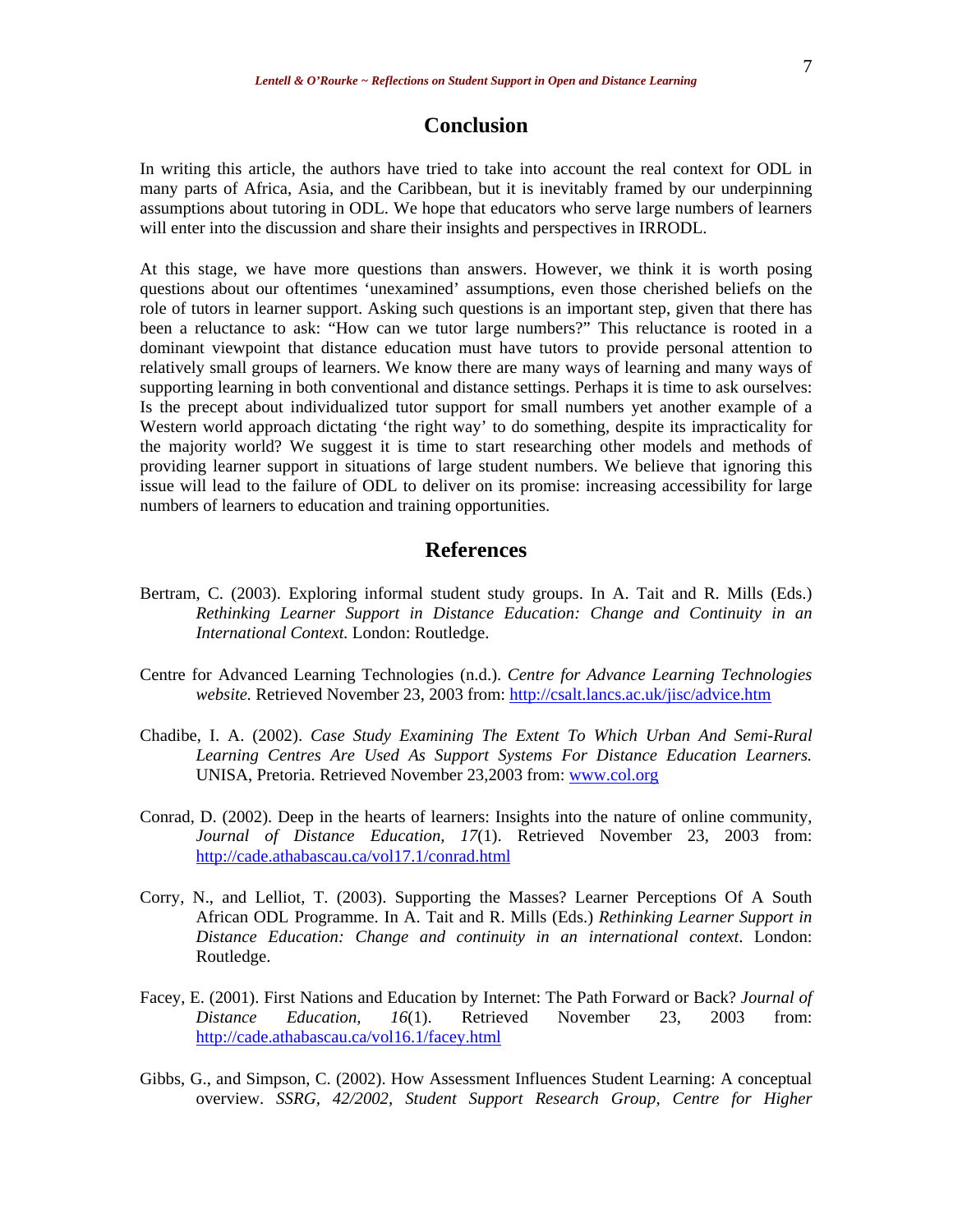*Education Practice*, Open University UK. Retrieved November 23, 2003 from: [http://cehep.open.ac.uk/cehep/ ssrg/projects/index.htm](http://cehep.open.ac.uk/cehep/ssrg/projects/index.htm) 

- Gibbs, G. (2002). Evaluating the impact of formative assessment on student learning behaviour. Paper presented at *European Association for Learning and Instruction Assessment Conference,* Newcastle, August.
- Goodfellow, R. (1999). Expert, Assessor, Co-Learner: conflicting roles and expanding workload for the online teacher. *CAL99*. Retrieved November 23, 2003 from: [http://www](http://www-iet.open.ac.uk/pp/r.goodfellow/CAL99/cal99.html)[iet.open.ac.uk/pp/ r.goodfellow/CAL99/cal99.html](http://www-iet.open.ac.uk/pp/r.goodfellow/CAL99/cal99.html)
- Higgison, C. A., and Harris, R. A. (2002). Online Tutoring. *The OTIS Experience: a JISC guide for online tutors.* New York: TechLearn. Retrieved November 2003 from: [www.techlearn.ac.uk/NewDocs/Higgison%20D3.doc](http://www.irrodl.org/index.php/irrodl/article/viewArticle/v5.1/www.techlearn.ac.uk/newdocs/higgison%20d3.doc)
- Leach, J. (1999). Learning in Practice: Support for Professional Development. In A. Tait and R. Mills, (Eds.) *Supporting the Learning in Open and Distance Learning.* New York: Routledge.
- Lentell, H. (2003). The Importance of the Tutor. In A. Tait and R. Mills, (Eds.) *Open and Distance Learning in Rethinking Learner Support in Distance Education: Change and continuity in an international context*. Routledge: London.
- Li, Yawan, and Li, Linshu (2003). Construct Learning Support System for Distance Education in China. Paper presented at *10th Cambridge International Conference on Open and Distance Learning.* September. Madingley Hall, Cambridge, UK.
- Mason, R. (1999). *IET's Masters in Open and Distance Education: What have we learned?* Retrieved November 23, 2003 from:<http://iet.open.ac.uk/pp/r.d.mason/MAEval.PDF>
- Mason, R., and Weller, M. (2000). Factors Affecting Students' Satisfaction on a Web course. *Australian Journal of Educational Technology, 16*(2). Retrieved November 23, 2003 from:<http://www.ascilite.org.au/ajet/ajet16/mason.html>
- Mason, R. (2003). Online learning and supporting students: new possibilities. In A. Tait and R. Mills (Eds.) *Rethinking Learner Support in Distance Education: Change and Continuity in an International Context.* London: Routledge.
- Mills, R. (1999). Diversity, convergence, and the evolution of student support in higher education in the UK. In A. Tait and R. Mills (Eds.) *The Convergence of Distance and Conventional Education: Patterns of Flexibility for the Individual Learner.* New York: Routledge.
- Nonyongo, E. (2003). Changing Entrenched Learner Support Systems. In A. Tait and R. Mills (Eds.) *Rethinking Learner Support in Distance Education, Change and Continuity in an International Context.* London: Routledge.
- Rumble, G. (1997). *The Costs and Economics of Open and Distance Education.* London: Kogan Page.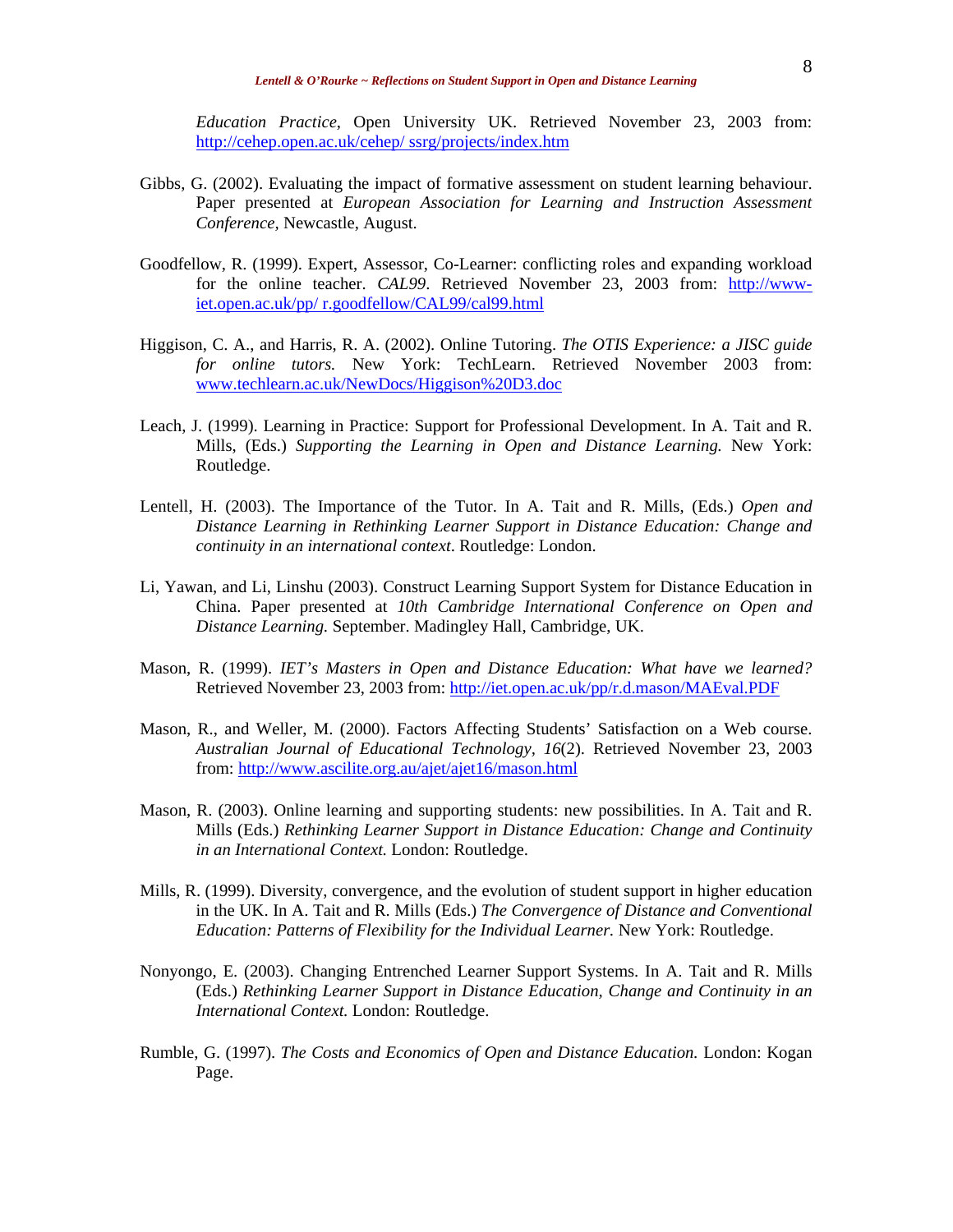- SAIDE, (1998) *Supporting Distance Learners: A Tutor's Guide*. Capetown, SA: Francolin.
- Sewart, D. (n.d). *Continuity of Concern for Students in a System of Learning at a Distance.* Mimeo Document. Open University UK.
- Spronk, B. (1995). Appropriate Learning Technologies: Aboriginal learners, needs, and practices. In J. Roberts and E. Keough. *Why the Information Highway: Lessons from Open and Distance Learning*. Toronto: Trifolium.
- Student Support Research Group (2002). *Student Vulnerability and Retention Project: Interim Evaluation Report.* Retrieved November 23, 2003 from: [http://cehep.open.ac.uk/cehep/](http://cehep.open.ac.uk/cehep/ssrg/projects/index.htm)  [ssrg/projects/index.htm](http://cehep.open.ac.uk/cehep/ssrg/projects/index.htm)
- Student Support Research Group (2003). The financial case for a comprehensive proactive regionally based student support system. SSRG 802003. Retrieved November 23, 2003 from:<http://cehep.open.ac.uk/cehep/ssrg/projects/index.htm>
- Tait, A. (1996). Conversation and Community. In R. Mills and A. Tait (Eds.) *Supporting the Learner in Open and Distance Learning.* London: Pitman Publishing.
- Tait, A. (2000). Planning Student Support for Open and Distance Learning , *Open Learning*, *15*(3) 287 – 299.
- World Bank (2002). *Enhancing Learning Opportunities in Africa: Distance education and information and communication technologies for learning.* Retrieved November 23, 2003 from: [http://www-wds.worldbank.org/ servlet/WDSContentServer/WDSP/IB/2002/05](http://www-wds.worldbank.org/servlet/WDSContentServer/WDSP/IB/2002/05/14/000094946_02043004023268/Rendered/PDF/multi0page.pdf)  [/14/000094946\\_02043004023268/Rendered/PDF/multi0page.pdf](http://www-wds.worldbank.org/servlet/WDSContentServer/WDSP/IB/2002/05/14/000094946_02043004023268/Rendered/PDF/multi0page.pdf)

#### **WORKSHOPS: Tutoring in large numbers in ODL**

#### **Appendix 1**

#### *Scenario 1: Community College in the Caribbean*

You are a lecturer in a community college in "Juan" in the Caribbean. Your college is the only public provider on Juan of advanced study that enables students to obtain the qualifications for university entrance. The Caribbean Governments' have set a target to increase the numbers of appropriately qualified applicants for university and ODL has been seen as a strategy that can significantly help achieve this target.

Your college has in the last three years stopped teaching UK syllabuses and has adopted the Caribbean Examinations Council (CXC) Advance Proficiency Examinations. This was a major challenge for staff at the college and in truth has not been universally popular. CXC has developed ODL (paper based) self study materials in a number of subjects as a pilot. Your college is also a pilot college, and your subject is one of the pilot subjects. This means at least for the forthcoming academic year all students will receive these CXC materials free. Whilst your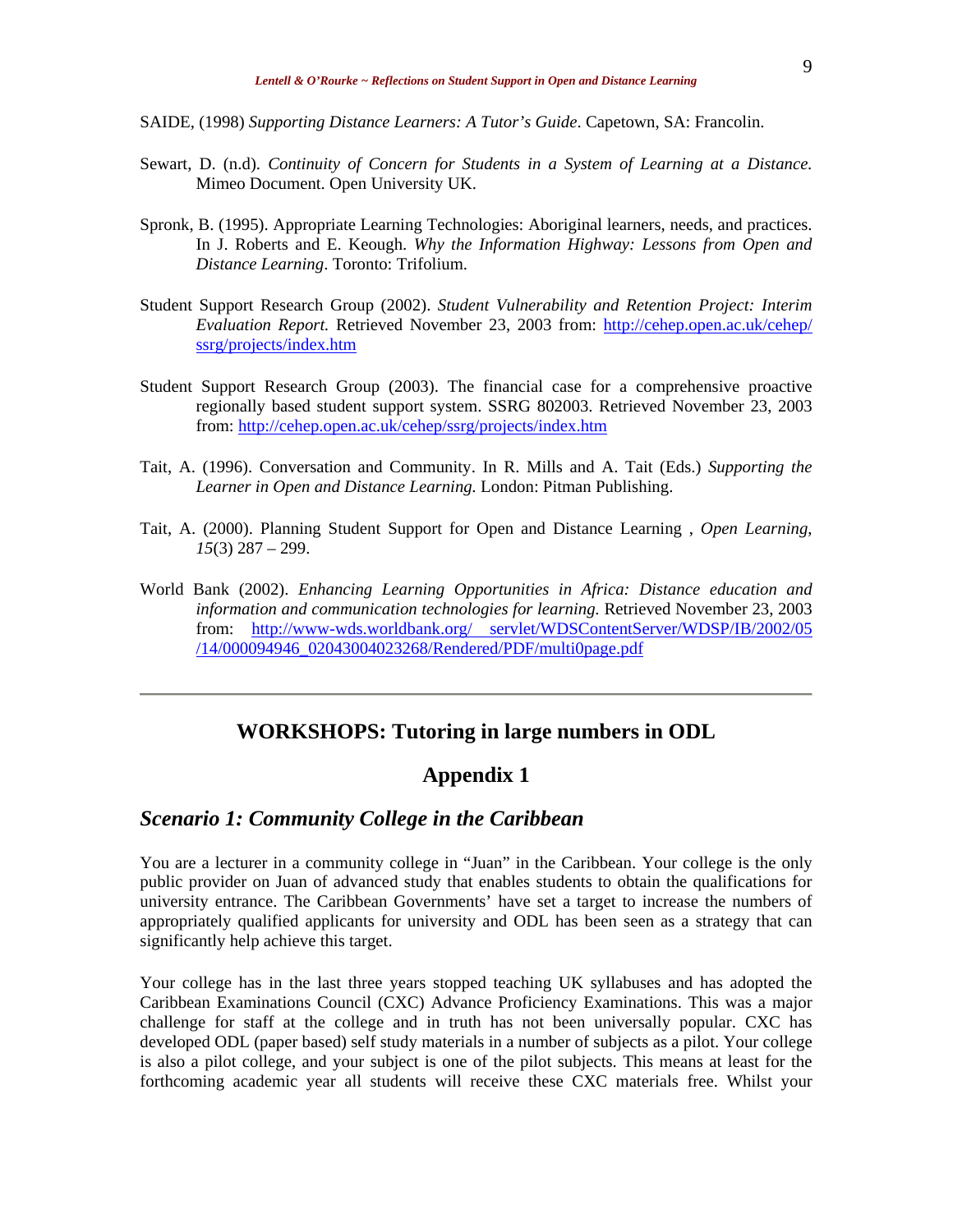college has some adult education classes, the typical student studying full time is in the 16 to 18 year range.

You do not know much about ODL, but you are very keen to help your students. A typical class of yours starts out at the beginning of the academic year with over 100 students on the register. Although you hate this – you have to admit that you are pleased that drop-out is large, because you cannot support these large numbers and because there is a wide ability range. The college has classrooms, which with a tight squeeze can accommodate these large numbers – but not all learners will have a seat. There is little in the way of reliable audio-visual equipment in the college and even for that you have to book it so far in advance that it is frequently more trouble than it is worth. All classrooms are equipped with a blackboard and chalks. There is a college library – but it is very under equipped, but it does provide some extra study support areas, and your Principal and her Senior Management team have promised to allocate classroom space for self-study with the introduction of ODL. Although, when you did your teacher training you were introduced to other teaching methods the realities you face has pushed you into a transmission mode of teaching – i.e., you lecture. You know that frequently you are not a very stimulating lecturer and you are very troubled by the poor performance of your students in the public examinations. At the moment your classes are organized around a class contact time of 20 hours per class, and you have five hours of preparation time. These hours will not change with the introduction of ODL. But you have been given complete autonomy about how you organize your teaching within the 20 hours of class contact.

#### **TASK: You have a month before the academic year starts. And you are planning your teaching. What are you going to do?**

#### **Questions to consider:**

1. What are the most significant challenges in providing responsive tutoring support to your learners?

2. What resources are available to help you fulfil your role as a tutor, and how can you make the best use of these resources?

3. What tutoring strategies (including classroom management strategies) can you use that will enable learners to benefit from peer support and group learning?

4. How can you provide personalized feedback to each learner?

5. What assessment strategies would you use during the course, and what strategies would you recommend for end-of-course assessment of learners?

6. How will each of the tutoring and assessment strategies you have identified help learners to develop study skills and their knowledge of the subject.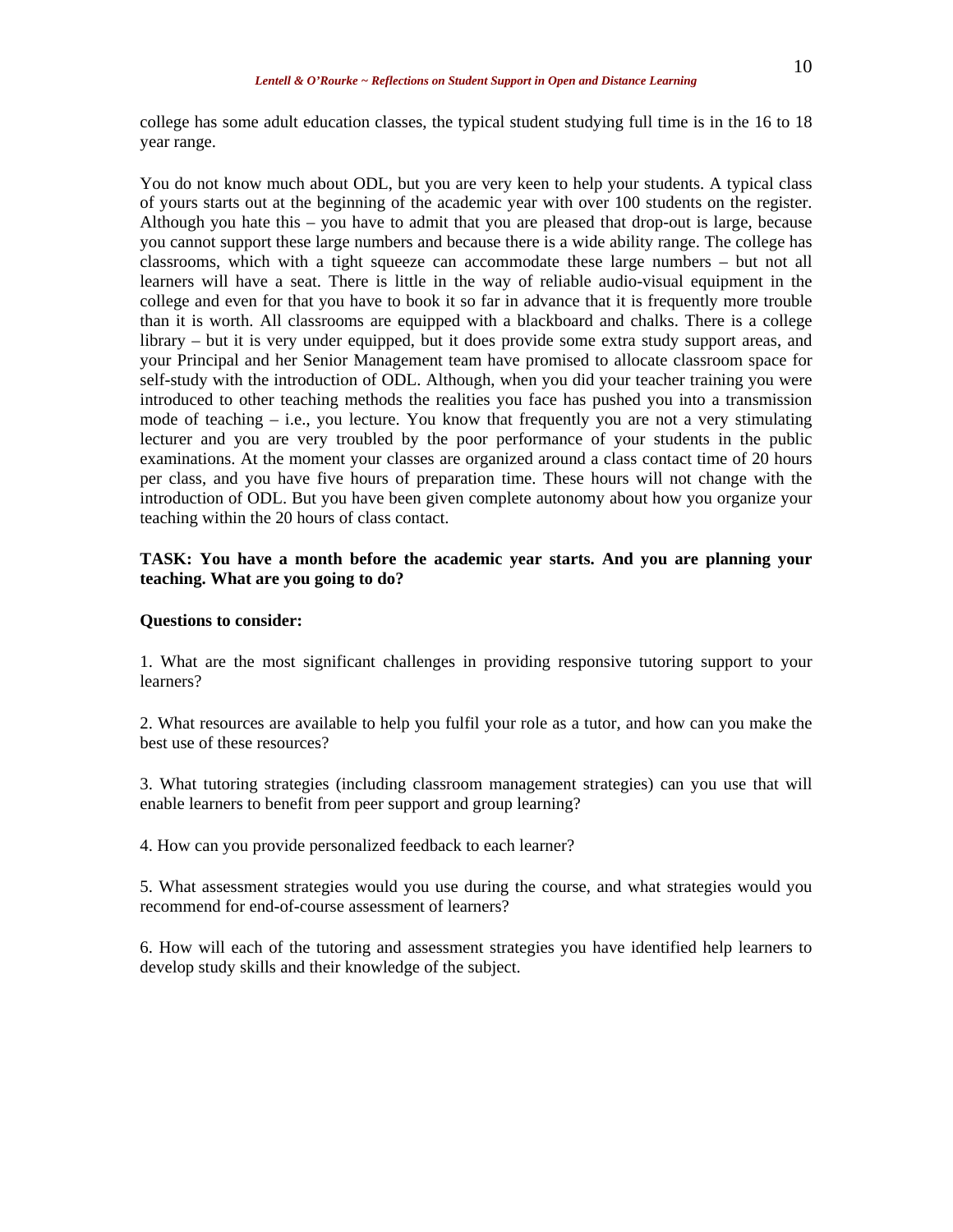## **Appendix 2**

## *Scenario 2: Study Centre in West Africa*

You are a tutor for your subject at the study centre in the province of "Hope," for the Open University of Misson (OUM), a country in West Africa.

OUM is a new institution based in the capital and still developing its systems. Currently the University is organized around its study centres. There is one study centre in each provincial capital, where course materials are distributed, assignments handed in and so forth. Study materials arrive at the study centres in a big truck, which brings them from the capital where OUM head office and print shop is. Sometimes there are not sufficient copies of course materials for all the learners – but last year (your first year with the university and the first year of operation of the university) students managed by sharing and copying. But there was always uncertainty that the materials would arrive in time. The materials are produced on a batch system, approximately printing a quarter of the course at a time. This is because the university does not have sufficient capacity or warehousing to produce course materials in advance, and last year much of the material was not ready. This has meant that sometimes the materials are not available when needed by students. You are not confident that this year it will be sorted as the university still has problems with warehousing and distribution.

There are five tutors including you covering your subject at your study centre; and based on last year you can expect there to be approximately 325 students following your subject at Hope Study Centre this year. Your fellow tutors, like you, are part time, and are largely involved in OUM for the money for they cannot earn sufficient from their full time post. Like you, your fellow tutors are high school teachers, and one works in the local university. However, you suspect they, like you, have thoroughly enjoyed their first year despite all the difficulties because the learners are positive and the study centre has become quite a social venue.

Although students are nominally attached to a tutor so that each tutor has a student group, numbers are always uncertain and you have never been sure which students are actually "active" on your list given to you at the beginning of the year. Moreover when you hold study centre sessions you are sure that some of the students present are not on your list. You are running tutorial sessions at the same study centre at the same time as your fellow tutors on the same course. Apart from running two tutorial sessions a month you are contracted to mark and give feedback on the assignments of your students. Last year, you had 65 learners, which meant you were marking as many 650 assignments over the 10-month course, and you expect similar numbers this year. You are finding this a major challenge – but you are paid on a piece rate system so there is some incentive to tutor large numbers.

The study centre is open all day and all evening seven days a week, and serves some 4,500 students in the region. (2000 registered in year one of operation and 2500 registered for the second year.) The study centre has four tutorial rooms and a room with six Internet connected PCs. There is a study centre organizer who is responsible for the building and has some administrative duties: room booking, etc. There is also a part time clerical officer. The electricity supply is uncertain, but this year OUM supplied the study centre with its own generator so this will improve the situation. At the moment OUM has five faculties – Arts; Education and Social Science; Maths and Computing; Science and Technology; and Business Studies. One day a week is a faculty day and last year your faculty started to put on once monthly day schools at the weekend at study centres across the country. These were very popular because, as there is only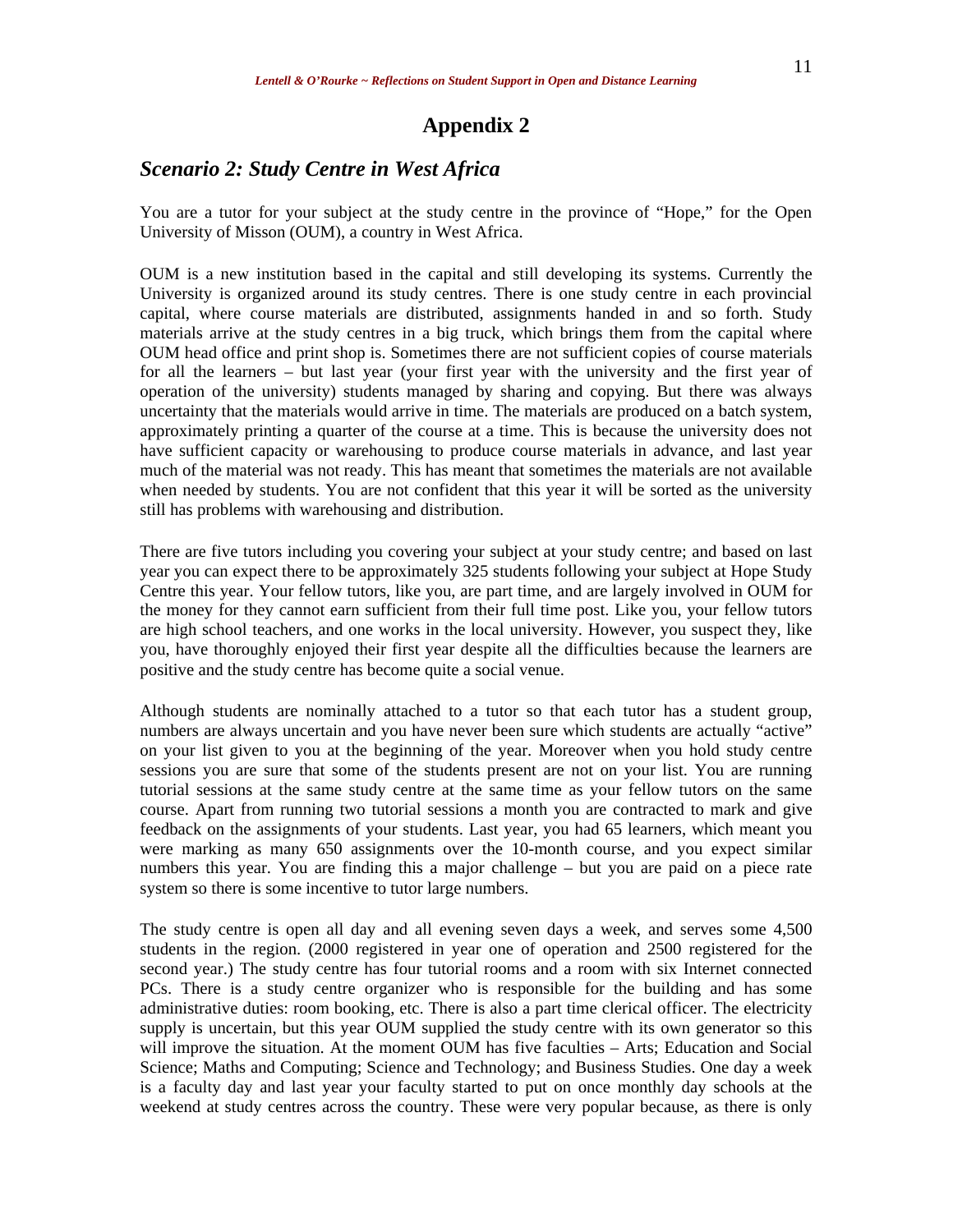one study centre in each province, students have to travel a long way to get to the study centre. So for those students not living in the provincial capital, evening classes are not really viable.

After the first year of operation the university decided to appoint lead tutors for each subject taught at each study centre. You have been asked to take on the lead tutor role for your subject area at your study centre. The idea of this role is to allow some local and subject autonomy in organizing the teaching and to create a process for communication between tutors and the university administration. So your new role is essentially how to make the tutorial subject support for learners on your subject better in year two, in cooperation with your fellow subject tutors at your study centre.

#### **Appendix 3**

#### *Scenario 3: College of the Islands*

You are the tutor organizer at the College of the Islands. You appoint tutors, timetable tutorial sessions and organize the widely dispersed group of part time tutors employed by the College of the Islands. You are responsible for induction and staff development. College of the Islands is the tertiary college servicing the 15 small island states of the Pacific. There are five indigenous languages, although all teaching at your college is done in English. The College of the Islands has three college campuses, one in each of the three larger islands, but although this three campus operation is a political necessity it often means things are less efficient because communication systems between the islands are not well developed and off necessity there is a lot of duplication of effort. The student population of the College of the Islands is very diverse and geographically isolated. Some island communities can only be accessed by light aircraft. The college has offered a limited number of sub degree courses following syllabuses from overseas examination bodies for many years and has built up a solid reputation based on mixing methods and technologies – print, and in particular radio. Although tutorials are available at each of the college's campuses on a twice-monthly basis attendance is poor, even from the students who live on that island. One recent innovation was the introduction of a mobile tutor team with the objective of visiting each of the smaller islands twice a year. This had some success. You know that the critical issue is learner support and without deepening this, the college will fail most of the communities it has been set up to serve.

A new innovation for this forthcoming academic year is a course on "Care in the Community". It is a diploma level course developed and accredited by the Oceana University in Australia. This course acts as the common foundation year of a degree course in the caring professions (e.g., health and social services) and is a professional course for those currently working in the field but without appropriate qualifications. This is a very significant development for the college – and everyone is looking to see how it will work out. Each module or course is designed around a core text and a wrap around study guide to the text. These materials are fairly competently done but do not take account of the culture or circumstances of the islands because they were not written for these communities. Nor in the production of these materials has there been any recognition of the learner support needed for successful ODL study. The projected student numbers suggest that in the first year the college may enrol between  $40 - 50$  learners, but the potential for future years is much greater. This ratio of 1:50 is within the accepted tutor student ratio operating in the college. Students will be from all the island states and even if they are from the same island they may not live in easy proximity to each other. You have been able to identify three potential tutors; all are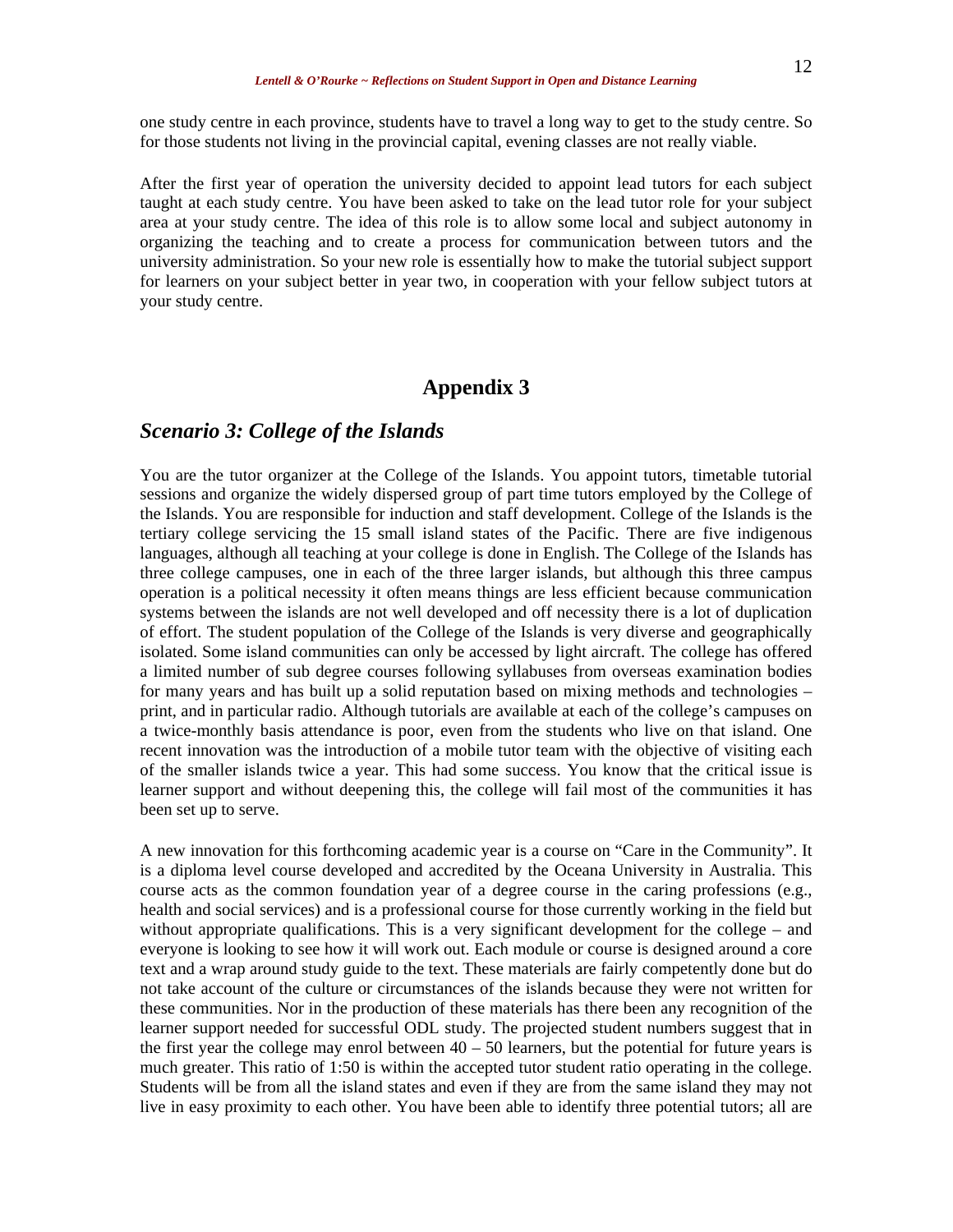working professionally in the field, and each one lives on one of the three main islands. This has pleased you because you had been worried about finding suitably qualified tutors. The College has also been given funds from an international development agency to assist in the first year of introducing this course. What are you going to do?

#### **Appendix 4**

#### *Scenario 4: GREEN*

GREEN is an international organisation that provides learning opportunities for people whose work involves advocacy for environmental issues. The people that GREEN serves are in responsible positions; in government, in corporations, in media, or in non-government agencies, and are located throughout the world. Many of them are in countries with limited resources and technologies, and typically have multiple responsibilities to work, family and their communities. They all begin their connection with GREEN when they take part in an initial learning programme that includes intensive face to face meetings and a great deal of collaborative work. As a result, each cohort of GREEN graduates tends to continue their connections with their colleagues and with GREEN staff.

Some of GREEN's training is offered as self-study modules, either in print or on CD ROMs. However, people using these modules have consistently said that they would like to have a more in-depth learning experience and receive feedback on their work that goes beyond the suggested answers provided in the modules. GREEN provided tutoring for one pilot course, but found that it was not cost-effective, because of the amount of tutoring time required to provide detailed feedback to learners.

Now GREEN is ready to test another approach; enrolling large numbers (about 60 to 80 people) in a paced 20-week course that will combine the use of the CD ROM, a moderated computer conference, and tutorial support. All participants will have their own copy of the CD and Internet access, although in some cases their Internet access is intermittent. GREEN staff will manage enrolment of learners and distribution of materials, and will do some screening to ensure prospective participants have the appropriate background and adequate computer access. The course design requires every participant to work on a project throughout the course and to submit it for a mid-course review and for a final assessment.

You have been selected as the sole tutor for this course. Your responsibilities will be to provide support for participants so that they can each prepare a project that is appropriate for their own needs and for their context; to enable participants to support and learn from each other; and to ensure that each participants' project receives detailed and helpful feedback. You have tutored or facilitated e-learning situations before, but have always dealt with relatively small numbers of people who are from similar contexts and share similar values. You know that the strategies you've used for smaller numbers and more homogeneous groups won't necessarily be effective for a large, diverse group.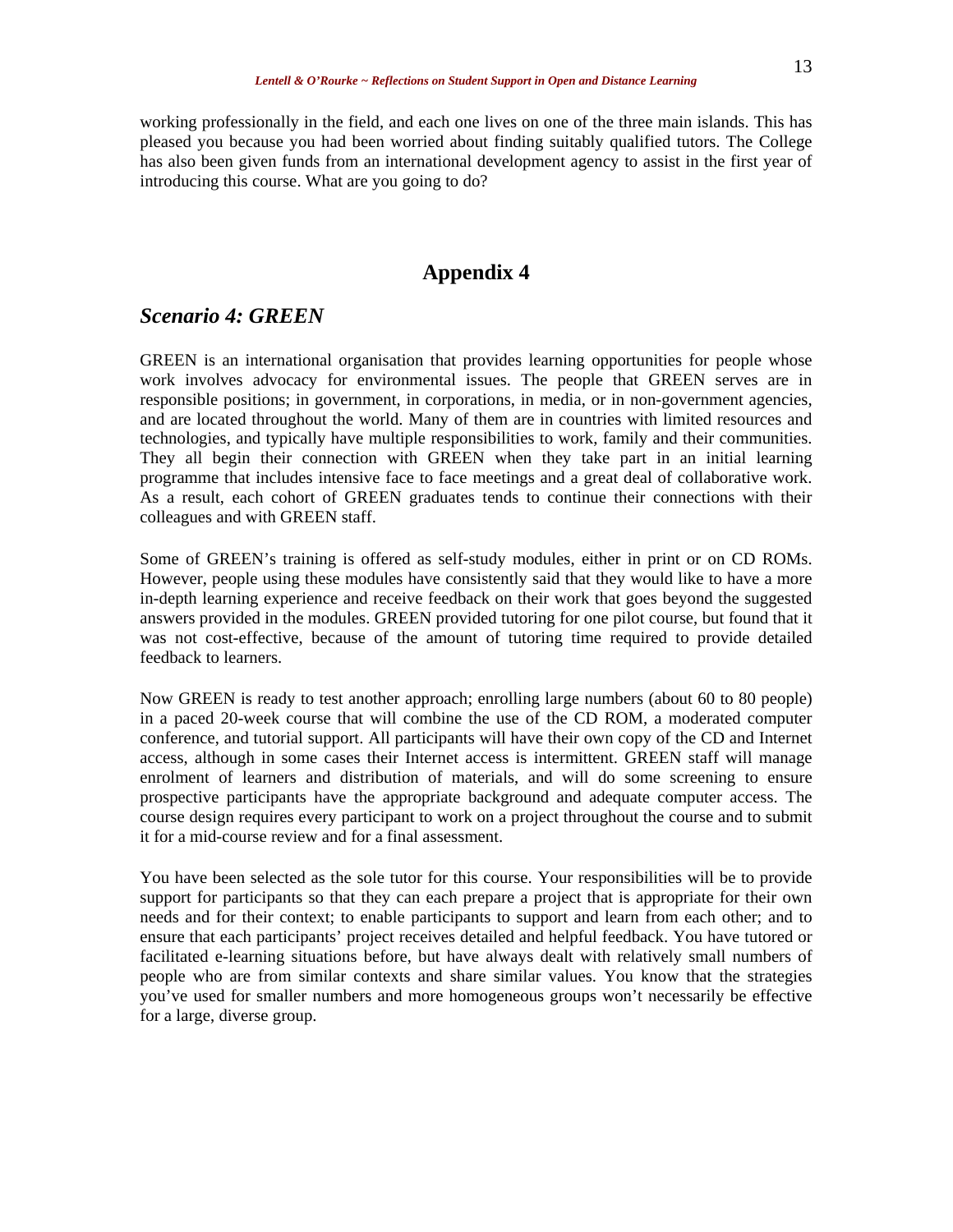## **Appendix 5**

#### *Scenario 5: Seaforth College*

You are a tutor at Seaforth College in the UK on a foundation law course. Seaforth is a small charitable trust that was set up after the Second World War to provide education and training opportunities for de mobbed troops who were unable to study full time. Seaforth College pioneered part-time distance education utilizing correspondence methods. There are no-face-to face meetings for students, and on its core courses there is no student – student interaction, all interaction is between the tutor and the student conducted at a distance. Moreover the college is committed to openness by which it means students are free to register, and study at their own time and pace. They do not study in a "lock-step" fashion. Seaforth College's uniqueness stems from it being a "not for profit" provider of tutorial services. That is it provides a tutorial service for the courses/syllabuses of other providers. The college in some instances creates the student study materials that underpin the syllabuses of these providers. The Government does not fund Seaforth College; its only income is from the fees its students' pay. The college's significant reputation has been earned from its high standards of learner materials for British secondary school examinations – both the general and advanced syllabuses. The college is now providing very successfully study materials and tutor services for a range of occupational and professional qualifications, and is pioneering work based learning. The college is also positioning itself to move into a completely electronic environment with its own managed learning environment.

You are a tutor on what used to be a very significant area of the College's provision – namely support for the London University External Programme. You know that the college continues to provide a service here even though it just about covers its costs. Learners pay a registration fee that entitles them to an initial contact with you (phone, fax, or email) the purpose of which is to design a tailor – made study programme, and five assignment forms. An assignment form accompanies a students' submitted assignment. The assignment was set by you at the initial contact session or after the previous assignment was handed in. Students are essentially having one-to-one tutorial sessions at a distance with you after the submission of a piece of work. The only pacing that is provided is the London external examinations that are held once a year and students have to decide if they are going to enter the exams that year some months before. London University does not provide any study materials, but it does provide a syllabus and an extensive reading list.

You have for a number of years questioned why you continue with this tutoring, as it is certainly not financially worthwhile. But over the years you have had very rewarding relationships with your students, who are largely overseas, and for all of them this is the only way of getting higher education. Some of your past students have risen to high office in their countries, and a number have won University of London awards for the best student in the year – including on campus students.

At anyone time you have approximately 18-20 students attached to you, but they are all at different stages in their studies. If a student does not submit any work for two years, the college deems them to be dormant and they are removed from your list. You have known students become active again after "rests" of eight years. There is a high drop our rate on these programmes – learners stop submitting assignments even though they may have purchased assignment forms. The successful learners are very committed, and self motivated. You often think of them as auto-didacts.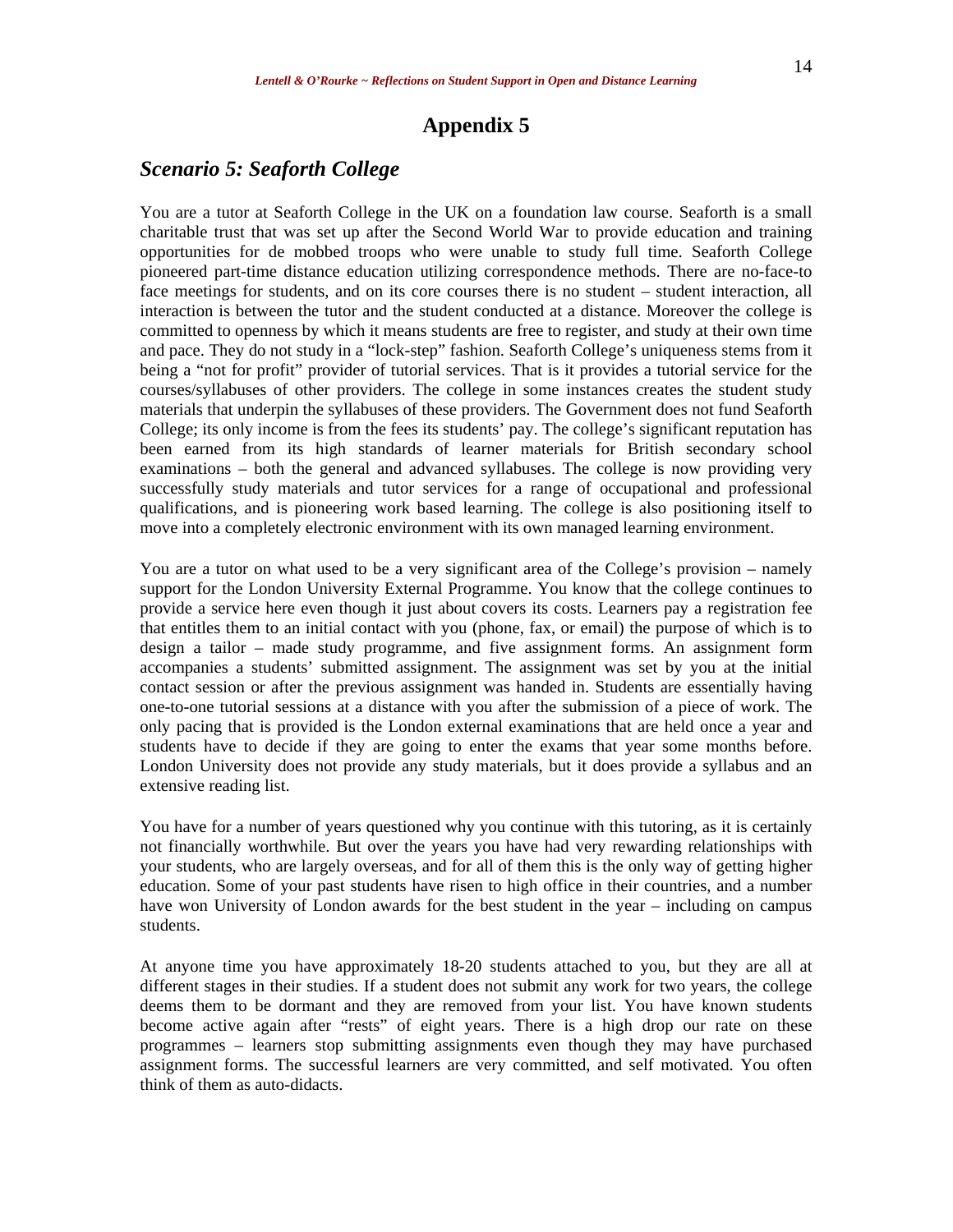**Task: The College has given you authority to reorganize your tutorial provision. What will you do to ensure that your time is used more effectively and tutorial provision is improved?**

#### **Questions to consider:**

1. What are the challenges you face?

2. What resources are available to you?

3. What strategies could you use to achieve economies of scale in this customerised tutoring situation?

## **Appendix 6**

#### *Scenario 6: Accounting*

You are a general accountant in a medium-sized city in the United Kingdom, and for some years, you have been tutoring people who are preparing for their certification exams. You are contracted by a local college to provide this tutoring service for people who have successfully completed and passed all their accountancy courses, but must pass two comprehensive exams, (a general one and one in their field of specialisation) in order to receive their professional certification. The college does not offer any face-to-face classes to those preparing for these exams; instead, it contracts with local accountants to provide individual tutoring. In your community, you are the only accountant taking on this work, but there are two or three other accountants in nearby cities who are also tutors. As well, since the exams are offered nationally, there are tutors across the country, most of them contracted by local colleges.

Opportunities to sit these exams are offered by the professional accountancy organisation twice a year, and candidates usually begin their preparation, either on their own or with tutorial help, about four months in advance of the exam date. You usually tutor about 20 candidates at a time, and help them prepare both for the general exam and for any one of five specialised exams. It is interesting work, but it means that you have to customise your tutoring for each person, because everyone has quite different levels of preparedness, and each person is also studying for a specialisation. Because the exams test learners' problem-solving abilities, most of your tutoring involves commenting on learners' assignments, which are based on previous exam questions and case studies. You do all your tutoring by email.

As you are nearing retirement, you would like to be able to increase the number of people you tutor to about 50 at a time, so that you can use this activity to supplement your income. (The college pays you a base rate according the number of students you have, plus a set fee for each assignment you mark.) You have developed some resource materials to help your learners; the college has copies of previous exams, and the professional accountancy organisation provides a handbook for candidates explaining the general principles of the qualifying exams. You are wondering how you can make your tutoring more efficient so that you can manage to work with up to 50 candidates at a time. What would you recommend?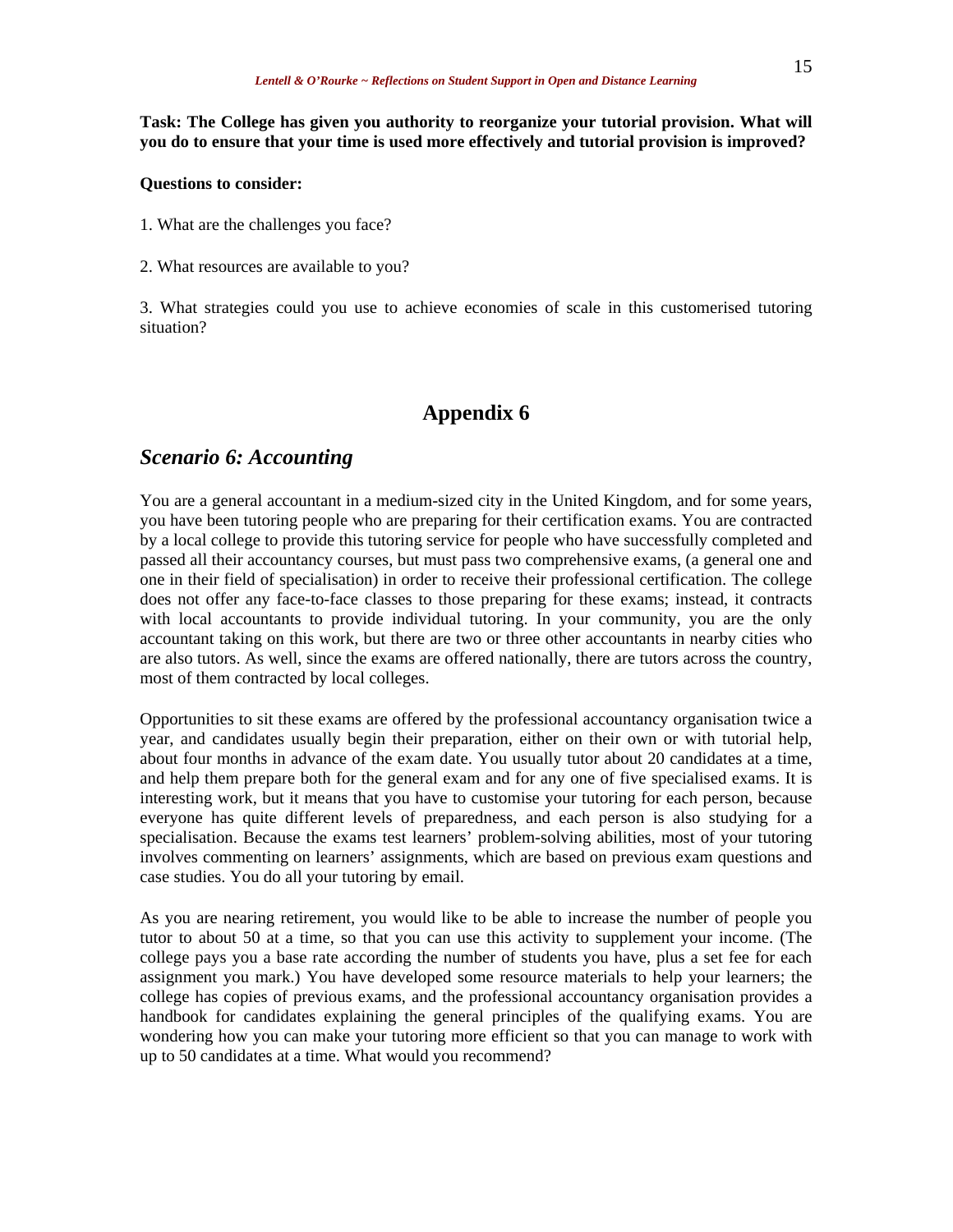## **Appendix 7**

#### *Scenario 7: SARS*

You are an instructor in a university school of medicine in Eastern Canada and your area of specialisation is infection control. You are a qualified nurse with a graduate degree and advanced training in microbiology and in infection control. Although medical students and nurses are usually very conscientious learners about your subject, you are sometimes frustrated that doctors do not always practice effective infection control. This is partly the result of an attitude that doctors are too busy and too crucial to the system to pay attention to all these detailed rules and procedures. However, the recent SARS outbreak worldwide has prompted the Ministry of Health to require new, more rigorous infection control precautions, and all hospital staff must complete training in these precautions within the next six months, so they are prepared for the next SARS outbreak.

Your university has prepared a distance course to provide this training, and you will be one of two tutors responsible for a group of 400 doctors at two teaching hospitals affiliated with your university. Even though participants are local, their busy schedules make it impossible to attend face-to-face classes. The course is designed to be as flexible as possible. It requires about 20 hours of study time over the two-month course duration. A CD provides the essential information, but as a tutor, you are responsible for ensuring that everyone has mastered it. As well, you know that your role involves changing attitudes among doctors so that they all take infection control seriously and follow the new protocol. The course material provides adequate data and good rationales to support the change in behaviour, and also encourages participants to form learning groups and engage in computer-mediated discussions so that they can raise questions and issues. You would like to use these discussions to draw out any objections or concerns about the new procedures so that these can be addressed, and participants will be more likely to apply these procedures in their practice. As well, you have to work out how to ensure that participants have in fact acquired the skills, knowledge and commitment to use the new procedures.

### **Appendix 8**

#### *Scenario 8: Leather Industry in India*

The Government of India has identified the need to upgrade skills in tannery workers to propel the Indian Leather industry into the 21st Century. The formal education system was unable to meet this need because: the target group were in the work force, the numbers to be trained were very large (1.4 million), the areas to be trained were not covered by formal systems, learners were distributed geographically through various tanneries in the country, each tannery had needs specific to local requirements, educational background of learners varied drastically from graduate to illiterate and tanneries find it difficult to spare workers for training.

A national open university has developed a 20-week course, which is competency based, is work based and uses open learning and distance education methodologies. Strong partnerships have been established between the experts at the university and experts in the leather industry to develop and implement the programme. In order to cater for the varied educational backgrounds of learners - including range of languages - the entire course was produced in both print and on audiotape. Learners are assessed during the 20 week course on their practical competencies in a number of areas covered by the programme.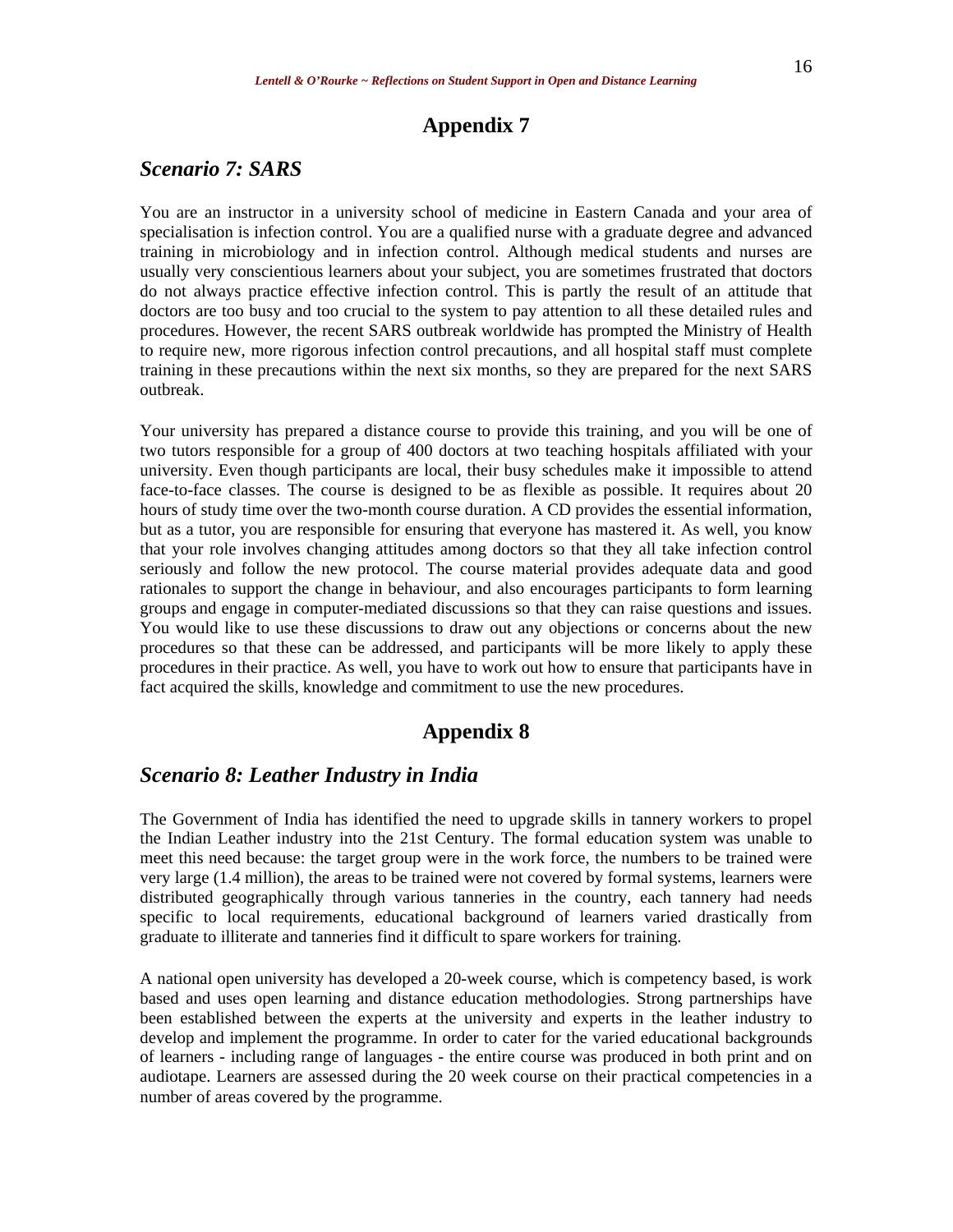The delivery system provides learner support through work based demonstration and training at the worker's tannery; and supplementary support, general guidance and assistance at study centers located in the tannery or in partnering institutions located in the community.

The course was introduced in March 1999, and all the feedback suggests that workers are showing strong motivation to undertake and pursue the training. The course has been praised internationally and nationally for providing a model of how flexible delivery methods can meet training needs and for showing the importance of a strong culture of partnerships involving government, training institutions and enterprises.

You are a worker trainer on the Tannery Training Programme. You work in a large leather factory and have been given remittance of eight hours for your duties of supporting 30 learners on the programme, half of which are for direct class contact. The other half of your time is for assessment, record keeping (recording marks), and individual or small group work where possible. The work-based training is on the job training and is very much in the hands of the managers of the different areas. Your training input is designed to supplement the work-based training. Although enabling employees to participate in the programme is company policy, in reality the ability of a worker to participate is determined by their foremen – are they supportive of the programme and an individual learner or not. So sometimes individual learner attendance is erratic. The room provided for the study center is very basic with little or no equipment but you do have sufficient copies of the learner materials for each learner. You also have a very mixed group with respect to educational abilities. The materials take "one-size" fits all approach, which is taxing given the wide range of abilities reflected in your group. In the early years of the course student motivation was indeed high but you have found that this is declining because promised wage increases and promotion for graduates of the programme that applied in the first years of the programme, no longer seem to be materializing. You are concerned about this. You are one of seven worker trainers in the factory. You do not meet other trainers because you each use the study center on different days. Although you are committed to the ideas behind the programme you are becoming a bit de motivated too. How can you restore your own motivation and that of your learners?



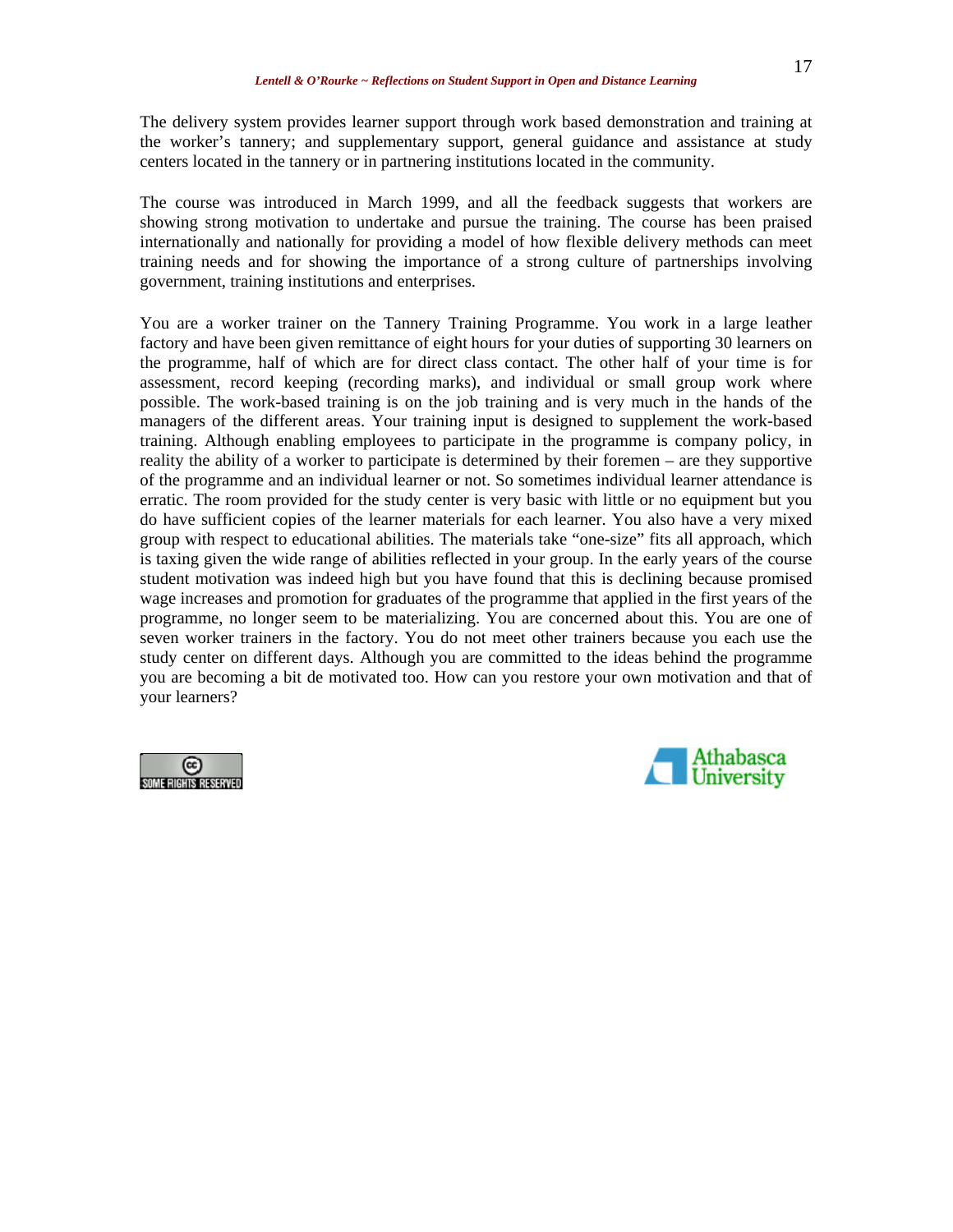**April – 2004** 

# **Interim Report: A case study of Internet-based distance education program development in Vietnam**

**Ramona R. Materi** Ingenia Consulting

**Patrick J. Fahy** Athabasca University – Canada's Open University

# **Introduction**

This is a report of the role of Distance education (DE) in enhancing education and training in developing countries. As countries compete in an ever more challenging international marketplace, they recognize the need to continually train and upgrade their citizenry. As national leaders struggle to cope with increasing populations and decreasing budgets, DE can be an additional and often essential tool in accomplishing this goal.

This paper is a case study of the efforts of one college in Vietnam, Fisheries College Number 4, to develop a plan to introduce a small distance education offering to its regular courses. Its purpose was to better serve farmers in remote regions. The first author, Ramona Materi, through her company, Ingenia Consulting, carried out the work on behalf of the International Development Research Centre (IDRC), a public corporation created by the Parliament of Canada to help researchers and communities in the developing world to find solutions to their social, economic, and environmental problems. Materi's assignment was to work with College officials to develop the DE plan and funding proposal.

The paper begins with a brief description of the role of information and communications technology (ICT) in education and development, particularly in South East Asia. It then provides an overview of Vietnam and its current activities in DE. The next section offers a detailed examination of the challenges the College faced in developing a plan for DE on the Internet. The paper concludes with Materi's personal observations and commentary on lessons learned.

# **ICT'S Role in Education and Development**

The debate on the role of education and development is complex as the appropriate role of DE, and more specifically the use of DE technologies, in advancing economic and social well being. Commenting on distance education, Chung (1990) notes:

*Given the limited human and financial resources available to third world countries, distance education becomes an invaluable tool for development. Through distance education, one teacher can reach an audience of millions rather than only a handful. The cost of distance education can*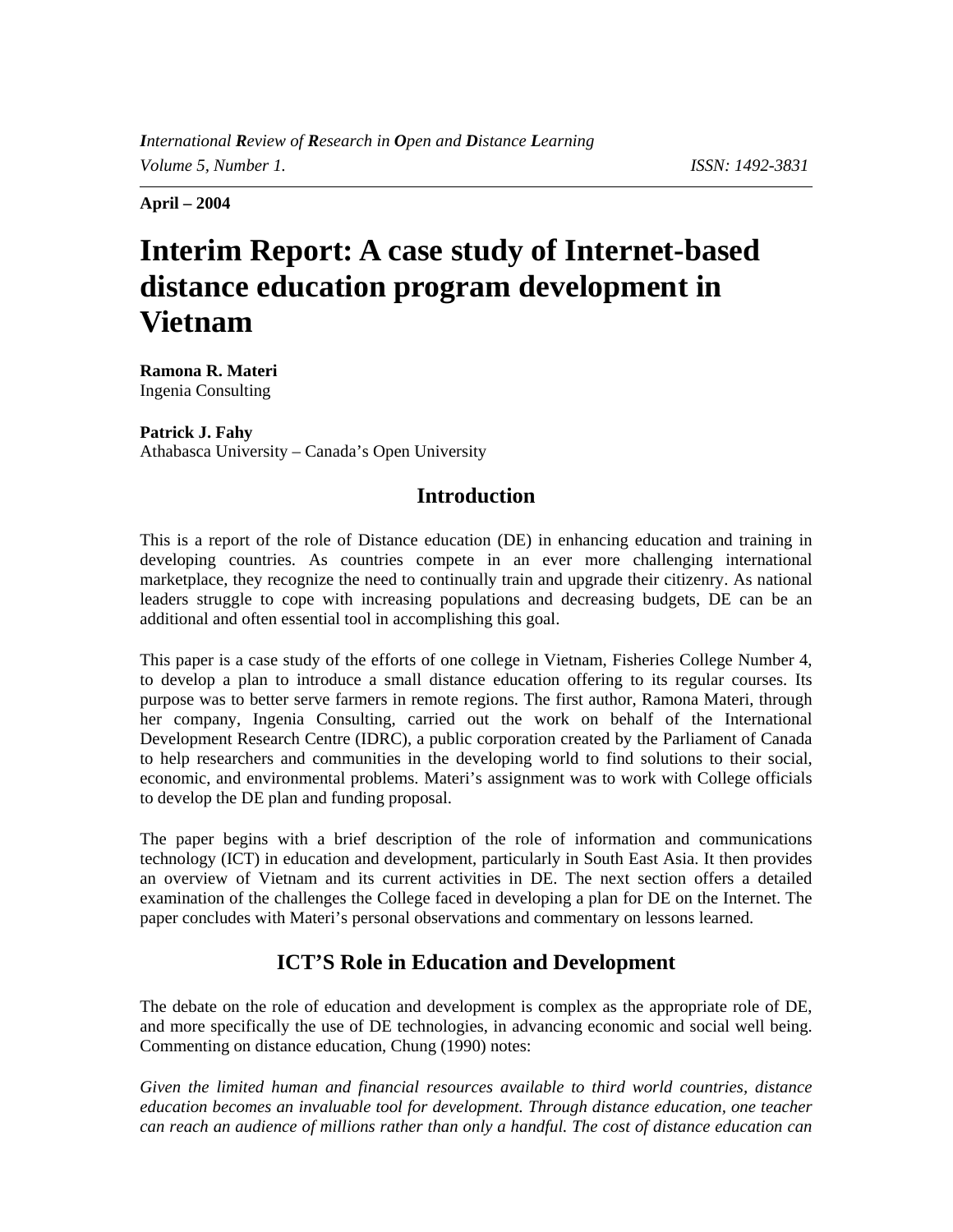*be a fraction of that of traditional formal education, thus enabling limited resources to reach a larger population* (p. 64).

Casas-Armengol and Stojanovich (1990) argue that the "rational and well-planned use of new and advanced technologies" in distance education can enable developing countries to break out of offering degrees for social prestige and instead allow "true knowledge development" (p. 133).

Other writers, however, wonder if advanced multimedia technologies are practical for poor countries. As Penalever (1990) comments:

*The application of modern technologies will entail an increase in the costs to be*  borne by the students, which, in turn, will affect their access. It is possible that *third world countries will not be able to make use of the "technologically advanced" new modalities of distance teaching, which are being developed at present in industrialized countries* (p. 28).

These concerns, though, have been no barrier to the use of interactive DE technology in Asia, as academic conferences throughout the years demonstrate. In 1990, the Universitas Terbuka in Indonesia hosted the "Interactive Communication in Distance Education" conference, at which scholars from DE institutions throughout the region discussed ways to increase two-way interaction between instructors and students. In 2001, another Indonesian conference with the same theme appeared, "Facing Global Competition: Open learning and Information technology: Problems and Promises" (2002), where scholars looked at quality issues in online learning and teaching, and other related topics.

Nonetheless, access to Internet technology varies widely in the region. The Asian Development Bank has prepared a series of reports looking at infrastructure problems and related matters. Countries, like Singapore and Malaysia, have solid structures in place, and others like Thailand and the Philippines are moving towards better connectivity, while others like Vietnam, Laos, and Cambodia require major investments to upgrade their technological networks. The majority of these countries, however, recognize the importance of the Internet and the urgency of investing in essential telecommunications infrastructure (Murray, 2003). Thus, distance educators working in the region must plan to deal with a wide range of capabilities when designing programs.

### **Background of Vietnam**

Vietnam is considered one of the poorest and most underdeveloped countries in the world. As the CIA Fact Book (2002) notes: "Vietnam is a poor, densely populated country that has had to recover from the ravages of war, the loss of financial support from the old Soviet Bloc, and the rigidities of a centrally planned economy." The country was at war from 1945 to 1975, after which it faced an economic embargo until 1990. From 1993-1997, growth averaged 9 percent per year, but it has slowed in recent years because of the recession in the global economy and in South East (SE) Asia. With a population of 78 million, almost 80 percent of the workforce is involved in agriculture and lives in rural areas. In 2000, Gross Domestic Product (GDP) per capita was estimated at US \$300 per year.

With respect to education, Vietnam faces several urgent needs. With more than 75 percent of its population under the age of 30, it has numerous new students entering the primary and secondary schooling systems. It also has massive numbers of people to train in new technologies and practical skills to achieve economic development. Less than 25 percent of the total workforce is skilled labour. According to Thai Thanh Son (2001), an analyst working for the United Nations Development Program in Vietnam: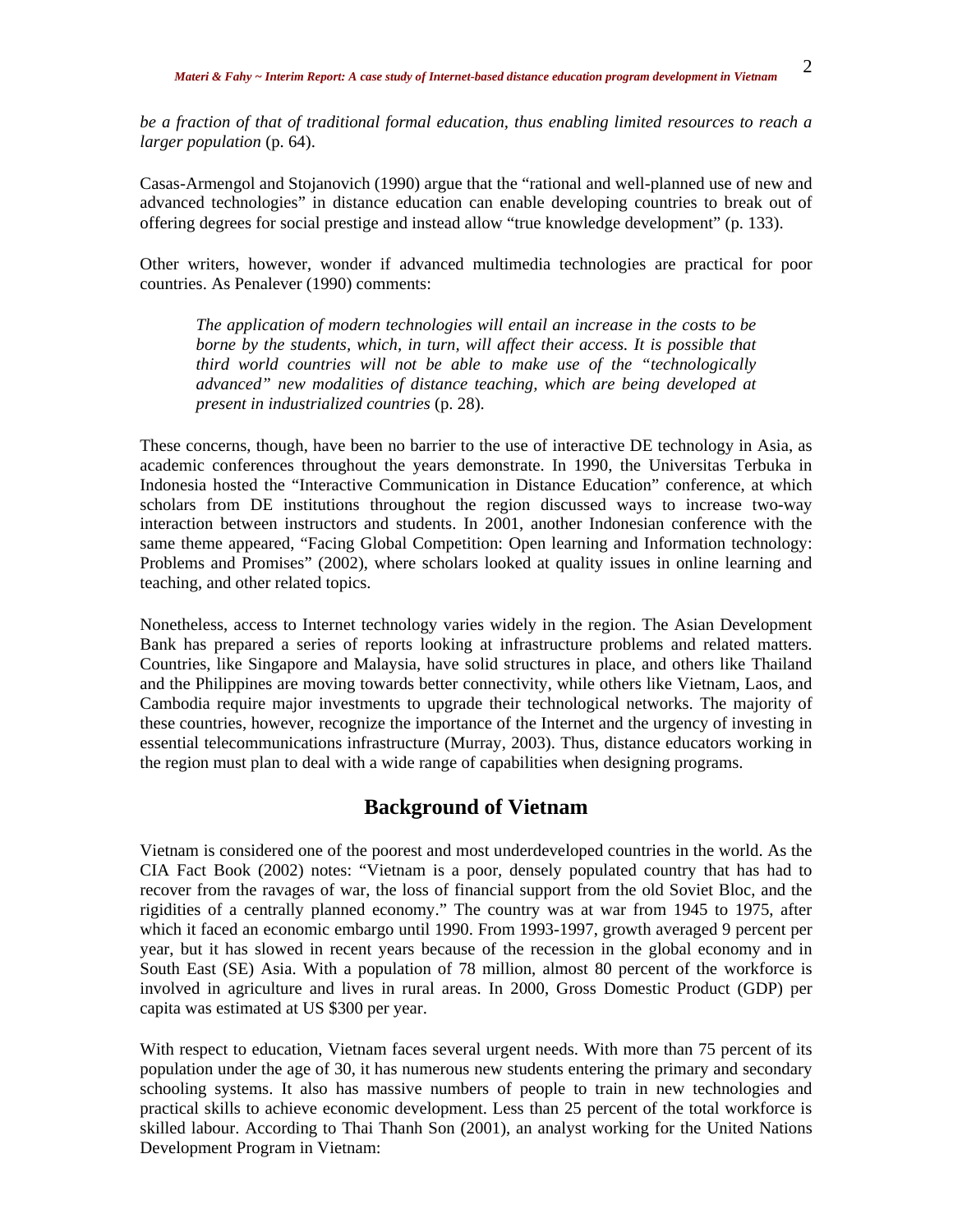*Retraining, upgrading and standardizing working staff in all sectors of the national economy is [urgently required]. Approximately 80 percent of the country's workforce was originally trained along different lines. Consequently, they are not adequately prepared for today's economy and they need additional training.*

As an example, the Vietnamese government has created Export Processing Zones, to encourage socio-economic development in rural areas. In one zone in Quang Ngai province, an oil refinery complex will need 4,000 engineers and 12,000 skilled workers by 2005. With the current state of education and training, however, the complex will do well to have 5 to 10 percent of that required workforce. Similarly, for lack of qualified Vietnamese personnel, British Petroleum, a multinational working with the Vietnamese government to develop offshore oil, must import engineers and oil field specialists from Thailand. The shortage of skilled workers is endemic across industries outside of the agricultural sector (McTavish, 2003).

#### **Distance Education in Vietnam**

Vietnam has been involved in distance education since the 1950s. Faced with swelling numbers of students and needs, the government is beginning to invest more in the sector. In particular, it believes that DE can be effective in promoting human resources training (Son, 2001).

In the mid-1950s, many colleges and universities established units and departments for correspondence training. In the 1980s and 1990s, the government established more formal DE institutions, including the Vietnam Institute of Open Learning (1988), and the Open Learning Institutes of Hanoi and Ho Chi Minh (1990). In 1993, the government established the Hanoi State Open University and the Semi-Public Open University in Ho Chi Minh City. These institutions manage and organize open learning and distance education throughout Vietnam.

In 1998-1999, approximately 800,000 learners participated in some sort of open learning or distance education offering. These included 40,000 undergraduate in-service learners, 10,000 students of in-service secondary vocational education, 100,000 continuing education students, 400,000 foreign language students, and 250,000 people upgrading literacy. Thousands of others participated in seminars and workshops (Global Distance Learning Network, 2001).

Much of the DE offered in Vietnam is print-based. Ha Noi Open University (HOU), for example, has regional learning centres throughout the country. Students receive their materials by mail or pick them up from the centres. HOU also produces audio and video materials for select courses and has videoconference facilities, funded by the World Bank. It has a simple website, and sends emails to the regional centres for basic administrative matters. HOU's offerings mirror those of most other Vietnamese institutions.

The use of Internet for DE is relatively rare due to such constraints as:

• Lack of Equipment/ Infrastructure: In 2001, fewer than 100,000 people in Vietnam had private access to the Internet. For instance, only 10 percent of the students in the Faculty of Information Technology at the Hanoi State Open University had their own computer. Most use public-access computers in cyber cafes, which are ubiquitous; even small towns are likely to have access. Still, this access also has problems. Vietnam's Internet backbone has only one major line between Ha Noi and Ho Chi Minh, and military traffic has priority. For the average user access can be grindingly slow and unreliable.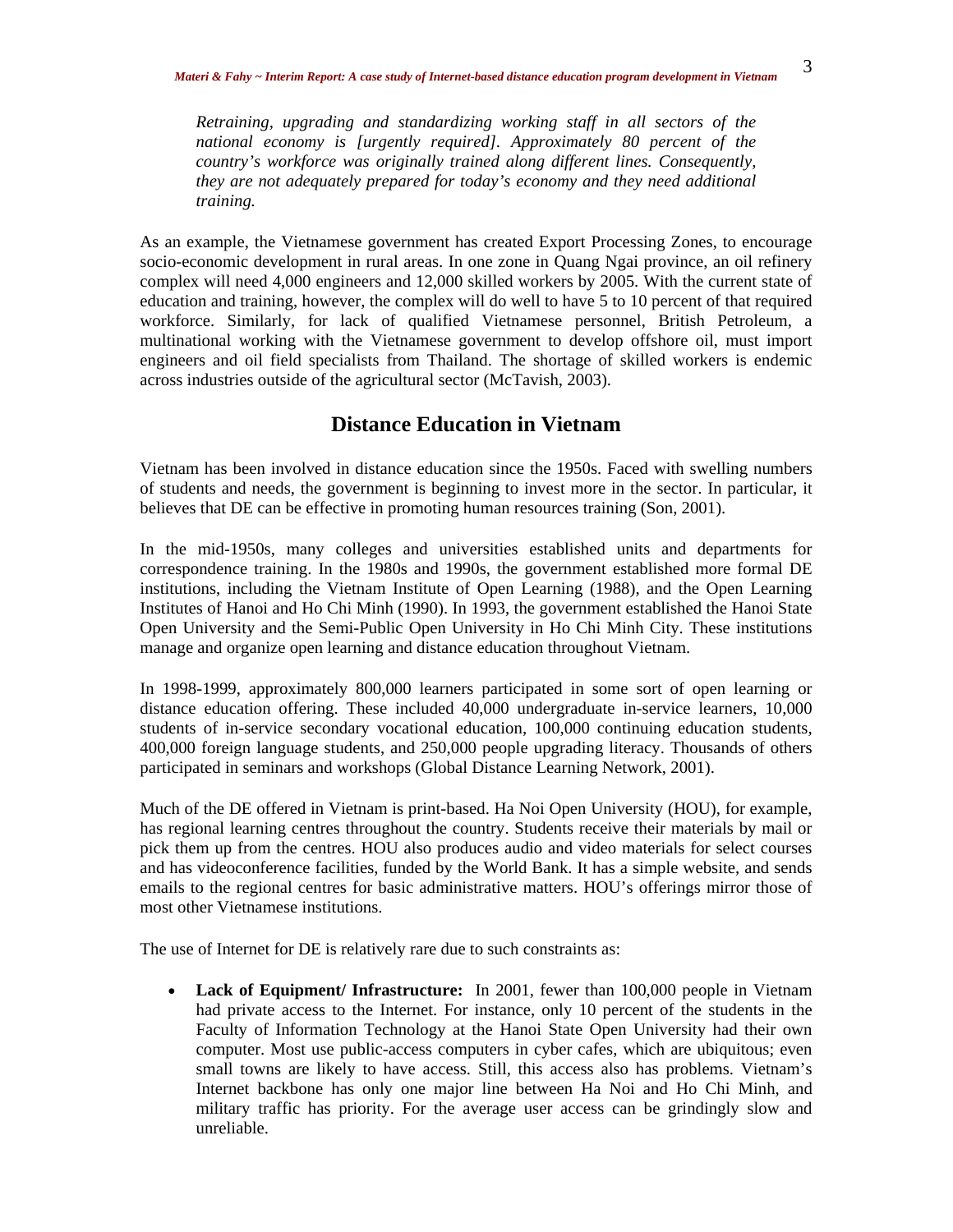- **Expense:** In a country where average annual income is about US \$300, in 2003 a new desktop computer started at US \$800. Costs for Internet and telephone services are equally prohibitive when compared to average income. Relative to an on-campus student, a learner using the Internet for an hour a day would end up paying four to five times as much in fees.
- **Language/ Culture:** Language barriers are also present. Users require a certain proficiency in English to log onto websites, participate in chat rooms, and gain access to the information resources of the Net. The Vietnamese government also restricts access to certain sites.
- **Instructional Design Capacity:** There are few capable DE instructional designers in Vietnam, and fewer still experienced designers of materials for the Internet. Through its Mekong Delta Facility, the World Bank is engaged in a year long project to enhance the print-based design skills of a select group of instructional designers. In 2004, this group will turn to CD-ROM technology. State-owned companies have these capabilities as well, but even they acknowledge the need for further skills training and upgrading (Nelson, 2003; Nguyen, 2003).

Despite these constraints, Internet usage in Vietnam is growing. Infrastructure problems are being remedied with Asian Development Bank funding, Vietnam plans to install fibre optic networks in the Northern provinces by 2005. The "pipeline" between Ho Chi Minh and Saigon should be double-tracked by the end of 2003 (Chang, 2003). As for language, many young people study English, and it is common in large city cyber cafes to see them chatting for hours online, alternating between Vietnamese, French, and English language forums.

As these problems are resolved, the likelihood of Internet usage for DE is enhanced. Already, Vietnam and Japan have signed an agreement on e-Learning, whereby the Hanoi Institute of Technology, Vietnam's 's premier information technology (IT) facility, is working with Japan's Kyoto University to explore the use of e-learning for IT courses. Such initiatives are likely to continue to expand. The rest of this paper will describe how one college is moving forward to use the Internet as a DE teaching tool (Nguyen, 2003).

## **The Challenges for Fisheries College Number 4 of Introducing the Internet**

#### *The Training Challenge*

Located outside of Ha Noi, Fisheries College Number 4 is responsible for providing college level and continuing education courses to students and workers in the northern provinces of Vietnam. Its courses range from business and accounting to aquaculture, information technology, and food processing technology.

The fisheries sector is important to Vietnam, employing millions of people, contributing four to five percent of GDP annually, and nine to 10 percent of Vietnam's total exports. The government would like to increase the number of fisheries technicians by 20 percent between 2000 and 2010. The goal is to create jobs for two million people in aquaculture; at present, only 30 percent have been trained. In Vietnam, aquaculture is carried out at home in rural areas, with 45 percent of the workforce comprising women. Because the government sees aquaculture playing a major role in improving the role of women in rural and mountainous areas, the priority need is for worker training in rural areas (Wyne, 2002).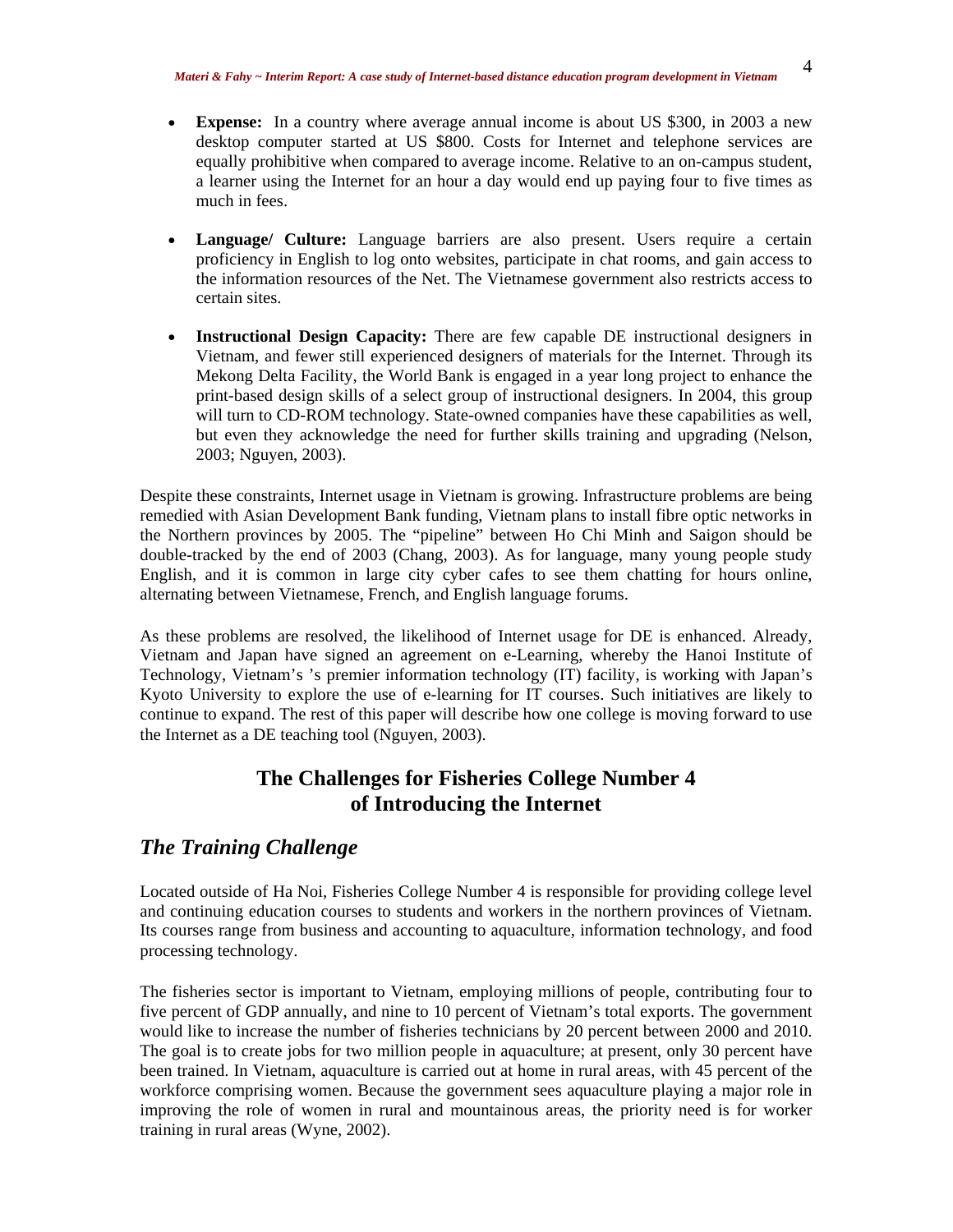In support of this goal, the College has developed a one-week, in-person short course in aquaculture targeting farmers. Instructors from Ha Noi help locally based staff deliver the course, traveling to learning centres in rural areas. They are away from the college for up to one month at a time. The College has a large area where it houses various species in aquaculture ponds, which are used to train farmers and regular students. As part of the government's rural development efforts, courses for farmers are offered free of charge. Class sizes range from 45-100 people, with the College offering the sessions two to three times per year.

This current training model places pressure on college staff, learners, and facilities; increasing the number of classes, learners, and teaching locations would only exacerbate the strain. Instructors must travel frequently in rural areas along roads crowded with carts, bicycles, and slow moving trucks, making for long, tiring, and dangerous journeys. Students also face difficult travel conditions and many must also be away from home and family responsibilities for extended periods.

To alleviate these problems, the College approached the Canadian International Development Research Centre (IDRC), seeking funding for the use of ICT to meet the needs of farmers. The first author was the consultant who carried out the development of a DE plan and funding proposal.

A basic needs assessment revealed the following issues related to the implementation of ICT in distance education:

• **Teaching and Learning:** The College had worked previously with Canadian donor agencies, including the Marine Institute, and the College of the North Atlantic in Newfoundland. As a result, it had a selection of audiovisual equipment and had produced 12 courses using systematic instructional design techniques. Once funding ceased, however, so did the use of these skills. Since 1997, when the design project ended, the College has designed no new courses using these techniques, nor has it revised any existing ones. Further, College instructors had minimal to non-existent experience with DE courses. None had ever developed materials for such courses, nor instructed in them. Some had basic computer and Internet skills, but only two IT instructors were acquainted with the technology.

Student skills were equally limited. Farmers ranged in age from 25 to 65, and their computer skills were almost non-existent. All, however, had excellent literacy skills; the United Nations Development Program estimates literacy rates in Vietnam at more than 90 percent.

• **Technical Considerations:** In Ha Noi, the College has a computer lab with relatively new computers. Only two computers, however, were connected to the Internet, and these were located in the director's and vice-director's offices. Connection speed was 11.5 Kbps, excruciatingly slow and unsuitable for DE activities.

The College has spent more than \$US 750,000 developing an extension training centre in Quang Ninh, a province about three hours from Ha Noi. In September of 2002, navigating the road required a four wheel drive vehicle after any rainfall. One building had a large room, which with air conditioning and rewiring upgrades, could accommodate a computer lab. Tests for connectivity at the College showed that speeds of 28.8Kbps were possible. The extension centre, however, had no computers.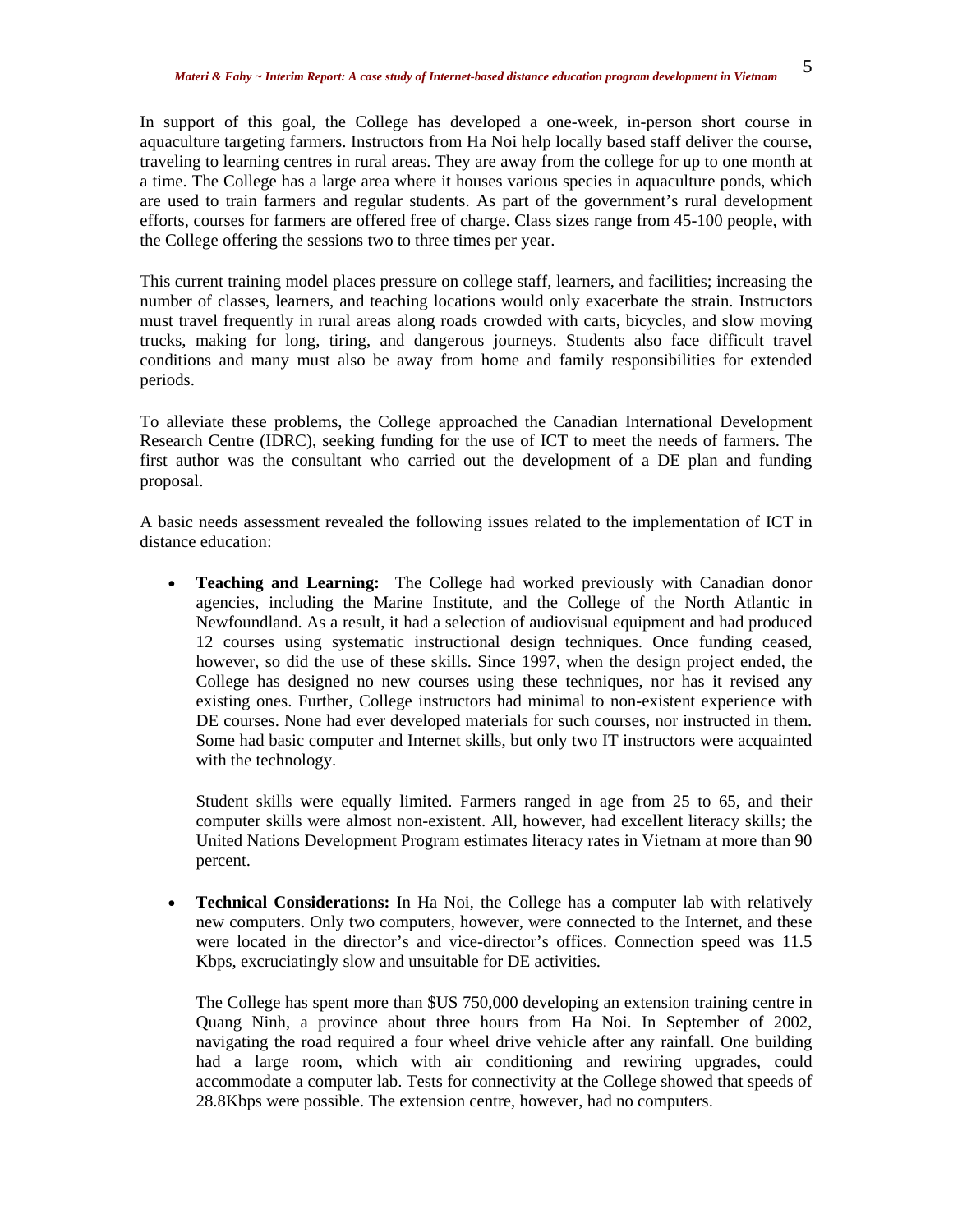- 
- **Change Management:** For more than 40 years, the College had specialized in face-toface training. No one had experience in budgeting for, planning, or administering DE programs, or seeing to student needs and related matters. If handled badly, introducing DE as well as the Internet could thus pose imposing organizational challenges.
- **Cost and Budgets:** Funds for education in Vietnam are limited. As such, the College would have to rely on outside, foreign donors to provide the financing necessary to train staff and purchase necessary equipment.

# **The Proposed Solution**

The College decided to offer learners the option of taking the aquaculture course through DE. It sought to take advantage of current delivery trends in the developed world, which are to use the Internet and other ICT technologies to increase course quality and opportunities for interactivity. The College proposed a blended approach, whereby students would receive theoretical and supplemental information through DE, and the practical portion via face-to-face instruction in the field.

In pursuing this model, the College would be a leader and a pioneer; as mentioned previously, few post-secondary institutions in Vietnam are using the Internet for training purposes, and even then the scope of use is more limited than that which the College is proposing.

# **Specific Objectives**

The overall objective of the project was to pilot the use of ICT tools in support of DE in rural areas of Vietnam. In addition, the project was designed to demonstrate the effectiveness of blended training as a development educational tool with rural adult learners. More specific objectives include:

- 1. Investigate whether the College can maintain quality learning by:
	- a. Developing, delivering and maintaining a combination of classroom and Internetbased learning
	- b. Exploring innovative strategies for using simple websites as a means to distribute scientific and technical information to rural audiences
- 2. Evaluate the effectiveness of various ICT tools as distance education tools for the Fisheries College by using servers and other tools that Vietnamese Internet service providers have developed specifically for the Vietnamese language, and for the slow connectivity typical of rural areas
- 3. Assess the effectiveness of the pilot project by collecting data on:
	- a. Instructor and learner satisfaction with the educational process and outcomes
	- b. Reliability of the ICT tools employed
	- c. Feasibility of expanding the model to other courses and potentially other colleges in Vietnam

The College would establish a DE teaching centre on its main campus, with computers connected to the Internet. College instructors would use this teaching centre to create DE materials for Internet delivery, respond to student inquiries, and conduct research to help them develop courses with the latest scientific and technical information.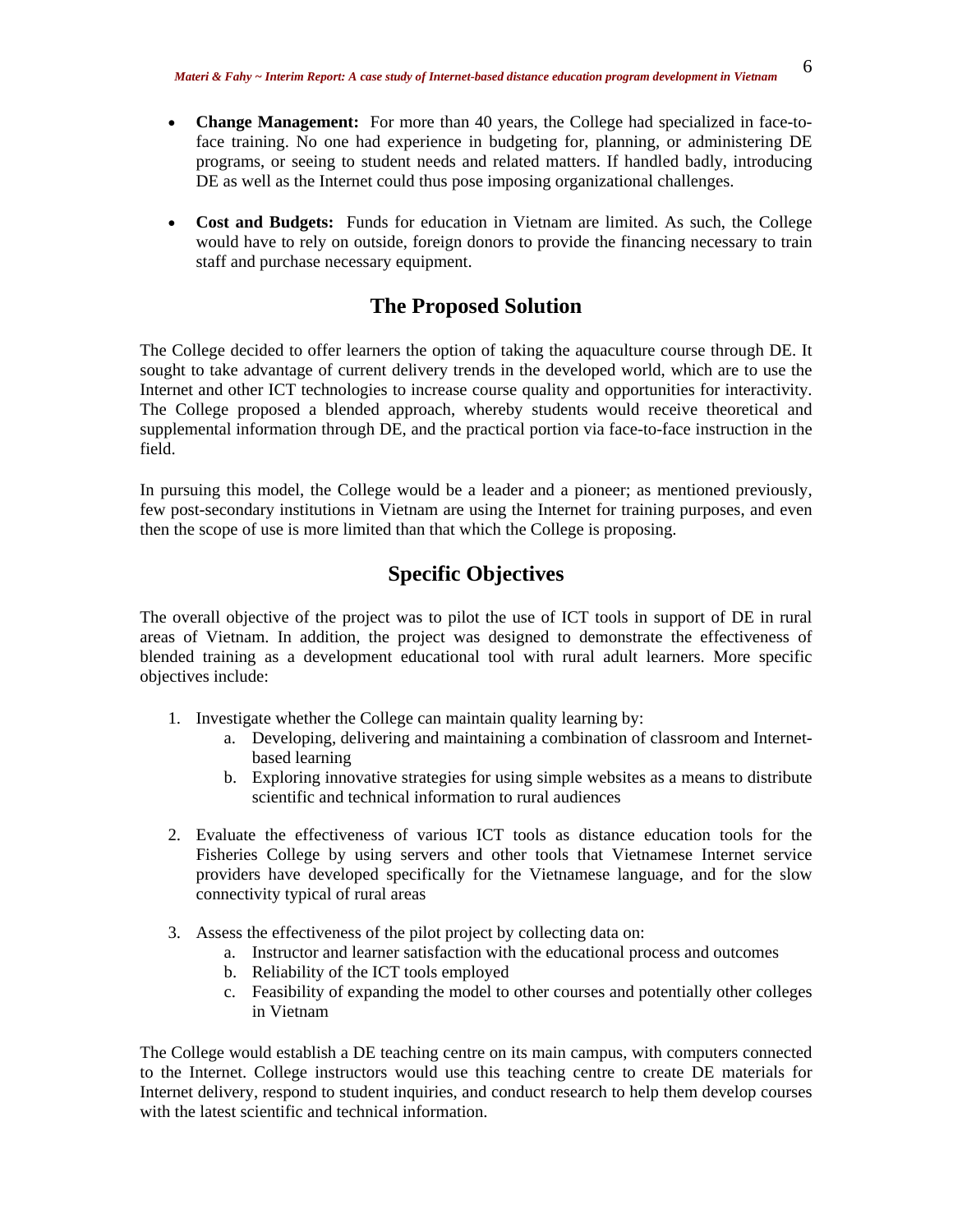The College would set up a second DE centre at its Quang Ninh extension centre. For the pilot course, farmers would still attend classroom and field sessions. In addition, they would receive training in computer and Internet skills, and have access to supplementary materials that College instructors develop. This material would include information on aquaculture theory and techniques, as well as relevant information on Ministry of Fisheries programs.

The technologies the College plans to use include:

- Microsoft FrontPage for development of Web-based course information
- Adobe Acrobat for the development of PDF files for the course website
- Computers networked in a local area network, connected by a server to the Internet

# **Proposed Process**

Described is an overview of the methodology for the project, developed by the College in conjunction with international advisors. Divided into three phases, the aim of the project is to address some potential pitfalls uncovered in the needs assessment.

## *Phase 1: Preparation*

In this phase, lasting approximately eight months, the College will work with stakeholders, a local Internet Service Provider (ISP) NetNam, and foreign consultants to develop staff capacity in Internet technology and DE training. It will also set up the distance learning centres. Major activities will include:

- **Stakeholder Meeting:** To start the project, the College will hold a three day meeting with staff, farmers, Ministry of Fisheries officials, and other interested parties, to inform them of the project and to discuss and conduct detailed planning for project activities.
- **Establishment of Internet-Connected DE Centres:** The College will contract with NetNam to develop two Internet-connected DE centres, one in the College and one its Quang Ninh extension center.
- **Staff Workshops/ Formal Training in ICT Technologies:** NetNam will provide workshops on network administration, basic computer and Internet skills, and webpage construction skills to pertinent staff. Specifically, the College will contract with NetNam for:
	- 1. A survey of the level of connectivity at each proposed site. NetNam will then provide advice on how to make arrangements to increase these speeds
	- 2. Advice on equipment, help with arrangements to acquire it, and quality testing once purchased
	- 3. Installation of equipment in the two DE centers
	- 4. One two-day workshop for 20 teachers on basic computer and Internet skills
	- 5. One two-day workshop for the same 20 teachers on basic Web-design skills
	- 6. Ongoing telephone (and, as necessary, on site) technical support for the DE centres
- **Staff Training in DE:** An international consultant will provide a one-week workshop (delivered in a two-week timeframe to allow for translation time) to 20 College instructors on the development of teaching materials for the Internet. Using the existing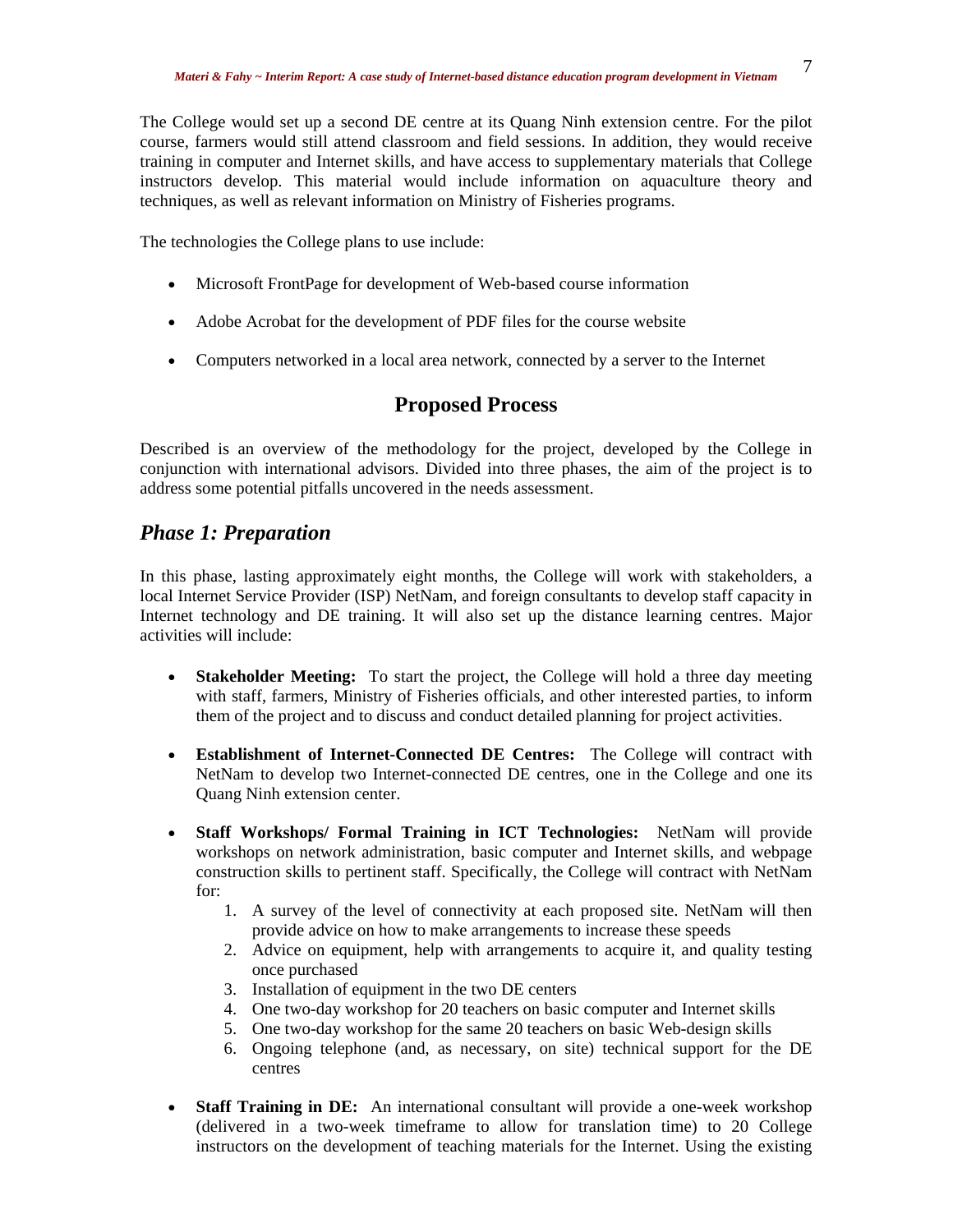course for farmers, the consultant will work with instructors to show them how to use materials from the Internet and paper sources, and use them to create an attractive and useful educational website that supports classroom teaching.

- **Additional Training in Canada:** Two College aquaculture instructors will receive advanced training in the latest ICT distance education techniques through on-site training in Canada. Training will take place at one or two selected institutions, over a period of two weeks.
- **Development of Online Course Materials:** College instructors will prepare appropriate Web-based materials for the course.

## *Phase II – Implementation*

The process in the second phase, implementation, lasting approximately 14 months, will consist of:

- **Course Delivery:** The College will use Internet technology to deliver the course two to three times in each center, to classes of between 45 and 100 students. Farmers will have access to the labs over the entire week and will be able to review Web-based materials in shifts, as computers are available. For example, one group may attend a field session, while another group works in the computer lab.
- **Course Revisions and Adjustment:** After an initial round of courses, the College will revise course materials, with the help of an international advisor, who will visit for one week.

## *Project Schedule*

Table 1 shows the two-year project schedule: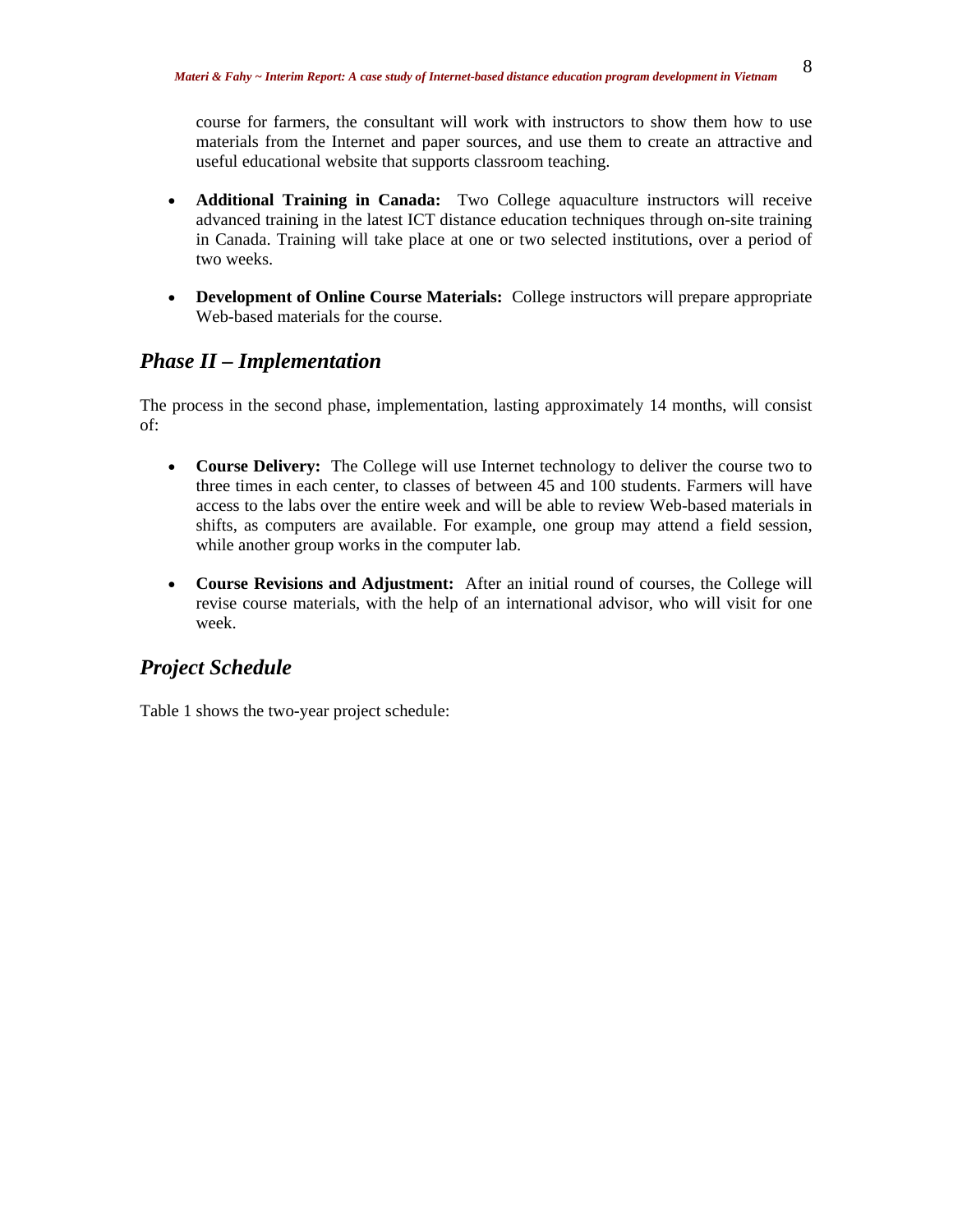#### Table 1. Implementation Schedule

| <b>Major Milestones</b>                                                                              | <b>Timing</b>       |
|------------------------------------------------------------------------------------------------------|---------------------|
| Project start                                                                                        | Month 1             |
| Stakeholder meeting                                                                                  | Month 1             |
| NetNam survey and preparation of<br>computer network, DE centre staff<br>training                    | Month 1 to Month 8  |
| Web development, network<br>administration and other technical<br>skills workshops for College staff | Month 2 to Month 4  |
| In-country training workshop of<br>College staff in DE techniques                                    | Month 3 or 4        |
| DE study tour to Canada for 6<br>people                                                              | Month 5             |
| DE materials complete                                                                                | Month 8             |
| First round of course delivery                                                                       | Month 9 to Month 12 |
| Course revisions with assistance<br>from International consultant                                    | Month 13            |
| Second round of course delivery                                                                      | Month15 to Month 17 |
| Third round of course delivery                                                                       | Month 21to Month 23 |
| Stakeholder meeting                                                                                  | Month 24            |
| Submission of final report to IDRC                                                                   | Month 25            |

### *Monitoring and Evaluation*

The College will undertake several activities to evaluate project quality. The areas it will assess include:

- **Learner and Instructor Satisfaction:** Internet supported courses will be new to students and instructors. The College will use questionnaires, focus groups, and interviews to gather data on their reactions, experiences and suggestions for improvement.
- **Equipment/ Internet Reliability:** Administrators of the DE centres will log equipment breakdowns, Internet service interruptions, electricity failures, and other technical difficulties that may affect the College's ability to deliver the course.
- **Feasibility of Project Expansion:** At the final stakeholder meeting, participants will discuss and evaluate the possibility of the College expanding online courses to its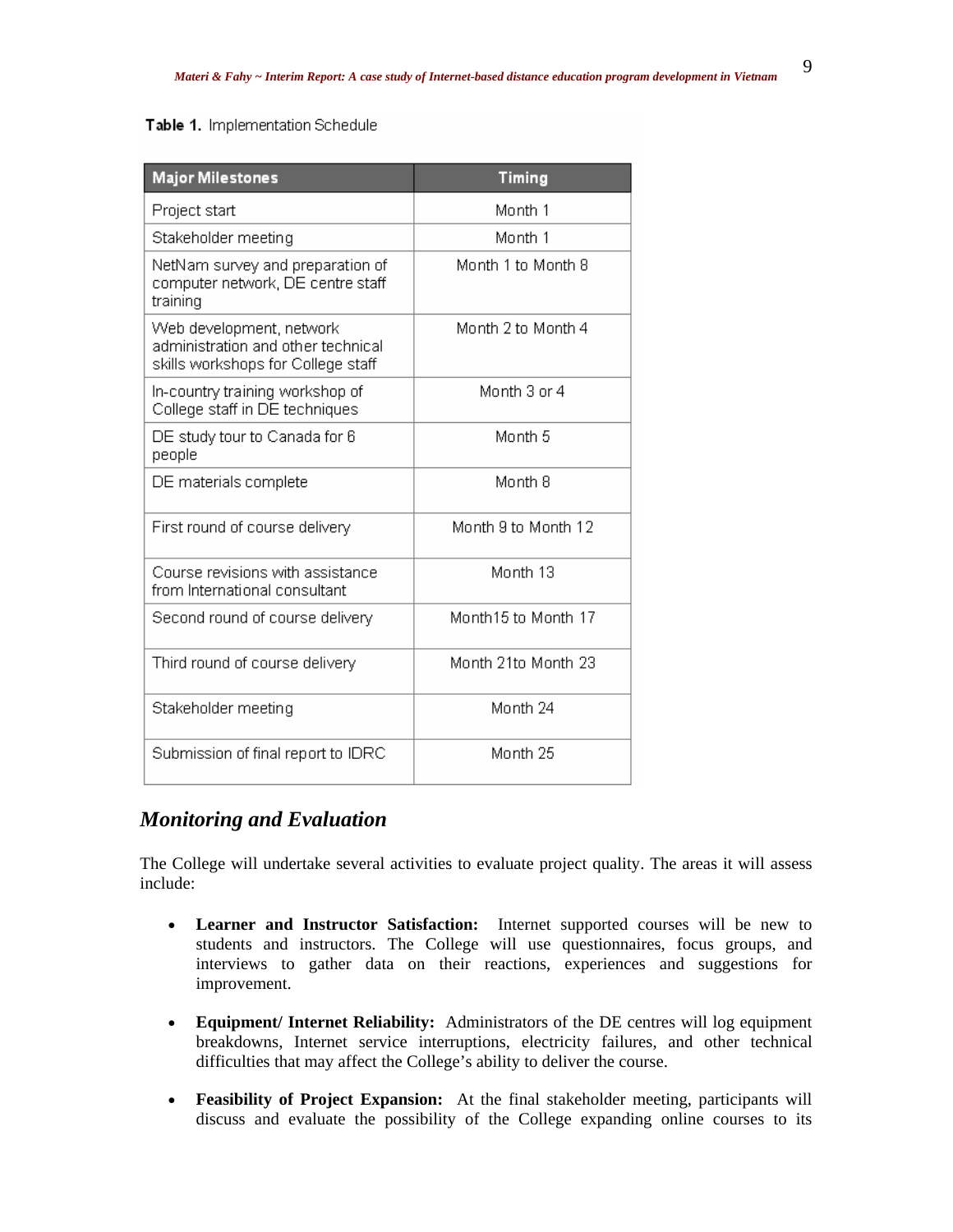students, as well as the potential of offering courses to other students enrolled in other fisheries colleges in Vietnam and elsewhere.

Outputs from the project will include:

- Establishment of a DE centre at the Fisheries College Number 4 main campus, and at Quang Ninh.
- Development of Vietnamese language Web-based course materials for aquaculture training.
- Capacity building for College staff in network administration, Internet and Web design skills, and ICT-supported distance education.
- Capacity building for students in computer and Internet skills, and the latest techniques in aquaculture.
- Report assessing the viability of ICT supported DE in Vietnam's rural areas.

# **Project Beneficiaries**

- **Farmers:** The computer and Internet skills farmers gain may help them in other ways in the future. As e-commerce in Vietnam develops, they will have access to market information to help them receive a better price for their product. Since aquaculture is more profitable than traditional rice farming, farmers may eventually be able to purchase their own computers to access valuable information on aquaculture from the College website.
- **Instructors:** By reducing the need to travel, instructors will have more time for teaching and other duties. They will also gain computer and Internet research skills, and enhance their teaching and instructional design skills for DE courses.
- **NetNam:** NetNam will use this project to further its research to adopt Internet tools and resources for Vietnamese conditions.
- **Fisheries College Number 4:** By increasing its capacity to meet learner needs, reduce costs in the long term, and pioneer innovative teaching methods, the College will gain prestige and increase capacity to assist other colleges and universities in Vietnam to enhance their DE skills.
- **Ministry of Fisheries:** The Ministry will have access to innovative and necessary training to promote its goals of poverty reduction and increased employment for the Vietnamese people in the fisheries sector.

## **Current and Future Developments**

In December 2002, the IDRC accepted the College's proposal and contracted with the College of the North Atlantic, Newfoundland, Canada, to begin implementing the plan. As of April 2003, progress was on schedule, and the College was purchasing computers for its main campus and the provincial extension centre. While aware of the risks inherent in the project, the IDRC believes that the willingness and enthusiasm of the College administration and staff for the project will be enormously helpful in the likely event of difficulties (Lafond, 2003).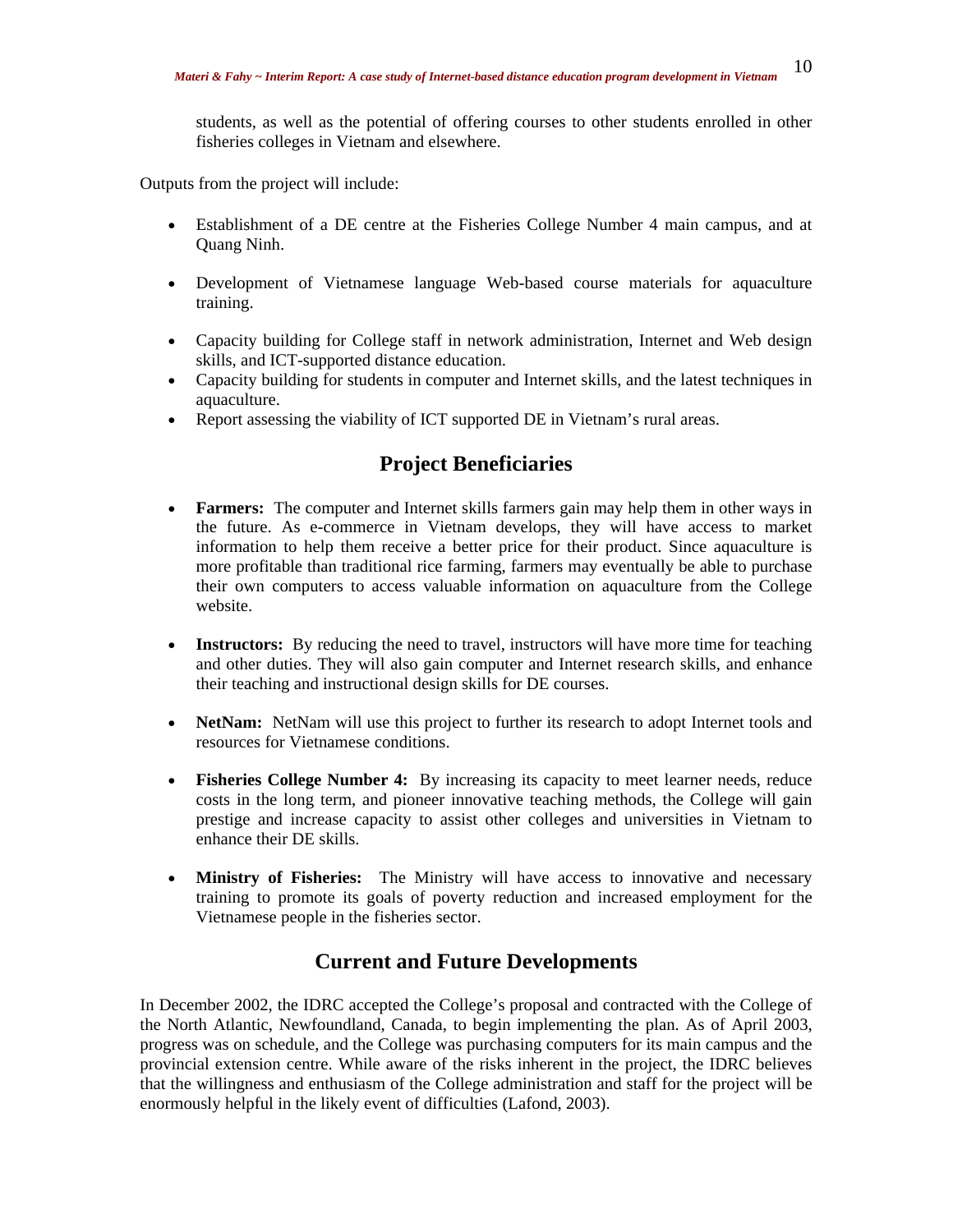### **Conclusions and Recommendations**

In conclusion, the first author found the College Number 4 project to be interesting and satisfying on professional and personal levels. As a part-time Athabasca University student enrolled in the Master of Distance Education program, the author was gratified to put theory into practice. It was professionally gratifying to know that her efforts would benefit others in fundamental ways, since a well-designed program could contribute to basic economic development in poor provinces. Experiencing the warm and gracious hospitality of her Vietnamese hosts, she found it enjoyable to work once again in a cross-cultural environment.

Looking back, the key lessons learned from the project included:

- **Preparation Pays:** Prior to leaving for Vietnam, the first author consulted with academics (at Athabasca and elsewhere) for advice on the academic culture in Vietnam, as well as the key aspects to be considered in establishing a DE program. Business people and other consultants with experience in the region provided tips on business etiquette, cultural mores, and related topics. Recent travelers to Vietnam provided hints on the mundane to the exotic: where to stay, what to pay, and where to eat. As a result of the generosity of these people, the first author encountered few cultural surprises and was able to concentrate her efforts on the task at hand.
- **Translation Counts:** At first language problems were a concern for the first author, since the College translator tired quickly and encountered difficulties when the conversation moved beyond pleasantries. When a more experienced translator became involved, the project proceeded much more smoothly. In future projects, it would be preferable to bring one's own translator to initial meetings, until it was clear that the "house" translator was up to the demanding work of translating technical jargon and information, often for hours at a time.
- **More Time, The Better:** In any project, it becomes a refrain: "If only we had more time." The two weeks the first author was in Vietnam were jam-packed, with work every day from early in the morning until late at night. Still, it would have been preferable for her to have had more time to interview college staff regarding their views on the project, and to meet with some farmers who would be taking courses. The information and perspectives they would have provided would have no doubt been beneficial to the proposal development. It would have also been good for the author to have had an opportunity to become more knowledgeable of other DE projects that may have been underway in the country.

As the project moves along, the first author will keep abreast of its doings, since the IDRC has suggested a midterm and final evaluation of the project. This will be an excellent opportunity for the author to evaluate the effectiveness of the project design and ascertain, once again, how well theory works in real life.

#### **References**

- Asian Association of Open Universities. (1990). *Interactive communication in Distance Education*. Jakarta, Indonesia: Universitas Terbuka.
- Central Intelligence Agency. (2002). *The World Factbook 2002 Vietnam.* Retrieved April 8, 2003, from: [www.odci.gov/cia/publications/factbook/geos/vm.html](http://www.odci.gov/cia/publications/factbook/geos/vm.html)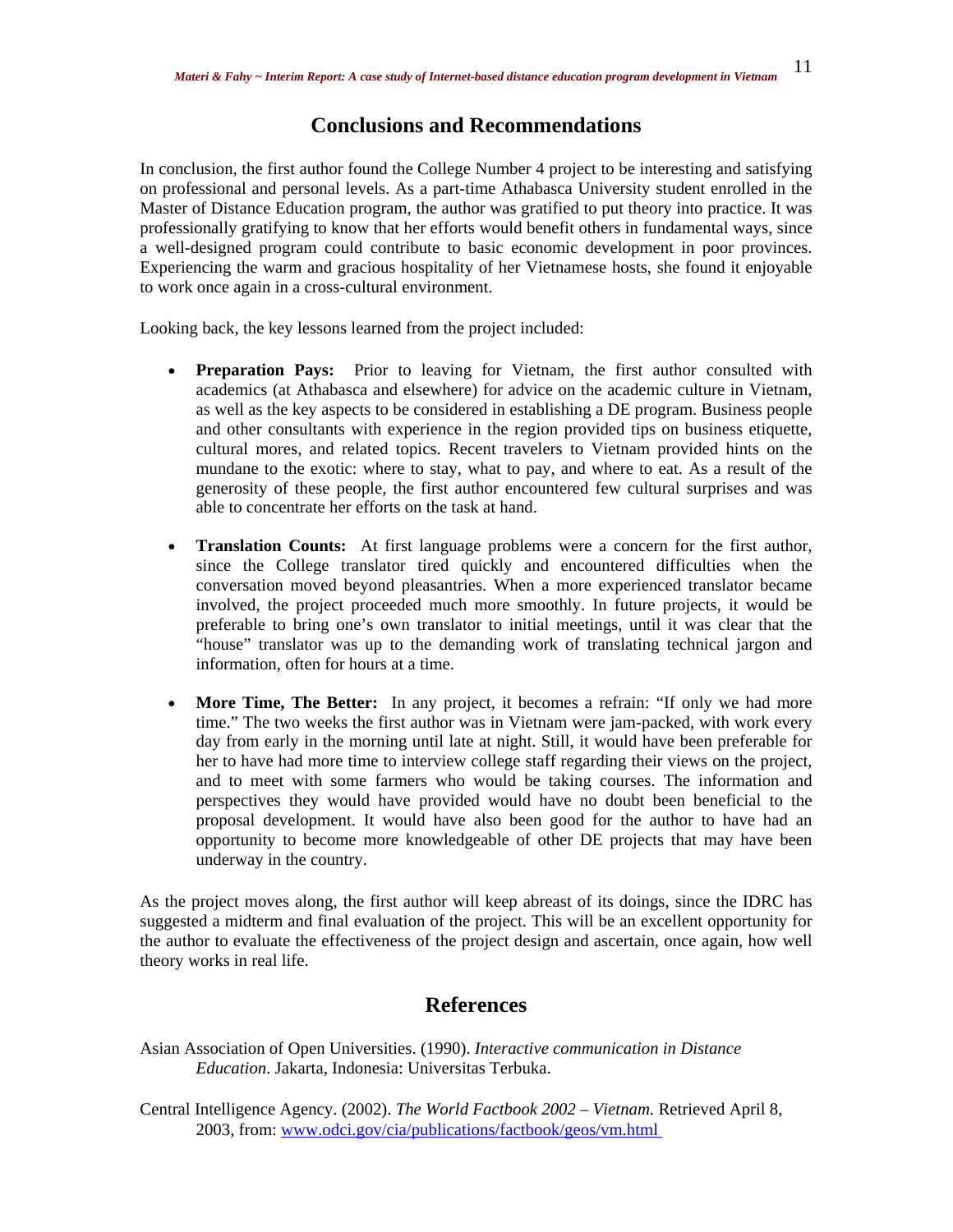- Casas-Armengol, M., and Stojanovich, L. (1990). Some Problems of Knowledge in Societies of Low Development: Different perspectives on conceptions and utilization of advanced technologies in distance education. In M. Croft, I. Mugridge, J. S. Daniel, and A. Hershfield (Eds.) *Distance Education: Development and access* (p. 130-133). Caracas: International Council for Distance Education.
- Chang, P. (2003). Personal communication. (February 26).
- Chung, F. (1990). Strategies for developing distance education. In M. Croft, I. Mugridge, J. S. Daniel, and A. Hershfield (Eds.) *Distance Education: Development and access*. (p. 61- 66). Caracas: International Council for Distance Education.
- Global Distance Learning Network (2001). *A Country Report on Open and Distance Learning in Vietnam*. Retrieved April 7, 2003, from: [http://gdenet.idln.or.id/country/ar\\_vietnam/CRVietnam.htm](http://gdenet.idln.or.id/country/ar_vietnam/CRVietnam.htm)
- Global Distance Learning Network (2002). *Facing global competition: Open learning and technology: problems and promises*. Retrieved April 7, 2003, from: <http://gdenet.idln.or.id/symposium/program.asp>
- Chang, P. (2003). *Personal communication.* (February 26).
- McTavish, I. (2003). *Personal communication*. (Feburary 21).
- Murray, S. (2003). P*ersonal communication.* (February 25).
- Nelson, M. (2003). *Personal communication.* (February 19).
- Nguyen, D. (2003). *Personal communication.* (February 18).
- Nguyen, N. (2003). *Personal communication.* (February 18).
- Penalever, L. M. (1990). Distance Education: A strategy for development. In M. Croft, I. Mugridge, J. S. Daniel, and A. Hershfield (Eds.) *Distance Education: Development and access* (p. 21-30). Caracas: International Council for Distance Education.
- Son, T. T. (2001). *Distance education and its contribution to rural development.* Retrieved on April 7, 2003, from: <http://www.undp.org.vn/mlist/cngd/032002/post11.htm>

Wyne, D. (2003). *Personal communication.* (September 4).



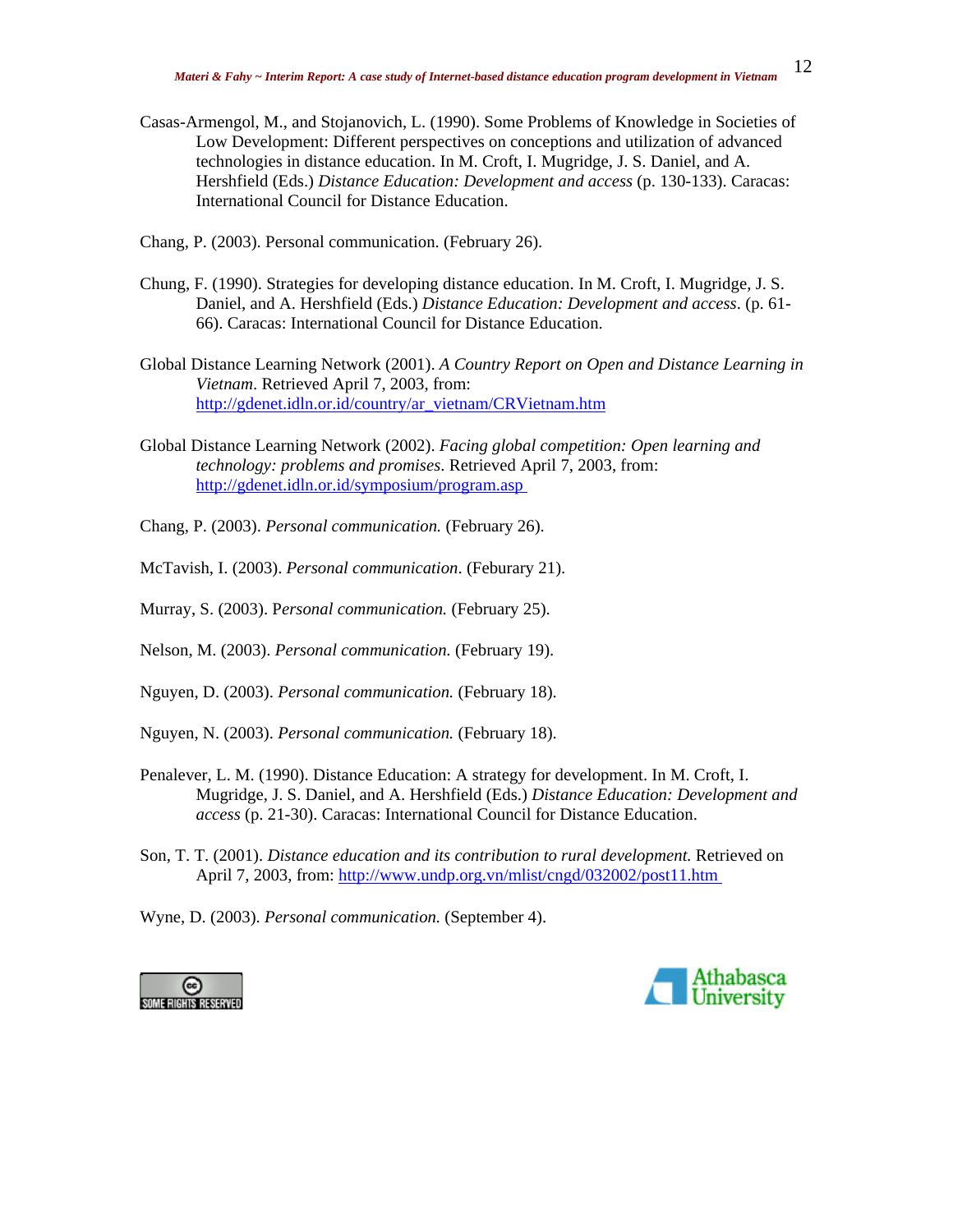#### **April – 2004**

# **Book Review – Reusing Online Resources: A sustainable approach to e-learning**

**Editor:** Littlejohn, A. (2003) *Reusing Online Resources: A sustainable approach to e-learning*. hardcover. £22.50. Kogan Page: London. ISBN: 0 7494 3950 5

**Review by:** Sanjaya Mishra, PhD, Senior Lecturer in Distance Education, Staff Training and Research Institute of Distance Education, Indira Gandhi National Open University, New Delhi, India.

"Reuse" and "recycle" of existing teaching-learning resources have always been a common practice in the world of education. However, it had never been in the centre-stage of educational debate as it is in the recent past. The reasons for educational material reuse are: the need to provide greater access to quality education, shrinking financial resources, pressure to provide education in cost-effective ways, and the overall impact of the information and communication technology (ICT) in educational practices. In fact, with the advent of ICT it has become easier to store, retrieve, share, and reuse educational materials. Though for individual teachers, the practice of preparing learning materials (also called "learning objects") and their reuse have been simpler, the book under review covers a wide-range of complex issues in reuse of online resources for sustainable and cost-effective teaching from both institutional and global knowledge economy contexts.

Divided into four parts, the book covers eighteen chapters excluding the first one by the editor, Alison Littlejohn, which puts the book in perspective and identifies seven questions that are focus of discussion in the other chapters, all of which are written by eminent theoreticians and practitioners of the theory and practice of 'learning objects'. The questions are:

- 1. How can digital resources be used to support learning?
- 2. How can resources be reused within a range of educational models?
- 3. Why is standardization necessary?
- 4. Is there an optimum size for reusable resource?
- 5. Should resources retain contextual information?
- 6. How are educational institutions likely to change?
- 7. Is global sharing of resources a possibility?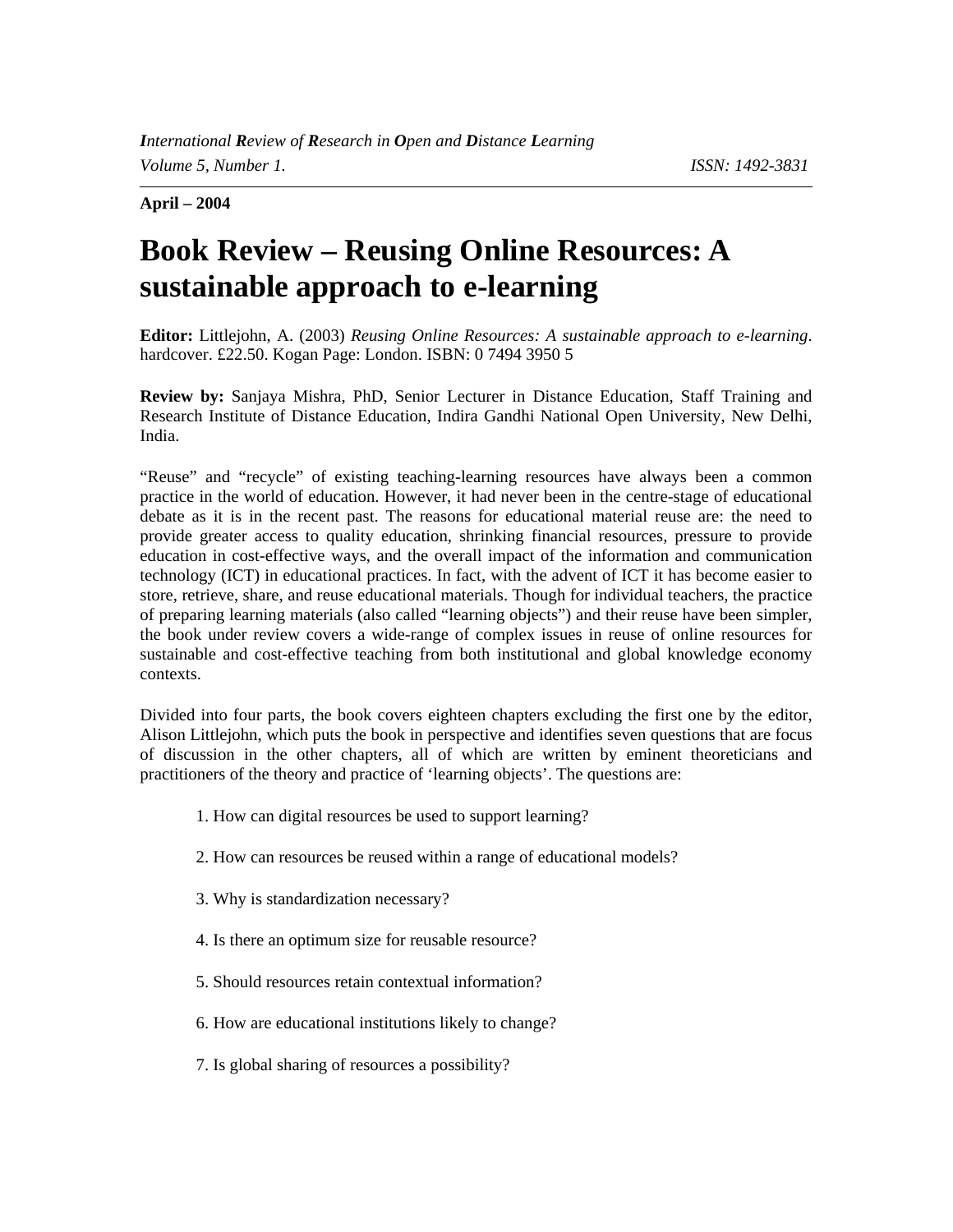Chapters  $2 - 19$  of the book covers discussion that attempts to answer one or more of these questions. In Part 1, "Vision and theoretical perspectives," there are five chapters with an introduction by Mayes. In Chapter 2, Duncan introduces the concept of "granularization" of learning objects, but recognizes the difficulty to find an agreement on describing granularity and its levels. Rahek and Mason in Chapter 3 provide a definitive path for use of learning objects, while Campbell in Chapter 4 discusses the benefits in engaging with the learning object economy. In Chapter 5, Koper focuses on the problems with reuse of educational materials and provides an integrative framework for reuse. In Chapter 6, entitled "Models for open learning," describes the pedagogical approaches undertaken in the two innovative projects of MIT – The Open Knowledge Initiative (<http://web.mit.edu/oki>) and The Open Courseware Project ([http://ocw.mit.edu](http://ocw.mit.edu/)).

Part 2, "Design perspectives," is comprised of four chapters with an introduction by Wiley. In Chapter 7, Laurillard and McAndrew propose the use of conversational framework in designing generic learning activities that could be reused. To illustrate the concept, the authors provide the example of SoURCE project ([http://www.source.ac.uk](http://www.source.ac.uk/)).

Oliver and McLoughin in Chapter 8 present a range of reusable online designs that use effective pedagogy. Emphasizing the constructivist approach, the authors urge optimizing the use of the multimedia capabilities of the Web. "Designing for reuse and versioning" is the title of the next chapter by Thorpe, Kubiak, and Thorpe in which the authors describe course development methods that facilitate subsequent reuse and versioning. Based on their experience in the UKOU project "CoUrse Re-use and VErsioning" [\(http://iet.open.ac.uk/curve](http://iet.open.ac.uk/curve)), the authors illustrate their ideas of reuse and versioning through the case studies. In Chapter 10, Jutta Treviranus and Judy Brewer focus on the important issue of designing accessible learning content for people with disability. It explores the architecture and authoring tools needed to create accessible learning objects, the use of standards, and institutional commitment needed for accessible electronic learning.

Part 3, "Resource perspectives," has five chapters with an introduction by Stiles. In Chapter 11, Duncan and Ekmekcioglu discuss the nature of digital learning resources, and the way they need to be stored and organized to retrieve and use at the time of need. In the next chapter, Olivier and Liber discuss why specifications and standards are important for reuse of resources. For any learning resource to be reused, it is essential that an agreed interoperable standard is adopted. Also, the use of metadata tags to locate the resource is emphasized in this chapter. In Chapter 13, Conole, Evans and Sims, discuss the reuse of digital images in teaching and learning. The authors identify the metadata information required to locate images. In the next chapter, Bull and Dalziel focus on the development and implementation of question banks as reusable learning objects. Within the implementation issues, the authors discuss copyrights, intellectual property, and digital rights management issues that are essential to be addressed in managing question banks.

Part 4, "Strategic perspectives," has four chapters with an introduction by Salmon. In Chapter 16, McNaught discusses the complex issues that influence sharing of learning objects in educational institutions. McNaught emphasizes that the change process in the institutions should be collegial, and only then sharing will be acceptable. In the next chapter, Littlejohn, Jung, and Broumley compare the issues of re-use in two different educational contexts – in a school in Korea, and in a college in the UK. This chapter highlighted that time of searching for learning objects as a critical factor in reuse; tutors need reward and encouragement for reuse of materials; and contextualized materials will only help teachers to reuse materials. In Chapter 18, Littlejohn describes an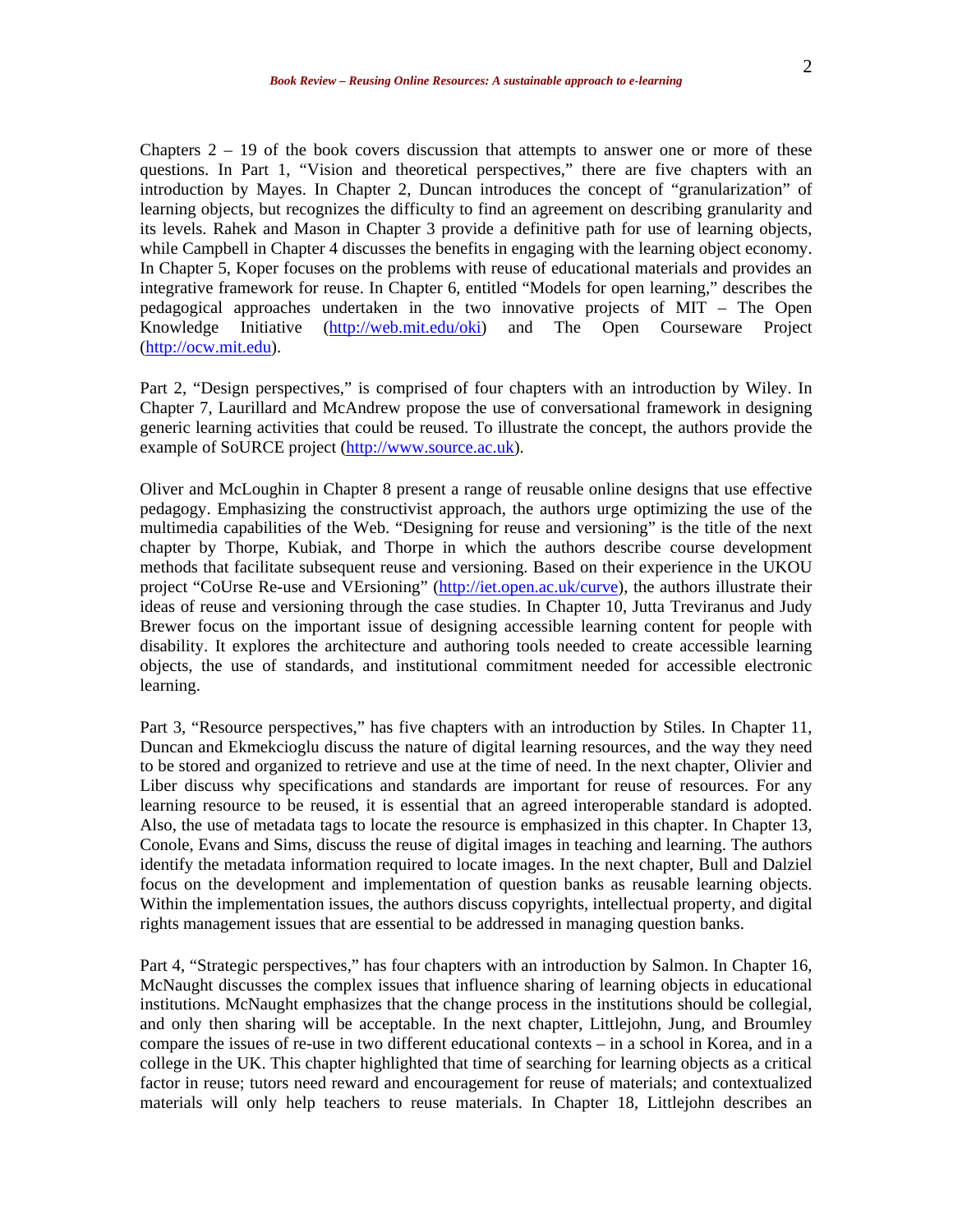incremental approach to staff development in order to facilitate reuse of learning resources, while in the last chapter Harris and Higgison describe e-workshop as a reusable model for staff development. The authors recommend development of communities of practice as a model for cooperative staff development.

Having read the book from the editor's perspective outlined in Chapter 1, I would like to emphasize that this is a book to be seriously read, analysed, and reflected upon. This book has the potential to influence our educational practice. As such, the book received much attention through the special issue of the online journal – *Journal of Interactive Media in Education* [\(http://www-](http://www-jime.open.ac.uk/2003/1/) $\lim_{h \to 0}$  ime.open.ac.uk/2003/1/), in which many experts around the world commented on the chapters, and generated discussion. With my academic background in Library and Information Science and current engagement in developing staff for distance education, I am, however, extremely excited with the concept of "learning objects." At the same time, I am also skeptical of a global knowledge repository to emerge in the near future. Though Littlejohn has been successful in giving us a compendium of wealth of information about the emerging areas of reusable learning objects, there are issues that need to be further discussed, standardized, and implemented in practice. For example, the definition of granularity is yet to have a standard meaning. The utopian idea of a global learning object repository is overwhelming. In reality, it is extremely difficult to have context-free learning objects, and, at the same time, convince educational institutions to share their learning object database with others without receiving economic benefit. Nevertheless, the "learning object strategy" would be beneficial to individual institutions, if planned, designed, and implemented properly. The book also provides examples of cooperative efforts in Learning Object repository development; there is thus scope beyond my personal skepticism of "Global Repository." I would like to emphasize, however, that even if a global learning repository is feasible and emerges in the future, it is essential to have improved classification-based organization of learning objects that enables quick retrieval, quick compilation, and packaging to develop useful courses and programmes. Present classification practices are limited and search strategies depend on the free use of keywords in metadata tags. Therefore, controlled vocabulary for describing data about the learning objects is essential.

This book is a "must read" for every educational technologist looking to developing educational content, either for sharing or selling!



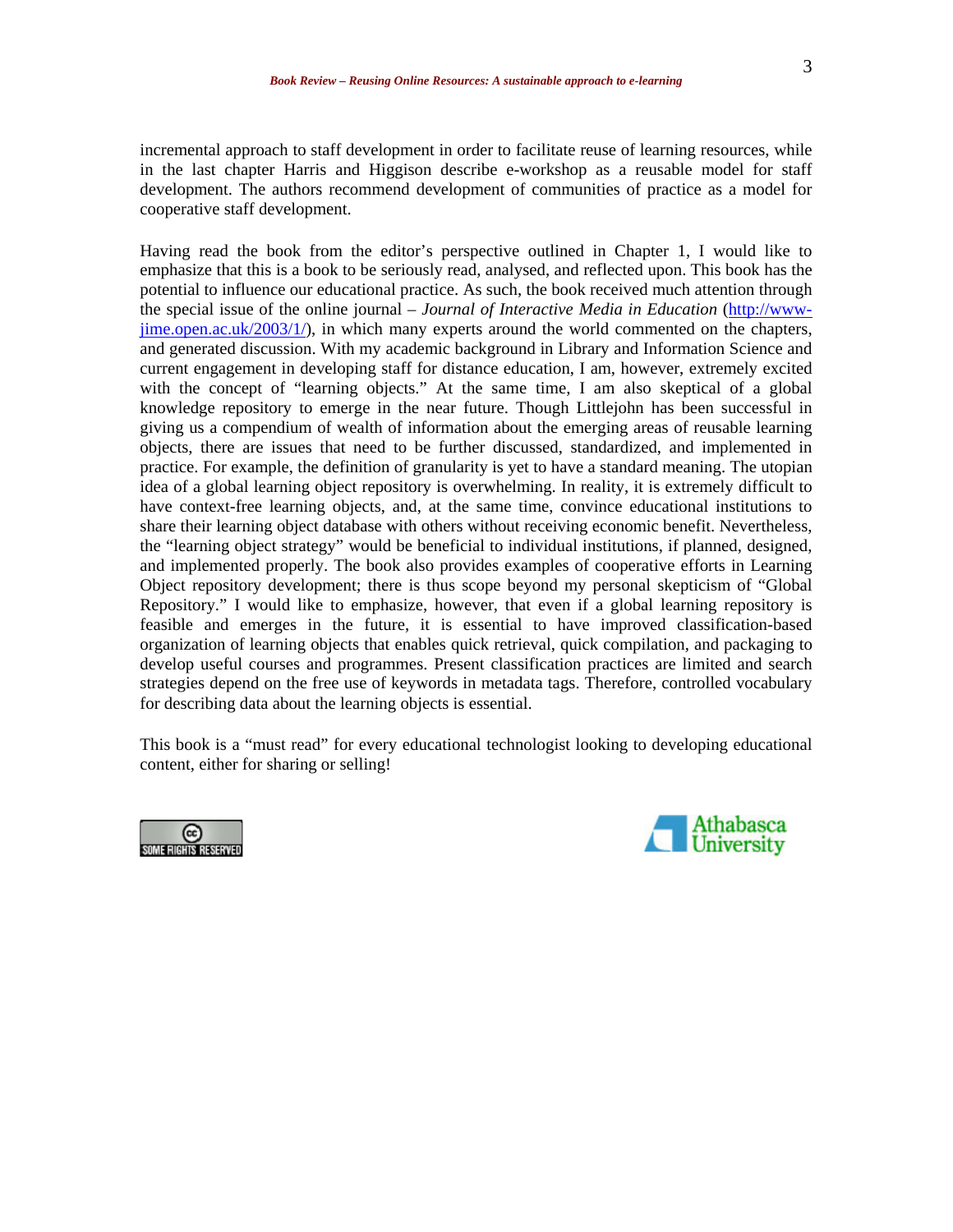**April – 2004** 

# **Book Review – The Future of Learning: From eLearning to mLearning**

**Editor:** Keegan, D. (2002). *The Future of Learning: From eLearning to mLearning.* 172 pages, online. *ZIFF Papiere 119*, FernUniversitat – Hagen. ISSN: 1 435 9340. Available at no cost online at:<http://www.fernuni-hagen.d/ZIFF/mlearn.htm>

**Reviewed by:** Murugan Krishnapillai, The University of the West Indies, Barbados

This e-book is a report of a study, which is supported by the European Union Leonardo da Vinci programme, about the potential of wireless technologies for teaching/learning at a distance. Despite its focus on the wireless e-learning scenario in Europe, this report does bring to the fore the pedagogic feasibility of using wireless technologies in distance teaching/learning contexts beyond Europe. Of the 10 chapters that form this report, the first three attempt to provide theoretical scaffolding to the discussion of mobile learning in Chapter 4. Chapters 5 to 8 contain a compendious account and a tenuous analysis of four wireless devices used for creating mobile learning contexts. Chapter 9 describes student perceptions of and experience with mobile learning. Building on the foregoing discussion, Chapter 10 urges Europe to take up the leadership role, because it forecasts the inevitability of adapting to mobile learning environments, consequent on the growth of wireless technologies and, indeed, a wireless future.

This 172-page report defines distance learning ("d-learning") as essentially learning through print, e-learning as electronic learning in wired environments, and m-learning as wireless elearning. This report also claims "to provide an analytical and theoretical background to the field of education and training provision known as mobile learning...[a] provision of education and training courses on wireless devices...[and] sees the provision of education at a distance as a continuum and traces an evolution from d-learning (distance learning) to e-learning (electronic learning) to m-learning (mobile learning) . . ." (p. 6).

Chapter 1 (p. 8 -17), 'The future of learning,' describes the close nexus between technologies and educational environments, and in that context outlines how industrial and electronic revolutions have paved the way for traditional distance education, the mainstays of which is the print medium and electronic learning (e-learning), respectively. This Chapter describes how the evolution of mobile technologies "will change the distance student from a citizen who chooses not to go to college, to a person who not only chooses not to go to college, but is moving at a distance from the college" (p. 11). The emerging challenge, as a consequence, is to build appropriate learning systems for "wireless computing and telephony" in the same way "as eLearning has provided for wired computing and telephony" (p. 16).

Chapter 2 (p.  $18 - 30$ ) entitled 'From d-Learning to e-Learning' describes distance education, and discusses its two forms and traces its history. The author uses the expression "d-Learning" to refer to both distance learning (p. 18) and teaching at a distance (p. 19). He then makes a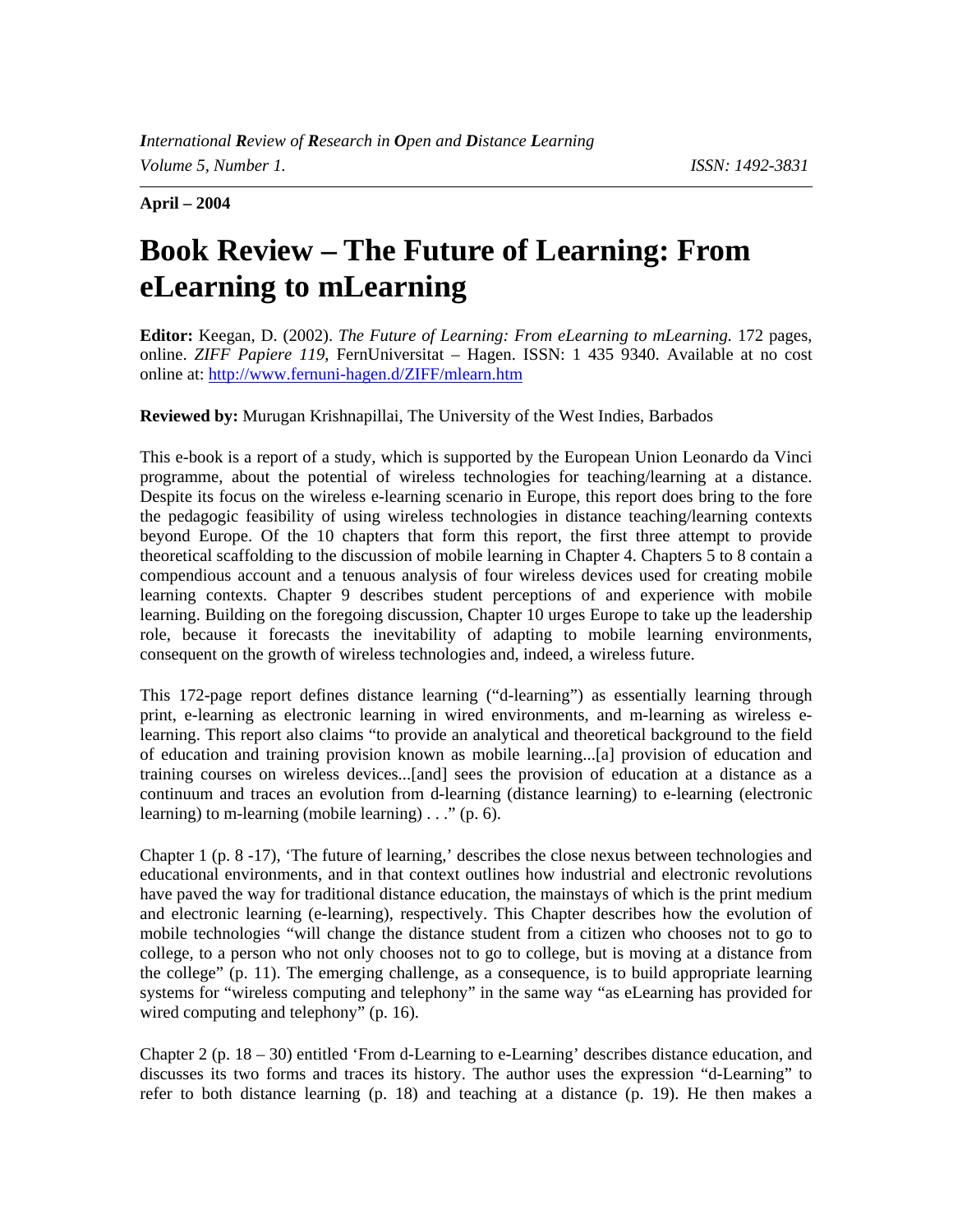distinction between individual-based and group-based distance education, seen respectively as the result of the Industrial and Electronic Revolutions. Finer distinctions between these two are also made: while "pre-prepared" (p. 23) and "without pre-prepared" (p. 25) materials are used for individual-based distance training, the group-based distance education is for both full-time and part-time students. Group-based distance learning is seen as linking "the teacher and the learners in several geographic locations by simultaneous audio, video, or satellite links, to a network of remote classrooms" (p. 20). The author points out that "Group-based d-Learning systems are referred to as 'distance learning' in the United States, while individual-based systems are referred to as 'distance education' in Europe" (p. 20). He further adds, "The distinctions between the American distance learning based largely on synchronous communication technologies and the European distance education based in the main on asynchronous technologies is important because it influences development in both e-Learning and m-Learning" (p. 26).

Chapter 3 (p.  $31 - 43$ ) 'From e-Learning to m-Learning' moves forward from where Chapter 2 left off, by discussing the status of e-learning. The author defines it as "the award of nationally and internationally recognised university degrees, college diplomas and training certificates to students who spend all or much of their study programme sitting in front of a computer" (p. 15). Referring to the TeleEducation directory [\(http://courses.telecampus.edu\)](http://courses.telecampus.edu/), a worthwhile reference, indeed, which contains a list of a number of online courses, the author remarks, "there is a growing acceptance of Web components of courses contributing to the award of a degree" (p. 36), though "The status of e-Learning is high in corporate training" (p. 36). He also points out, "the growing availability of commercially available Learning Management Systems (LMSs)" (p. 36) attests to this trend.

Chapter 4 (p. 43 – 84) 'm-Learning initiatives today,' presents 30 predominantly European initiatives (21 mobile learning trials, two portals, three conferences, one workshop, and three articles on the theoretical constructs of mobile learning) "to give the background and context to the sector and demonstrate the growing importance of m-Learning as a field of educational research and endeavour" (p. 43). Contrary to the author's claim that: "30 mobile learning initiatives today are presented and analysed" (p. 43), this Chapter is a collection of the descriptions of m-learning initiatives without any meaningful analysis. It presents three theoretical constructs of m-learning, one each from J. Sarida ('*What are limits of academic teaching? – In search of the opportunities of mobile learning*'), K. Nyiri ('*Towards a philosophy of m-learning*'), and G. Ring ('*m-Learning case study with Nokia and INSCAD*).

Chapter 5 (p.  $85 - 86$ ) 'm-Learning on the screen phone', the shortest chapter in the report, features the short life cycle of screen phones, because "It was never likely that students would purchase a device like the screen phone merely for the purpose of study" (p. 86). This reflects the author's earlier statement: "If there is a rule about the choice of technology for distance training, it is that technologies that are available to citizens may succeed" (p.11), and which is true. However, the author is quick to point out that, Ericsson's decision to suspend the production of screen phones "does not in any way weaken the field of mobile learning. . ." (p. 86).

Chapter 6 (p. 87 – 113) 'm-Learning on personal digital assistants (Compaq iPAQ)', seems to be a critical one, given the focus of the report and that it contains a description of Compaq iPAQ 3650 Pocket PC, and a discussion based on the lessons-learned article written by Fagerberg, et al. on the design of a learning environment and its delivery "carried out at NKI distance education during the year 2001 of the EU Leonardo Project" (p. 88). The chapter describes how a Webbased course was adapted and designed to suit the purpose, the options thought of for its delivery (as content made available on a commercial server for online access via mobile phone; download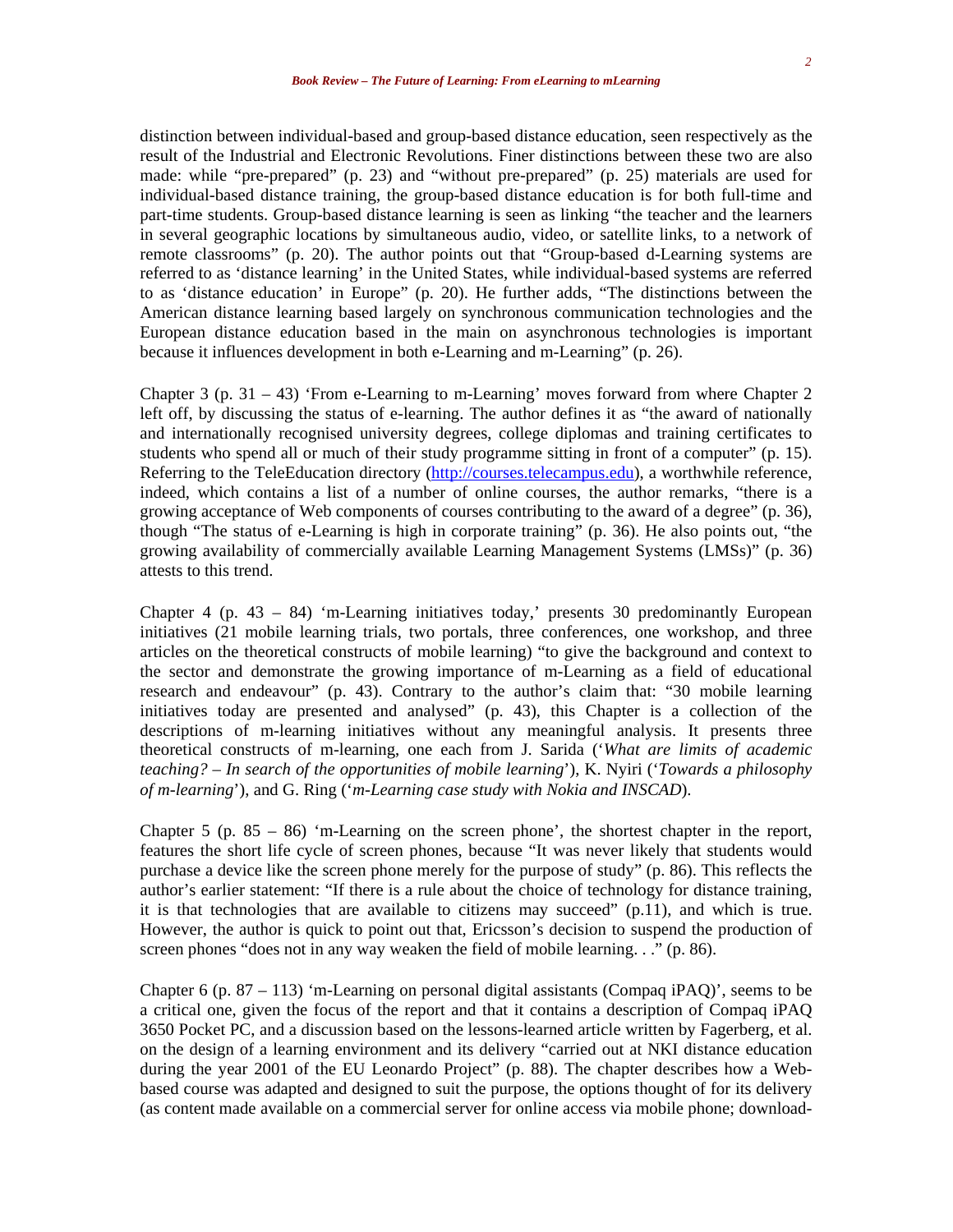on-demand as zipped HTML files, and as ready-to-use Microsoft Reader files), and the reasons for the choice of MS Reader with ClearType.

Chapter 7 (p. 114 – 119) 'm-Learning on the smart phone (Ericsson R 380)' contains a description of the development of an instructional scenario for smart phone R 380, which combines the roles of a mobile phone, personal digital assistant (PDA) and mobile Internet browser (WAP browser). The discussion of the pedagogical considerations to be addressed for the creation of learning environments suitable for smart phone is partly based on an article by Almeida ('*The advantages and disadvantages of using WAP in developing an m-Learning course*.')

Based on the article by Almeida referred to above, Chapter 8 (p.  $120 - 125$ ) 'm-Learning on the WAP phone (Ericsson R 520)' describes the development of courseware for R 520. As reported by the author, Almeida claims, "The main limitations of WAP today are related to the devices used and the mobile networks" (p. 122). For example, owing to narrow bandwidth for WAP network, large amounts of data, especially graphics and animations, are not recommended in mobile learning environments.

Chapter 9 (p.  $126 - 166$ ) 'Student use of m-Learning' describes "the experiences of mobile learning with real students in real learning situations" (p. 126). One such experience was an exercise in which 43 students (29 in Ireland and 14 in Norway) participated. Some of the criteria used to collect the feedback included student friendliness, didactic efficiency, technical feasibility, cost effectiveness, downloading and synchronising (to PDAs) speed, reading and studying/note taking ease on the PDA, interaction among tutors and students, etc.

In Chapter 10 (p. 166 – 169), 'Conclusion,' Keegan observes that mobile learning is firmly situated in the future of learning (p. 166) and advances two reasons to support mobile learning: the need for telecommunications industry to develop revenue-generating applications and the need to safeguard from the USA packaged learning environments, in which it leads. To complement the Ericsson and Nokia lead in wireless technologies, the author remarks that Europe must develop learning applications for wireless devices and take up the leadership role it enjoyed during the open education era. In any case, as Kristiansen remarks the challenge for the development of mobile learning "lies more within pedagogical and organisational aspects than with technological ones" (p. 55).

It is good to see that many titles listed under Bibliography (p. 170 –172) have electronic versions that are available online, which is indeed helpful to further satiate one's curiosity or interest in the field under discussion.

What seems to underlie the report is the anxiety, or perhaps the conviction that advancement of mobile learning will require a paradigm shift in learning. This interpretation merits debate. However, the point the report makes regarding the need for evolving a more robust instructional systems including design aspects, consequent to the inadequacy of present systems suitable for wired environments, is of critical importance. As much as the predominantly print-based traditional distance education provision is to be tailored to suit its electronic cousin, so is the need for trimming the online version available in wired environments to suit the wireless ones.

An account of the EU Leonardo da Vinci programme would have helped the readers place the report in the overall context. Except for a few sporadic references (of course, including a URL),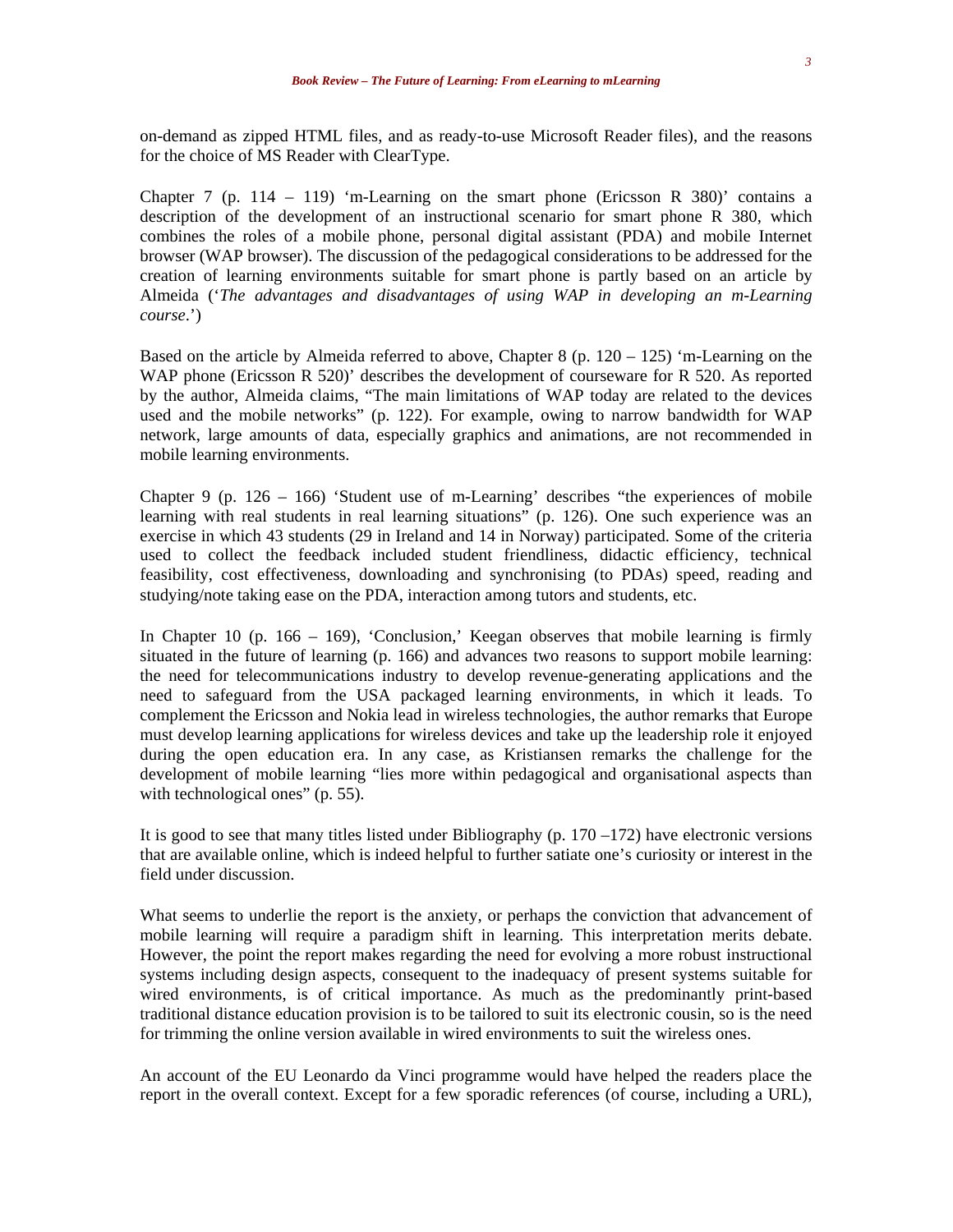the report does not contain information about that programme. It is also difficult to decipher why this report, in its presumably unedited and draft form, was posted on the Web. Had this been edited (content, language and copy), irritating errors in presentation including inconsistent descriptive statistics (p. 8, 11, 13), unabashed repetitions (p. 12, 15, 25, 34, etc.), language slips (spelling mistakes and wrong syntax, etc., pagination/layout, wrong placement of subheadings, etc.), would have been averted and could have made the reading interesting. The presentation is so woolly that it is difficult to say whether some of the statements made in the report belong to the author or others. Is there a lesson for those of us in the business of distance education, be it traditional or new technology-mediated/assisted? Despite content of remarkable quality, ineffective presentation can and will distract a reader, if the presentation is ineffective!

Furthermore, instead of contributing to clarity of the definition/ description of distance education (as did Keegan's now classic list of distance education characteristics), the presentation in this report is convoluted and confusing, to say the least. Linked to this definition fiasco is the issue the author raises as "an analyst," rather than a stakeholder who chooses "to champion distance learning or criticize campus universities" (p. 18): whether "institutional learning is essentially linked to these privileged places [schools and colleges] for institutional learning created by society" (p. 19). The point is learning (as we use it here) is indeed linked to institutions, whether the provision of education is place-bound or electronic. For example, in the context of the legal description of distance education, the author himself maintains "A student either contracts with a conventional school, college, or university to attend that institution, to join its community of students and to receive its certificate or diploma or degree. Whether this student receives the qualification by attending classes or lectures, working in the library, or the laboratory, or at a computer screen, or on the World Wide Web, depends on the legal requirements stipulated in the statutes of the institution" (p. 29).

In addition, going by the author's stance that "web-based education is best regarded as a subset of distance education" (p. 29), one may tend to believe that he considers m-learning along the same lines. But, he claims ". . . in spite of the arrival of eLearning, distance learning had established itself as a valid field of educational endeavour complementary to and side by side with conventional provision . . . ." (p. 30). This is as much contradictory as confusing. In addition, both distance learning and distance education are used synonymously as also learning, training, and education. But no reference is made in the report to this effect.

The report may be seen an account of the evolution of teaching/learning at a distance, from distance learning through electronic learning to mobile learning corresponding to the industrial, electronics and mobile revolutions. "Far from seeing conflict in the tensions . . . the vision here is of the richness and choice that confronts the learner in the twenty-first century for both education and training . . .with the elimination of wiring and fixed installations for many applications, and the future blessing of voice input into machines." (p.15). To this extent, the report clearly captures the possibilities of using wireless tools for providing education at a distance, but it chooses to ignore the issue of the digital divide. The author says, "At the time of writing we have only seen the beginning of the wireless information society" and "The World Wide Web and the Internet are not enough . . . wireless access independent of location and Internet services everywhere is the requirement. The air interface is replacing the wire interface." (p. 11).

The overview of the report, which for reasons unknown, is given at the end of Chapter 1, proclaims "This book seeks to present mobile learning within the context of distance learning (d-Learning) and electronic learning (e-Learning)" (p. 17) which the author considers "the state of the art in distance learning at the time of writing" (p. 15). If this is so, how come mobile learning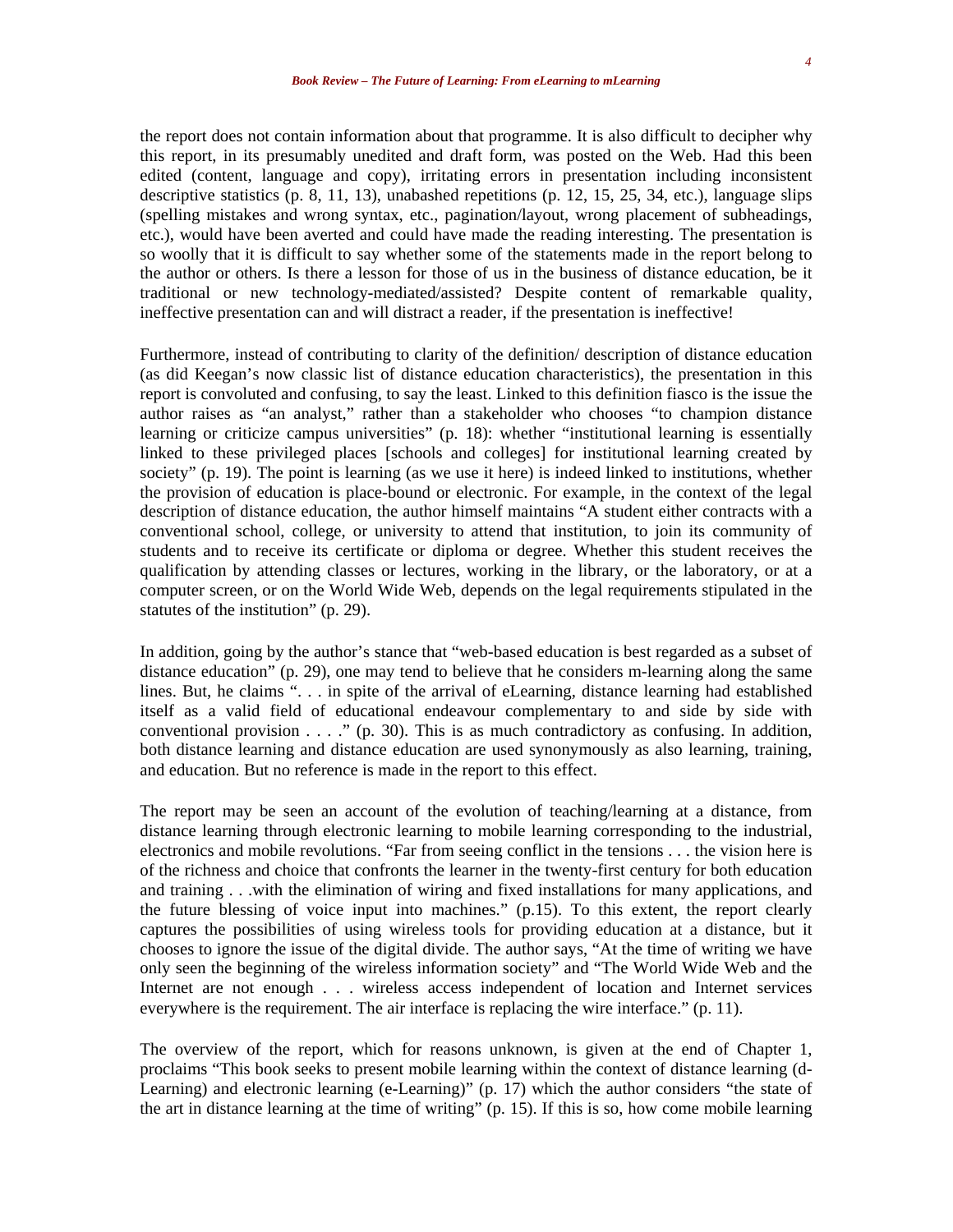marks an evolutionary stage, a next stage in e-learning as presented in page 9: "The evolution in education and training at a distance can be characterised as a move form d-Learning (distance learning) to e-Learning (electronic learning) to m-Learning (mobile learning). These three stages of development. . ." It indeed is confusing. Based on the forecast about the access solely of mobile telephones, it has been pointed out: "There has never been a technology that has penetrated the world with the depth and rapidity of mobile telephony" (p.12) and suggested that the future lies in mobile learning. But what are the statistics available as regards screen phones, PDAs (Personal Digital Assistants), smart phones and WAP telephones, which the report deals with as mobile learning devices in Chapters 5 to 8? Are then mobile phones considered the primary device for mobile learning? If they are, then the argument about mobile learning will fall flat. All that one can then highlight is the possible support role of mobile phones for distance learning/teaching transactions.

The report would have been less distractive and cumbersome and, indeed, more forceful and revealing, had it focused only on the possibilities and promises the myriad wireless technologies hold for the conduct of teaching/learning transactions. I am at a loss to find why in the first instance the author laboured in vain to provide a theoretical scaffolding, when it is not available or not needed to the introduction of wireless (and therefore mobile, according to the author) technologies for distance teaching/learning. As Dichanz rightly observes, " . . . e-learning seems to be used to convince users that some supernatural things happens with your brain when you place yourself in front of a computer screen. This miracle is unlikely to happen, as "learning in the real world is mainly hard work" and so learning "cannot be 'electronic'" and "learning cannot be mobile. Learners are probably more and more mobile, and they use mobile technology" (p. 90).

In a broad sense, this report demonstrates the influence corporate bodies can have on education in that companies involved in the business of mobile technologies fund research studies involving influential, and perhaps unsuspecting or willing, academics to promote their products under the guise of technology-enhanced learning. Sariola et al. wonder if the term 'm-Learning' "is a commercial trick to market technology and educational services or if it is an emerging concept that educationalists should take seriously" (p. 91). As education gets increasingly commodified in the emerging trade in services regime of the World Trade Organization (WTO), it perhaps is little surprising that enterprises take upon themselves the task of research and its dissemination to further their interests, and as a consequence leave educational institutions, which hitherto assumed the role of generation, extension and dissemination of new knowledge, at the periphery. Government apathy towards higher education leaves it susceptible or vulnerable to the enterprising baits, lest it has to compete willy-nilly for scarce resources without any guarantee for success.

One may not fully agree with the mobile learning projection, but it is indeed a useful report to understand the growth of mobile technologies and their potential for learning. It is possible that the report will inspire readers/institutions to take up projects on similar lines, experiment with the PDA-based/ assisted learning environments and adjudge their use in various contexts. In any case, as the report is available online, every attempt must be made to access and read it in order to continue the discussion on distance education.



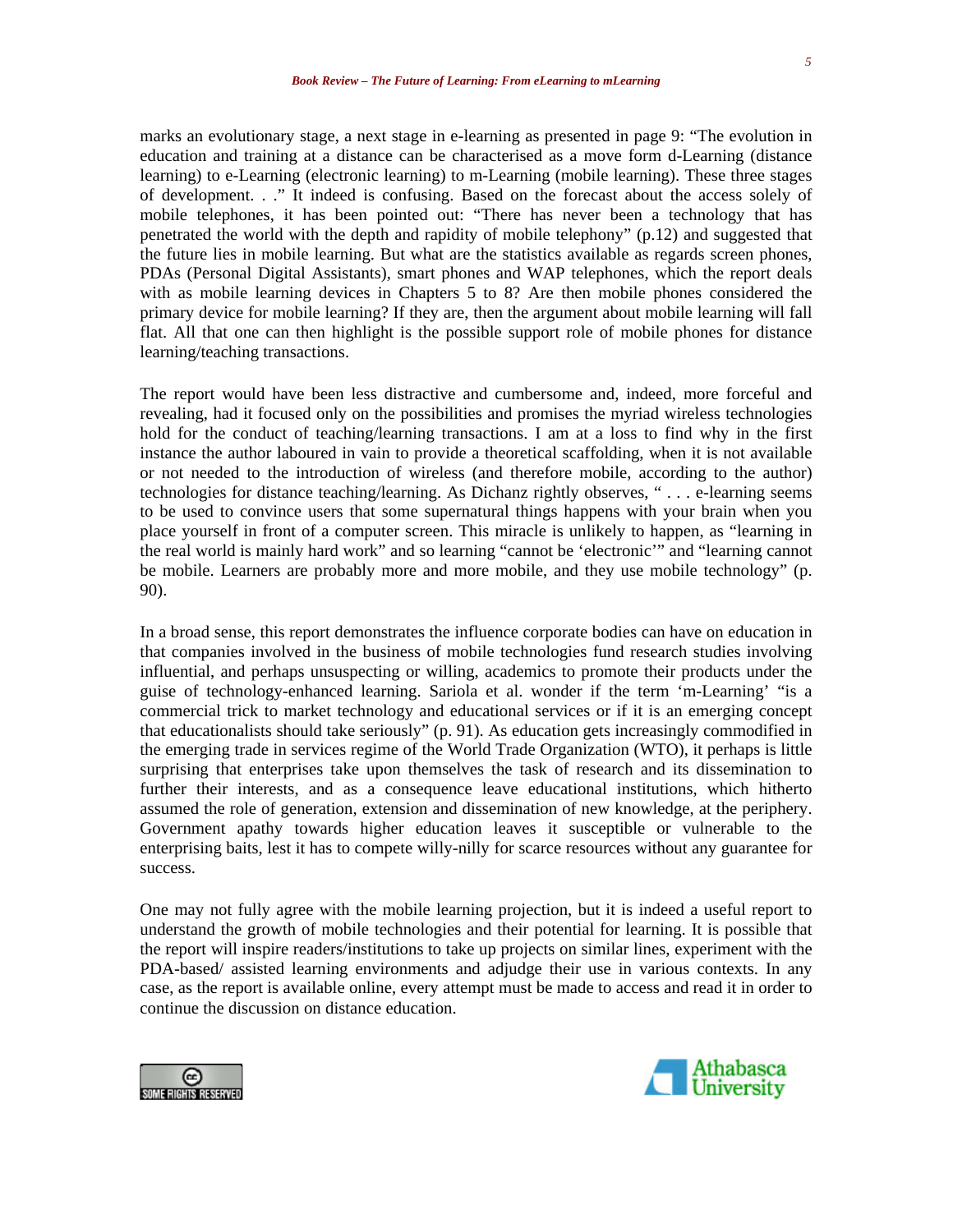**April – 2004** 

# **Book Review – Reflections on Teaching and Learning in an Online Master Program: A case study**

**Editors:** Ulrich Bernath and Eugene Rubin (2003). *Reflections on Teaching and Learning in an Online Master Program: A case study.* 295 pages, softcover. Oldenburg: Bibliotheks-und Informationssystem der Carl von Ossietzky Universität Oldenburg. ISBN: 3 8142 0848 X

#### **Reviewed by:** Dianne Conrad, University of New Brunswick, Canada

In his review of a recent publication on leadership strategies in open and distance learning, Don Olcott commended the editors of that publication on their fine contribution, noting that there really is no substitute for experience in helping distance education's practitioners, leaders, and novices learning about open and distance education to acquaint themselves with the theory and practice that define the field. Bernath and Rubin's *Reflections on Teaching and Learning in an Online Master Program* gives us that rich study in experience as they examine online teaching and learning issues through the lens of the Master of Distance Education program (MDE), offered jointly by the University of Maryland University College and Carl von Ossietzky University of Oldenburg, Germany. This volume is the most recent publication in the Carl von Ossietzky University of Oldenburg's series from the Center for Research in Distance Education, Volume 6 of an intended 10.

The book contains 11 chapters divided into three parts. The first part outlines the basic structure of the program and details the organizational and managerial issues involved in the mounting and delivering of online programs. In the second part of the book, program faculty and visiting scholars draw upon their experiences to examine program issues from their respective positions. The third part gives voice to the program's students. To complete this volume, a series of indexes provide: a name index, an index of useful acronyms, and a highly detailed subject index.

Strategically, contributors' names, many of which are highly recognizable, are placed near the front of the book. As such, it falls upon the shoulders of these contributors to broad-brush the program and capture, theoretically and conceptually, the fundamental issues that inform the MDE case study. In their opening chapter, editors Bernath and Rubin outline the history of their joint program, tracing its political roots and development from its 1997 genesis in the experimental "Virtual Seminar for University Faculty and Administrators 'Professional Development in Distance Education'" program. We know from many recent studies in online education, that the details constituting a particular program's model of delivery are key to understanding that program's rationale, protocols, and resultant success. To this end, Bernath and Rubin describe the MDE by providing its early developmental history, course descriptions, lists of faculty, students' comments, and ample assessment information, including a detailed description of their assessment instruction and students' ratings. An appendix containing excerpts from their initial proposal will be of interest to those who may be contemplating putting forward similar proposals.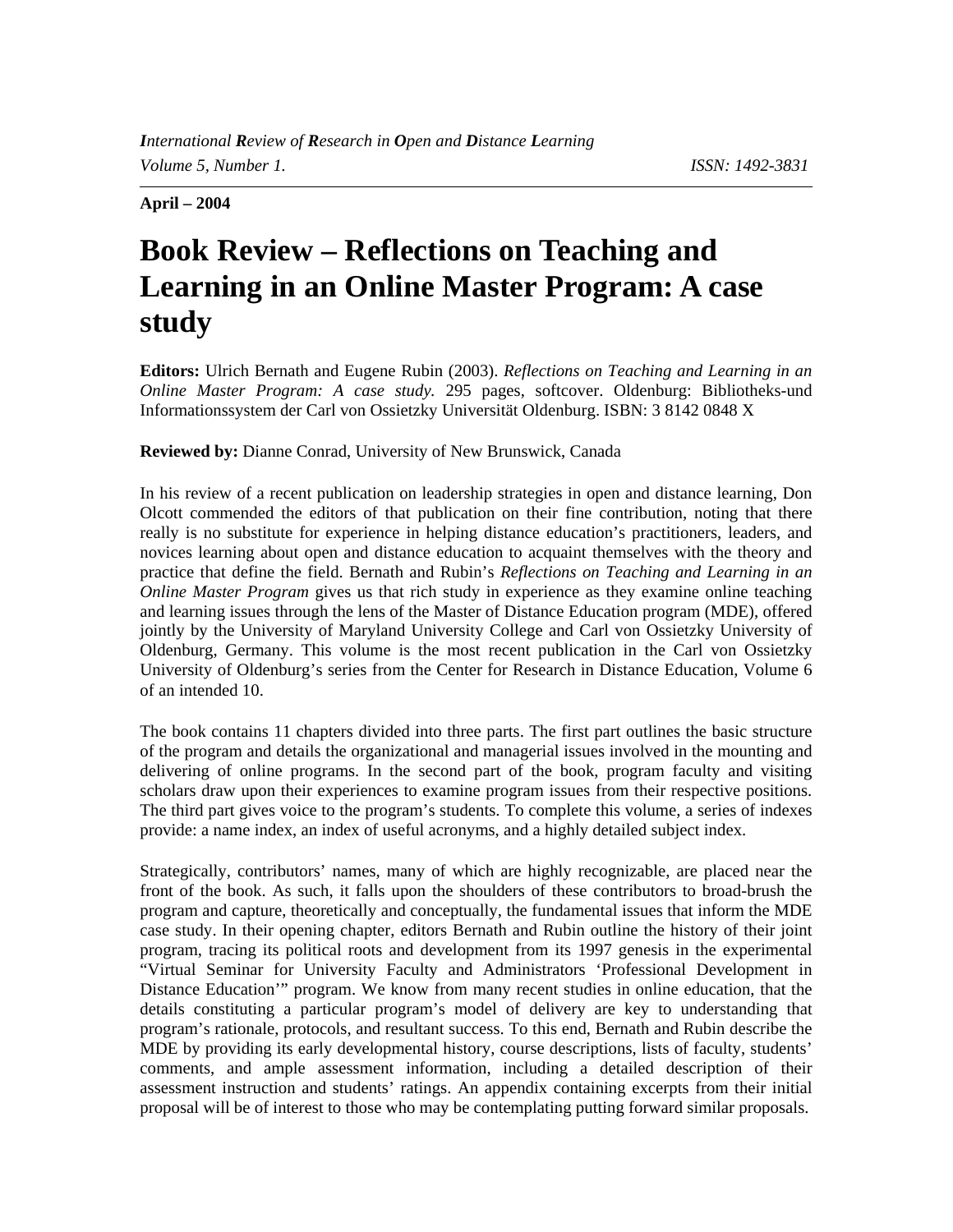Otto Peters' chapter on moderating a virtual seminar powerfully combines a career's worth of theory-based practice with his hands-on experience teaching in the MDE program. The case study format melds the immediacy of research's raw data with thoughtful interpretation: a bonanza of insight into the nuts-and-bolts of online teaching and learning. Peters' chapter is anchored by first-person narrative from the learners' perspective, the replication of email messages, and a section where he shares his personal techniques for communicating with seminar learners.

The writing here is forthright and practical, demonstrating an accessibility not always found in research papers. A full page lists the advantages of virtual seminars, as offered by the learners (who are identified by their real names!). This chapter's lengthy appendix also contains valuable information: copies of correspondence used to set up the seminar and copies of evaluation instruments. The format, unfortunately, remains clumsy and uncomfortable to read, as is the case throughout the volume.

Thomas Hülsmann's chapter (there are no chapter numbers!) addresses the intriguingly entitled concept of "texts that talk back" – a look at the potential for academic discourse in asynchronous fora. I personally found this chapter to be one of the most information-laden pieces of work I have ever encountered in our field. Thorough, detailed, anecdotal, research-based, Hülsmann plays ample quantitative data against references to Plato, Hegel, and McLuhan to create a deeply intelligent discussion on the nature of asynchronicity. Using the concepts of richness and noise, he captures the dichotomous nature of this medium wherein successful learners must "pursue their own learning agenda and, at times, link it to that of their peers" (p. 90). Section 4 of this chapter features an extremely detailed, graphic, and statistical 12-page "experiential" description of an MDE course. Too much information? Perhaps. I gave *my* students permission to "read by" it. A very eclectic and lengthy bibliography is followed by another statistically-intensive sevenpage appendix.

By comparison, Beaudoin's short chapter on "invisible" online learners was much more reminiscent of a journal publication. Explained by the author as representing only the results of a preliminary case study, Beaudoin nonetheless furthers our understanding of the nature of interaction and learning success through an articulate presentation of research-based findings.

The remainder of the second part of the volume addresses topics of support and costs. The title of Holmberg's short chapter suggests at first that it will discuss the issue of support, but it provides instead a brief overview of computer use in education. While slightly out of character with the intensive case-study orientations of other chapters, its conceptual discussion of the role of the computer in distance education is remains useful. Holmberg reminds us that the computer "does not represent the essence of distance education, which seems occasionally to be assumed. . ."

Those of us who have been responsible for constructing or delivering distance education programs appreciate the need for institutional support and infrastructure. In the chapter entitled, "Support Services for Online Faculty," the authors – administrators of, and teachers within, the MDE program – explore the key issues underlying the establishment of a supportive institutional culture. As befits a case study and as is typical of this volume, their discussion is detailed and information-rich. Its qualitative nature and structure renders this chapter more "reader-friendly" than some of the others in this volume. It is nicely referenced, drawing on a balance of internationally known sources and local documents.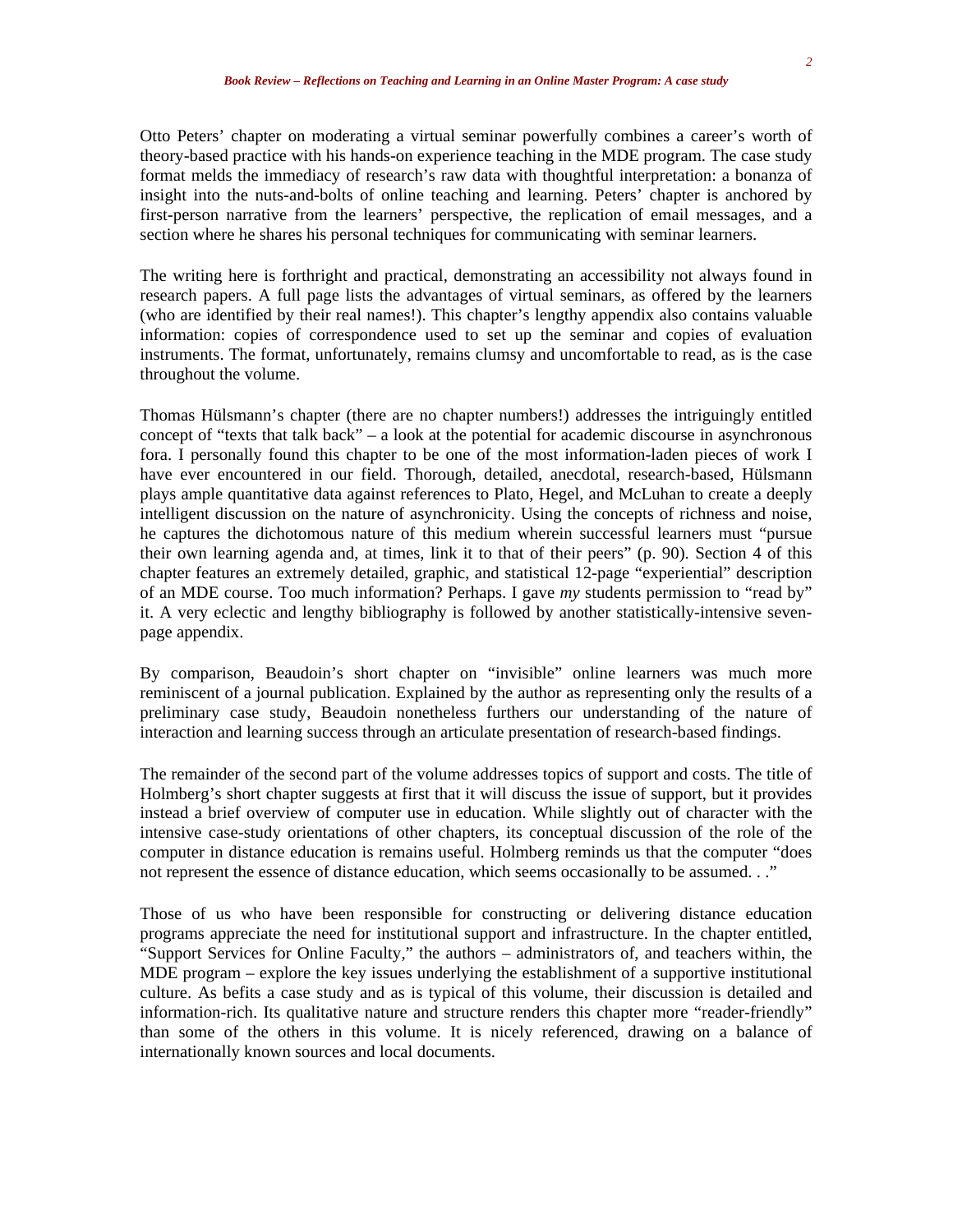Hülsmann's second contribution to this work addresses the "dearth of cost data" that is made available on institutional projects such as this one. He does so in a very long 57-page chapter (It might be noted here that this chapter surpasses the combined length of the four student-authored chapters.) That said, Hülsmann's chapter contains, again, minutely detailed financial planning and analytical data as well as, surprisingly, methodological references that use Lincoln and Guba to explain the chapter's Geertz-like "thick description" and to differentiate between the concepts of generalizability and transferability. "Costs without camouflage" purports to strip away the cloak of secrecy that so often prevents the disclosure of distance education's true costs. To that end, Hülsmann's chapter includes answers to questions that "are asked again and again when it comes to online learning" and very detailed decompositions of related budgets and costs. The complexity of both building distance education programs and costing them, however, taxes the author's attempts to present a transferable understanding of his program's financial landscape. This is a difficult chapter that reminds us, once again, of the idiosyncratic existence of most innovative programming.

The concluding third section of Bernath and Rubin's monograph comprises four selections from participants in the MDE program. Collectively, the four chapters number only 49 pages: as short, topical, academically well-referenced papers they work well. While all offer insights on aspects of the MDE's mandate and implementation, only Fox's chapter presents a learner's personal account of his experience in the program. As such, it is a valuable commentary, raising questions where necessary, and providing insight into, among other things, areas of dissention among learners. Like the other chapters in this final section, Fox's work has been cross-referenced to other related topics discussed in the monograph.

If we can indeed learn from the experiences of others, then the MDE experience, well documented within this case study, is a valuable teaching tool. If you were to seek out this volume, however, and find it on the shelf, its poor first impression may well discourage you from looking past its exterior and discovering the value within its pages. Its appearance and style are decidedly un-bookish, resembling instead a legal journal from the outside and a technical report on the inside. The first page of each chapter is structured as a table of contents with an overwhelming amount of pagination detail. The chapters themselves have no numbers, making it difficult to refer to a particular piece, except as, for example, "the Peters chapter, on page 51." Valuable appendices to chapters are produced entirely in italics, and the labeling of figures and tables is often cramped and confusing. Charts and tables, laden with quantitative data, are squeezed in small fonts into busy pages. The awkward use of bullets, white space, indentations, quotation marks, and fonts often contributed to a sense of visual confusion for this reader.

In spite of that, this is a rich source of practical and applied knowledge that unflinchingly tackles the difficult and thorny questions that go hand-in-hand with innovation program implementation. Don't judge this book by its cover!



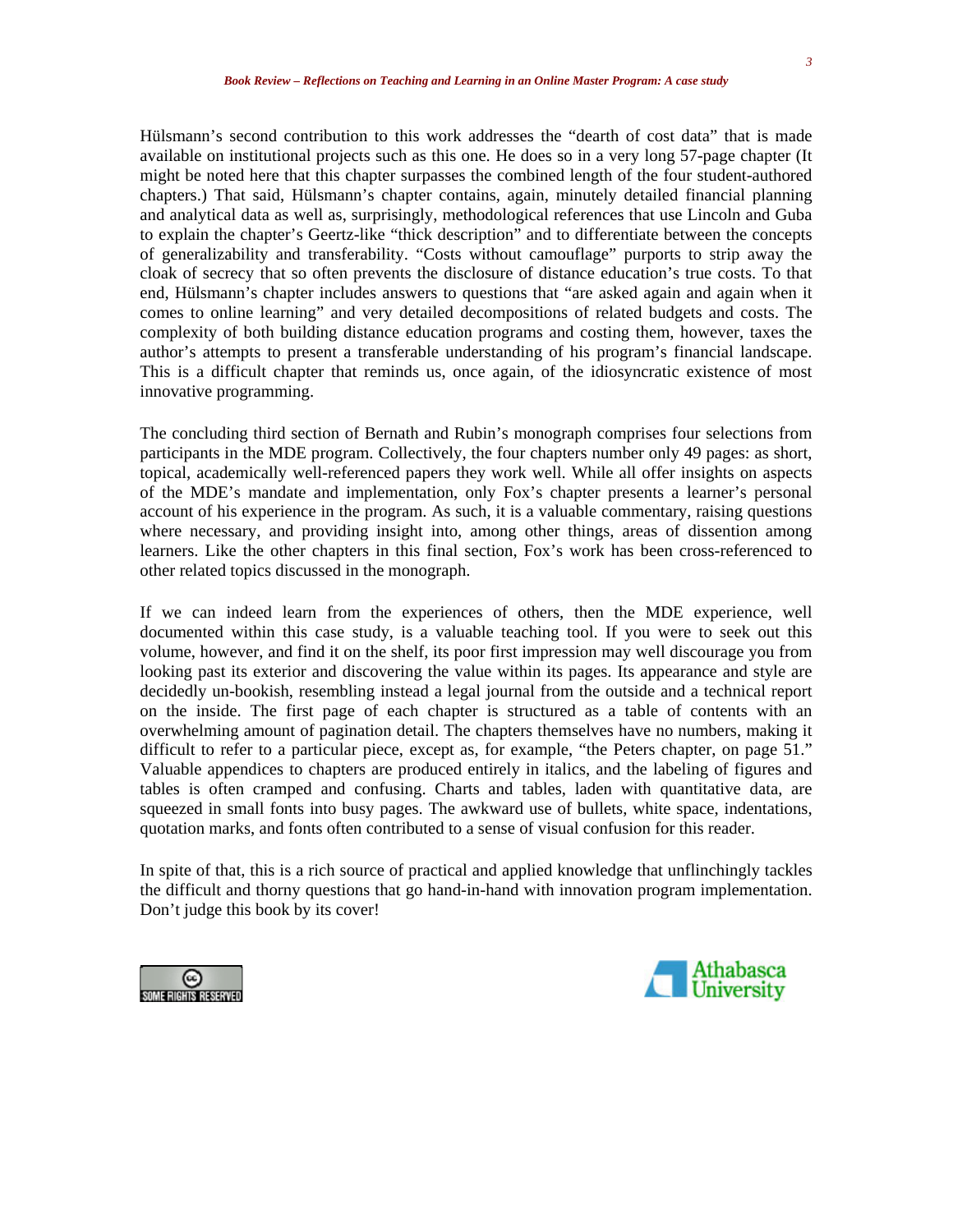**April – 2004** 

# **Technical Evaluation Report**

# **26. Best Practices in Online Conference Moderation**

# **Adrienne De Schutter, Patricia Fahrni**, and **Jim Rudolph**

Master's of Distance Education Program Athabasca University - Canada's Open University

### **Abstract**

Facilitation by a moderator is crucial to a purposeful and productive conference. The moderator keeps the session focused, and ensures that all participants receive feedback regarding their contributions to the discussion. These functions are particularly important in the otherwise impersonal context of online discussion. The current report reviews recent literature regarding the moderator's roles regarding participant access and motivation, online socialization, information exchange and knowledge construction. A synchronous audio conference situation is assumed. Principles of online teaching and learning identified by Salmon (2002) are discussed, as well as the direct personal experiences of the report's co-authors.

## **Access and Motivation**

Two contrasting approaches to conference moderation may be identified: 1) a facilitatory approach, which emphasizes the sharing of experiences between participants, so that they can build on each others' contributions without deviating too far from the intended topic of discussion; and 2) a more didactic, guided approach, which may be appropriate for the occasional steering and re-focusing of discussion. Different combinations of these two extreme approaches are appropriate in different teaching and learning situations contexts, and the moderator should be prepared to move effortlessly from one approach to the other as the moment demands.

The skills of online conference moderation are learned most effectively via a hands-on approach that encompasses the experience of being both a facilitator and a participant. Prior to the beginning of a conference session, participants should be encouraged to test their hardware and practice using the conferencing software. They should have access to information that explains how the software works (e.g., a troubleshooting guide, and a list of frequently asked questions). The moderator should provide an agenda including clear and relevant objectives, a description of what is expected of the participants, and an outline of recommended pre-readings. Green (1998) argues that provisions for ensuring that all participants are clear about the event's two-way expectations are central to a conference's design. Preparatory materials may be circulated by email or made available on, for example, a course website. The agenda for a conference session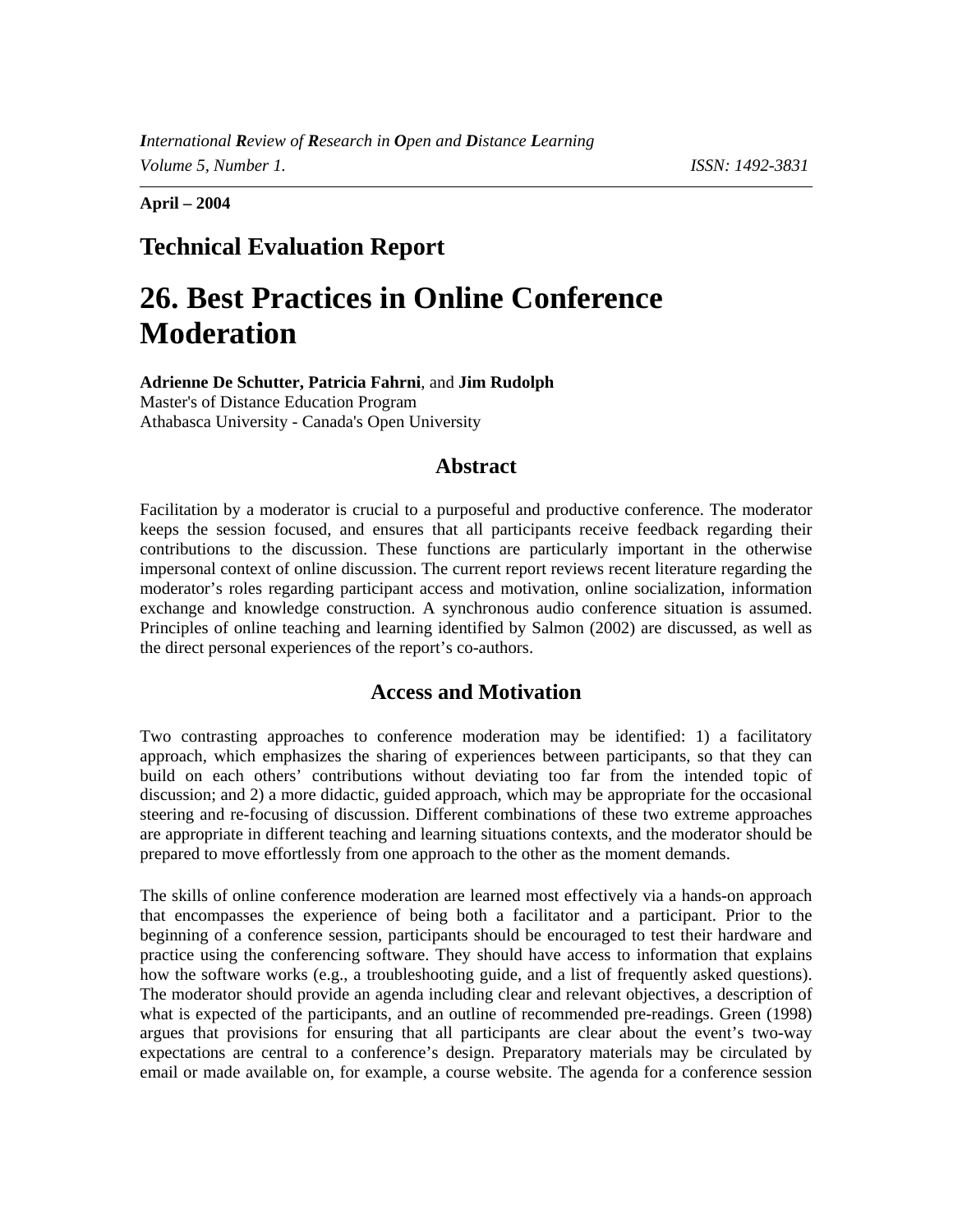does not need to be elaborate or complex, but should operate with an "optimum amount of structure."

#### **Online Socialization**

Green (1998) describes the social aspects of conference design as "creating a community." In considering the role of the moderator in an asynchronous text-based conference, Green acknowledges the particular problems that face a moderator in the attempt to foster interaction between participants. In face-to-face communication, visual and auditory cues are held to account for 70 percent of the information conveyed; and the moderator has the challenge of identifying alternative means of communication to compensate for the lack of these cues. Though they enjoy the advantages of aural cues, online audio conferences may also contain features that distort the manner in which they are transmitted and received. Even if ancillary webcam features are available, the visual cues provided may also be distorted by comparison with those conveyed in a normal face-to-face environment.

In this context, building a high degree of interactivity and participation is one of the moderator's most important facilitation skills (Hootstein, 2002). It is important for the moderator to create a learning environment that generates a sense of trust among the participants. Strategies such as personally welcoming everyone as they log in to the conference are important ("Hello, we hear you and are glad to have you with us"). Green (1998) suggests that beginning the conference by asking everyone to introduce themselves is a good way of promoting interaction. Such techniques put the participants at ease, and help to promote social interaction among them. They can be used to give the participants practice in interacting with the software interface; to inform them about their cohort; and to provide the moderator with information that can be used to engage them in conversations.

Hootstein (2002) indicates that effective facilitators use comments, questions, and probes to help learners connect around shared problems and experience in the use of the synchronous audio technology. For example, the tone of a response may be: "Thank you for posing that technical question. I'm sure many have been struggling with the same problem." Hootstein points out the many opportunities to model good behaviour that are provided by "verbal rewards;" and that moderators' wordings should be sensitively chosen. Thus, "Your speech is clear and concise" provides more constructive feedback than "Good job, I like the way you speak." What a facilitator says and how they say it both have a profound impact on the conference's outcome. Throughout the conferencing process, it is important to be mindful of 'netiquette,' which Greene defines as being respectful of other's opinions, beliefs and values; not dominating the discussion; and being supportive of others by encouraging and praising their contributions.

#### **Information Exchange**

Group size can be critical to the success of an online discussion, and to the effective exchange of information within it. Green (1998) suggests that the ideal number of participants in an asynchronous, educational, text-based conference is 10 to 15. It is the authors' experience that ideal group sizes in synchronous audio environments may be lower than this. It may be necessary for larger classes to be divided it into smaller groups in order to facilitate a meaningful discussion.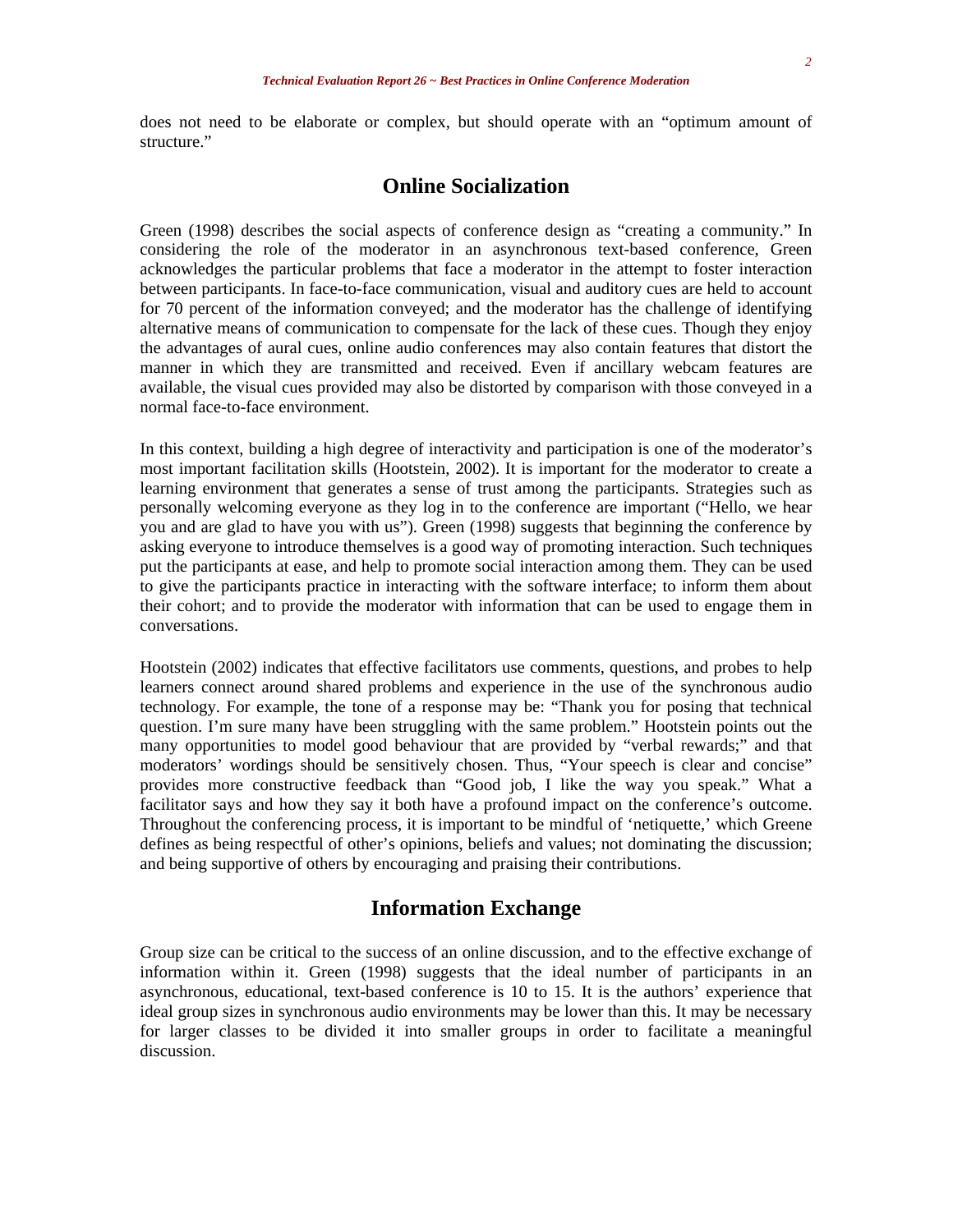Salmon (2002) recommends ensuring that participants are provided with practical ways of sharing information online, not only by linking with other media and processes in the course, but by sharing information about using the conference technology. The synchronous audio conference should be purposeful and play a role not met by other course processes. The text-chat boxes typically featured in online audio-conferencing software can be used to provide a means of sharing structured communication in parallel with the audio mode.

#### **Knowledge Construction**

Questioning techniques used by the moderator are critical to the function of 'knowledge construction.' Questions can be posed once a block of content has been provided for the purpose of focusing the discussion. The moderator should also provide brief summaries of relevant course content, paraphrases of participants' contributions, comparisons and contrasts between participants' views, and timely reiterations of earlier points. Green (2002) summarizes the moderator's responsibility to ask questions that are open-ended, thought-provoking, draw on personal experiences, and are suited to the learners' level. This approach stimulates interest by demonstrating the relevance of points and encouraging discussion of them. The moderator may call on a specific participant to speak, or may elicit responses from the group as a whole, though should be sensitive to the individual participants' personalities in, for example, providing warnings that such contributions will be invited. The features of synchronous audio technology should be carefully used in order to designate speaker order. This enhances the pace and purpose of the interactive event. In order to facilitate learning, the moderator needs to listen attentively and respond with positive and specific feedback.

It is also helpful for moderators to have access to information about the participants' hardware specifications, and to details of conference objectives, relevant text passages, definitions, illustrations, references, and hyperlinks. These can be "cut and pasted" into the conference text box at appropriate moments. In this case, learners may have to be advised to activate their text boxes. The moderator may also use features of the conferencing software during the session, to track student participation. Alternatively, s/he may simply use a checklist to record the frequency of contributions. As more software packages provide audio-archiving features, these may be employed for the purpose of more detailed records. The moderator may wish to follow up privately with non-participants via an email or telephone conversation.

In debriefing conference participants, the moderator can ask them to summarize the session's main issues and outcomes, thereby eliciting useful feedback about its content and process. It is usually appropriate for the moderator to close the session by providing his or her own summary of it, and clarify misconceptions and subsequent tasks.

#### **Conclusions**

Unlike asynchronous conferencing, the synchronous media afford little time for reflection and deliberation. Moderators of synchronous audio-conferences therefore face a daunting task. They must support both process and content, guide interaction through meaningful feedback and deft questioning strategies, and provide additional cues and information as needed. Moderating functions can be fulfilled collaboratively by teacher and learners, in the interests of effective information-sharing. Experience and practice is mandatory in the acquisition of moderating skills.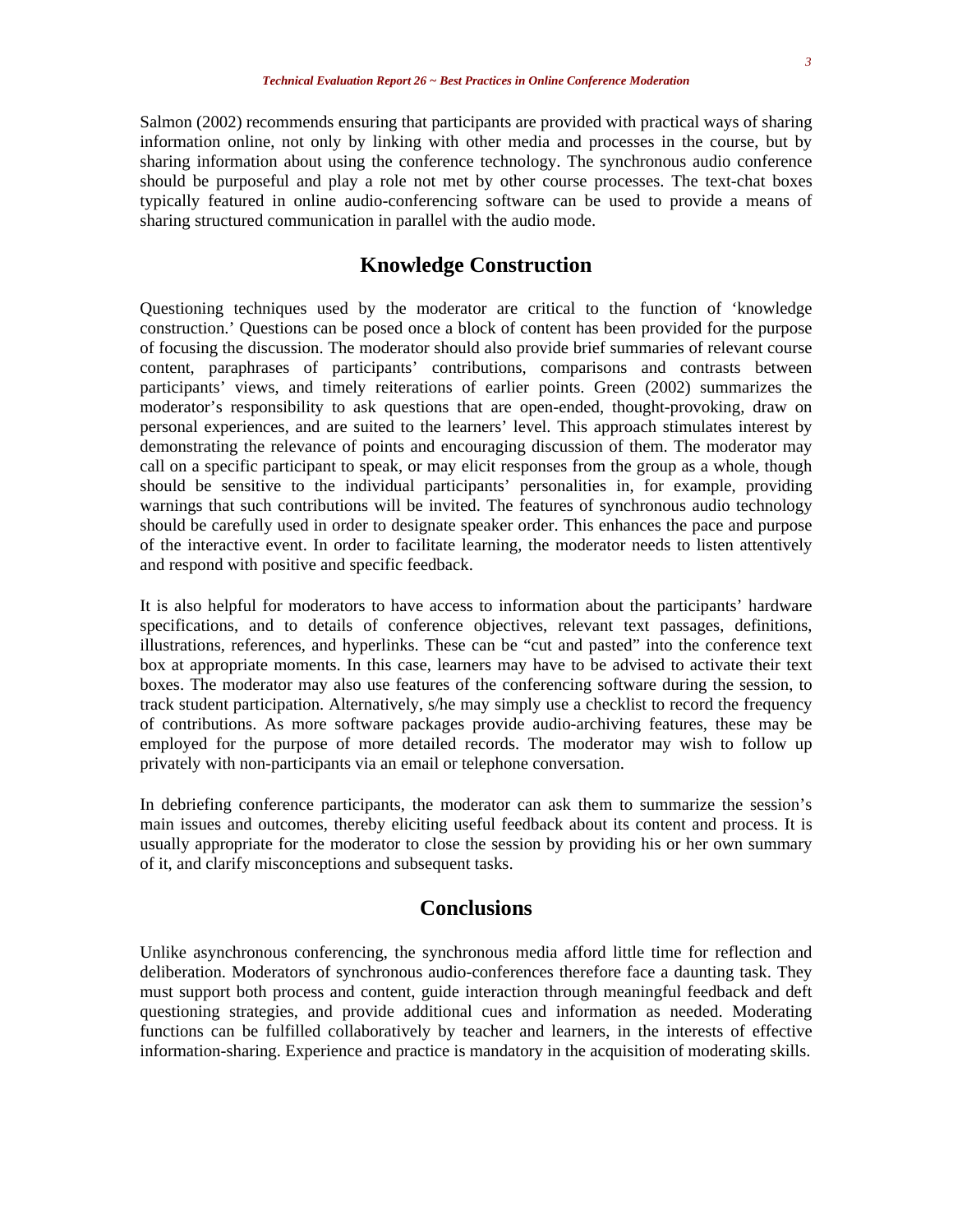#### **References**

- Green, L. (1998). *Playing Croquet with Flamingos: a guide to moderating online conferences.* Human Resources Development Canada. Retrieved November 27, 2003 from: <http://www.emoderators.com/moderators/flamingoe.pdf>
- Hootstein, E. (2002). *Wearing Four Pairs of Shoes: the role of e-learning facilitators*. Retrieved November 27, 2003 from: <http://www.learningcircuits.org/2002/oct2002/elearn.html>
- Salmon, G. (2002). *Five-step model of teaching and learning online*. Retrieved November 27, 2003 from: [http://www.centrinity.se/Conferences/Nerladdning/000231AE-80000001](http://www.centrinity.se/Conferences/Nerladdning/000231AE-80000001/00A03C2A-001E85B5-00A03C32.7/Gilli%20Salmon%20Using%20the%20five.pdf) [/00A03C2A-001E85B5-00A03C32.7/Gilli%20Salmon%20Using%20the%20five.pdf](http://www.centrinity.se/Conferences/Nerladdning/000231AE-80000001/00A03C2A-001E85B5-00A03C32.7/Gilli%20Salmon%20Using%20the%20five.pdf)

The next report in the series discusses potential educational uses of the 'Wiki'.

**N.B.** Owing to the speed with which Web addresses are changed, the online references cited in this report may be outdated. They can be checked at the Athabasca University software evaluation site: [http://cde.athabascau.ca/softeval/.](http://cde.athabascau.ca/softeval/) Italicised product names in this report are assumed to be registered trademarks.

*JPB, Series Editor, Technical Evaluation Reports*



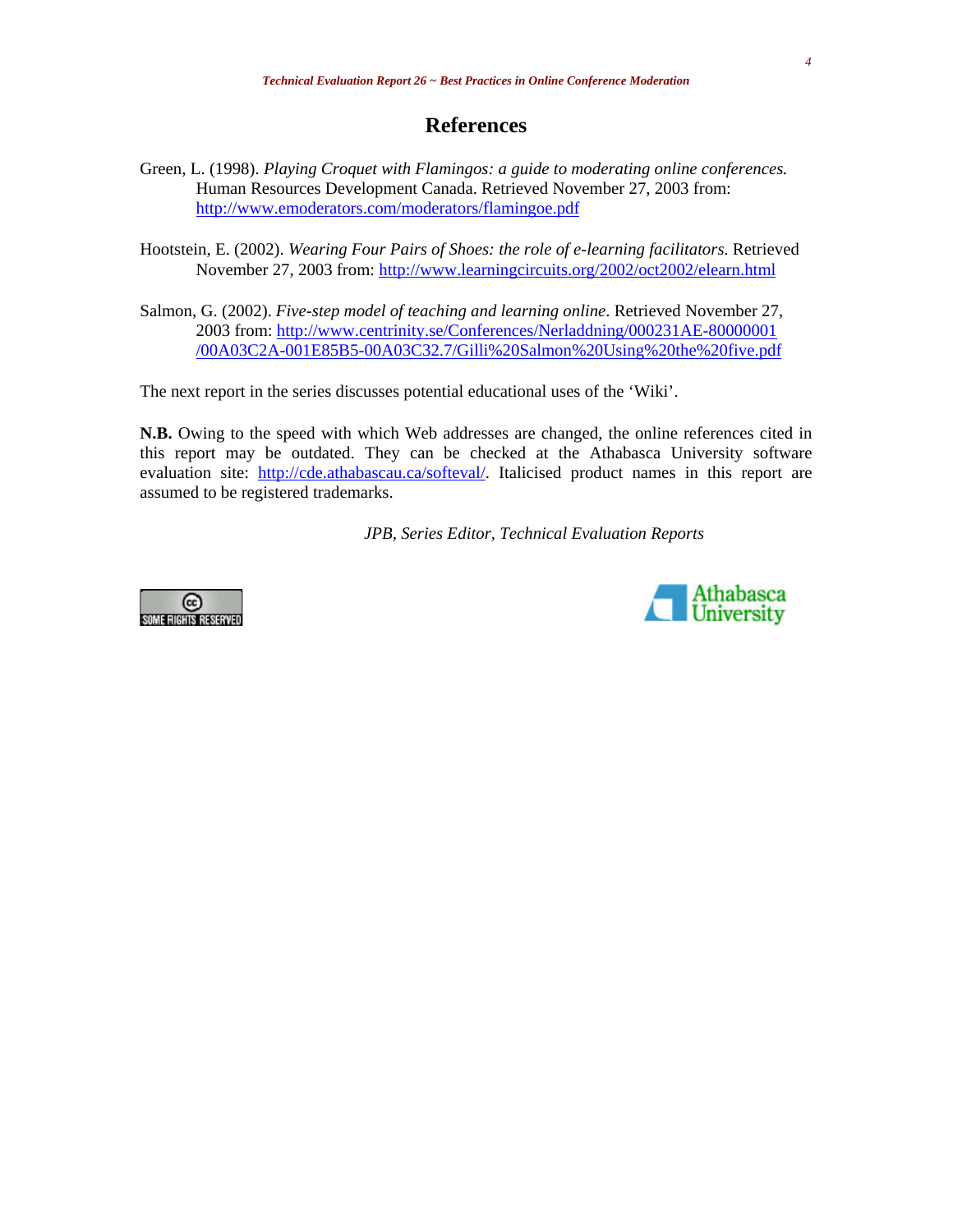**April – 2004** 

# **Technical Evaluation Report**

# **27. Educational Wikis: Features and selection criteria**

**Linda Schwartz, Sharon Clark**, **Mary Cossarin,** and **Jim Rudolph** Master's of Distance Education Program Athabasca University - Canada's Open University

### **Abstract**

This report discusses the educational uses of the 'wiki,' an increasingly popular approach to online community development. Wikis are defined and compared with 'blogging' methods; characteristics of major wiki engines are described; and wiki features and selection criteria are examined.

# **Defining Wikis**

According to Leuf and Cunningham (2001), creators of the original wiki concept, "a wiki is a freely expandable collection of interlinked webpages, a hypertext system for storing and modifying information – a database, where each page is easily edited by any user with a formscapable Web browser client" (p. 14). Content can be directly linked to that found in other wikis (interwiki) and in Web documents.

Browser-based access means that neither special software nor a third-party webmaster is needed to post content. Content is posted immediately, eliminating the need for distribution with the associated risk of virus transmission. Participants can be notified about new content, and they review only new content. Low graphic use results in pages that load quickly. Access is flexible – all that is needed is a computer with a browser and Internet connection. Modular construction means that wikis can be simple or complex to meet user needs and skill levels.

Mattison (2003) states that "a wiki can be a blog, but a blog does not have to be a wiki." Wiki use is often compared with blogging. Blogs, or weblogs, are chronological online journals written mainly by individuals (although group blogs exist), to which readers post comments.

The main differences between the two approaches relate to notification of new content, editing format, and structure. Blogs typically use RSS (Really Simple Syndication) feeds to sort information and alert users to new content. Wikis usually use email notification. For students, an advantage of blogs is the use of 'What You See Is What You Get' (WYSIWYG) editing. Wikis usually employ a simplified markup formatting (although there are also WYSIWYG wikis). A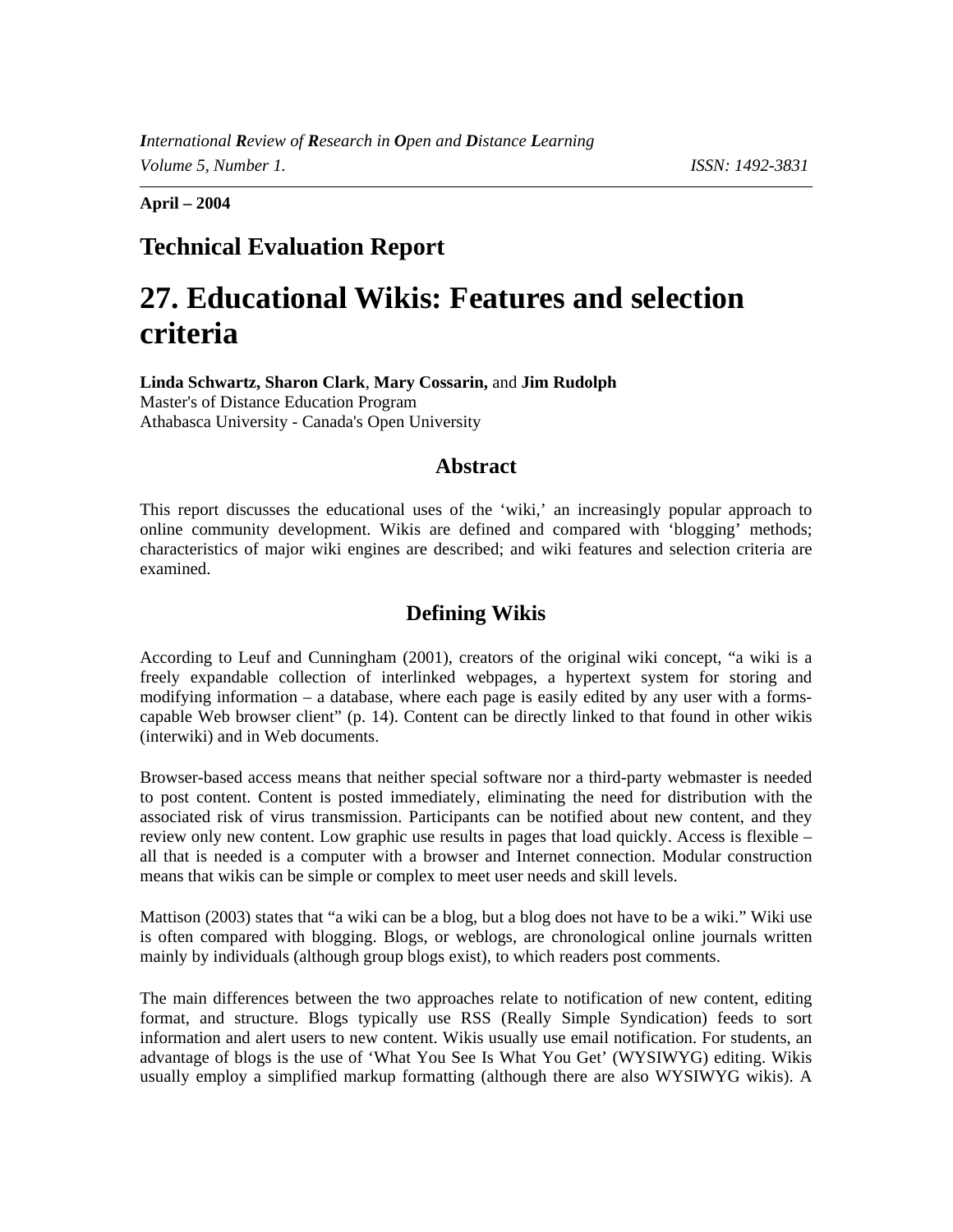disadvantage of using markup is the lack of standardization across various wiki programs (Mattison, 2003).

Blogs are arranged chronologically, while wiki structure can be based on hierarchical subject divisions through new page creation and internal and external hyperlinking. These features make wikis highly suitable for educational use. Blogs are more structured; wikis are more flexible. Most wikis include a search feature; many blogs do not. Once a blog addition is posted, it often cannot be edited. User communities are found at both blog and wiki sites.

#### **Educational Uses**

It is difficult to estimate the number of wikis currently used in university settings, and the range of ways in which they are being used. In order to attempt this, 24 university wikis were examined. The universities using them are located in countries including Canada, the US, Germany, New Zealand, Switzerland, and the UK. A natural tool for distance education (DE), wikis enable instructors to create interactive activities for their students, and to present course information such as resources, external links, project information, and frequently asked questions (FAQs). Instructors may also wish to monitor wiki discussions to determine problem areas for students. University wikis are commonly used as knowledge repositories. Godwin-Jones (2003) suggests that wikis may be ideal for building communities of practice by creating a collective repository of expertise in a subject area, which is refined over time by the contributions and problem-solving of interested individuals. It is this function that distinguishes communities of practice from other online communities, such as chat groups or bulletin boards.

Wikis may also exhibit some of the elements that Wenger (2001) considers fundamental to the creation of successful communities of practice – among them, a virtual presence, a variety of interactions, easy participation, valuable content, connections to a broader subject field, personal and community identity and interaction, democratic participation, and evolution over time. Many wikis also have a core group or individual that takes active responsibility for directing the community. They provide a forum for learners to discuss topics and obtain information relating to courses, extra curricular activities and associations in their fields of interest. Personal home pages and discussion areas help to humanize the learning experience, and to provide social interaction among students.

Typically, universities integrate wikis seamlessly into their main website pages. Many of the wikis surveyed are currently in the early stages of development. Most are purely text-based with few images. In general, university wikis appear to be used more by specific departments or for particular topics, than for campus-wide uses (e.g., institutional information). The use of wikis for administrative scheduling, faculty use, learning support materials, and course management, appears to be rare. Of those we examined, more dealt with activities, events or clubs, than with curricular issues. Project management is a fairly common function, by course/ group projects in particular fields including music and languages. University-based wikis seldom appear to be used for entertainment, student feedback, or journaling purposes. Wikis with a definite purpose and structure appear to be more common than wikis left basically unstructured, or for personal student use. Perhaps the open access to wikis for editing deters regular university use for content that must not risk change.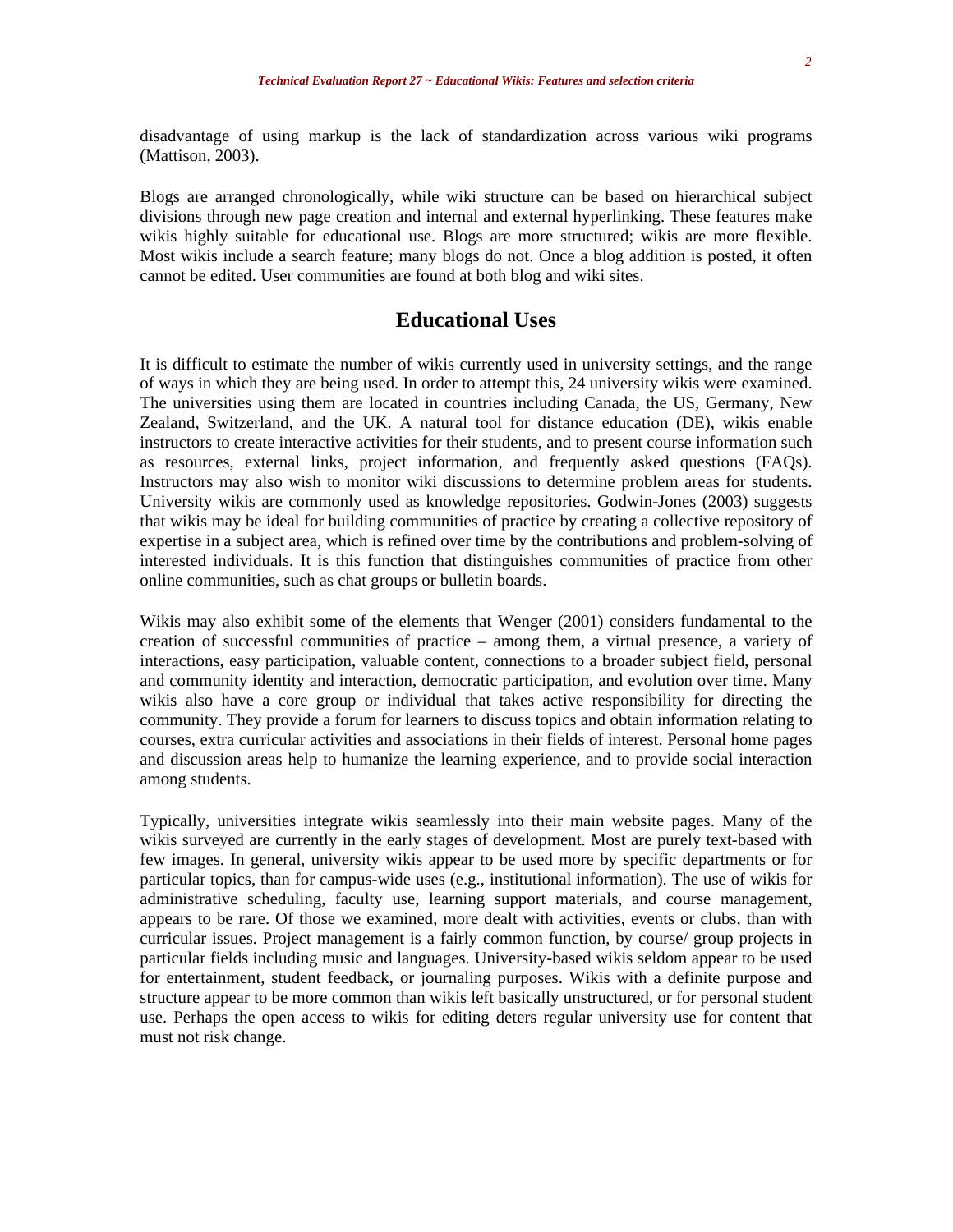#### **Basic Features and Comparison of Major Wiki Engines**

Evaluating wikis is different from evaluating vendor supplied or proprietary programs, which have a fixed set of features. All wikis can potentially adopt all features found in other wikis, simply by accessing and customizing the source code. Rather than attempting to categorize the myriad wiki versions, this report describes the basic characteristics and features of wikis, and attempts to provide an easy approach to selecting wiki features.

According to *Meatball Wiki* (2003), there are more than 200 wiki programs although only a handful might be considered unique: *Dolphin Wiki, Php Wiki, Moin Moin, Swiki Clone, Twiki Clone, UseMod Wiki, Tikki Tavi, Zwiki Clone*, and *Open Wiki*. In addition to these nine core wikis, we compared *WikiWiki Web* (the first wiki) and *Seed Wiki* (a WYSIWYG wiki). Feature categories include: source code, wiki management, page formatting, access control, communications, support, and advanced features.

Generally, there were more similarities between them than differences. While written in several different programming languages, each with its own set of formatting rules, most of the wikis used the same basic page formatting functions (i.e., text editing and image, table, list, hyperlink and file insertion). *Seed Wiki* was the only one with a WYSIWYG text editor. All of these programs are open source. Additional features, such as polling and administrative levels, can be added to *Seed Wiki* for a fee. Other consistent features included interwiki linking; archiving; a "sandbox" area to practice formatting, and user support. Three of the wikis had spell-check features, and two allowed the insertion of emoticons.

Disparities were evident in access control, and appear to be based on the underlying philosophy of the developers as to the degree of freedom they are willing to pass on to the users. While some wikis provide the ability to password-protect pages, restrict users, and provide various level of administrative control, others allow open access to the entire wiki. Very few of the wikis we examined had advanced features such as blogging, polling, calendars, and the use of RSS. This seems to coincide with research by Leuf and Cunningham (2001) who suggest that a wiki that functions independently of any special add-ons or plug-ins, tends to meet the needs of a fairly broad audience.

#### *Wiki Selection Criteria*

The following list outlines criteria for consideration when selecting a wiki for educational use. (These are consistent with the criteria adopted earlier in this Report series.)

- 1. **Cost:**
	- o Open source software vs. financial outlay required
	- o Licence fees (scaled per user)
	- o Supportable programming language

#### 2. **Complexity:**

- o Online technical support (documentation, manual, FAQs)
- o Help by email/ phone/ fax/ online forum
- o Plug-in or scripting exchange
- o Sandbox
- o User community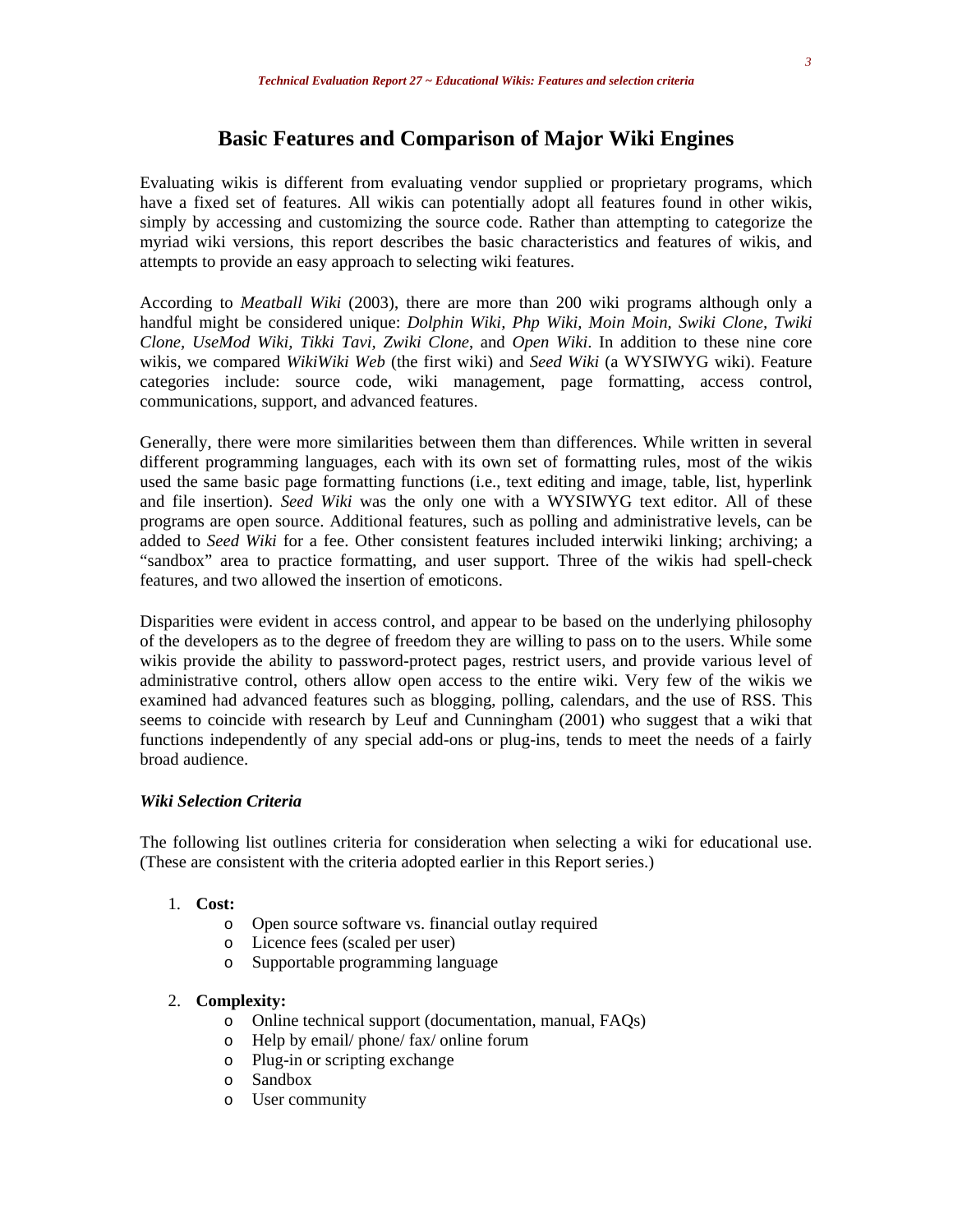o Web-hosted or download required

#### 3. **Control:**

- o User registration
- o Password protection of core pages
- o Levels of user rights to edit
- o Active user list
- o Participants online
- o Easy to restore damaged or deleted pages

#### 4. **Clarity:**

- o Index/ site map
- o Interwiki format that facilitates linking content between different wikis; two common formats are are *CamelCase*, and [free links]
- o Back-linking
- o Page hierarchy
- o History of all versions (revision tracking)
- o Archiving of all pages
- o New page creation
- o Page deletion
- o New content identified (version compare)
- o Email notification of changes

#### 5. **Common Technical Framework (CTF):**

- o Editable by anyone with a forms-compatible browser
- o Cross-platform
- o Internet and Intranet installation
- o Resolution of simultaneous editing conflicts
- o Plain ASCII text storage

### 6. **Features:**

- o Editable by major browsers (Internet Explorer, Netscape)
- o WYSIWYG editing
- o HTML support
- o Text editing (italics, font size, colour)
- o Image insertion
- o Hyperlink insertion
- o Tables
- o Lists (numbered, bulleted, hierarchical)
- o Media insertion (streaming audio/ video)
- o Search
- o Spell-check
- o Emoticons
- o Blogging
- o Polling
- o Calendar
- o RSS
- o Link checking
- o Drawing tools
- o Equation editor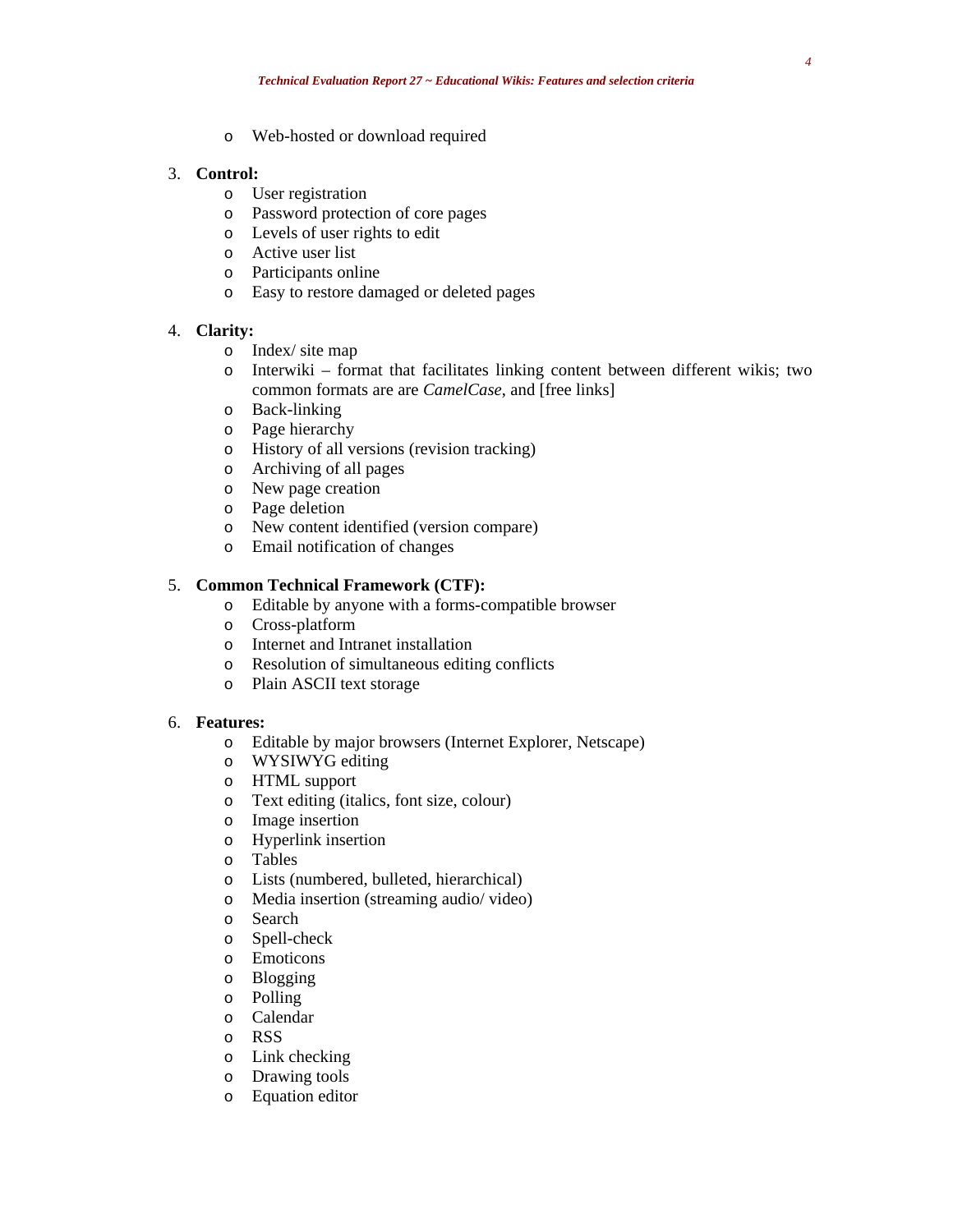o Synchronous text messaging

## **Further Educational Considerations**

Although the evaluation team was able to locate numerous examples of the growing wiki trend in education, few were in distance education contexts. Yet wikis can provide an efficient, flexible, user friendly and cost-effective interface for collaboration, knowledge creation and archiving, and student interaction. Lack of standardized formatting across wiki programs makes WYSIWYG editing attractive. The need for minimal technical skills allows users to concentrate on content rather than on the technical process of writing, and reduces the need for student support. For example, while 'bolding' may require HTML tags  $(\langle b \rangle \text{ word } \langle b \rangle)$  in one wiki, it may require three single quotes in another ('''word'''). Udell (2000) makes the point that most formatting is not mnemonically designed. Clicking the B icon in a toolbar is more familiar and user-friendly.

In some WYSIWYG wikis, users attempting to cut and paste content from word processors should be cautioned to use simple ASCII text to avoid formatting difficulties. With the advent of free tools such as *htmlArea* (2003), that can turn any text area into a WYSIWYG editor, it is hoped that all wikis will be able to offer WYSIWYG editing. WSYIWYG wikis currently include *Seed Wiki*, *EclipseWiki* and some versions of *Plone*.

Features rarely incorporated in wikis are: equation editor, synchronous text messaging, link checking, and drawing whiteboard (some do have drawing tools). If coursework requires these capabilities, an integrated collaborative software program may be a better choice.

While open source programming may make wiki use cost effective, it may be necessary to have support staff with programming skills in the appropriate language for server maintenance, customization and component creation (Mattison, 2003), particularly for campus-wide use.

Unlike threaded discussions where the writer is identified, it is usually impossible to identify contributions to a wiki. This makes apportioning credit difficult and the authority of the content hard to establish.

### **Conclusions**

It appears that the full DE potential of wikis remains to be realized. Further evaluation of the contribution of wikis for developing communities of practice in DE education is warranted.

### **References**

Godwin-Jones, R. (2003). Blogs and wikis: Environments for on-line collaboration. [Electronic Version]. *Language, Learning and Technology, 7*(2), 12 – 16.

- htmlArea (n.d.). *Turn any text area into a WYSIWYG editor*. Retrieved November 23, 2003, from: *<http://www.interactivetools.com/products/htmlarea/>*
- Leuf, B., and Cunningham, W. (2001). *The Wiki Way: Quick collaboration on the web*. Boston: Addison Wesley.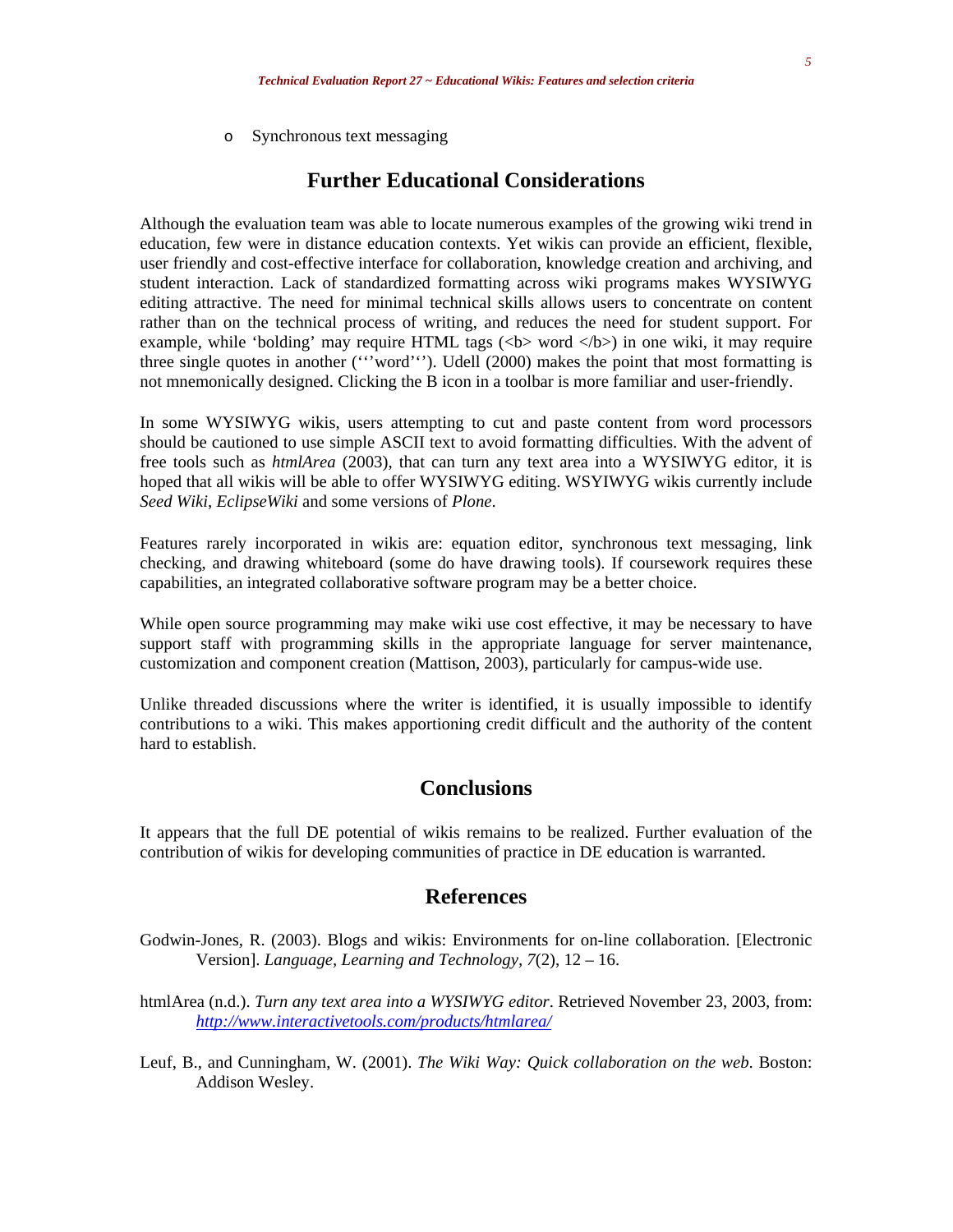- Mattison, D. (2003). Quickiwiki, Swiki, Twiki, Zwiki and the Plone wars: Wiki as a PIM and collaborative content tool, [Electronic version]. *Searcher*, 11(4), 32 – 48.
- Meatball Wiki (n.d.). *MeatBall Wiki FAQ*. Retrieved November 21, 2003, from: <http://www.usemod.com/cgi-bin/mb.pl?MeatballWikiFaq>
- Udell, J. (2000). *Why not WYSIWYG writing for the web?* Retrieved November 20, 2003 from: [www.byte.com/column/2000/05](http://www.irrodl.org/index.php/irrodl/article/v5.1/%20www.byte.com/column/2000/05)
- Wenger, E. (2001). *Supporting Communities of Practice: a survey of community-oriented technologies*. Retrieved November 29, 2003, from: <http://www.ewenger.com/tech>

The next report in the series reviews *Speak2Me*, a synchronous audio system used for ESL teaching in Taiwan.

**N.B.** Owing to the speed with which Web addresses are changed, the online references cited in this report may be outdated. They can be checked at the Athabasca University software evaluation site: [http://cde.athabascau.ca/softeval/.](http://cde.athabascau.ca/softeval/) Italicised product names in this report are assumed to be registered trademarks.

*JPB, Technical Evaluation Reports, Series Editor*



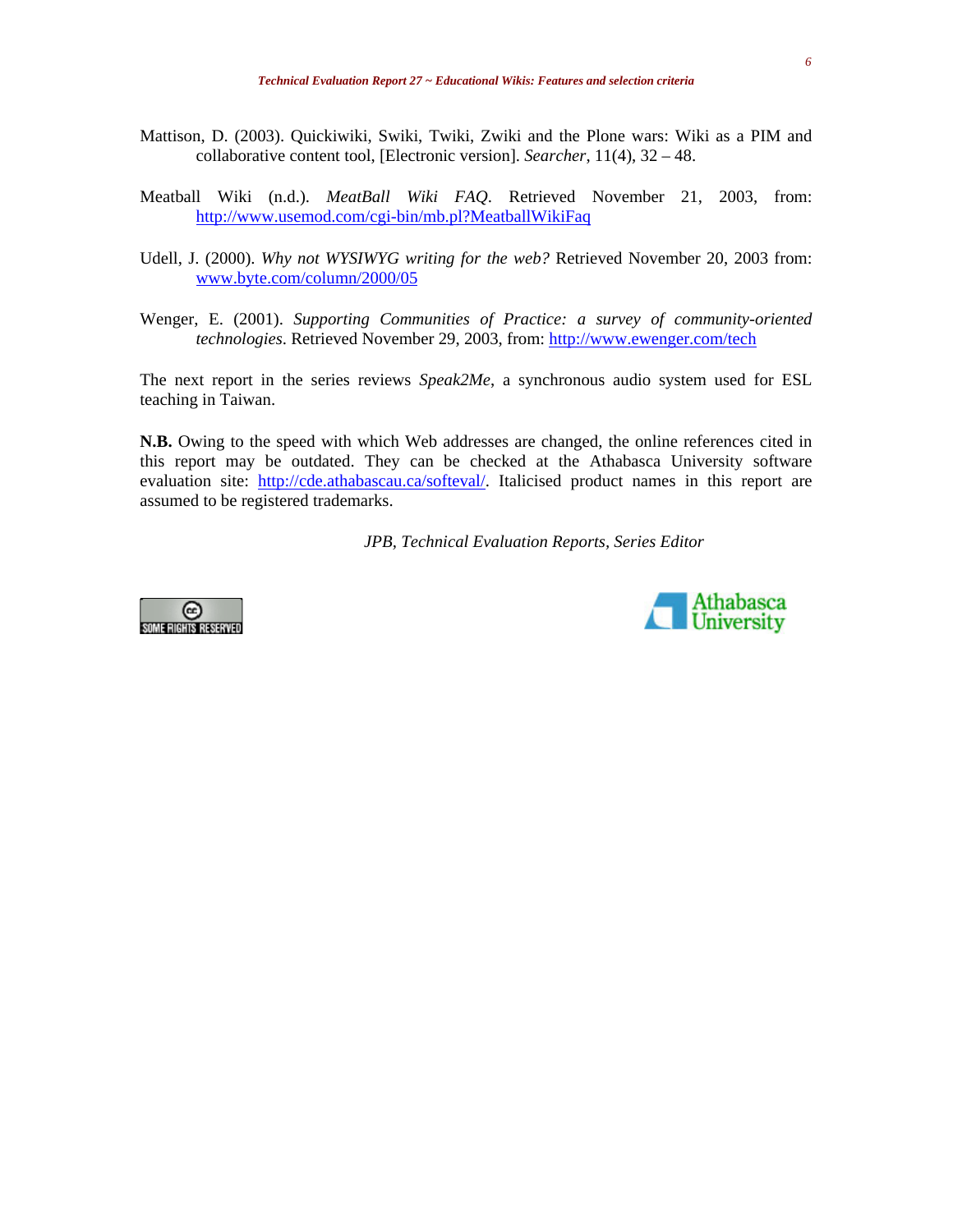**April – 2004** 

## **Technical Evaluation Report**

# **28. Speak2Me: Using Synchronous Audio for ESL Teaching in Taiwan**

**Deborah K. LaPointe** Albuquerque Technical Vocational Institute

**Katherine R. B. Greysen** College of Education University of New Mexico

**Kerrin A. Barrett** College of Education University of New Mexico

### **Abstract**

The use of a synchronous audio tool is discussed for teaching English as a Second Language (ESL) in Taiwan. Over several months, a community of practice has formed among teachers and teaching assistants, transcending cultural differences. Exploring the relationship that has developed between teachers and teaching assistants forms the basis of this report. We will also consider the technology underlying Speak2Me's program and its relationship to providing students with quality pedagogy and learning flexibility.

## **Online Content: Articles and cultural perceptions**

The biggest challenge facing English as a Second Language (ESL) learners in Taiwan is their lack of opportunity to practice speaking English. To meet this need, Ladder Publishing Co., Ltd. of Taipei, began an innovative Web-based ESL program in February, 2003, called *Speak2Me*. The cost of designing, developing, and implementing the project was less than US \$50,000, making it an affordable distance learning alternative for developing nations. Using an *iTalk* synchronous platform, American teachers, assisted by bilingual Taiwanese teaching assistants, using voice and chat, teach conversational English based on a brief article on a topic of current interest.

The report proposes that synchronous learning environments provide a richer context than asynchronous environments for online intercultural communities of practice, to develop into engaging and empathetic virtual communities. The use of synchronous voice in teaching ESL has enabled further investigation of cultural practices and norms in Taiwan that could not have been possible in a static, asynchronous environment. Central to the *Speak2Me* program are the articles,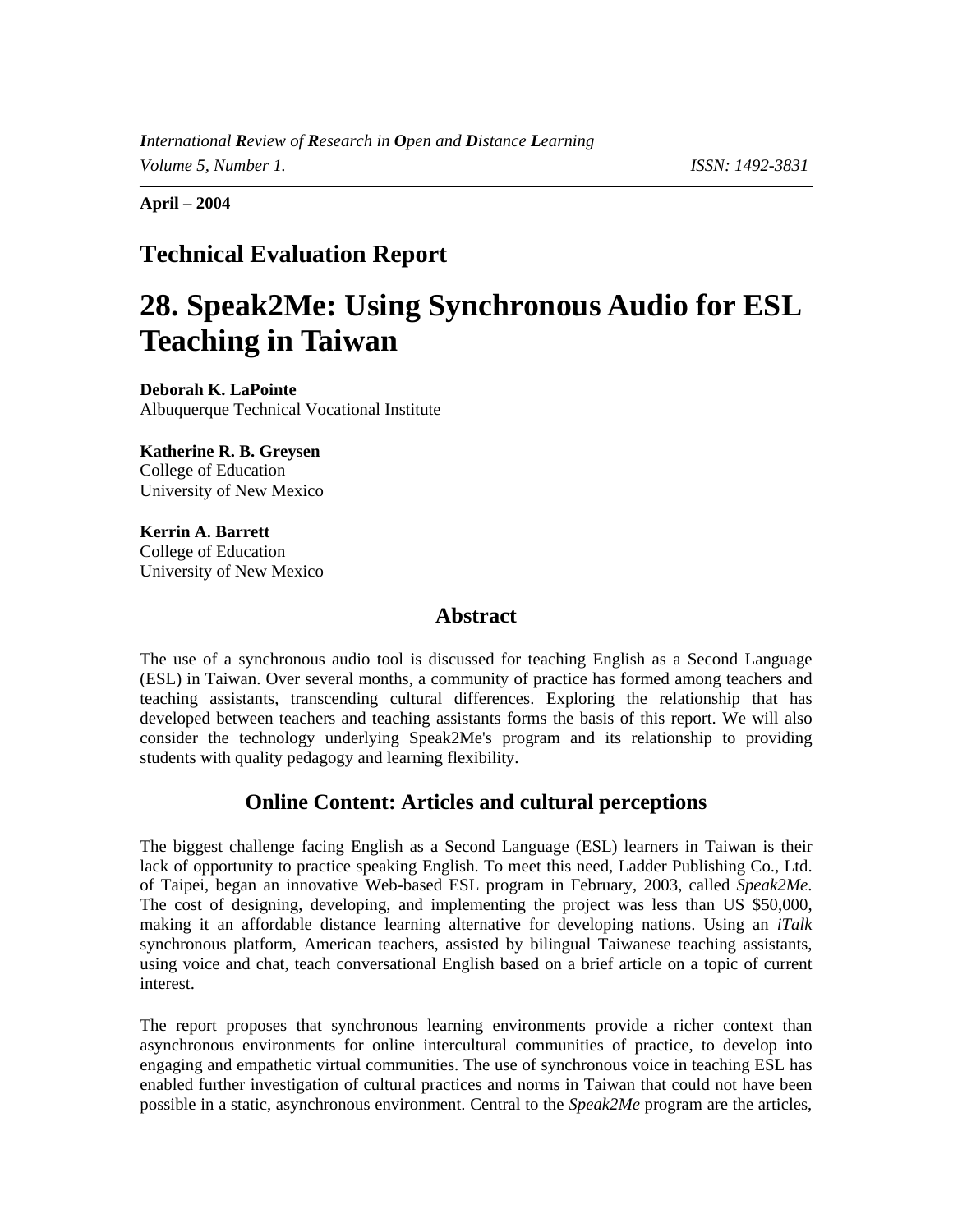taken from *Speak2Me*'s print magazine and placed online in the *iTalk* window. Teaching assistants and, if present, students, read the articles aloud, paragraph by paragraph. Discussions around each of these current topics have enabled us to understand Taiwanese culture in more depth and to form closer bonds with the teaching assistants.

For example, the article 'Talk Dirty to Me' discussed the issue of online pornography, including vocabulary words such as 'skin flick.' While we, as older female Euro-Americans, were quite taken aback at the article, the younger female Taiwanese teaching assistants had no qualms about teaching it. Their response to teaching what we considered a very controversial article, suggests that our perceptions regarding sex and sexuality are quite different. Another article, 'Play On!' talked about the possible link between violent video games and violent behavior. Again, in our conversations with both male and female teaching assistants, we found that our liberal American views linking video games and violence were quite different from theirs. The teaching assistants to whom we spoke at length, felt there was no connection between playing violent video games and actually committing a violent crime. Other articles on business and culture, for example, have provided additional opportunities for discussion and debate, enabling us to identify and learn more about cultural differences, leading to scaffolding of knowledge.

### **Social Interaction**

Such social interaction has always been a defining characteristic of education, training, and more generally of learning. In fact, several learning theories rely, in part, on social interaction to explain how learning occurs (Beatty, 2002). Socio-cultural theory, for one, focuses on the causal relationship between social interaction with others and an individual's cognitive development. Vygotsky (1978) wrote that the individual grows into the intellectual life of those around him or her, as more knowledgeable persons act as facilitators, leading the learner beyond where he or she can function without help. Until the learner internalizes society's tool kit of ideas, concepts, and theories, the learner must 'borrow' the knowledge and consciousness of the facilitator to enter a language (Bruner, 1986), discipline, community of practice, or culture.

Acting as facilitators and bridging that gap for the American teachers are the teaching assistants. As the teacher/ teaching assistant community has evolved, the role of the teaching assistants has evolved as well, from an almost silent partner acting only when called upon (e.g., providing translations when necessary), into taking on the active role of co-teacher. This team-teaching relationship facilitates teaching assistants' role in the virtual classroom, which often provides a richer cultural environment, better student interaction, and a more dynamic learning experience for all involved.

Another form of interaction has been through role-playing. When students are absent from the classroom, teaching assistants may role play as students. This enables us to practice our synchronous teaching skills, while at the same time trying out different teaching methods targeted at differing levels of language ability. Often these sessions are quite fun, bringing out everyone's personalities as both sides try to act out their roles.

As the *Speak2Me* online community has matured, the 'electronic personality' (Palloff and Pratt, 1999) of each teacher and teaching assistant has also emerged. Pratt's work has shown that for an electronic personality to exist certain elements must manifest, including the ability to deal with emotional issues in textual form and the ability to create a sense of presence online through the personalization of communication. Both these elements are present in daily interactions between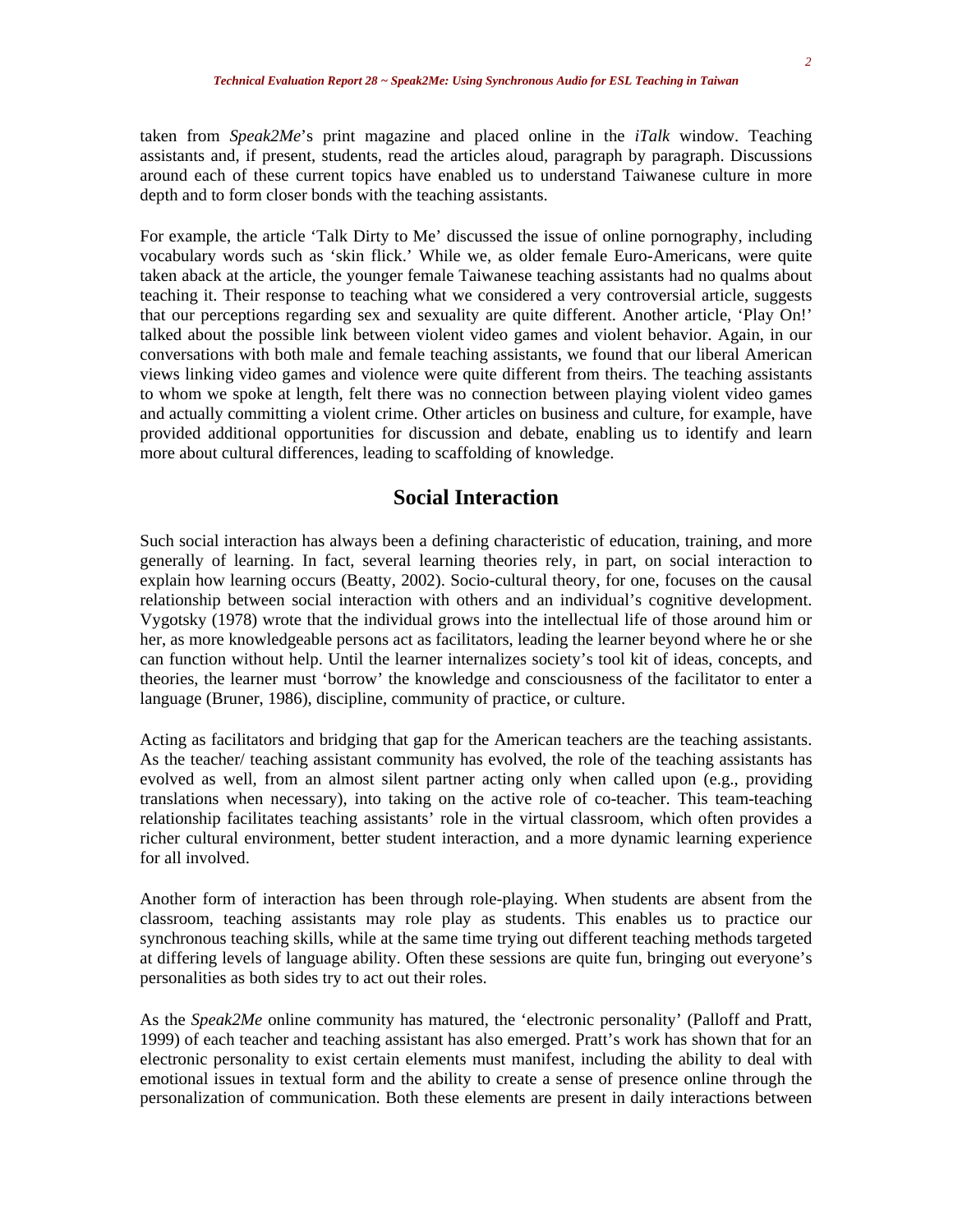teachers and teaching assistants, who often must cross cultural barriers to understanding between themselves and *Speak2Me*'s students. In the months since *Speak2Me* was launched, close bonds have been formed with only voice and text chat to create a sense of social presence.

### **Synchronous Intimacy and Immediacy**

Mayer (1999) asserts: "students are better able to integrate verbal and visual representations when they receive both verbal and visual materials rather than when they receive only verbal [or text] material." In addition, Jelfs and Whitelock (2000) stress that: "sound gives feedback to the user and offers greater levels of reality." The synchronous voice capability of *Speak2Me*'s platform has enabled teachers and teaching assistants to share personal experiences more intimately and immediately than through asynchronous discussions or plain text chat. We believe that the relationships that have grown out of these conversations have developed more rapidly and more deeply, and have been sustained longer, because of the voice capability. For example, one teaching assistant has shared her family's wedding with us; another supplied the recipe for mango ice cream, while another shared her thoughts of loneliness upon moving to a new home. Yet another teaching assistant told us his feelings about entering a mandatory stint in the military. These emotional attachments were felt even more deeply upon hearing of the loss of one of *Speak2Me*'s staff members. Though we never met him face to face, we felt a profound sadness for both him and his family.

Understanding the electronic personalities that have emerged through the *Speak2Me* classroom and technology suggests the sense of the alternativeness of human possibility (Bruner, 1986). Yet intimacy and immediacy are not a one-way street. As teachers, we share our personal stories as well. As a group, we have shared views on spirituality, comparing Western and Eastern beliefs; talked about New Mexico history and heritage; and even delved into marriage and relationships, offering up experiences and advice when asked.

One teacher had established a personality talking with the teaching assistants about the "little stuff of everyday life" – the daily chitchat. The teaching assistants and teacher talk about day jobs, daily meals, fruits available in Taiwan, vacations and holiday plans, pets' names and personalities, videogames, new recording artists, and family members. Another teacher has established an "intercultural food swap" with the Taiwanese teaching assistants. The teacher mails foods traditional to the New Mexican culture and diet to Taipei, and in return receives menus and examples of traditional Taiwanese cooking. For the most part, all the teachers and teaching assistants have exchanged some form of intimate communication about themselves, which has enhanced the social presences of all participants. This exchange of information has also taken the form of individual and family photos, pet photos, and websites to give each other more information about personal topics. As a result of the exchange of personal information, there is a higher level of familiarity, which leads to a greater degree of intimacy for all involved (Tu, 2001).

### **Social Presence and Emoticons**

Two key factors in social presence are intimacy and immediacy, both of which are influenced by interactivity, collaboration, and reflectivity. Research by Gunawardena and Zittle (1997) has shown that participants who felt a higher sense of social presence within a conference enhanced their socio-cultural or socio-emotional experience by using emoticons to express non-verbal cues in written form. Teaching assistants and teachers occasionally include emoticons in their text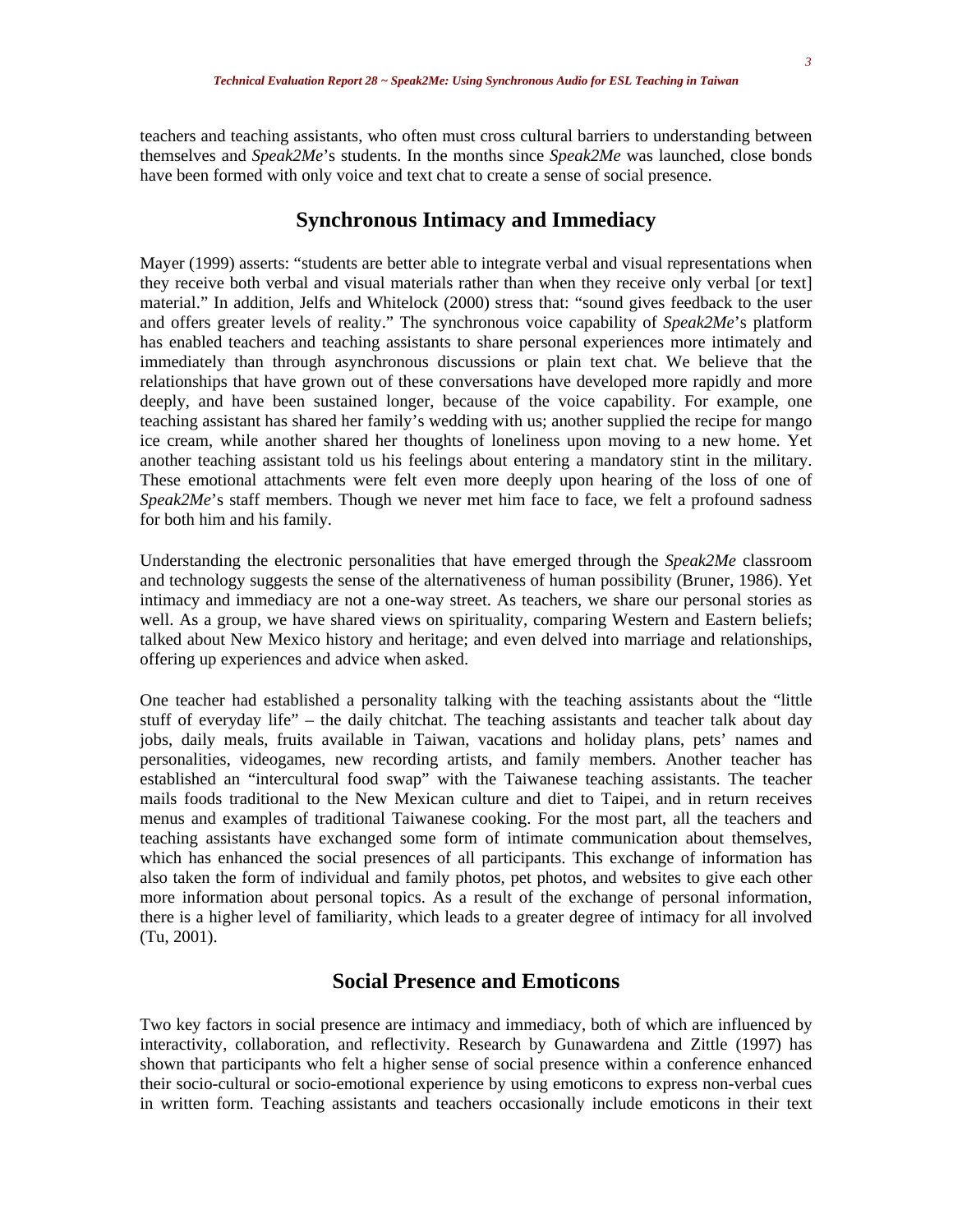messages to each other in the S2M classroom and in the email messages they exchange. During our many voice-chat sessions with teaching assistants, we have encountered a number of unusual and expressive emoticons (e.g. " $@@"$  and " $\wedge$ "). The emoticons serve to "warm" and personalize the discussions or messages by greeting each other, showing agreement, clarifying the intent of a message, and suggesting a solution while leaving the discussion open (Fahy, 2003) and generally adding charm to a message. Both the teaching assistants and teachers use emoticons to accomplish similar purposes; however, frequency of use and the shapes of the emoticons vary.

At first, the U.S. teachers infrequently used U.S. emoticons, which are most often built with keyboard characters, producing an image of a sideways face, requiring the reader to tilt his or her head to read the U.S. emoticons. U.S. emoticons seem to emphasize the role of the mouth when conveying the emotional context of a message. Common U.S. emoticons include:

| -0-) | Happy person   | 8-O | Shocked   |
|------|----------------|-----|-----------|
|      | Sad person     |     | Undecided |
|      | Winking person |     |           |

The Asian emoticons are read horizontally without tilting one's head. The teaching assistants use emoticons more frequently than U.S. teachers do in their text messages. The Taiwan emoticons emphasize the shape and role of the eyes in portraying an emotion (Sugimoto and Levin, 2000). Frequently used Asian emoticons include:

| $\wedge \wedge$ or $(\wedge \wedge)$ | Happy person   | $\omega$ ) or<br>(@<br>(Q@) | Giddy, dizzy,<br>shocked person            |
|--------------------------------------|----------------|-----------------------------|--------------------------------------------|
| $(T-T)$                              | Crying person  |                             |                                            |
| $>$ < or >. $<$                      | Sad or angry   | $(^\wedge$ ^ ) or ^ ^.^"    | Cold sweat; writer<br>is afraid he cor she |
| ハーキ                                  | Winking person |                             | is saying something<br>too strongly        |

The use of emoticons has enabled the community to express feelings in textual form. As we have become increasingly friendly with the teaching assistants, we have begun to use emoticons, including the Asian emoticons listed above. We have also begun to create new emoticons. For example, during a discussion about the approaching Thanksgiving holiday and pumpkin pie, one of us typed this emoticon: \*\*\_\_\*\*. It was decided, this emoticon would refer to eating too much pumpkin pie. Likewise, over time the teaching assistants have increased the frequency of their use of emoticons in messages to us. This increased use of emoticons suggests the development of electronic personalities and an increase in social presence.

### **Speak2me'S Website: Intersection of Technology and Culture**

Supporting these online interactions, the community, and the ESL classes is the *Speak2Me* website itself. The basic site [\(http://www.speak2me.net](http://www.speak2me.net/)) focuses on text and audio combined with the use of graphics and a chat box. A high-speed modem connection (e.g., cable, DSL) is a necessity for voices to be heard clearly and reliably, without breaking up during transmission.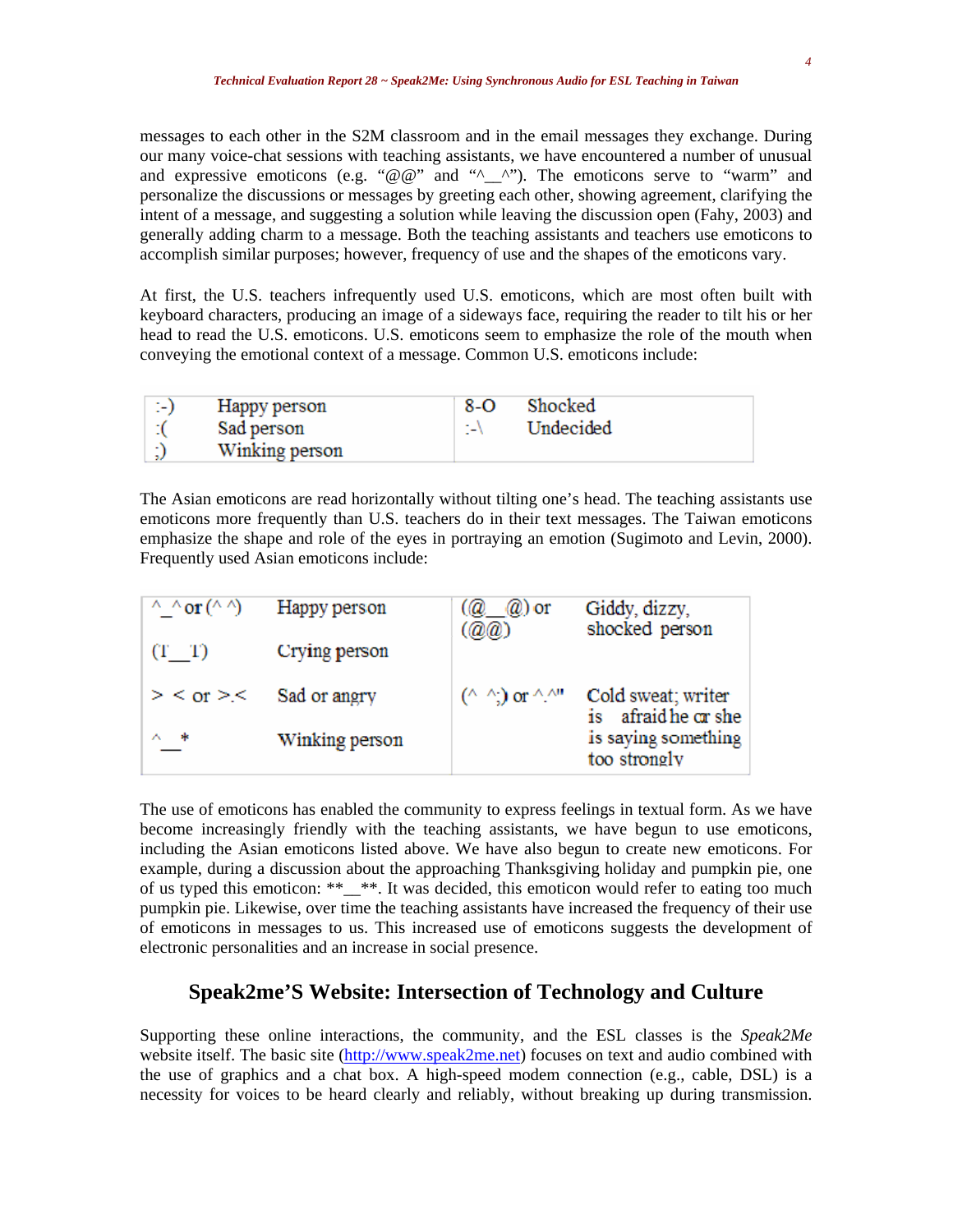This aspect of technology might be a barrier to access for some developing nations, particularly those with large rural populations. However, with the rapid deployment of cellular technologies and the advent of satellite Internet, implementing higher bandwidth applications in rural areas will become increasingly possible.

The synchronous voice technology and the additional equipment required can add technological problems to the classroom. Therefore, the teacher and a bilingual teaching assistant provide learner support during the class period. Although the teacher facilitates each individual lesson plan, the majority of the classroom interaction is based on learner participation and control of the multimedia environment, with primary importance based on functionality of the interface within the overall multimedia design. In this manner, the synchronous *Speak2Me* learning environment enables the students, teachers and teaching assistants to learn from each other, scaffolding on previous experiences and knowledge to construct new meaning, not only between the different cultures but with regard to the different languages, as well.

Many technical improvements have been made to the virtual classroom since the inception of the *Speak2Me* program. While some of the changes have focused on basic modifications to the multimedia interface (e.g., color of the background, text size, addition of digital clocks), other revisions have focused on cultural differences and improved communication strategies. Several adjustments made to the classroom to improve communication are the result of teacher/teaching assistant suggestions. For instance, the chat-box was altered to allow for direct text communication between teacher and teaching assistant and/ or the teaching assistant and a student. This chat-box modification allowed for bilingual interpretation for students of technical assistance and clarification of directions when necessary. The direct line chat-box also allows the teacher and the teaching assistant private communication where they can discuss and adjust the lesson plan to match students' level of English fluency.

Many more modifications clearly reflect the Taiwanese culture. As noted by Deubel (2003), the "user interface plays a central role in learning [when] using multimedia." Indeed, the technology selected by Ladder to facilitate interaction and learning must provide quality pedagogy which (1) allows flexibility of learning; (2) supports diverse learning styles and degrees of learner control; (3) is responsive to learner and teacher support; and (4) affords novelty. Therefore, it follows that the user interface reflects the culture of the students it serves. Some of the cultural modifications include headings and labels in Chinese instead of English and the design of the HELP! icon. Unlike American help icons, which are often friendly and playful animations (i.e., the Microsoft Paperclip), the HELP! icon for *Speak2Me* is a small green figure with a large head, a distressed look, and waving arms. When students click on the icon, a Chinese question and answer troubleshooting guide is provided.

### **Conclusion**

The *Speak2Me* ESL model supports previous assertions that students integrate verbal and visual representations better using verbal and visual materials than when they receive verbal [or text] material only. We conclude that the audio and visual technology driving the *Speak2Me* synchronous method of teaching ESL bridges cultural differences and establishes tightly knit communities of practice more rapidly than other, asynchronous methods of distance education. Moreover, the *iTalk* platform is an inexpensive distance education alternative for use by developing nations that seek to improve upon current educational practices, and to put into practice collaborative learning environments able to reach geographically distant populations.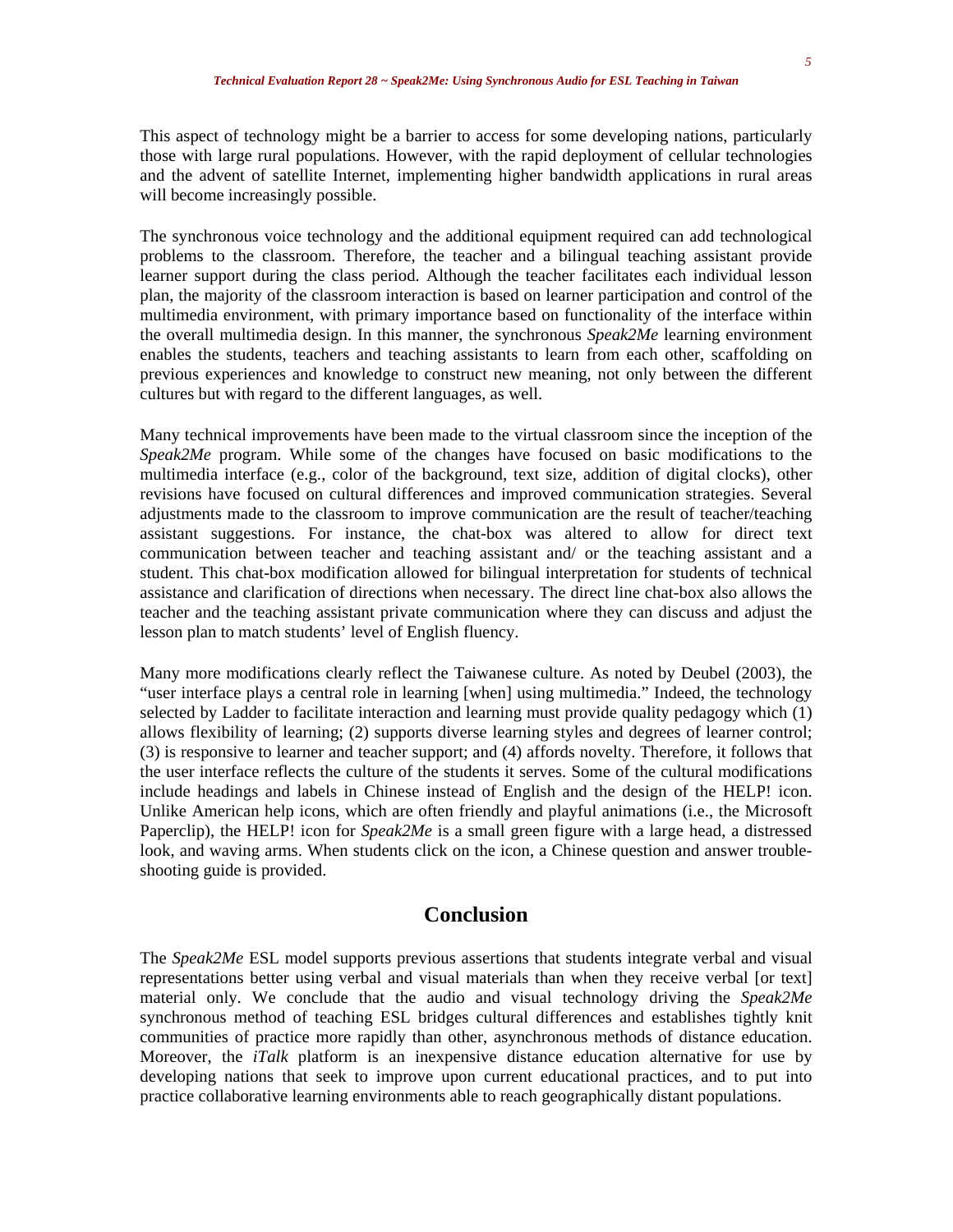### **References**

- Beatty, B. J. (2002). A situationalities framework for choosing instructional methods. *Dissertation Abstracts International.* UMI No. AAT 3054431.
- Bruner, J. (1986). *Actual Minds, Possible Worlds*. Cambridge, MA.: Harvard University Press.
- Deubel, P. (2003). An investigation of behaviorist and cognitive approaches to instructional multimedia design. *Journal of Educational Multimedia and Hypermedia, 12*(1), 63 – 90.
- Fahy, P. J. (2003). Indicators of support in online interaction. *International Review of Research in Open and Distance Learning, 4*(1). Retrieved September 2003 from: <http://www.irrodl.org/content/v4.1/fahy.html>
- Gunawardena, C. N., and Zittle, F. (1997). Social presence as a predictor of satisfaction within a computer mediated conferencing environment. *American Journal of Distance Education,*   $11(3)$ ,  $8 - 25$ .
- Jelf, A., and Whitelock, D. (2000). The notion of presence in virtual learning environments: What makes the environment 'real'? *British Journal of Educational Technology, 31*(2)145 – 152.
- Palloff, R., and Pratt, K. (1999). *Building Learning Communities in Cyberspace: Effective Strategies for the Online Classroom*. San Francisco: Jossey-Bass.
- Sugimoto, T., and Levin, J. A. (2000). Multiple literacies and multimedia: a comparison of Japanese and American uses of the Internet. In G. E. Hawisher and C. L. Selfe (Eds.) *Global Literacies and the World-Wide Web* (p. 133-156). New York: Routledge.
- Tu, C. H. (2001). How Chinese perceive social presence: an examination of interaction in online learning environment. *Education Media International*, 38(1), 45 – 60.
- Vygotsky, L. S. (1978). In M. Cole, V. John-Steiner, S. Scribner, and E. Souberman (Eds.) *Mind and Society* (p. 79-91). Cambridge, MA.: Harvard University Press.

The next report in the series reviews a series of integrated learning management systems.

**N.B.** Owing to the speed with which Web addresses are changed, the online references cited in this report may be outdated. They can be checked at the Athabasca University software evaluation site: *[cde.athabascau.ca/softeval/](http://cde.athabascau.ca/softeval/)*. Italicised product names in this report can be assumed to be registered trademarks.

*JPB. Series Editor, Technical Evaluation Reports*



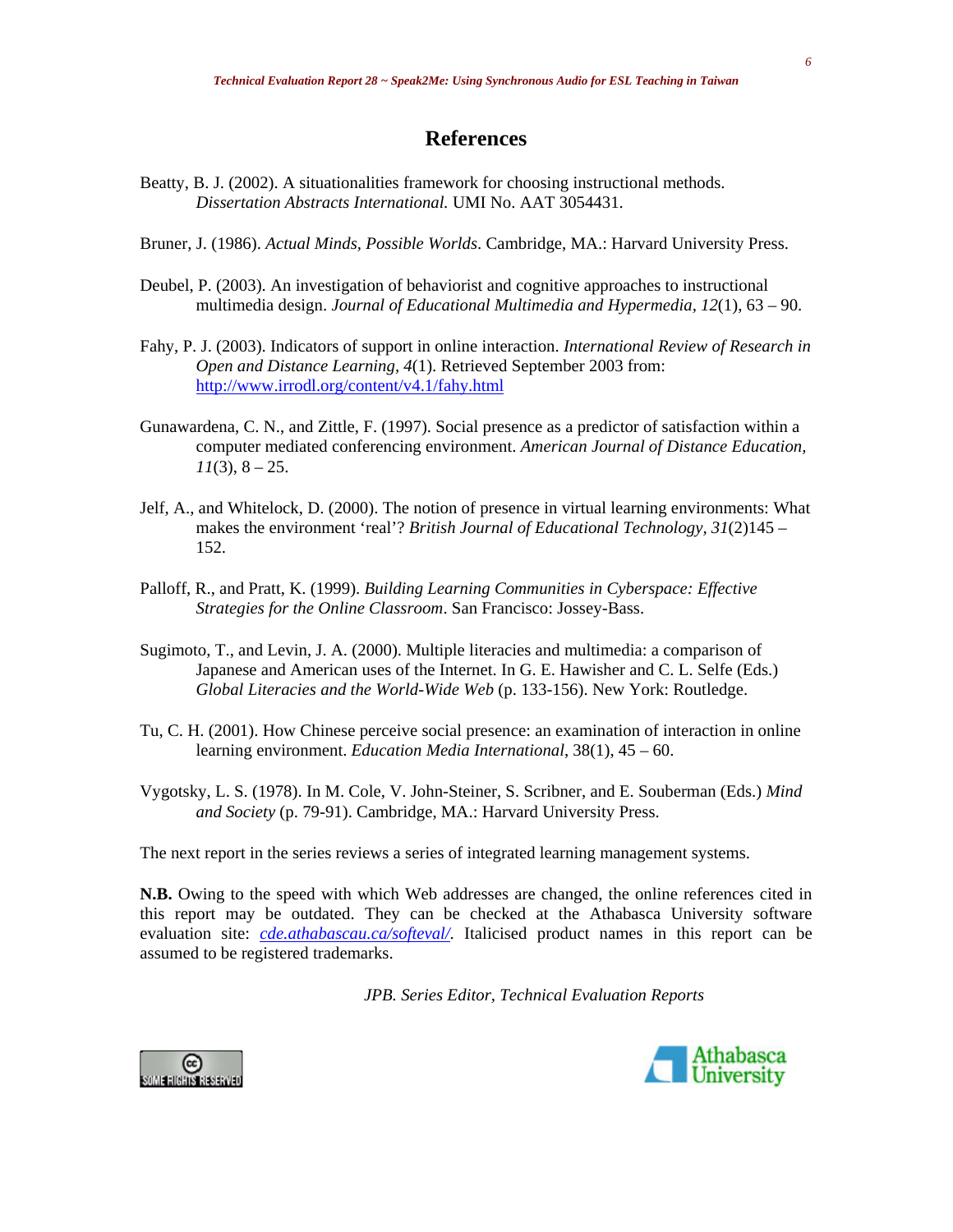#### **April – 2004**

## **Technical Evaluation Report**

## **29. Integrated Learning Management Systems**

**Sharon Clark, Mary Cossarin, Harry Doxsee,** and **Linda Schwartz** Master's of Distance Education Program Athabasca University - Canada's Open University

### **Abstract**

Four integrated learning management packages were reviewed: *CentraOne*, *IntraLearn*, *Lyceum*, and S*ilicon Chalk*. These products provide different combinations of synchronous and asynchronous tools. The current report examines the products in relation to their specific value for distance educators and students.

### **Introduction**

Report #5 in this series has indicated that the ideal learning management systems favour a learner-centred approach, and contain the following features: a range of content tools for synchronous as well as asynchronous collaboration, and student management tools. Four integrated software packages were evaluated according to the selection criteria of cost (institutional and user), complexity (user focus), control, clarity, common technical framework, and features (see [Report #7](http://www.irrodl.org/content/v3.1/technical_vii.html) in the series).

## **Product Trials**

### *CentraOne (v5.2)*

This collaborative platform contains three components: the Agenda Builder, including content creation; the Symposium, or virtual classroom; and the Conference, a virtual meeting-place. The current evaluation concentrates on the DE potential of the first two of these features. Up to 500 participants can interact simultaneously via the platform. The Agenda may contain files, file directories, URLs, and *CentraOne* tools such as Whiteboard, Web Safari, and AppShare. A presentation created with the Agenda Builder can include a combination of *PowerPoint* slides, websites, videos, polling and other evaluation tools, and feedback. The content developer creates the presentation and imports it to the platform as a .saz file. The Symposium rooms provide a whiteboard, pointers and other tools for the session leader, and markup tools permitting various types of interaction. The instructor has the ability to enable/ disable tools as needed.

Installation of the *CentraOne* software is a simple process of downloading browser plug-ins, and the interface is uncluttered and user-friendly. Students access personalized home pages and enter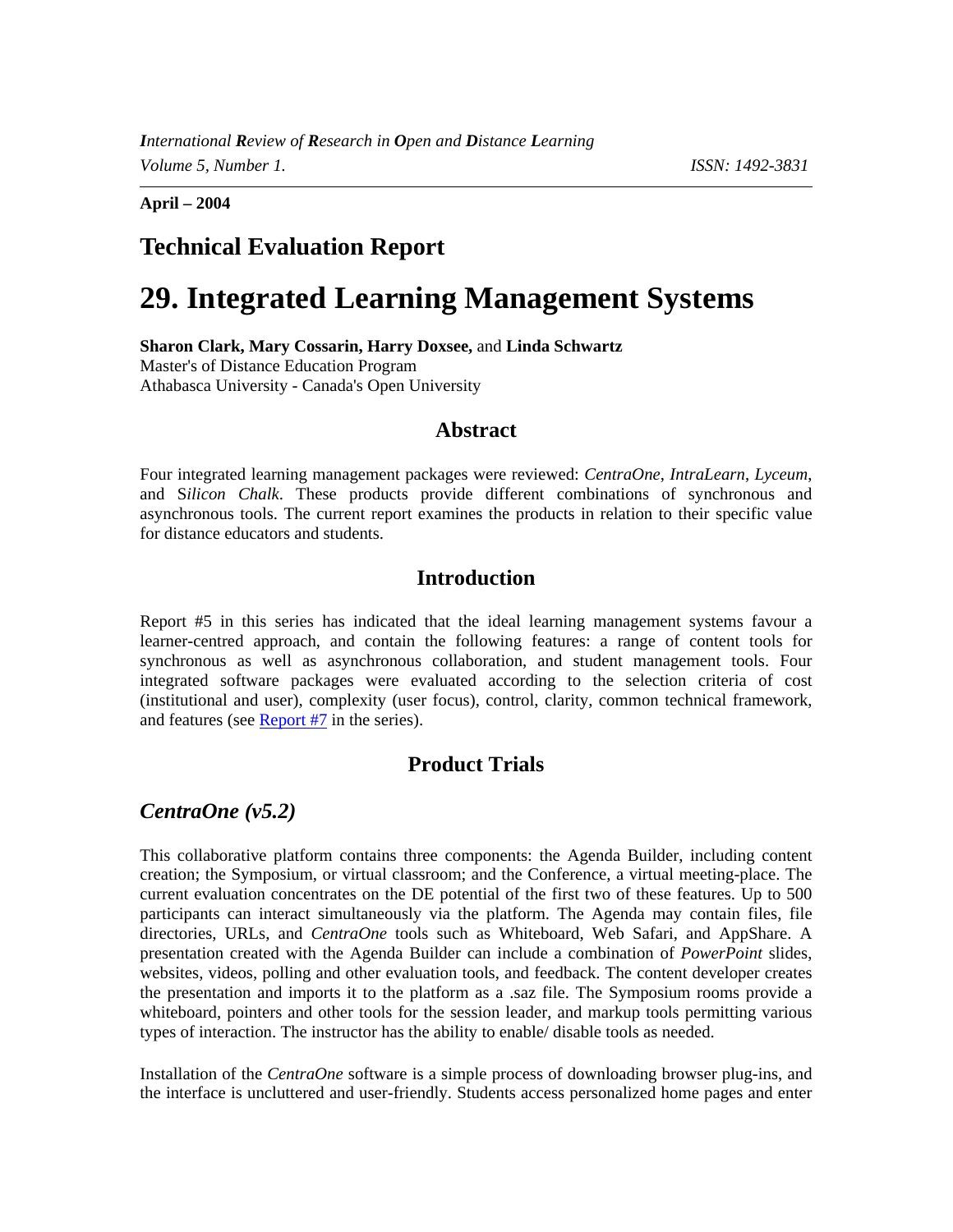the virtual classroom via an ID and password, with the option of perusing the content before the session. Public and private chat tools are available. Students can ask the instructor direct questions, and can click on icons simulating aspects of a traditional classroom (e.g., 'yes' and 'no' responses, a raised hand, 'laughter,' and 'applause'). The instructor receives feedback via a class list, indicating the person speaking, each participant's responses, and group pacing. Participants can view and broadcast live video, with recording and immediate playback options. They can move around the recorded material at will, completing evaluation surveys, etc. Survey results are recorded in the *CentraOne* database. Technical support for the product is via voice, online help, and easy-to-understand manuals.

In the current evaluation, slight delays were noted as slides loaded for participants to view. One evaluator experienced occasional breaks in audio transmission requiring an exit from and return to the session. *CentraOne* operates on all current *Windows* platforms, permitting sharing of *Windows* applications by the leader and participants. The product makes few demands on users' hardware (requirements are *Pentium* with 133 MHz speed and 64 MB RAM, or higher), though it does not currently accommodate the *Macintosh* platform. The application and add-on modules can be licensed separately, or as a complete collaboration environment hosted on an institutional server or on that of the vendor. Pricing models are based on configuration and volume discounts. Hosted on an institution's site, the one-time cost of all real-time components (up to 50 participants) currently starts at approximately CDN \$50,000.

### *IntraLearn*

*IntraLearn* is a package of collaborative tools designed for a wide range of users: higher education, K-12 schools, associations, franchise systems, corporations, health care, defense, government, insurance, financial services, telecommunications, and other learning service providers. It provides asynchronous communication by internal email and discussion boards, and synchronous interaction by text-based chat and a simple whiteboard. An optional audioconferencing component is available in the product's high-bandwidth version. Videoconferencing is not provided, but an external video technology can be integrated into the software via add-ons and plug-ins. The interface has a consistent, intuitive and attractive design, and navigation is straightforward. The password-protected course materials can be created outside the *IntraLearn* platform and uploaded to the server; or an inline editor can be used for direct content creation. The instructor can control course features (e.g., whether exams and whiteboard are turned on, course modules available for the students to view). Screen size, layout, resolution, and audio quality of each course module, can be personalized according to user needs. Banners and pop-up advertisements are not standard features, though users may insert them (e.g., to keep students abreast of important course news). Courses can be linked to other online sources (e.g., electronic textbooks). Search and URL reference features are provided. Attachments can be inserted into the email, chat, and discussion features, and grades displayed in the grade-book. Tests can be incorporated into course modules using self-scored items (e.g., multiple choice, trueand-false, etc.). The administrator can track students' activity in the course via user-friendly tools for registration and report generation.

*IntraLearn* is *Windows* NT server-based, for use with the *Internet Information Server*, *Cold Fusion Web Server* and *Microsoft SQL*, and with *Internet Explorer*. It runs on a TCP/ IP connection. No download/ installation process is required. The platform can be hosted by a certified *IntraLearn* service provider, or licensed for an internal Intranet behind a firewall. Customers may choose a low- or high-bandwidth version. Hosted courses cost approximately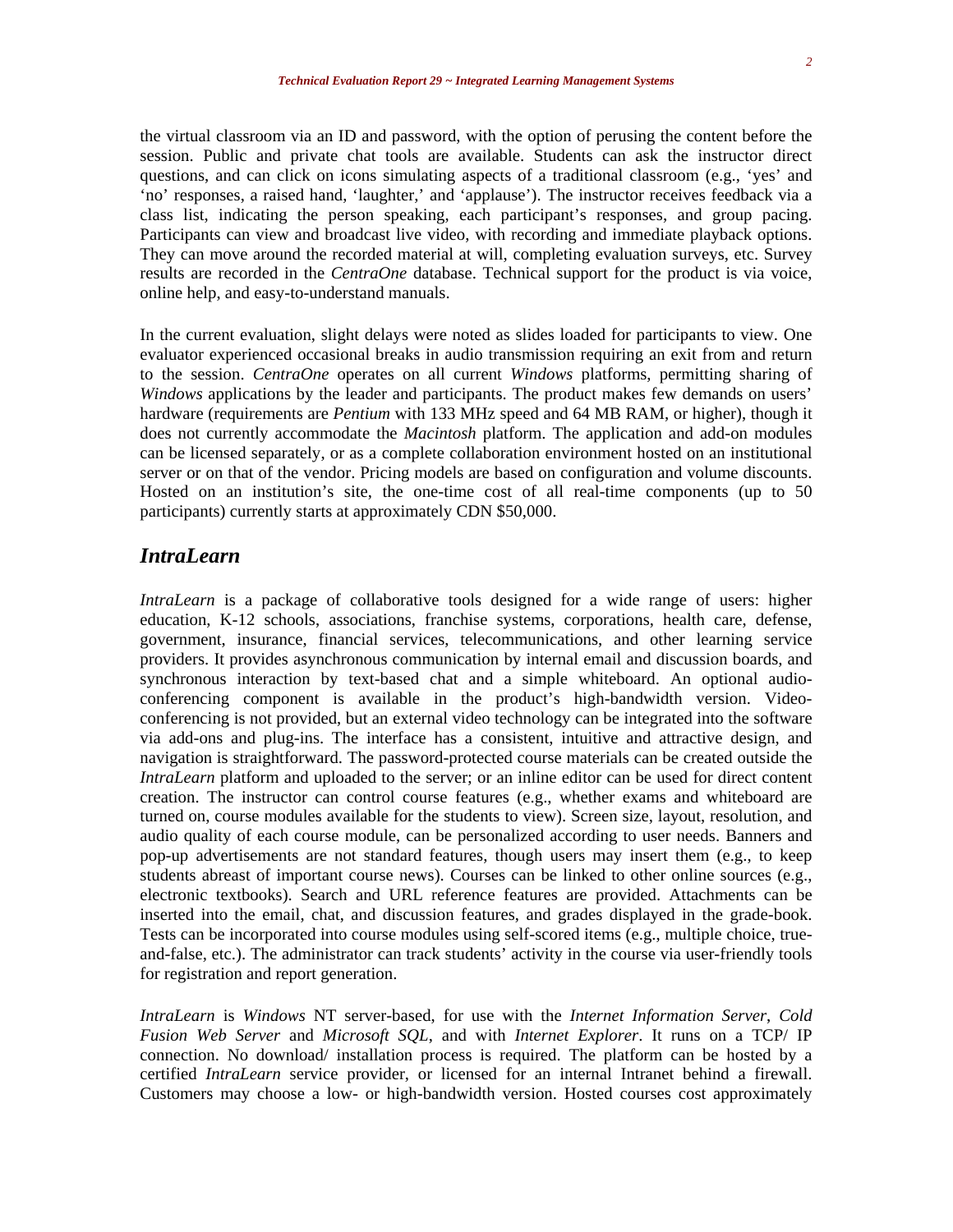\$100 CDN per student, and have technical support. Server purchase includes a negotiated initial fee (approx. \$20,000 CDN) and optional annual support (approx. \$10,000 CDN) providing access to upgrade versions. If the server is purchased, the customer can sell a negotiated number of its portals to other institutions in order to generate revenue.

### *Lyceum*

*Lyceum* is the synchronous, collaborative tool developed and used by the British Open University (OU) to enhance its distance-education programs. It comprises a set of text-chat and other workspace tools with audio-conferencing. A free copy of the client software is available via a 30 mb download, or from the OU on a CD. The administrator assigns password-protected access to a subset of work areas, containing a selection of audio and other features for particular work groups. No asynchronous communication tools are provided. Meetings can be public or private. Navigation through the work areas is seamless and intuitive, using a graphical interface resembling rooms in a multi-level building. The interface is attractive and well organized, and the layout of controls for the various functions is user-friendly and consistent from room to room. The display sizes are fully adjustable. If window dimensions are too small, however, the icons controlling the various functions tend to overlap, becoming cluttered, or disappearing altogether. Text and graphics are consistently sharp, though some degradation of quality can occur when images are imported. Import options are currently restricted to digital image and webpage formats. The user can paste an image onto the whiteboard, or can create new images on it via multi-coloured text and drawing tools. Data can be exported in selected proprietary formats. The document window is a simple word processor with collaborative editing capabilities. The 'concept mapper' allows shared contributions to be organized within text-box nodes positioned and linked on a grid to highlight relationships between them. The interface enables collaborative Web browsing. The contents of any of the visual workspace tools can be saved for reloading and reviewing. In the offline mode, users can prepare materials in advance, saving them for later uploading. In most rooms, multiple occurrences of whiteboards, documents, concept maps, and browsers can be created, though window contents cannot currently be printed. All participants can be assembled to focus on a particular screen by pressing the 'gather' button. Audio chat is restricted to a maximum of two users at a time, and users can indicate their wish to speak via 'raised hand' cue. A polling feature is available for the instant assessment of group consensus. Long-term storage of content within the *Lyceum* environment is not practical. File-sharing among users is not supported.

The client installation package includes a comprehensive tutorial with clear instructions and visuals. Technical support is provided in online and offline HTML formats, and by email and telephone. All parts of the program are modularized to facilitate updates and product reliability. *Lyceum* is hosted only on the OU's master server, which administers the software updates, authentication of users, and the distribution of resources to users. If the service malfunctions, the event is logged to assist developers in the design of upgrades. Slave servers are responsible for handling events associated with particular virtual rooms. This design enhances the software's scalability, allowing simultaneous access to hundreds of users in multiple groups. The minimal technical specifications to use *Lyceum* are a PC supporting *Windows/98* and, *DirectX 8*; 64 MB of RAM; 50 MB of free disk space; a 16-bit sound card; and Internet connectivity at 56K or higher. With this particular configuration, there is slight but tolerable latency in the transmission of audio and visual data.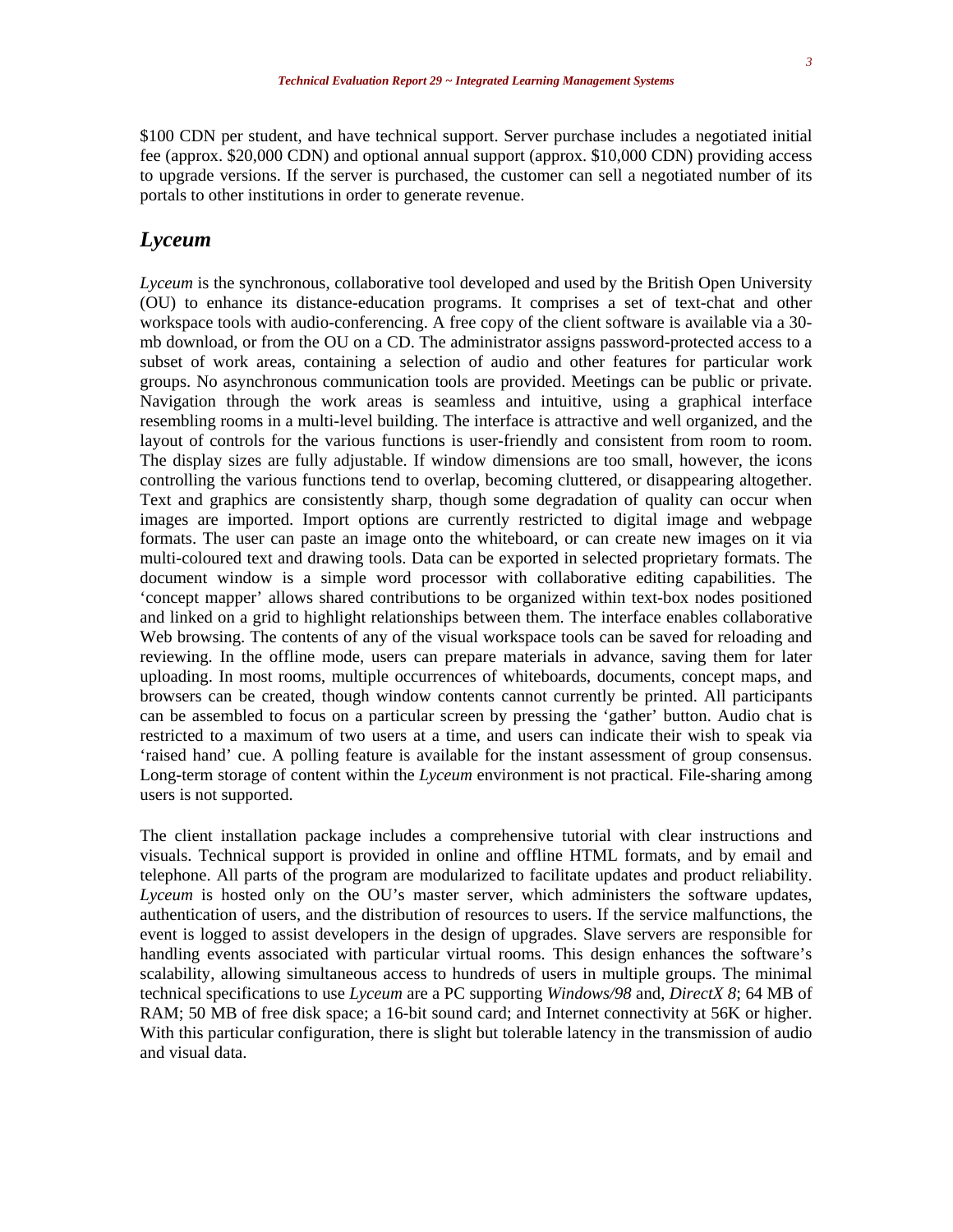### *Silicon Chalk*

*Silicon Chalk* is an integrated interface designed to enhance student learning via broadcast and archived presentations. The instructor can collate course content featuring slide presentations, instructor audio, Web co-browsing and whiteboard activities, interactive exercises, synchronous text-chat, polling and quizzes using multiple question formats, and applications/ file-sharing. Course access is password-protected; the participant list is displayed during the class; and the instructor can manage student information and tool use. As instruction is delivered, it can be recorded on the student's computer with individualized student questions, comments, and annotations. Notes may be added, edited, and sought by keyword/ phrase. Students may mark questions as private or anonymous. New questions and assignments may be completed for automatic downloading to the instructor the next time the student connects to the course. The instructor can receive live feedback on student pacing, the complexity of activities, and network bandwidth usage. The recording feature enables students to participate in "live or later" instruction, and distance-based students to share the instruction and tools with on-campus students, either synchronously or asynchronously. The software interface is intuitive, though not all tools are displayed. Simultaneous tool use did not affect presentation quality during the evaluation sessions, and recorded audio was consistently clear. The program prioritizes data to ensure highly important data is transmitted first.

The *Silicon Chalk* software is installed via either a local area network (LAN) or by wireless peerto-peer network. Optional Distance Application Server software is required to enable access for distance-based students. Pilot-test software can be freely downloaded for the creation of one course during a four month period, or be purchased for a four month period at reduced cost. Minimal system requirements include a *Pentium* III with 256-MB RAM, *Windows 2000/XP*, a network interface card, and a broadband or wireless network connection. The evaluation team found the download of the trial software file (10-MB) troublesome. Despite three attempts on dial-up (2-4 hours) and broadband connections, the files could still not be extracted. Attempted installation on a networked computer caused the user's entire network to become sluggish as numerous registry files were loaded. Due to these difficulties and limited access to the high-end computers recommended, live instructor-student connection could not be tested. Online demonstrations recorded by the vendor were reviewed instead. This experience suggests that the product may not currently be useable on a wide range of distance-based student hardware platforms. Installation from CD-ROM to a non-networked computer was more successful, and the creation of course activities was easy and intuitive: it took only minutes to create a simple activity including a *PowerPoint* presentation, audio commentary, and a simple quiz, and to view the recorded presentation adding notes and commentary. Scalability was not tested, although the vendor indicates that the product can accommodate more than 3,000 users/computers. The *Macintosh* platform is not currently supported. Annual licensing costs are based on per-user or per-computer rates. High-quality technical support for the product is available via toll-free telephone, email, and online forums, tutorials, and white papers.

### **Conclusion**

In general, these four learning management systems provide rapid, intuitive, user-friendly interfaces and a range of features necessary for online collaborative activities. *CentraOne*'s lower student hardware/ software requirements are appealing for distance education users, though the product's institutional costs are relatively high. *IntraLearn* provides a user-friendly, structured framework to handle all aspects of course delivery, and can be customized in numerous ways to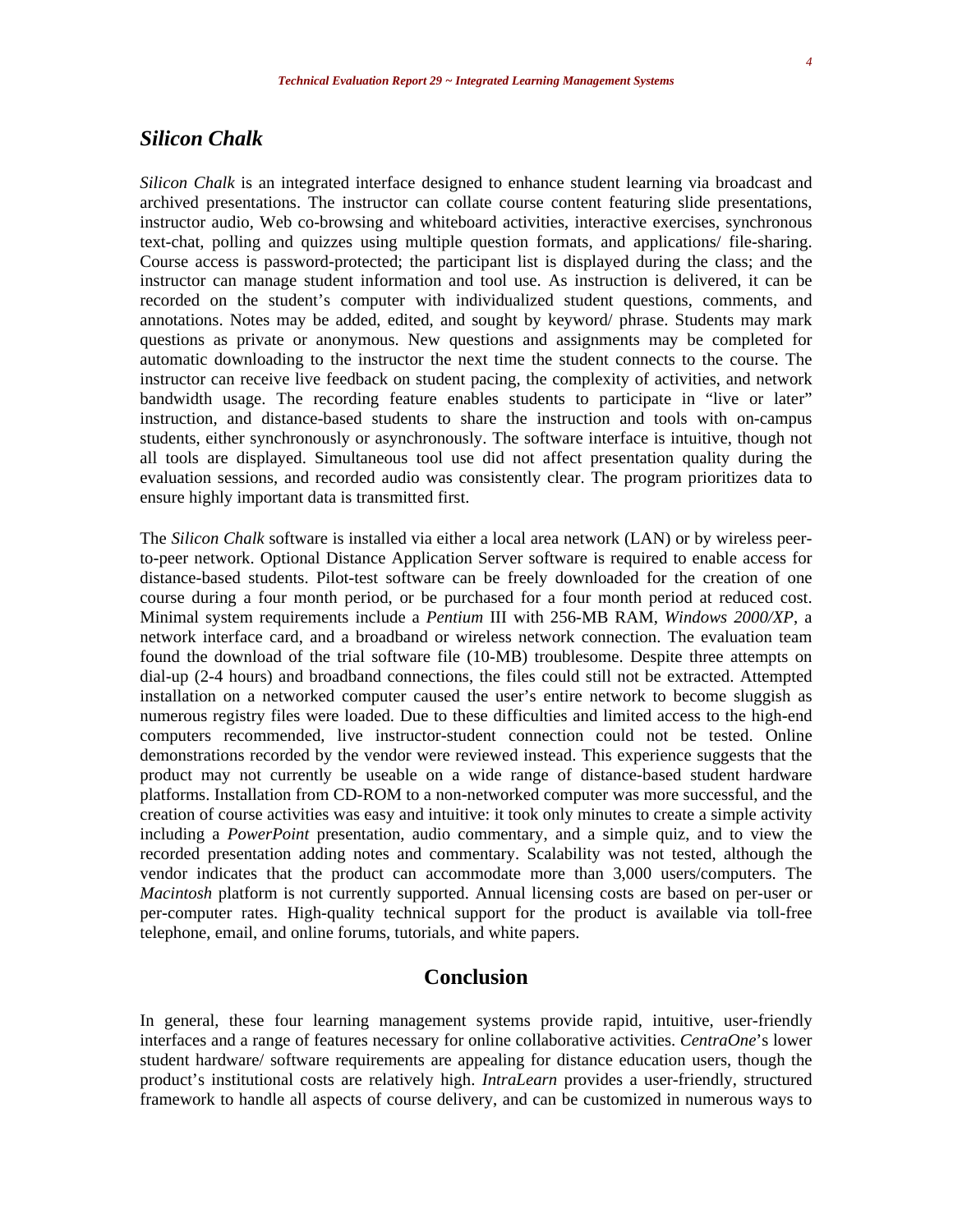meet the needs of a wide range of clients. *Lyceum* is an effective synchronous, collaborative tool developed to enhance the specific interactive needs of distance-based students at the British Open University. It provides good audio conferencing and supports it with highly functional visual components. One weakness is its limited capacity to share information with resources outside the *Lyceum* environment. *Silicon Chalk*'s high-end hardware requirements will make it an expensive interface for distance-based students, although the institutional costs are reasonable. The lack of integrated asynchronous and synchronous communication in *Silicon Chalk* limits its collaborative potential. Instant messenger and Web-based forum software could be added to enhance interaction among distance students. The four products are thus variously appropriate to different distance-learning situations and should be carefully evaluated in that light prior to purchase.

The next report in the series reviews a vendor-assisted evaluation of a learning management system.

**N.B.** Owing to the speed with which web addresses become outdated, online references are not cited in this report. They are available, together with updates to the current report, at the Athabasca University software evaluation site: [http://cde.athabascau.ca/softeval/.](http://cde.athabascau.ca/softeval/) Italicised product names in this report are assumed to be registered trademarks.

*JPB, Series Editor, Technical Evaluation Reports*



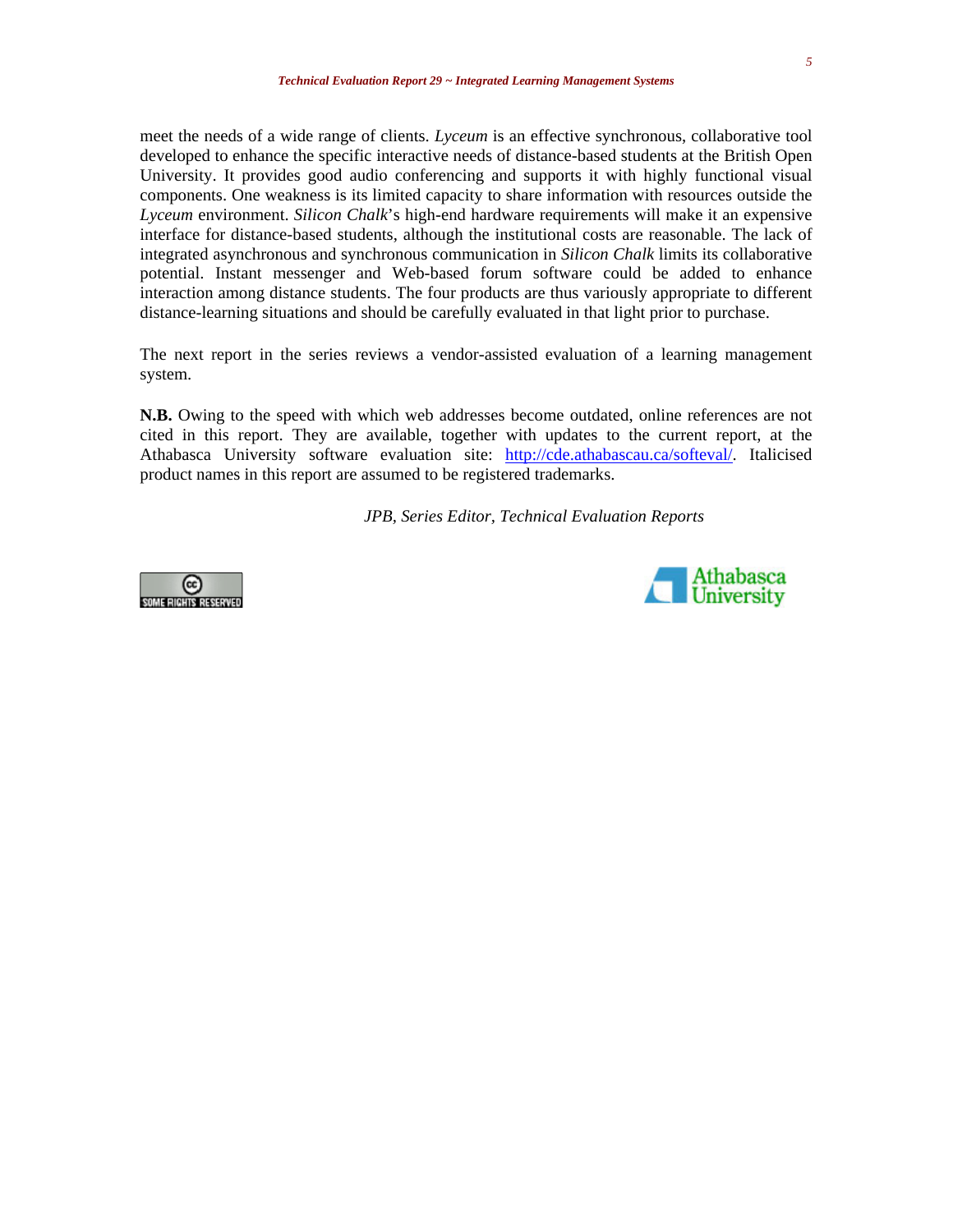**April – 2004** 

## **Technical Evaluation Report**

# **30. Vendor-Assisted Evaluation of a Learning Management System**

**Patricia Fahrni**, **Jim Rudolph**, and **Adrienne De Schutter** Master's of Distance Education Program

Athabasca University - Canada's Open University

### **Abstract**

A product evaluation was conducted of *Desire2Learn*, an online learning management system gaining popularity in educational institutions. Since an online trial version of the software was not available for evaluation, an inspection meeting with the vendor was arranged. This provided the evaluation team with an opportunity to examine the precautions necessary for ensuring the objectivity of a product evaluation based on vendor-supplied information. The report outlines the team's use of evaluator-driven enquiry and a triangulated approach to information checking. The *Desire2Learn* product is assessed as a flexible and useful addition to the range of learning management system options.

### **Introduction**

A previous report in this series (#25) adopted the convention of grouping course and content management systems under the heading Learning Management System (LMS) to avoid confusion between CMS systems. Proliferation of such acronyms is just one example of the types of confusion currently reigning in this rapidly advancing field. Report #10 in the series described another source of confusion, relating to the lack of objectivity that can arise when software is evaluated with the assistance of its developer/vendor. Often there may be no choice in the matter, when a trial version of the product is not available for inspection. The previous report listed the precautions required when the evaluator is obliged to seek the vendor's assistance in order to gain access to the product. The current study provides a direct example of this situation, in describing an LMS evaluation conducted via a face-to-face demonstration by the vendor in a Vancouver educational institution. The report discusses the precautions taken by the evaluation team in maintaining its objectivity throughout this process, and the outcome of the study.

## **Methodology**

*Desire2Learn* (D2L) is an integrated online learning management system (LMS), which provides synchronous and asynchronous interaction between students, teachers, and learning content. Such platforms are usually integrated with administrative databases (e.g., commercial products such as *SCT Banner, Peoplesoft, Datatel*, and *Campus Pipeline*).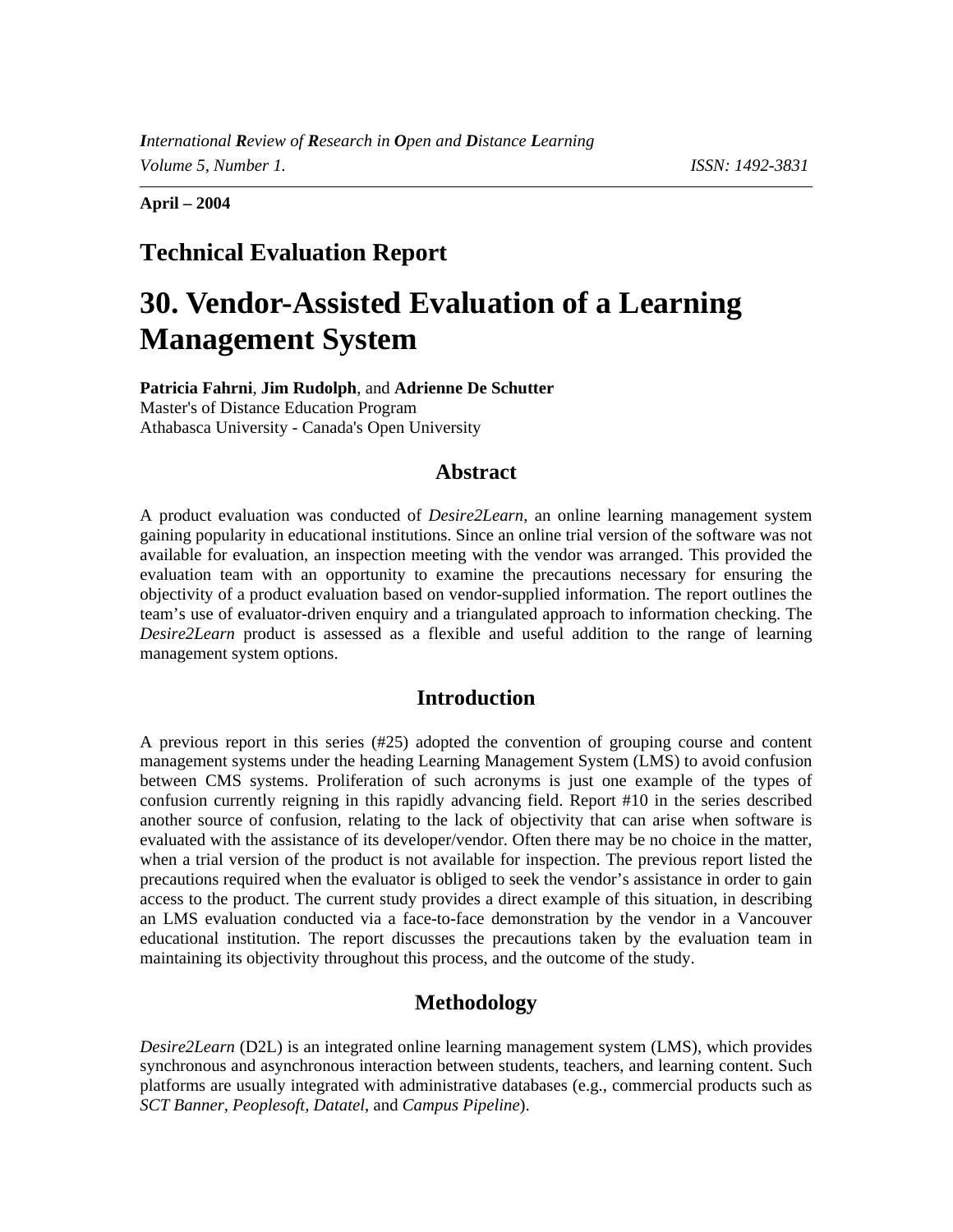Information for possible use in evaluating the product was collected in September and October 2003, from varied sources, including:

- Personal access to existing *D2L* courses
- Interviews with *D2L* users
- An interview with an independent evaluator of *D2L* in a post-secondary institution
- Information on the *D2L* company's website
- Demonstration of the software by a *D2L* representative at a Vancouver educational institution

Prior to the visit to the *D2L* representative by two of the three-member evaluation team, steps were taken to ensure the depth and objectivity of the information that would be obtained. The *caveat emptor* recommendations of Report #10, were followed in this connection. In addition to recognizing the need for independent corroboration of the data collected, the evaluators knew they should request the evidence for unsubstantiated claims and should be prepared, if doubtful of any claims, to challenge the vendor to prove them. Objective technical information was sought, where necessary, to replace merely qualitative product descriptions.

Highlights of the information-gathering process were as follows:

1. The vendor's website provided mission and vision statements, information about external market standards, general information about the product and services, a selective demonstration of features, links to reference sites and adjunct services, and contact information for product representatives.

2. As Fahy (2002) points out in Report #10, "it is not reasonable to expect vendors to supply complete, objective information on their own products." Prior to the meeting with the *D2L* representative, therefore, the evaluators solicited impartial information about the product from individuals in two major post-secondary institutions. One of these institutions has used *D2L* for three years, and is doing so currently. The other institution is in the process of assessing whether to transfer to *D2L* from another LMS platform.

3. During the meeting with the *D2L* representative, the evaluators requested and received a detailed demonstration of specific features of the software in order to verify the qualitative and comparative information provided on the company's website. During the review, they explored several reference sites via the representative's access to them.

4. While the company's website provides technical specifications to externally recognized standards, the face-to-face meeting allowed the team to learn first-hand about the history and evolving functionality of the product. This meeting also provided insight into the organization and management of the company, pricing structures, product support, and software upgrades. At times the discussion with the representative had to be re-focused on the current applications of the product rather than on future development possibilities.

5. The 'forewarned-is-forearmed' approach was considered beneficial, and it is gratifying to report the company responded obligingly to the evaluation team's approach at all times. (In fact, the *D2L* company's reputation for a high level of customer service had already reached us by word-of-mouth before the evaluation was conducted.) The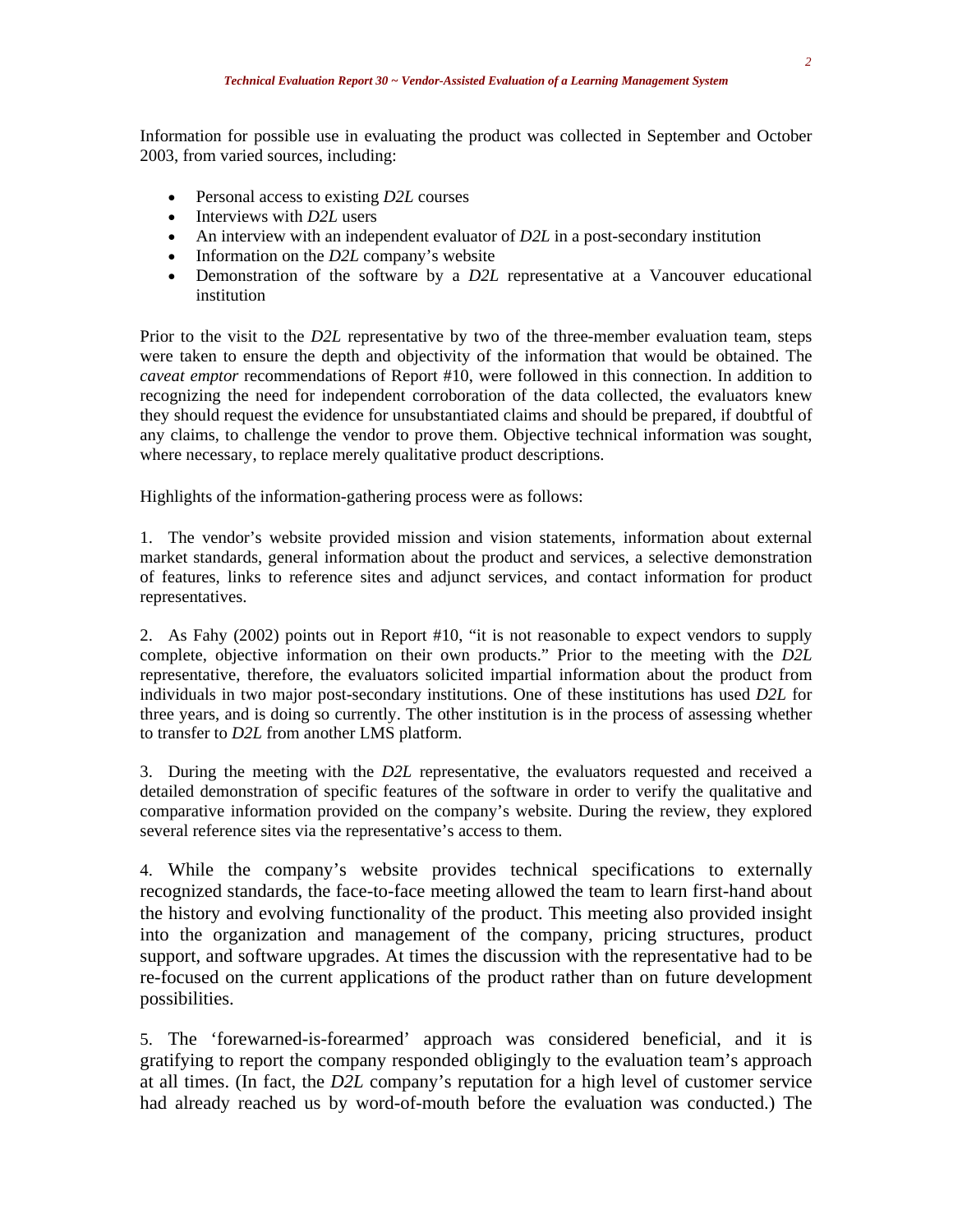*D2L* representative was open and forthcoming, receptive to feedback and committed to our discussion of educational criteria.

### **Evaluation of** *Desire2Learn*

The *D2L* software has a startup cost based on the number of features, the level of integration with existing systems, and the support needs of the institution. The product has the capability to be used as a course-by-course delivery tool, or scaled up to a larger entity such as a province-wide license. Annual licensing costs are based on a flat fee or on a per-student basis. Users are not required to download any software. The company's servers contain all the software to support their LMS platform with the exception of Java, which is used under the license. This minimal use of third-party software enables the company to give flexible responses to clients' requirements. The vendor provides access to a support person per 5000 students covered by the license.

The product is essentially asynchronous in its approach to online collaboration; at the time of the evaluation, it does not contain synchronous tools such as audio, whiteboard, instant polling, and co-browsing. Its asynchronous conferencing tools are flexible for both administrators and users. The licensing approach allows administrators to assign roles across multiple organizations to facilitate a consortium approach. Administrators can create an unlimited number of customized user roles, with specific privileges for instructors and students. *D2L* is XML standard-based, and uses a learning-object repository approach that allows instructors to store content (i.e., pages, graphics and test-item banks, etc.). These objects can be shared across any number of courses or programs. (By contrast, other prominent LMS systems use hard-coded HTML pages uploaded to a specific version of a course.) Administrators can assign students the ability to search for specific course content and discussion threads in the learning-object repository. A context-sensitive help feature provides help on each of the major tools for both developers and students. The software is compliant with leading international course-sharing standards including SCORM and IMS, and meets international standards for access by disabled users. *D2L* databases can be configured to communicate directly with other institutional databases.

The customizable features of *D2L* provide administrators with straightforward means of creating conferences for the members of a class or its sub-groups. Students can be assigned access privileges for system-wide text-chat rooms. Once conferences are created for an individual course, new conferences can easily be created for subsequent offerings of the course. Within a specific course offering, administrators can edit or delete threads, and can control the access privileges of users at different levels, including the right to edit and/ or delete one's own messages. Threaded messages are displayed clearly, and users have control over keyword searches and message sortings by date, topic, and sender. Other options include saving, printing, editing and deleting of postings.

### **Conclusions**

A primary strength of *D2L* is the breadth and adaptability of its features. It is a fully integrated learning management system that has evidently evolved through close relationships between the software developer and educational institutions. Because *D2L* is XML standard-based, it is relatively easy to integrate it with other database systems. The product has a high degree of usability. Its course structure and appearance are easy to manipulate, and administrative control over the usage process is broad and easily specified. Owing to its high degree of flexibility and customizability, the product can take many forms. For this reason, the evaluation team recognized